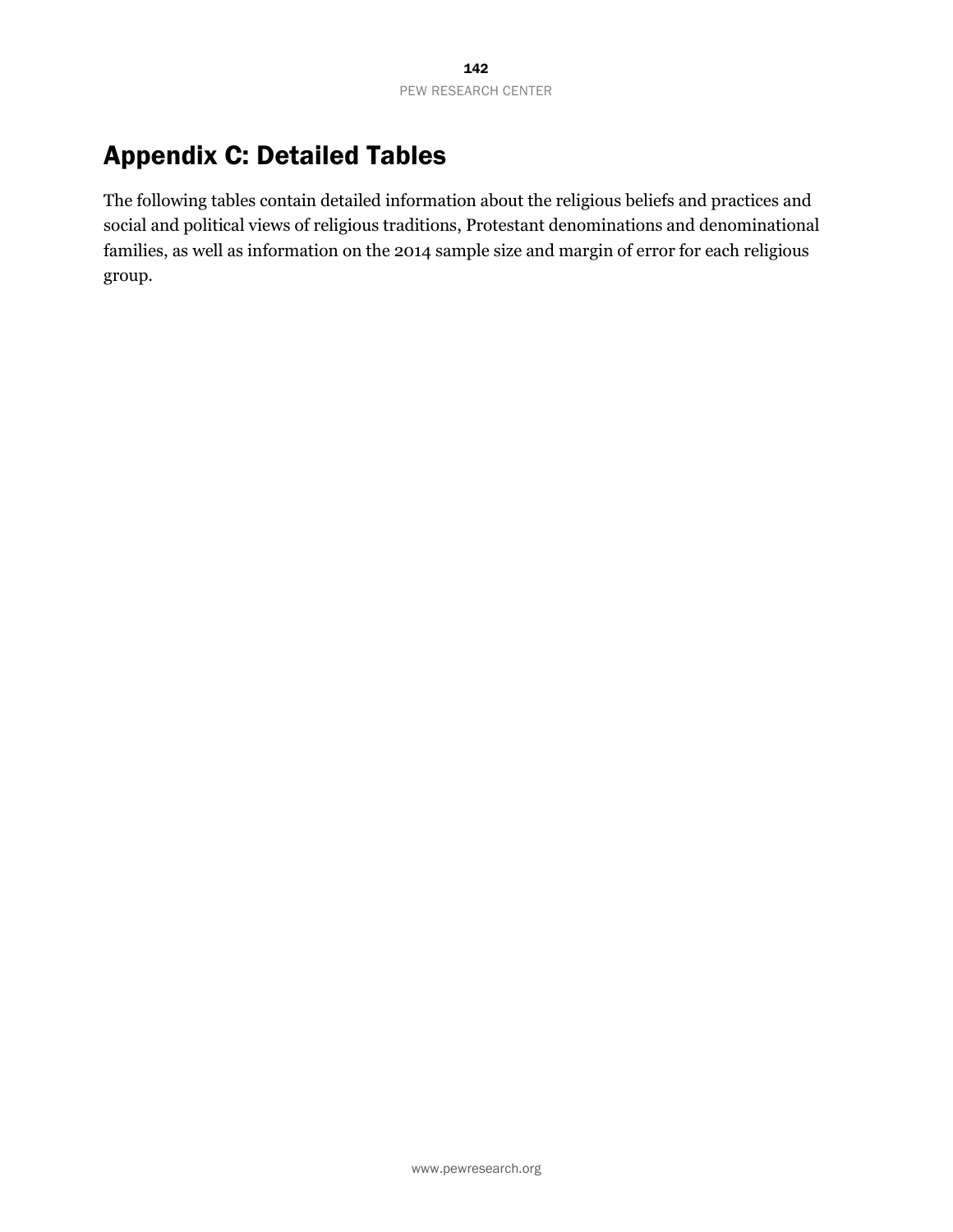# Sample Sizes and Margins of Error for Religious Traditions (2014)

|                                                | Sample size | <b>Margin of error</b>     |
|------------------------------------------------|-------------|----------------------------|
| <b>Full sample</b>                             | 35,071      | +/-0.6 percentage points   |
| Protestant                                     | 16,592      | $+/-0.9$ percentage points |
| Evangelical tradition                          | 8,593       | +/-1.3 percentage points   |
| Mainline tradition                             | 6.083       | $+/-1.6$ percentage points |
| <b>Historically black Protestant tradition</b> | 1,916       | $+/-2.7$ percentage points |
| Catholic                                       | 7,202       | $+/-1.4$ percentage points |
| Mormon                                         | 664         | +/-4.9 percentage points   |
| Church of Jesus Christ of Latter-day Saints    | 641         | $+/-5.0$ percentage points |
| Jehovah's Witness                              | 245         | $+/-7.2$ percentage points |
| Orthodox Christian                             | 186         | $+/-9.2$ percentage points |
| <b>Other Christian</b>                         | 159         | +/-9.8 percentage points   |
| Jewish                                         | 847         | $+/-4.2$ percentage points |
| Muslim                                         | 237         | +/-7.7 percentage points   |
| <b>Buddhist</b>                                | 264         | $+/-7.7$ percentage points |
| Hindu                                          | 199         | $+/-8.7$ percentage points |
| Other faiths                                   | 605         | $+/-5.0$ percentage points |
| Unitarian and other liberal faiths             | 425         | +/-6.0 percentage points   |
| New Age                                        | 141         | $+/-9.9$ percentage points |
| Unaffiliated                                   | 7,556       | +/-1.4 percentage points   |
| Atheist                                        | 1,098       | $+/-3.7$ percentage points |
| Agnostic                                       | 1,474       | $+/-3.1$ percentage points |
| Nothing in particular                          | 4.984       | +/-1.7 percentage points   |
| Religion not important                         | 2,969       | $+/-2.2$ percentage points |
| Religion important                             | 2,015       | $+/-2.6$ percentage points |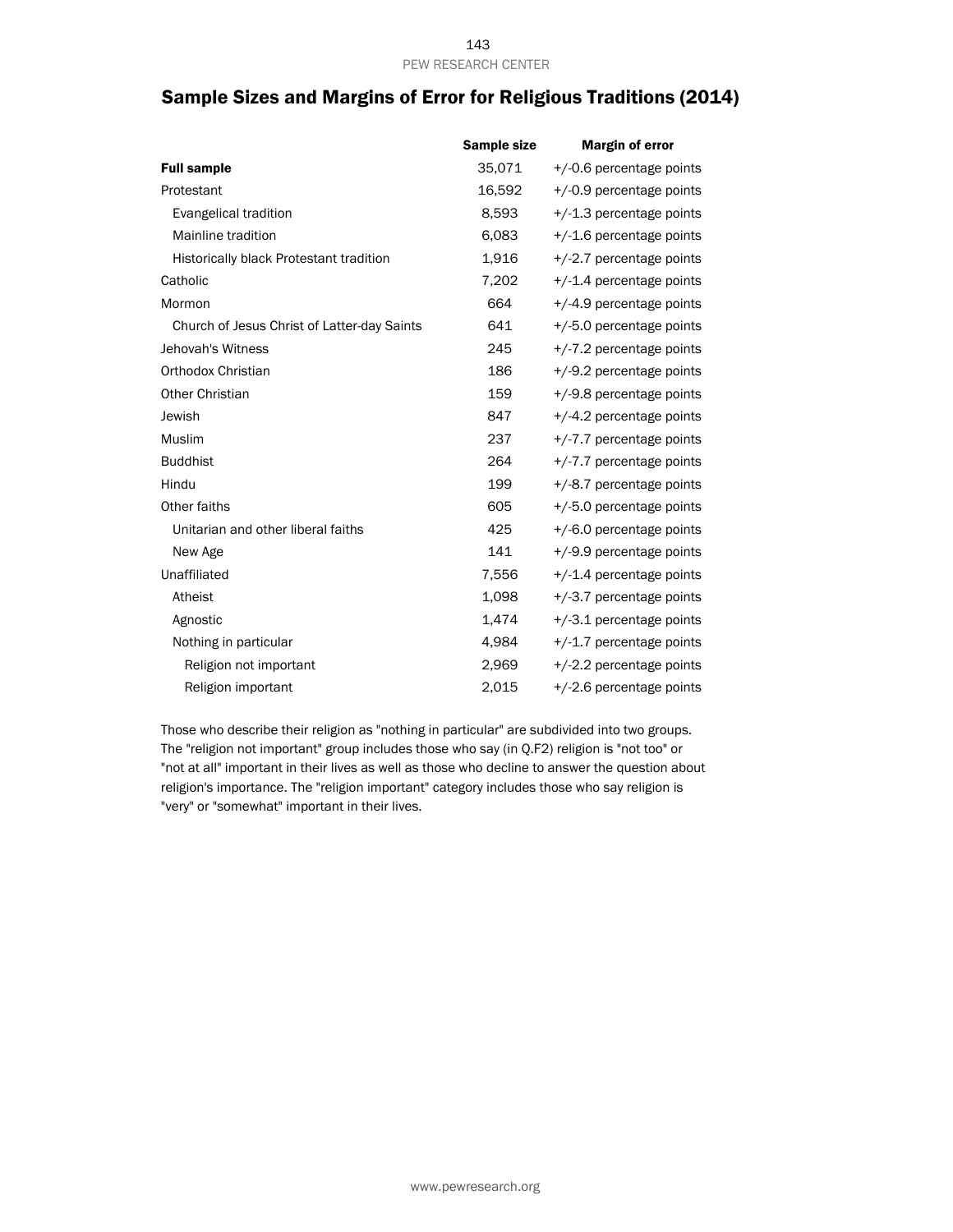# Sample Sizes and Margins of Error for Protestant Families (2014)

|                                                                  | Sample size | <b>Margin of error</b>     |
|------------------------------------------------------------------|-------------|----------------------------|
| <b>Baptist</b>                                                   | 4,960       | +/-1.7 percentage points   |
| Baptist in the evangelical tradition                             | 3,142       | $+/-2.1$ percentage points |
| Baptist in the mainline tradition                                | 638         | $+/-4.7$ percentage points |
| Baptist in the historically black Protestant tradition           | 1,180       | $+/-3.4$ percentage points |
| Methodist                                                        | 1,991       | $+/-2.7$ percentage points |
| Methodist in the mainline tradition                              | 1,746       | $+/-2.9$ percentage points |
| Methodist in the historically black Protestant tradition         | 184         | +/-9.1 percentage points   |
| Nondenominational                                                | 2,084       | +/-2.6 percentage points   |
| Nondenominational in the evangelical tradition                   | 1,604       | +/-3.0 percentage points   |
| Nondenominational in the mainline tradition                      | 375         | +/-6.0 percentage points   |
| Nondenominational in the historically black Protestant tradition | 105         | +/-11.2 percentage points  |
| Lutheran                                                         | 1,504       | +/-3.2 percentage points   |
| Lutheran in the evangelical tradition                            | 630         | +/-4.9 percentage points   |
| Lutheran in the mainline tradition                               | 874         | +/-4.2 percentage points   |
| Presbyterian                                                     | 978         | +/-3.9 percentage points   |
| Presbyterian in the evangelical tradition                        | 306         | +/-6.9 percentage points   |
| Presbyterian in the mainline tradition                           | 672         | +/-4.7 percentage points   |
| Pentecostal                                                      | 1,388       | +/-3.1 percentage points   |
| Pentecostal in the evangelical tradition                         | 1,086       | +/-3.5 percentage points   |
| Pentecostal in the historically black Protestant tradition       | 302         | +/-6.5 percentage points   |
| Episcopalian/Anglican                                            | 652         | +/-4.9 percentage points   |
| Episcopalian/Anglican in the mainline tradition                  | 640         | +/-4.9 percentage points   |
| Restorationist                                                   | 644         | $+/-4.7$ percentage points |
| Restorationist in the evangelical tradition                      | 541         | $+/-5.1$ percentage points |
| Restorationist in the mainline tradition                         | 103         | +/-11.8 percentage points  |
| Congregationalist                                                | 303         | +/-7.3 percentage points   |
| Congregationalist in the mainline tradition                      | 267         | +/-7.8 percentage points   |
| <b>Holiness</b>                                                  | 293         | $+/-7.1$ percentage points |
| Holiness in the evangelical tradition                            | 263         | $+/-7.5$ percentage points |
| Adventist                                                        | 182         | +/-8.8 percentage points   |
| Anabaptist                                                       | 103         | +/-11.6 percentage points  |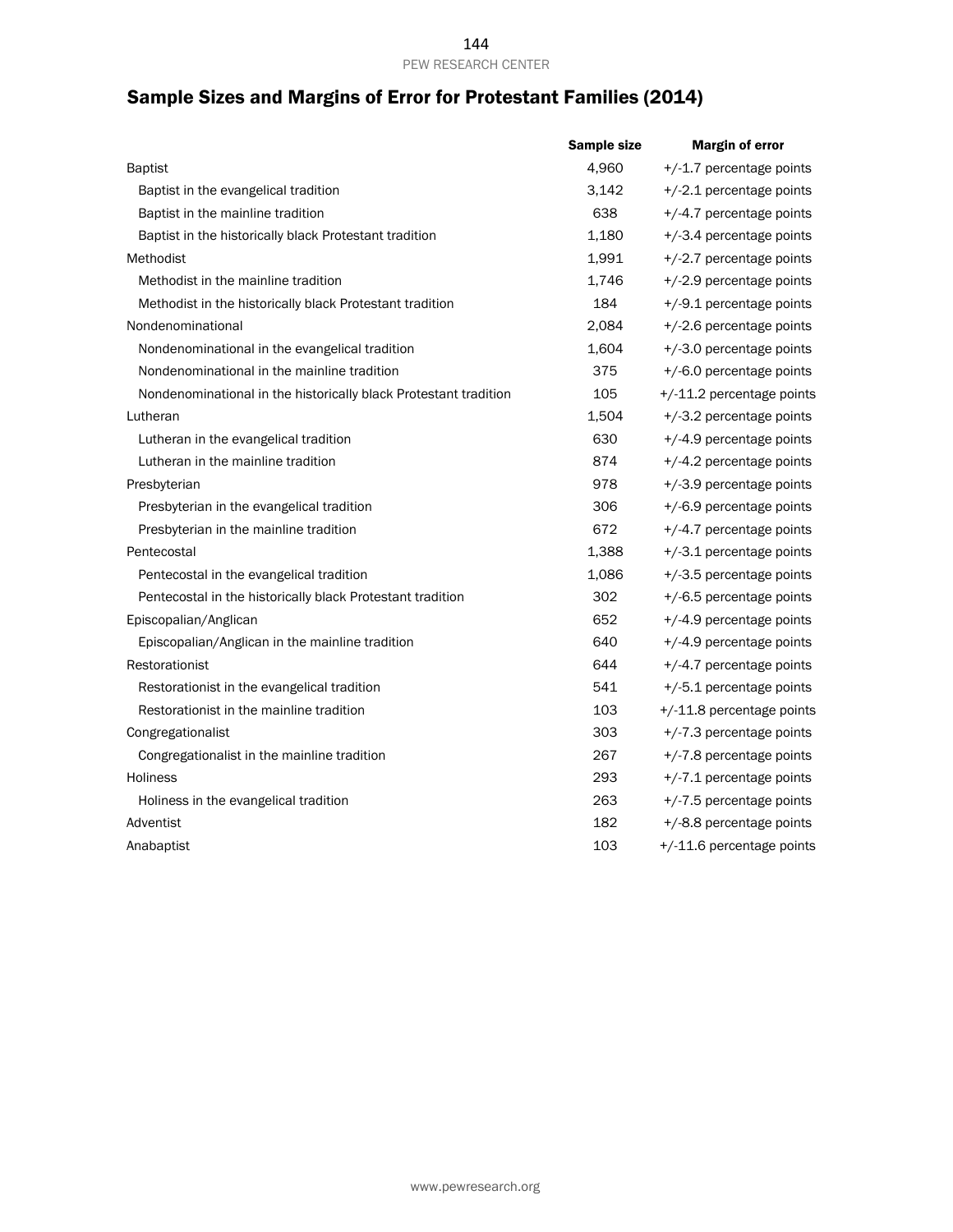# Sample Sizes and Margins of Error for Protestant Denominations (2014)

|                                               | Sample size | <b>Margin of error</b>      |
|-----------------------------------------------|-------------|-----------------------------|
| African Methodist Episcopal Church            | 117         | $+/-11.1$ percentage points |
| American Baptist Churches USA                 | 467         | +/-5.5 percentage points    |
| Anglican Church                               | 111         | $+/-11.8$ percentage points |
| Assemblies of God                             | 460         | $+/-5.5$ percentage points  |
| Church of God in Christ                       | 165         | $+/-8.8$ percentage points  |
| Church of God (Cleveland, Tennessee)          | 111         | $+/-10.8$ percentage points |
| Church of the Nazarene                        | 101         | $+/-12.2$ percentage points |
| <b>Churches of Christ</b>                     | 498         | $+/-5.3$ percentage points  |
| Episcopal Church                              | 494         | $+/-5.6$ percentage points  |
| Evangelical Lutheran Church in America (ELCA) | 641         | $+/-4.9$ percentage points  |
| Independent Baptist (evangelical tradition)   | 825         | $+/4.1$ percentage points   |
| Interdenominational (evangelical tradition)   | 206         | $+/-8.1$ percentage points  |
| Interdenominational (mainline tradition)      | 139         | +/-9.9 percentage points    |
| Lutheran Church-Missouri Synod                | 459         | $+/-5.7$ percentage points  |
| <b>National Baptist Convention</b>            | 462         | $+/-5.4$ percentage points  |
| Nondenominational charismatic                 | 187         | $+/-8.7$ percentage points  |
| Nondenominational evangelical                 | 684         | $+/4.5$ percentage points   |
| Nondenominational fundamentalist              | 107         | $+/-11.7$ percentage points |
| Presbyterian Church in America                | 158         | $+/-9.5$ percentage points  |
| Presbyterian Church (USA)                     | 428         | $+/-5.9$ percentage points  |
| Seventh-day Adventist                         | 165         | +/-9.2 percentage points    |
| Southern Baptist Convention                   | 1,845       | $+/-2.7$ percentage points  |
| United Church of Christ                       | 227         | +/-8.5 percentage points    |
| United Methodist Church                       | 1,637       | $+/-3.0$ percentage points  |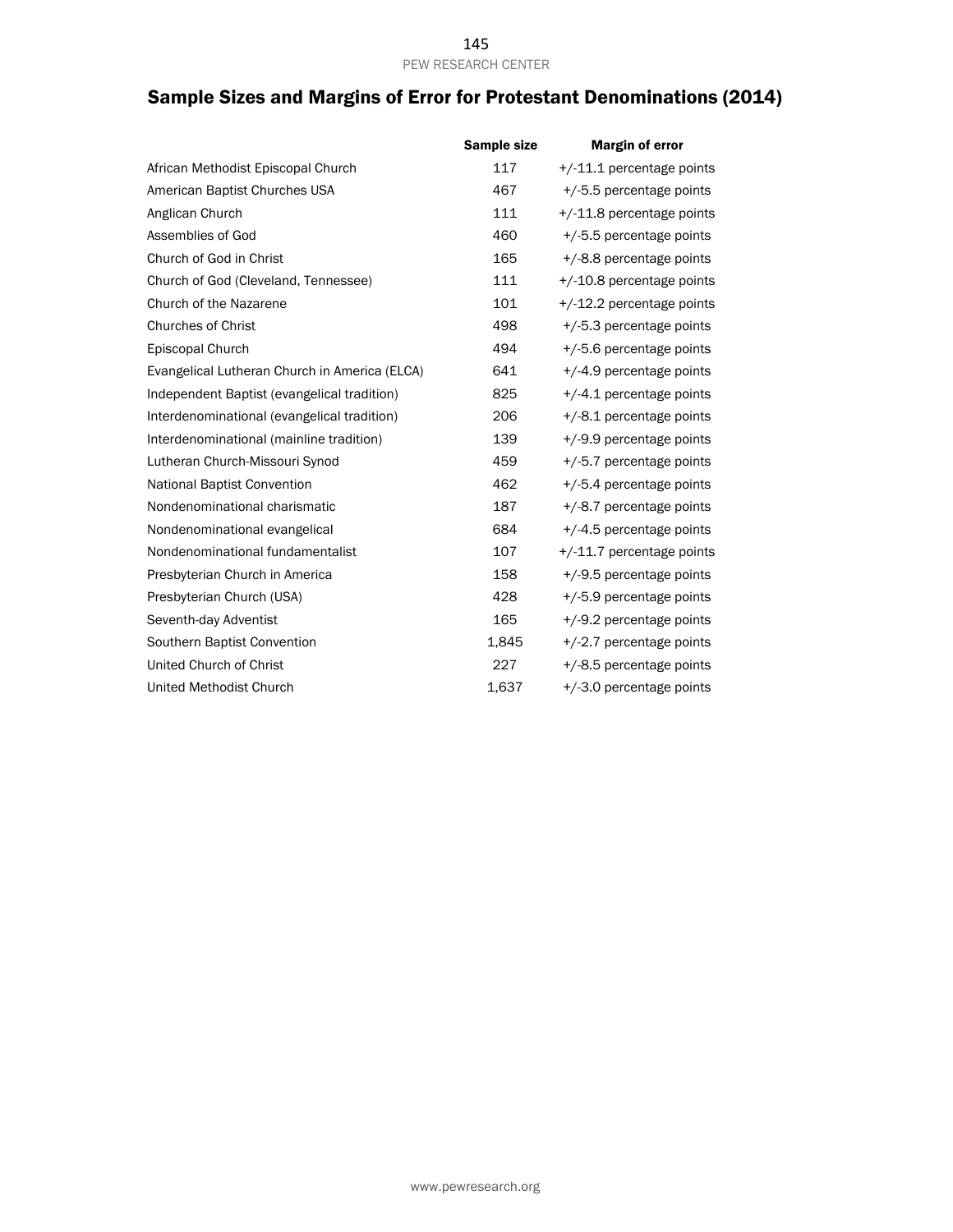#### Belief in God by Religious Tradition

*Do you believe in God or a universal spirit? How certain are you about this belief?*

|                                             |      |      |                                         |                           |                               |                | Do not            |                     |
|---------------------------------------------|------|------|-----------------------------------------|---------------------------|-------------------------------|----------------|-------------------|---------------------|
|                                             |      | God  | <b>Believe in Absolutely</b><br>certain | <b>Fairly</b><br>certain  | Not too/not at<br>all certain | Don't<br>know  | believe in<br>God | Other/don't<br>know |
|                                             |      | $\%$ | %                                       | %                         | %                             | %              | %                 | $\%$                |
| Total                                       | 2014 | 89   | 63                                      | 20                        | 5                             | 1              | 9                 | $2 = 100$           |
|                                             | 2007 | 92   | 71                                      | 17                        | З                             | 1              | 5                 | $3 = 100$           |
| Protestant                                  | 2014 | 99   | 81                                      | 15                        | $\overline{c}$                | 1              | $\mathbf{1}$      | $1 = 100$           |
|                                             | 2007 | 98   | 84                                      | 12                        | 1                             | $\star$        | 1                 | $1 = 100$           |
| Evangelical tradition                       | 2014 | 99   | 88                                      | 10                        | $\mathbf{1}$                  | $\star$        | $\star$           | $*=100$             |
|                                             | 2007 | 99   | 90                                      | 8                         | 1                             | $\star$        | $\star$           | $1 = 100$           |
| Mainline tradition                          | 2014 | 97   | 66                                      | 25                        | 4                             | $\mathbf{1}$   | $\sqrt{2}$        | $1 = 100$           |
|                                             | 2007 | 97   | 73                                      | 21                        | З                             | 1              | $\mathbf{1}$      | $2 = 100$           |
| Historically black Protestant tradition     | 2014 | 99   | 89                                      | 9                         | 1                             | 1              | $\star$           | $*=100$             |
|                                             | 2007 | 99   | 90                                      | 7                         | 1                             | 1              | $^{\star}$        | $1 = 100$           |
| Catholic                                    | 2014 | 98   | 64                                      | 27                        | 5                             | $\mathbf{1}$   | $\overline{c}$    | $1 = 100$           |
|                                             | 2007 | 97   | 72                                      | 21                        | 4                             | 1              | 1                 | $2 = 100$           |
| Mormon                                      | 2014 | 99   | 86                                      | 11                        | $\overline{\mathbf{c}}$       | $\star$        | $\star$           | $1 = 100$           |
|                                             | 2007 | 100  | 90                                      | 8                         | 1                             | 0              | $^\ast$           | $*=100$             |
| Church of Jesus Christ of Latter-day Saints | 2014 | 99   | 87                                      | 10                        | $\overline{c}$                | 0              | $\star$           | $1 = 100$           |
|                                             | 2007 | 100  | 91                                      | 8                         | 1                             | 0              | $\star$           | *=100               |
| Jehovah's Witness                           | 2014 | 99   | 90                                      | 8                         | 1                             | O              | $\star$           | $1 = 100$           |
|                                             | 2007 | 98   | 93                                      | 4                         | 1                             | 0              | $^{\star}$        | $2 = 100$           |
| Orthodox Christian                          | 2014 | 96   | 61                                      | 29                        | $\overline{7}$                | 0              | 3                 | $1 = 100$           |
|                                             | 2007 | 95   | 71                                      | 19                        | 4                             | 1              | 4                 | $1 = 100$           |
| Other Christian                             | 2014 | 95   | 74                                      | 16                        | 4                             | $\star$        | $\overline{2}$    | $3 = 100$           |
|                                             | 2007 | 97   | 82                                      | 11                        | 2                             | 1              | $\mathbf 1$       | $2 = 100$           |
| Jewish                                      | 2014 | 79   | 37                                      | 27                        | 14                            | $\mathbf{1}$   | 17                | $4 = 100$           |
|                                             | 2007 | 83   | 41                                      | 31                        | 10                            | 1              | 10                | $7 = 100$           |
| Muslim                                      | 2014 | 99   | 84                                      | 12                        | 3                             | $\star$        | $\mathbf{1}$      | $*=100$             |
|                                             | 2007 | 92   | 82                                      | 9                         | 0                             | 1              | 5                 | $2 = 100$           |
| <b>Buddhist</b>                             | 2014 | 69   | 29                                      | 29                        | 10                            | 1              | 27                | $4 = 100$           |
|                                             | 2007 | 75   | 39                                      | 28                        | $\overline{7}$                | 1              | 19                | $6 = 100$           |
| Hindu                                       | 2014 | 88   | 41                                      | 34                        | 13                            | 1              | 10                | $2 = 100$           |
|                                             | 2007 | 92   | 57                                      | 26                        | $\overline{7}$                | 2              | 5                 | $3 = 100$           |
| Other faiths                                | 2014 | 76   | 42                                      | 25                        | $\overline{7}$                | $\overline{c}$ | 18                | $6 = 100$           |
|                                             | 2007 | 82   | 53                                      | 23                        | 6                             | 0              | 9                 | $9 = 100$           |
| Unitarian and other liberal faiths          | 2014 | 76   | 41                                      | 25                        | 8                             | 1              | 19                | $5 = 100$           |
|                                             | 2007 | 81   | 49                                      | 24                        | 8                             | 0              | 10                | $9 = 100$           |
| New Age                                     | 2014 | 70   | 37                                      | 26                        | 4                             | $\overline{c}$ | 21                | $5 = 100$           |
|                                             | 2007 | 79   | 52                                      | 24                        | 8                             | 0              | 12                | $9 = 100$           |
| Unaffiliated                                | 2014 | 61   | 27                                      | 22                        | 11                            | 1              | 33                | $6 = 100$           |
|                                             | 2007 | 70   | 36                                      | 24                        | 9                             | 1              | 22                | $8 = 100$           |
| Atheist                                     | 2014 | 8    | $\overline{c}$                          | $\ensuremath{\mathsf{3}}$ | $\overline{c}$                | $\star$        | 92                | $1 = 100$           |
|                                             | 2007 | 21   | 8                                       | $\overline{7}$            | 5                             | 1              | 73                | $6 = 100$           |
| Agnostic                                    | 2014 | 45   | $\overline{7}$                          | 20                        | 17                            | $\mathbf{1}$   | 41                | $13 = 100$          |
|                                             | 2007 | 55   | 17                                      | 23                        | 14                            | 1              | 29                | 16=100              |
| Nothing in particular                       | 2014 | 75   | 36                                      | 26                        | 12                            | $\mathbf{1}$   | 20                | $5 = 100$           |
|                                             | 2007 | 79   | 43                                      | 27                        | 9                             | 1              | 14                | $7 = 100$           |
| Religion not important                      | 2014 | 60   | 19                                      | 25                        | 15                            | $\mathbf{1}$   | 33                | $7 = 100$           |
|                                             | 2007 | 66   | 24                                      | 28                        | 13                            | 1              | 24                | $10 = 100$          |
| Religion important                          | 2014 | 95   | 59                                      | 28                        | 7                             | $\mathbf{1}$   | 3                 | $2 = 100$           |
|                                             | 2007 | 94   | 65                                      | 25                        | 3                             | $\mathbf{1}$   | 3                 | $4 = 100$           |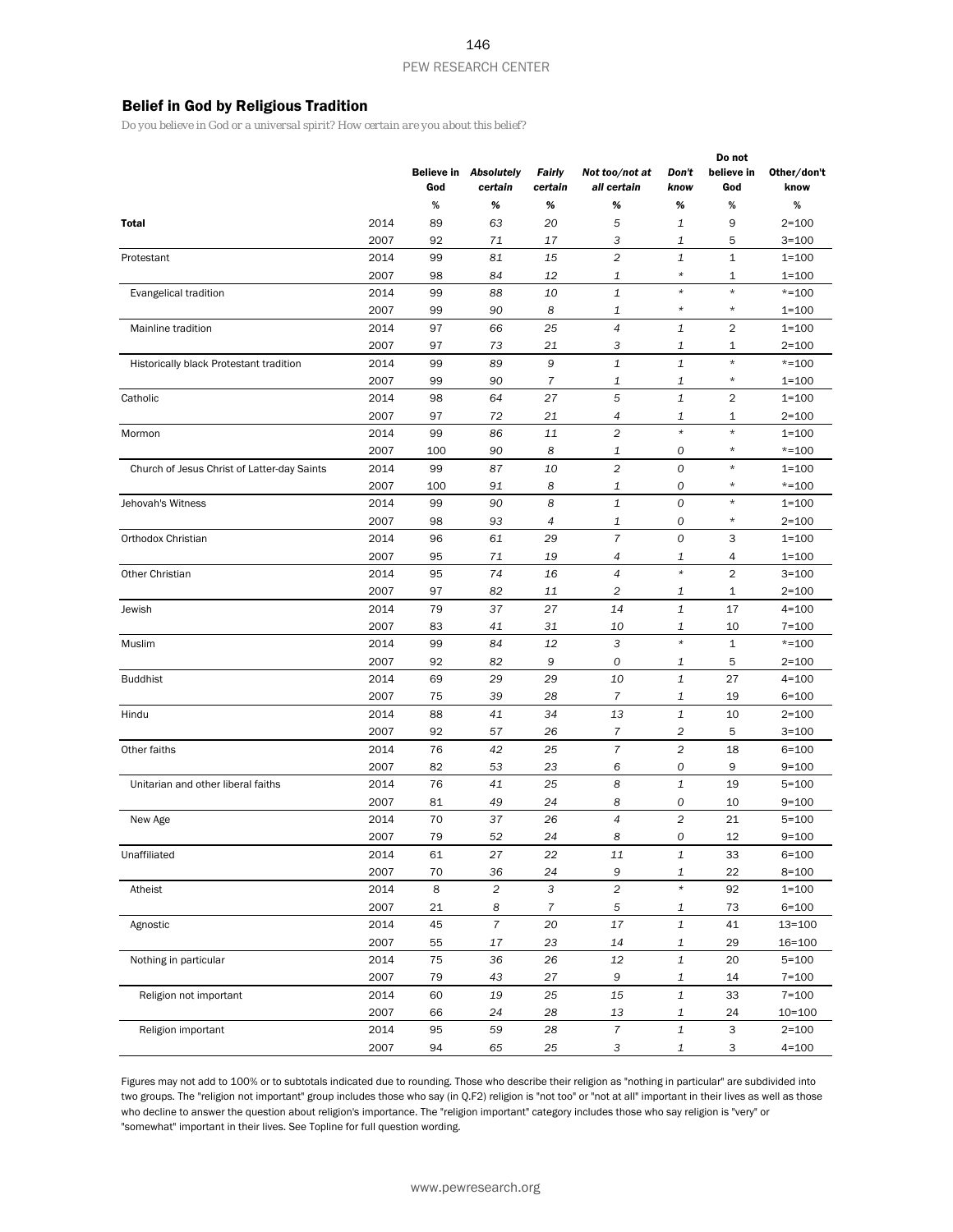#### Belief in God by Protestant Family

*Do you believe in God or a universal spirit? How certain are you about this belief?*

|                                                                  |      | <b>Believe in</b> | <b>Absolutely</b> | <b>Fairly</b>    | Not too/not    | Don't                   | Do not<br>believe in | Other/don't |
|------------------------------------------------------------------|------|-------------------|-------------------|------------------|----------------|-------------------------|----------------------|-------------|
|                                                                  |      | God               | certain           | certain          | at all certain | know                    | God                  | know        |
|                                                                  |      | %                 | %                 | %                | %              | %                       | %                    | %           |
| <b>Baptist</b>                                                   | 2014 | 99                | 87                | 11               | 1              | 1                       | $\star$              | $*=100$     |
|                                                                  | 2007 | 99                | 90                | 8                | 1              | $\star$                 | $\star$              | $1 = 100$   |
| Baptist in the evangelical tradition                             | 2014 | 99                | 88                | 9                | $\mathbf{1}$   | $\star$                 | $\star$              | $*=100$     |
|                                                                  | 2007 | 99                | 91                | 7                | 1              | $^{\star}$              | $\star$              | $1 = 100$   |
| Baptist in the mainline tradition                                | 2014 | 99                | 77                | 19               | $\overline{c}$ | $\mathbf 1$             | $\mathbf{1}$         | $* = 100$   |
|                                                                  | 2007 | 96                | 79                | 16               | 2              | $\star$                 | 2                    | $2 = 100$   |
| Baptist in the historically black Protestant tradition           | 2014 | 99                | 88                | 10               | $\mathbf{1}$   | $\star$                 | $\star$              | $*=100$     |
|                                                                  | 2007 | 99                | 91                | 7                | 1              | 1                       | $\star$              | $*=100$     |
| <b>Methodist</b>                                                 | 2014 | 98                | 72                | 21               | $\overline{4}$ | $\mathbf{1}$            | $\mathbf{1}$         | $1 = 100$   |
|                                                                  | 2007 | 98                | 79                | 17               | 2              | $\star$                 | $\mathbf{1}$         | $1 = 100$   |
| Methodist in the mainline tradition                              | 2014 | 98                | 69                | 24               | $\sqrt{4}$     | $\mathbf{1}$            | $\mathbf{1}$         | $1 = 100$   |
|                                                                  | 2007 | 98                | 77                | 19               | $\overline{2}$ | $^{\star}$              | 1                    | $1 = 100$   |
| Methodist in the historically black Protestant tradition         | 2014 | 100               | 90                | $\overline{7}$   | $\mathbf{1}$   | $\overline{c}$          | 0                    | $0 = 100$   |
|                                                                  | 2007 | 97                | 90                | $\boldsymbol{7}$ | $\cal O$       | $\star$                 | 1                    | $2 = 100$   |
| Nondenominational                                                | 2014 | 99                | 87                | 11               | $\mathbf{1}$   | $\star$                 | $\star$              | $* = 100$   |
|                                                                  | 2007 | 99                | 89                | 9                | 1              | ×                       | 1                    | $1 = 100$   |
| Nondenominational in the evangelical tradition                   | 2014 | 100               | 91                | $\overline{7}$   | $\mathbf{1}$   | $\star$                 | $\circ$              | $*=100$     |
|                                                                  | 2007 | 99                | 93                | 6                | $^{\star}$     | $^{\star}$              | $\star$              | $*=100$     |
| Nondenominational in the mainline tradition                      | 2014 | 97                | 66                | 27               | $\overline{4}$ | $\mathcal{O}$           | $\overline{2}$       | $1 = 100$   |
|                                                                  | 2007 | 98                | 74                | 19               | 5              | $\star$                 | 1                    | $1 = 100$   |
| Nondenominational in the historically black Protestant tradition | 2014 | 100               | 92                | 6                | $\cal O$       | $\overline{2}$          | $\circ$              | $* = 100$   |
|                                                                  | 2007 | n/a               | n/a               | n/a              | n/a            | n/a                     | n/a                  | n/a         |
| Lutheran                                                         | 2014 | 98                | 70                | 25               | $\overline{c}$ | $\mathbf{1}$            | $\mathbf{1}$         | $1 = 100$   |
|                                                                  | 2007 | 98                | 76                | 20               | $\overline{c}$ | $^{\star}$              | 1                    | $1 = 100$   |
| Lutheran in the evangelical tradition                            | 2014 | 100               | 81                | 18               | $\mathbf{1}$   | $\star$                 | $\star$              | $*=100$     |
|                                                                  | 2007 | 99                | 83                | 13               | $\sqrt{2}$     | $\star$                 | 1                    | $1 = 100$   |
| Lutheran in the mainline tradition                               | 2014 | 97                | 63                | 30               | $\sqrt{4}$     | $\mathbf{1}$            | $\overline{2}$       | $1 = 100$   |
|                                                                  | 2007 | 98                | 71                | 24               | 3              | 1                       | 1                    | $2 = 100$   |
| Presbyterian                                                     | 2014 | 98                | 71                | 23               | 3              | $\mathbf{1}$            | $\mathbf{1}$         | $1 = 100$   |
|                                                                  | 2007 | 98                | 73                | 21               | 3              | 1                       | 1                    | $1 = 100$   |
| Presbyterian in the evangelical tradition                        | 2014 | 98                | 83                | 14               | $\overline{2}$ | $\star$                 | $\mathbf{1}$         | $1 = 100$   |
|                                                                  | 2007 | 99                | 82                | 15               | 2              | $^{\star}$              | 1                    | $0 = 100$   |
| Presbyterian in the mainline tradition                           | 2014 | 98                | 63                | 28               | $\overline{4}$ | $\mathbf{1}$            | $\mathbf{1}$         | $1 = 100$   |
|                                                                  | 2007 | 97                | 69                | 24               | 4              | 1                       | 1                    | $2 = 100$   |
| Pentecostal                                                      | 2014 | 99                | 89                | 9                | $\mathbf{1}$   | ×                       | $\star$              | $*=100$     |
|                                                                  | 2007 | 98                | 91                | 8                | $\star$        | *                       | $\star$              | $1 = 100$   |
| Pentecostal in the evangelical tradition                         | 2014 | 99                | 87                | 10               | 1              | $\star$                 | $\mathbf{1}$         | $*=100$     |
|                                                                  | 2007 | 99                | 90                | 8                | $\star$        | 0                       | $\star$              | $1 = 100$   |
| Pentecostal in the historically black Protestant tradition       | 2014 | 100               | 95                | 5                | $\star$        | $\mathcal{O}$           | $\star$              | $0 = 100$   |
|                                                                  | 2007 | 97                | 91                | 5                | 0              | $^{\star}$              | 1                    | $2 = 100$   |
| Episcopalian/Anglican                                            | 2014 | 95                | 60                | 27               | 6              | $\overline{c}$          | $\overline{4}$       | $1 = 100$   |
|                                                                  | 2007 | 96                | 71                | 20               | 3              | 1                       | 2                    | $2 = 100$   |
| Episcopalian/Anglican in the mainline tradition                  | 2014 | 95                | 59                | 27               | $\overline{7}$ | $\overline{c}$          | $\overline{4}$       | $1 = 100$   |
|                                                                  | 2007 | 95                | 70                | 21               | $\overline{4}$ | 1                       | 2                    | $3 = 100$   |
| <b>Restorationist</b>                                            | 2014 | 99                | 82                | 14               | 3              | $\star$                 | $\star$              | $* = 100$   |
|                                                                  | 2007 | 99                | 87                | 10               | 1              | 1                       | 1                    | $*=100$     |
| Restorationist in the evangelical tradition                      | 2014 | 99                | 84                | 12               | 3              | $\star$                 | $\star$              | $1 = 100$   |
|                                                                  | 2007 | 99                | 87                | 10               | 1              | 1                       | 1                    | $* = 100$   |
| Restorationist in the mainline tradition                         | 2014 | 99                | 74                | 25               | 0              | $\star$                 | $\mathbf{1}$         | $0 = 100$   |
|                                                                  | 2007 | 99                | 85                | 9                | 3              | $\overline{\mathbf{c}}$ | 1                    | $0 = 100$   |
| Congregationalist                                                | 2014 | 98                | 64                | 30               | 3              | $\star$                 | $\mathbf{1}$         | $1 = 100$   |
|                                                                  | 2007 | 96                | 65                | 27               | 4              | $^\star$                | 2                    | $3 = 100$   |
| Congregationalist in the mainline tradition                      | 2014 | 97                | 61                | 33               | 3              | $\mathbf{1}$            | $\mathbf 1$          | $2 = 100$   |
|                                                                  | 2007 | 96                | 63                | 29               | 4              | $\star$                 | 2                    | $2 = 100$   |
| <b>Holiness</b>                                                  | 2014 | 100               | 90                | 9                | $\mathbf{1}$   | $\cal O$                | $\mathsf{O}\xspace$  | $* = 100$   |
|                                                                  | 2007 | 98                | 87                | 8                | 1              | 1                       | 1                    | $2 = 100$   |
| Holiness in the evangelical tradition                            | 2014 | 100               | 89                | 10               | $\mathbf{1}$   | 0                       | $\mathsf O$          | $* = 100$   |
|                                                                  | 2007 | 98                | 87                | 9                | 1              | 1                       | 1                    | $1 = 100$   |
| <b>Adventist</b>                                                 | 2014 | 100               | 89                | $\overline{7}$   | $\mathbf{1}$   | $\overline{c}$          | $\circ$              | $0 = 100$   |
|                                                                  | 2007 | 98                | 93                | 5                | 0              | 0                       | 0                    | $2 = 100$   |
| Anabaptist                                                       | 2014 | 97                | 83                | 13               | 0              | 0                       | $\mathsf{O}\xspace$  | $3 = 100$   |
|                                                                  | 2007 | n/a               | n/a               | n/a              | n/a            | n/a                     | n/a                  | n/a         |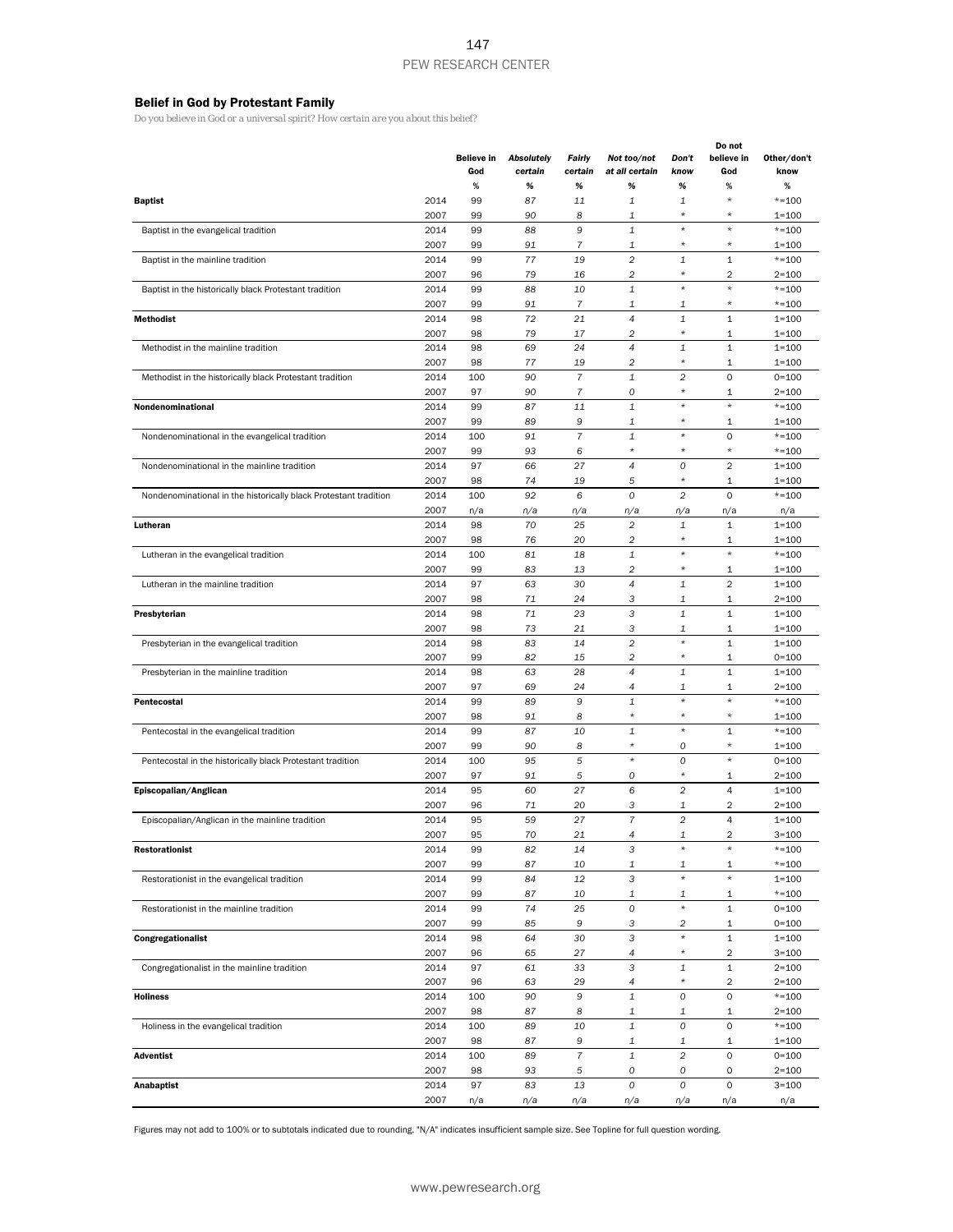## Belief in God by Protestant Denomination

*Do you believe in God or a universal spirit? How certain are you about this belief?*

|                                               |      |                          |                              |                          |                               |              | Do not            |                     |
|-----------------------------------------------|------|--------------------------|------------------------------|--------------------------|-------------------------------|--------------|-------------------|---------------------|
|                                               |      | <b>Believe in</b><br>God | <b>Absolutely</b><br>certain | <b>Fairly</b><br>certain | Not too/not at all<br>certain | Don't know   | believe in<br>God | Other/don't<br>know |
|                                               |      | %                        | %                            | %                        | %                             | %            | %                 | %                   |
| African Methodist Episcopal Church            | 2014 | 100                      | 95                           | 2                        | 2                             | 1            | 0                 | $0 = 100$           |
|                                               | 2007 | 97                       | 92                           | 5                        | 0                             | 0            | 1                 | $2 = 100$           |
| American Baptist Churches USA                 | 2014 | 100                      | 83                           | 15                       | 1                             | $\mathbf{1}$ | $\star$           | $0 = 100$           |
|                                               | 2007 | 97                       | 84                           | 12                       | 1                             | $\star$      | $\overline{2}$    | $1 = 100$           |
| Anglican Church                               | 2014 | 95                       | 76                           | 13                       | 6                             | 0            | 3                 | $2 = 100$           |
|                                               | 2007 | 94                       | 70                           | 19                       | $\overline{2}$                | 2            | 5                 | $2 = 100$           |
| Assemblies of God                             | 2014 | 100                      | 90                           | 8                        | $\mathbf 1$                   | 1            | $\star$           | $* = 100$           |
|                                               | 2007 | 99                       | 93                           | 6                        | 0                             | 0            | $\star$           | $1 = 100$           |
| Church of God in Christ                       | 2014 | 100                      | 93                           | $\overline{7}$           | $\star$                       | 0            | $\circ$           | $0 = 100$           |
|                                               | 2007 | 96                       | 90                           | 5                        | 0                             | $\star$      | $\overline{c}$    | $2 = 100$           |
| Church of God (Cleveland, Tennessee)          | 2014 | 100                      | 86                           | 14                       | $\mathbf{1}$                  | 0            | $\circ$           | $0 = 100$           |
|                                               | 2007 | 99                       | 96                           | 4                        | 0                             | 0            | 0                 | $1 = 100$           |
| Church of the Nazarene                        | 2014 | 100                      | 92                           | 6                        | $\overline{c}$                | 0            | $\circ$           | $0 = 100$           |
|                                               | 2007 | 98                       | 91                           | $\overline{7}$           | 0                             | 0            | 0                 | $2 = 100$           |
| <b>Churches of Christ</b>                     | 2014 | 99                       | 83                           | 13                       | 3                             | $\star$      | $\star$           | $1 = 100$           |
|                                               | 2007 | 99                       | 88                           | 10                       | 1                             | 1            | 1                 | $* = 100$           |
| Episcopal Church                              | 2014 | 96                       | 57                           | 30                       | 6                             | 3            | 3                 | $1 = 100$           |
|                                               | 2007 | 96                       | 71                           | 21                       | 4                             | 1            | 1                 | $3 = 100$           |
| Evangelical Lutheran Church in America (ELCA) | 2014 | 98                       | 67                           | 28                       | 3                             | $\star$      | $\mathbf{1}$      | $1 = 100$           |
|                                               | 2007 | 98                       | 77                           | 19                       | 2                             | $\star$      | $\star$           | $1 = 100$           |
| Independent Baptist (evangelical tradition)   | 2014 | 99                       | 87                           | 11                       | $\mathbf{1}$                  | $\star$      | $\star$           | $* = 100$           |
|                                               | 2007 | 99                       | 89                           | 8                        | 1                             | $\star$      | $\star$           | $1 = 100$           |
| Interdenominational (evangelical tradition)   | 2014 | 99                       | 87                           | 9                        | $\overline{2}$                | $\star$      | $\mathbf 0$       | $1 = 100$           |
|                                               | 2007 | 100                      | 89                           | 10                       | $\star$                       | 0            | 0                 | $0 = 100$           |
| Interdenominational (mainline tradition)      | 2014 | 99                       | 69                           | 28                       | $\overline{c}$                | 0            | $\star$           | $* = 100$           |
|                                               | 2007 | 99                       | 75                           | 21                       | 3                             | 0            | $\star$           | $* = 100$           |
| Lutheran Church-Missouri Synod                | 2014 | 100                      | 80                           | 18                       | 1                             | $\star$      | $\star$           | $* = 100$           |
|                                               | 2007 | 98                       | 84                           | 12                       | 2                             | $\star$      | $\mathbf{1}$      | $1 = 100$           |
| National Baptist Convention                   | 2014 | 100                      | 90                           | 8                        | $\mathbf 1$                   | $\star$      | $\circ$           | $*=100$             |
|                                               | 2007 | 99                       | 92                           | 6                        | 1                             | 1            | $\star$           | $* = 100$           |
| Nondenominational charismatic                 | 2014 | 100                      | 93                           | 6                        | $\mathbf 1$                   | $\star$      | 0                 | $0 = 100$           |
|                                               | 2007 | 100                      | 93                           | 7                        | 0                             | 0            | 0                 | $0 = 100$           |
| Nondenominational evangelical                 | 2014 | 100                      | 92                           | $\overline{7}$           | $\mathbf{1}$                  | 0            | $\circ$           | $0 = 100$           |
|                                               | 2007 | 99                       | 95                           | 4                        | 0                             | $\star$      | $\mathbf{1}$      | $* = 100$           |
| Nondenominational fundamentalist              | 2014 | 100                      | 91                           | 8                        | 1                             | 0            | $\circ$           | $0 = 100$           |
|                                               | 2007 | 98                       | 95                           | 3                        | 0                             | 0            | 1                 | $1 = 100$           |
| Presbyterian Church in America                | 2014 | 99                       | 77                           | 21                       | 1                             | 0            | 1                 | *=100               |
|                                               | 2007 | 99                       | 77                           | 19                       | 3                             | $\star$      | $\mathbf 1$       | $0 = 100$           |
| Presbyterian Church (USA)                     | 2014 | 98                       | 67                           | 27                       | 3                             | $\mathbf{1}$ | $\mathbf{1}$      | $1 = 100$           |
|                                               | 2007 | 98                       | 76                           | 20                       | 3                             | $\star$      | $\mathbf 1$       | $1 = 100$           |
| Seventh-day Adventist                         | 2014 | 100                      | 89                           | 8                        | $\mathbf{1}$                  | 2            | 0                 | $0 = 100$           |
|                                               | 2007 | 98                       | 94                           | 4                        | 0                             | 0            | 0                 | $2 = 100$           |
| Southern Baptist Convention                   | 2014 | 99                       | 89                           | 8                        | $\mathbf{1}$                  | $\mathbf 1$  | $\star$           | $* = 100$           |
|                                               | 2007 | 99                       | 92                           | 6                        | 1                             | $\star$      | $\star$           | $1 = 100$           |
| United Church of Christ                       | 2014 | 97                       | 64                           | 30                       | $\mathsf{3}$                  | $\star$      | $\mathbf{1}$      | $2 = 100$           |
|                                               | 2007 | 96                       | 65                           | 28                       | 3                             | $\star$      | $\mathbf 1$       | $2 = 100$           |
| United Methodist Church                       | 2014 | 98                       | 71                           | 23                       | $\overline{4}$                | $\mathbf{1}$ | $\mathbf 1$       | $1 = 100$           |
|                                               | 2007 | 99                       | 78                           | 18                       | $\overline{c}$                | $\star$      | $\ast$            | $1 = 100$           |

Figures may not add to 100% or to subtotals indicated due to rounding. See Topline for full question wording.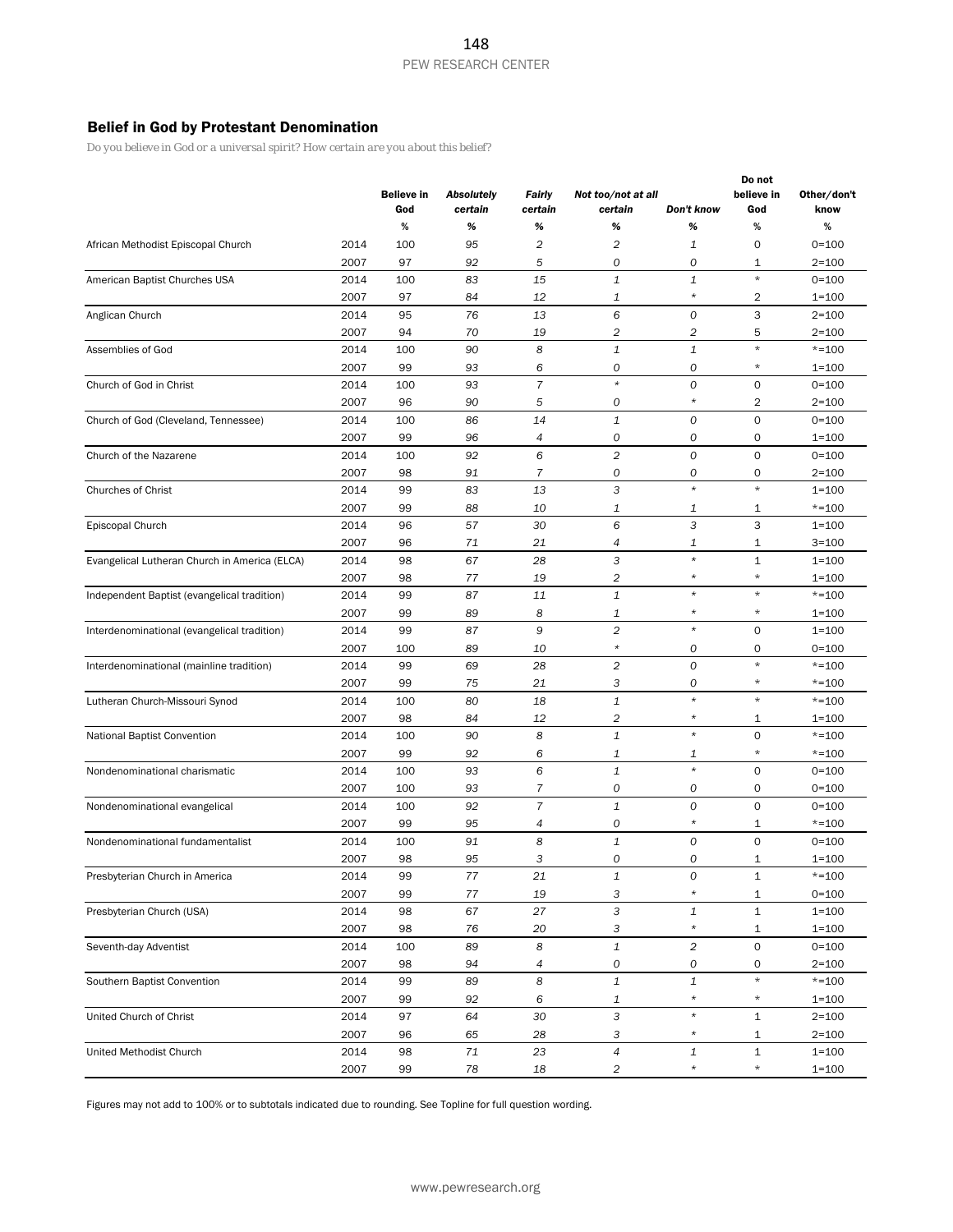# Importance of Religion in One's Life by Religious Tradition

*How important is religion in your life?*

|                                             |              | <b>Very</b>    | Somewhat    | Not too              | Not at all     | Don't                  |
|---------------------------------------------|--------------|----------------|-------------|----------------------|----------------|------------------------|
|                                             |              | important      | important   | important            | important      | know/refused           |
|                                             |              | $\%$           | %           | $\%$                 | %              | $\%$                   |
| <b>Total</b>                                | 2014         | 53             | 24          | 11                   | 11             | $1 = 100$              |
|                                             | 2007         | 56             | 26          | 9                    | 7              | $1 = 100$              |
| Protestant                                  | 2014         | 72             | 22          | $\overline{4}$       | $\mathbf 1$    | $1 = 100$              |
|                                             | 2007         | 70             | 23          | 5                    | 2              | $1 = 100$              |
| Evangelical tradition                       | 2014         | 79             | 17          | $\overline{2}$       | 1              | $1 = 100$              |
|                                             | 2007         | 79             | 17          | 2                    | 1              | $1 = 100$              |
| Mainline tradition                          | 2014         | 53             | 34          | 10                   | $\overline{2}$ | $1 = 100$              |
|                                             | 2007         | 52             | 35          | 9                    | 3              | $1 = 100$              |
| Historically black Protestant tradition     | 2014         | 85             | 12          | $\mathbf{1}$         | 1              | $* = 100$              |
|                                             | 2007         | 85             | 13          | 1                    | 1              | $* = 100$              |
| Catholic                                    | 2014         | 58             | 32          | 8                    | $\overline{c}$ | $* = 100$              |
|                                             | 2007         | 56             | 34          | 7                    | 2              | $1 = 100$              |
| Mormon                                      | 2014         | 84             | 12          | 3                    | $\mathbf 1$    | $0 = 100$              |
|                                             | 2007         | 83             | 13          | 3                    | 1              | $0 = 100$              |
| Church of Jesus Christ of Latter-day Saints | 2014         | 84             | 12          | 3                    | 1              | $0 = 100$              |
|                                             | 2007         | 84             | 13          | 3                    | 1              | $0 = 100$              |
| Jehovah's Witness                           | 2014         | 90             | 8           | $\star$              | $\star$        | $1 = 100$              |
|                                             | 2007         | 86             | 10          | 2                    | $^\star$       | $1 = 100$              |
| Orthodox Christian                          | 2014         | 52             | 33          | 12                   | 3              | $* = 100$              |
|                                             | 2007         | 56             | 31          | 9                    | 4              | $0 = 100$              |
| <b>Other Christian</b>                      | 2014         | 56             | 21          | 15                   | 5              | $3 = 100$              |
|                                             | 2007         | 60             | 22          | 11                   | 6              | $1 = 100$              |
| Jewish                                      | 2014         | 35             | 36          | 20                   | 9              | $* = 100$              |
|                                             | 2007         | 31             | 41          | 18                   | 9              | $1 = 100$              |
| Muslim                                      | 2014         | 64             | 24          | 8                    | 2              | $1 = 100$              |
|                                             | 2007         | 67             | 23          | 6                    | 4              | $0 = 100$              |
| <b>Buddhist</b>                             | 2014         | 33             | 39          | 15                   | 10             | $2 = 100$              |
|                                             | 2007         | 35             | 38          | 18                   | 6              | $2 = 100$              |
| Hindu                                       | 2014         | 26             | 53          | 15                   | 6              | $* = 100$              |
|                                             | 2007         | 45             | 40          | 12                   | 3              | $1 = 100$              |
| Other faiths                                | 2014         | 28             | 29          | 20                   | 22             | $2 = 100$              |
|                                             | 2007         | 39             | 30          | 12                   | 16             | $3 = 100$              |
| Unitarian and other liberal faiths          | 2014         | 25             | 29          | 22                   | 22             | $2 = 100$              |
|                                             | 2007         | 31             | 30          | 16                   | 18             | $5 = 100$              |
| New Age                                     | 2014<br>2007 | 32<br>46       | 26<br>31    | 15<br>$\overline{7}$ | 26<br>14       | $1 = 100$<br>$1 = 100$ |
| Unaffiliated                                | 2014         | 13             | 21          | 26                   | 39             | $1 = 100$              |
|                                             | 2007         | 16             | 25          | 25                   | 33             | $2 = 100$              |
| Atheist                                     | 2014         | $\sqrt{2}$     | $\mathbf 5$ | 11                   | 82             | $* = 100$              |
|                                             | 2007         | 3              | 8           | 14                   | 72             | $3 = 100$              |
| Agnostic                                    | 2014         | $\overline{4}$ | 14          | 32                   | 50             | $1 = 100$              |
|                                             | 2007         | 6              | 17          | 35                   | 41             | $1 = 100$              |
| Nothing in particular                       | 2014         | 17             | 27          | 27                   | 28             | $1 = 100$              |
|                                             | 2007         | 19             | 29          | 24                   | 26             | $2 = 100$              |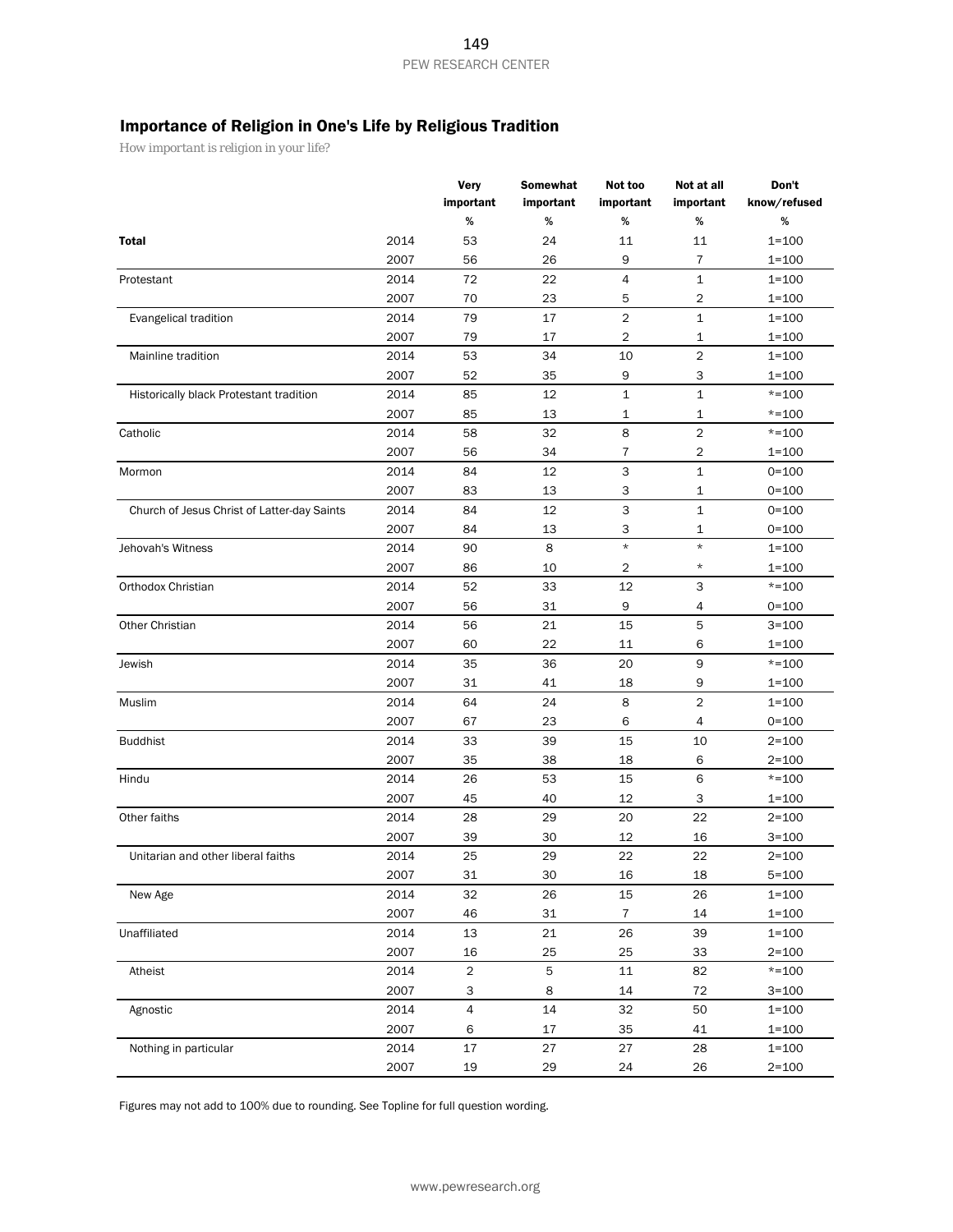## Importance of Religion in One's Life by Protestant Family

*How important is religion in your life?*

|                                                                  |      | Very      | Somewhat  | Not too                 | Not at all          | Don't        |
|------------------------------------------------------------------|------|-----------|-----------|-------------------------|---------------------|--------------|
|                                                                  |      | important | important |                         | important important | know/refused |
|                                                                  |      | $\%$      | %         | %                       | %                   | %            |
| <b>Baptist</b>                                                   | 2014 | 79        | 18        | 2                       | 1                   | $*=100$      |
|                                                                  | 2007 | 78        | 18        | $\overline{\mathbf{c}}$ | 1                   | $* = 100$    |
| Baptist in the evangelical tradition                             | 2014 | 79        | 18        | $\overline{2}$          | $\mathbf{1}$        | $* = 100$    |
|                                                                  | 2007 | 78        | 18        | 2                       | 1                   | $* = 100$    |
| Baptist in the mainline tradition                                | 2014 | 65        | 29        | 5                       | $\mathbf 1$         | $1 = 100$    |
|                                                                  | 2007 | 60        | 31        | 6                       | 2                   | $1 = 100$    |
| Baptist in the historically black Protestant tradition           | 2014 | 85        | 13        | 1                       | *                   | $*=100$      |
|                                                                  | 2007 | 86        | 12        | 1                       | $\ast$              | $* = 100$    |
| <b>Methodist</b>                                                 | 2014 | 62        | 30        | 6                       | 1                   | $* = 100$    |
|                                                                  | 2007 |           | 33        |                         | 1                   | $* = 100$    |
|                                                                  |      | 59        |           | 6<br>$\overline{7}$     | $\overline{2}$      |              |
| Methodist in the mainline tradition                              | 2014 | 59        | 32        |                         |                     | $1 = 100$    |
|                                                                  | 2007 | 56        | 35        | 7                       | 1                   | $* = 100$    |
| Methodist in the historically black Protestant tradition         | 2014 | 87        | 13        | 1                       | 0                   | $0 = 100$    |
|                                                                  | 2007 | 80        | 18        | $\star$                 | 1                   | $1 = 100$    |
| Nondenominational                                                | 2014 | 75        | 19        | 4                       | $\overline{2}$      | $1 = 100$    |
|                                                                  | 2007 | 75        | 17        | 5                       | 2                   | $1 = 100$    |
| Nondenominational in the evangelical tradition                   | 2014 | 81        | 15        | $\overline{c}$          | $\mathbf 1$         | $1 = 100$    |
|                                                                  | 2007 | 82        | 13        | З                       | 1                   | $1 = 100$    |
| Nondenominational in the mainline tradition                      | 2014 | 41        | 41        | 15                      | 3                   | $*=100$      |
|                                                                  | 2007 | 45        | 36        | 12                      | 7                   | $* = 100$    |
| Nondenominational in the historically black Protestant tradition | 2014 | 86        | 12        | 0                       | $\mathbf{1}$        | $2 = 100$    |
|                                                                  | 2007 | n/a       | n/a       | n/a                     | n/a                 | n/a          |
| Lutheran                                                         | 2014 | 55        | 35        | 8                       | 1                   | $1 = 100$    |
|                                                                  | 2007 | 56        | 34        | 8                       | 1                   | $* = 100$    |
| Lutheran in the evangelical tradition                            | 2014 | 66        | 28        | $\overline{4}$          | 1                   | $1 = 100$    |
|                                                                  | 2007 | 65        | 30        | 4                       | 1                   | $* = 100$    |
| Lutheran in the mainline tradition                               | 2014 | 47        | 40        | 11                      | $\overline{2}$      | $1 = 100$    |
|                                                                  | 2007 | 50        | 37        | 10                      | 2                   | $* = 100$    |
| Presbyterian                                                     | 2014 | 60        | 30        | 9                       | $1\,$               | $1 = 100$    |
|                                                                  |      |           |           |                         | 2                   |              |
|                                                                  | 2007 | 57        | 32        | 9                       |                     | $* = 100$    |
| Presbyterian in the evangelical tradition                        | 2014 | 71        | 24        | 5                       | 1<br>$\star$        | $0 = 100$    |
|                                                                  | 2007 | 70        | 25        | 4                       |                     | $* = 100$    |
| Presbyterian in the mainline tradition                           | 2014 | 54        | 34        | 11                      | 1                   | $1 = 100$    |
|                                                                  | 2007 | 51        | 35        | 11                      | 2                   | $* = 100$    |
| Pentecostal                                                      | 2014 | 87        | 11        | 1                       | 1                   | $1 = 100$    |
|                                                                  | 2007 | 86        | 11        | 1                       | $\star$             | $1 = 100$    |
| Pentecostal in the evangelical tradition                         | 2014 | 86        | 11        | $\mathbf 1$             | $\mathbf{1}$        | $1 = 100$    |
|                                                                  | 2007 | 86        | 11        | 1                       | 1                   | $1 = 100$    |
| Pentecostal in the historically black Protestant tradition       | 2014 | 89        | 10        | 1                       | 1                   | $* = 100$    |
|                                                                  | 2007 | 85        | 11        | 2                       | $\star$             | $2 = 100$    |
| Episcopalian/Anglican                                            | 2014 | 50        | 34        | 13                      | 3                   | $1 = 100$    |
|                                                                  | 2007 | 51        | 33        | 12                      | 3                   | $* = 100$    |
| Episcopalian/Anglican in the mainline tradition                  | 2014 | 49        | 34        | 13                      | 3                   | $1 = 100$    |
|                                                                  | 2007 | 49        | 35        | 13                      | З                   | *=100        |
| Restorationist                                                   | 2014 | 72        | 25        | 1                       | 1                   | $* = 100$    |
|                                                                  | 2007 | 75        | 21        | 3                       | 1                   | $1 = 100$    |
| Restorationist in the evangelical tradition                      | 2014 | 73        | 25        | 2                       | 1                   | $* = 100$    |
|                                                                  | 2007 | 76        | 20        | 3                       | 1                   | $1 = 100$    |
| Restorationist in the mainline tradition                         | 2014 | 69        | 30        | $\mathtt 1$             | $\mathsf{O}\xspace$ | $0 = 100$    |
|                                                                  | 2007 | 71        | 22        | 4                       | 3                   | $1 = 100$    |
| Congregationalist                                                |      |           |           |                         | 2                   | $* = 100$    |
|                                                                  | 2014 | 57        | 32        | 8                       |                     |              |
|                                                                  | 2007 | 50        | 37        | 8                       | 4                   | $1 = 100$    |
| Congregationalist in the mainline tradition                      | 2014 | 54        | 33        | 10                      | 3                   | $1 = 100$    |
|                                                                  | 2007 | 45        | 41        | 9                       | 4                   | $1 = 100$    |
| <b>Holiness</b>                                                  | 2014 | 77        | 20        | $\overline{2}$          | $\mathbf 1$         | $1 = 100$    |
|                                                                  | 2007 | 77        | 18        | 4                       | $\ast$              | $* = 100$    |
| Holiness in the evangelical tradition                            | 2014 | 74        | 22        | 3                       | $\mathbf{1}$        | $1 = 100$    |
|                                                                  | 2007 | 76        | 20        | 4                       | 1                   | $0 = 100$    |
| Adventist                                                        | 2014 | 84        | 14        | $\overline{2}$          | $\star$             | $0 = 100$    |
|                                                                  | 2007 | 87        | 12        | 1                       | 0                   | $0 = 100$    |
| Anabaptist                                                       | 2014 | 87        | 12        | 0                       | $\mathsf O$         | $2 = 100$    |
|                                                                  | 2007 | n/a       | n/a       | n/a                     | n/a                 | n/a          |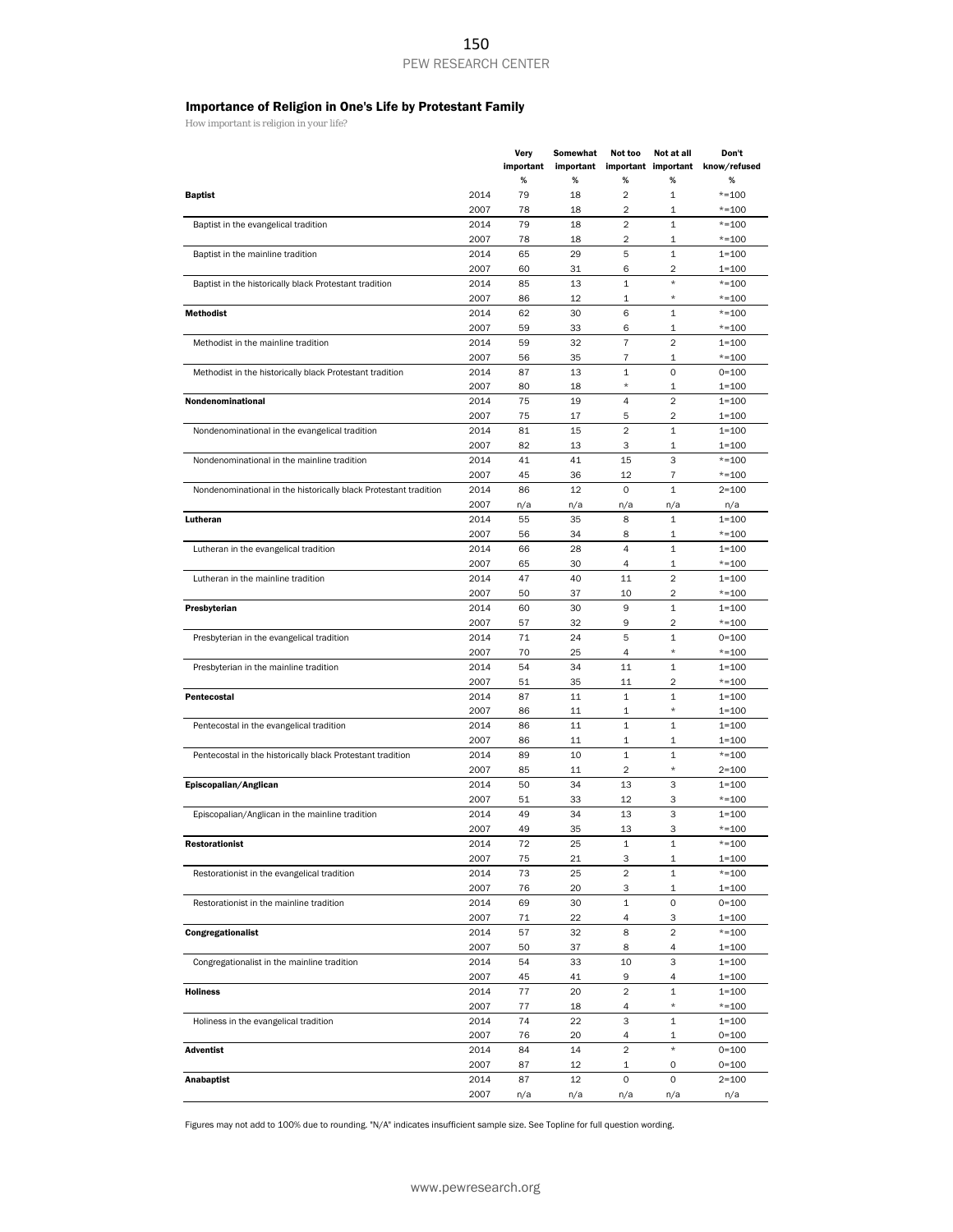## Importance of Religion in One's Life by Protestant Denomination

*How important is religion in your life?*

|                                               |      | <b>Very</b> | Somewhat       | Not too        | Not at all     | Don't        |
|-----------------------------------------------|------|-------------|----------------|----------------|----------------|--------------|
|                                               |      | important   | important      | important      | important      | know/refused |
|                                               |      | %           | %              | %              | $\%$           | %            |
| African Methodist Episcopal Church            | 2014 | 86          | 14             | 1              | 0              | $0 = 100$    |
|                                               | 2007 | 81          | 18             | 0              | 1              | $0 = 100$    |
| American Baptist Churches USA                 | 2014 | 73          | 24             | 1              | 1              | $1 = 100$    |
|                                               | 2007 | 69          | 25             | 3              | $\overline{c}$ | $1 = 100$    |
| Anglican Church                               | 2014 | 61          | 22             | 12             | $\overline{4}$ | $1 = 100$    |
|                                               | 2007 | 57          | 25             | 13             | 4              | $1 = 100$    |
| Assemblies of God                             | 2014 | 86          | 12             | 1              | $\star$        | $1 = 100$    |
|                                               | 2007 | 87          | 11             | 1              | $\star$        | $1 = 100$    |
| Church of God in Christ                       | 2014 | 86          | 11             | 1              | $\overline{2}$ | $0 = 100$    |
|                                               | 2007 | 86          | 10             | 2              | 0              | $2 = 100$    |
| Church of God (Cleveland, Tennessee)          | 2014 | 92          | 5              | $\overline{c}$ | $\mathbf 1$    | $* = 100$    |
|                                               | 2007 | 91          | $\overline{7}$ | $\mathbf 1$    | 0              | $0 = 100$    |
| Church of the Nazarene                        | 2014 | 75          | 18             | 5              | $\star$        | $2 = 100$    |
|                                               | 2007 | 80          | 17             | 4              | 0              | $0 = 100$    |
| <b>Churches of Christ</b>                     | 2014 | 73          | 24             | $\overline{2}$ | $\mathbf 1$    | $* = 100$    |
|                                               | 2007 | 75          | 21             | 3              | 1              | $* = 100$    |
| Episcopal Church                              | 2014 | 49          | 37             | 11             | 3              | $* = 100$    |
|                                               | 2007 | 50          | 36             | 12             | 3              | $0 = 100$    |
| Evangelical Lutheran Church in America (ELCA) | 2014 | 58          | 34             | $\overline{7}$ | $\mathbf{1}$   | $* = 100$    |
|                                               | 2007 | 62          | 32             | 4              | 1              | $* = 100$    |
| Independent Baptist (evangelical tradition)   | 2014 | 74          | 22             | 3              | $\mathbf 1$    | $1 = 100$    |
|                                               | 2007 | 74          | 22             | 3              | 1              | $* = 100$    |
| Interdenominational (evangelical tradition)   | 2014 | 81          | 13             | 4              | $\star$        | $2 = 100$    |
|                                               | 2007 | 73          | 21             | 4              | 1              | $1 = 100$    |
| Interdenominational (mainline tradition)      | 2014 | 47          | 40             | 9              | 3              | $1 = 100$    |
|                                               | 2007 | 47          | 40             | 6              | 6              | $0 = 100$    |
| Lutheran Church-Missouri Synod                | 2014 | 65          | 30             | 3              | $\mathbf 1$    | $0 = 100$    |
|                                               | 2007 | 66          | 28             | 4              | 1              | $* = 100$    |
| National Baptist Convention                   | 2014 | 91          | 8              | 1              | $\star$        | $0 = 100$    |
|                                               | 2007 | 91          | 8              | 0              | *              | $0 = 100$    |
| Nondenominational charismatic                 | 2014 | 80          | 17             | 1              | 1              | $1 = 100$    |
|                                               | 2007 | 82          | 12             | 5              | 0              | $1 = 100$    |
| Nondenominational evangelical                 | 2014 | 85          | 12             | 1              | $\mathbf 1$    | $* = 100$    |
|                                               | 2007 | 90          | $\overline{7}$ | 2              | 1              | $1 = 100$    |
| Nondenominational fundamentalist              | 2014 | 72          | 25             | 3              | 1              | $0 = 100$    |
|                                               | 2007 | 83          | 15             | 2              | 0              | $0 = 100$    |
| Presbyterian Church in America                | 2014 | 66          | 26             | 7              | 1              | $0 = 100$    |
|                                               | 2007 | 64          | 31             | 4              | $\star$        | $* = 100$    |
| Presbyterian Church (USA)                     | 2014 | 64          | 29             | 6              | $\mathtt 1$    | $1 = 100$    |
|                                               | 2007 | 63          | 30             | 6              | 1              | $0 = 100$    |
| Seventh-day Adventist                         | 2014 | 83          | 15             | $\overline{2}$ | $\mathsf O$    | $0 = 100$    |
|                                               | 2007 | 86          | 12             | 1              | 0              | $0 = 100$    |
| Southern Baptist Convention                   | 2014 | 81          | 17             | $\mathbf 1$    | $\mathbf 1$    | $* = 100$    |
|                                               | 2007 | 80          | 17             | 2              | $\star$        | $* = 100$    |
| United Church of Christ                       | 2014 | 62          | 27             | 9              | $\sqrt{2}$     | $* = 100$    |
|                                               | 2007 | 50          | 38             | 8              | 3              | $1 = 100$    |
| United Methodist Church                       | 2014 | 61          | 31             | $\overline{7}$ | $\overline{2}$ | $*=100$      |
|                                               | 2007 | 59          | 35             | 6              | 1              | $* = 100$    |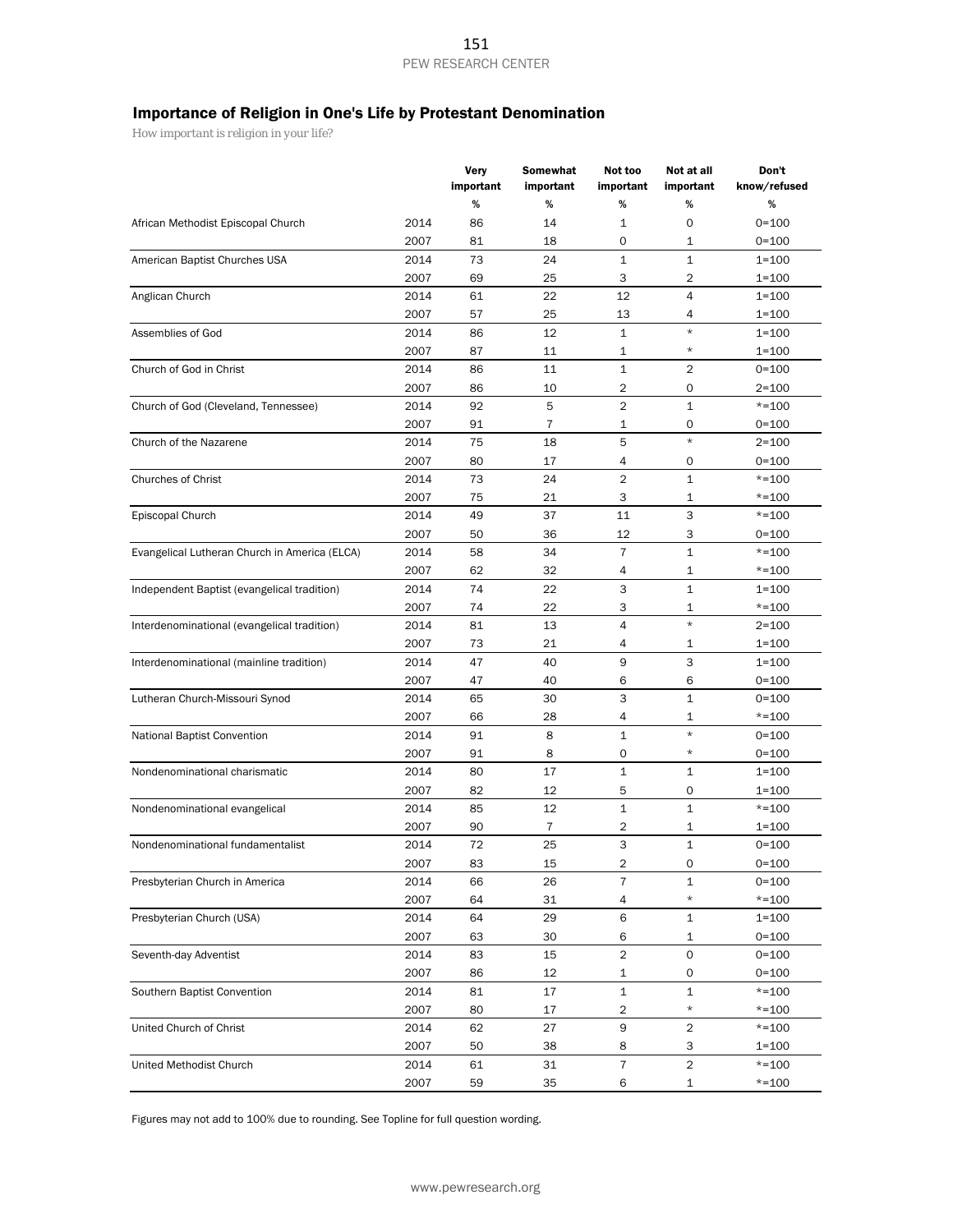#### Attendance at Religious Services by Religious Tradition

*Aside from weddings and funerals, how often do you attend religious services?*

|                                             |      | Weekly or               | Monthly/ Seldom/ |       | Don't                  |
|---------------------------------------------|------|-------------------------|------------------|-------|------------------------|
|                                             |      | more                    | yearly           | never | know/refused           |
|                                             |      | %                       | %                | %     | %                      |
| <b>Total</b>                                | 2014 | 36                      | 33               | 30    | $1 = 100$              |
|                                             | 2007 | 39                      | 33               | 27    | $1 = 100$              |
| Protestant                                  | 2014 | 49                      | 35               | 15    | $1 = 100$              |
|                                             | 2007 | 50                      | 33               | 16    | $1 = 100$              |
| Evangelical tradition                       | 2014 | 58                      | 30               | 12    | $1 = 100$              |
|                                             | 2007 | 58                      | 28               | 13    | $1 = 100$              |
| Mainline tradition                          | 2014 | 33                      | 43               | 24    | $1 = 100$              |
|                                             | 2007 | 35                      | 42               | 23    | $1 = 100$              |
| Historically black Protestant tradition     | 2014 | 53                      | 36               | 10    | $1 = 100$              |
|                                             | 2007 | 59                      | 29               | 11    | $1 = 100$              |
| Catholic                                    | 2014 | 39                      | 40               | 20    | $1 = 100$              |
|                                             | 2007 | 41                      | 39               | 19    | $* = 100$              |
| Mormon                                      | 2014 | 77                      | 14               | 9     | $1 = 100$              |
|                                             | 2007 | 76                      | 16               | 8     | $0 = 100$              |
| Church of Jesus Christ of Latter-day Saints | 2014 | 77                      | 13               | 9     | $1 = 100$              |
|                                             | 2007 | 76                      | 17               | 7     | $0 = 100$              |
| Jehovah's Witness                           | 2014 | 85                      | 11               | 3     | $1 = 100$              |
|                                             | 2007 | 82                      | 10               | 8     | $* = 100$              |
| Orthodox Christian                          | 2014 | 31                      | 54               | 15    | $0 = 100$              |
|                                             | 2007 | 34                      | 49               | 17    | $1 = 100$              |
| Other Christian                             | 2014 | 36                      | 33               | 28    | $3 = 100$              |
|                                             | 2007 | 27                      | 40               | 31    | $1 = 100$              |
| Jewish                                      | 2014 | 19                      | 49               | 31    | $* = 100$              |
|                                             | 2007 | 16                      | 53               | 31    | $1 = 100$              |
| Muslim                                      | 2014 | 45                      | 31               | 22    | $1 = 100$              |
|                                             | 2007 | 47                      | 26               | 27    | $0 = 100$              |
| <b>Buddhist</b>                             | 2014 | 18                      | 50               | 31    | $* = 100$              |
|                                             | 2007 | 17                      | 44               | 38    | $1 = 100$              |
| Hindu                                       | 2014 | 18                      | 60               | 21    | $1 = 100$              |
|                                             | 2007 | 23                      | 57               | 19    | $* = 100$              |
| Other faiths                                | 2014 | 16                      | 31               | 52    | $1 = 100$              |
|                                             | 2007 | 14                      | 34               | 51    | $1 = 100$              |
| Unitarian and other liberal faiths          | 2014 | 16                      | 32               | 52    | $1 = 100$              |
|                                             | 2007 | 15                      | 37               | 46    | $1 = 100$              |
| New Age                                     | 2014 | 14                      | 29               | 56    | $0 = 100$              |
|                                             | 2007 | 11                      | 26               | 62    | $0 = 100$              |
| Unaffiliated                                | 2014 | $\overline{4}$          | 24               | 72    | $* = 100$              |
|                                             | 2007 | 5                       | 22               | 72    | $* = 100$              |
| Atheist                                     | 2014 | 1                       | 10               | 89    | $0 = 100$              |
|                                             | 2007 | 4                       | 10               | 85    | $1 = 100$              |
| Agnostic                                    | 2014 | $\overline{\mathbf{c}}$ | 19               | 79    | $* = 100$              |
|                                             | 2007 | 2                       | 18               | 80    | $0 = 100$              |
| Nothing in particular                       |      | 6                       | 28               | 66    | $* = 100$              |
|                                             | 2014 |                         |                  |       |                        |
|                                             | 2007 | 6                       | 24               | 69    | $* = 100$<br>$* = 100$ |
| Religion not important                      | 2014 | $\mathbf{1}$            | 18               | 80    |                        |
|                                             | 2007 | 1                       | 14               | 85    | $* = 100$              |
| Religion important                          | 2014 | 11                      | 40               | 49    | $1 = 100$              |
|                                             | 2007 | 11                      | 35               | 53    | $* = 100$              |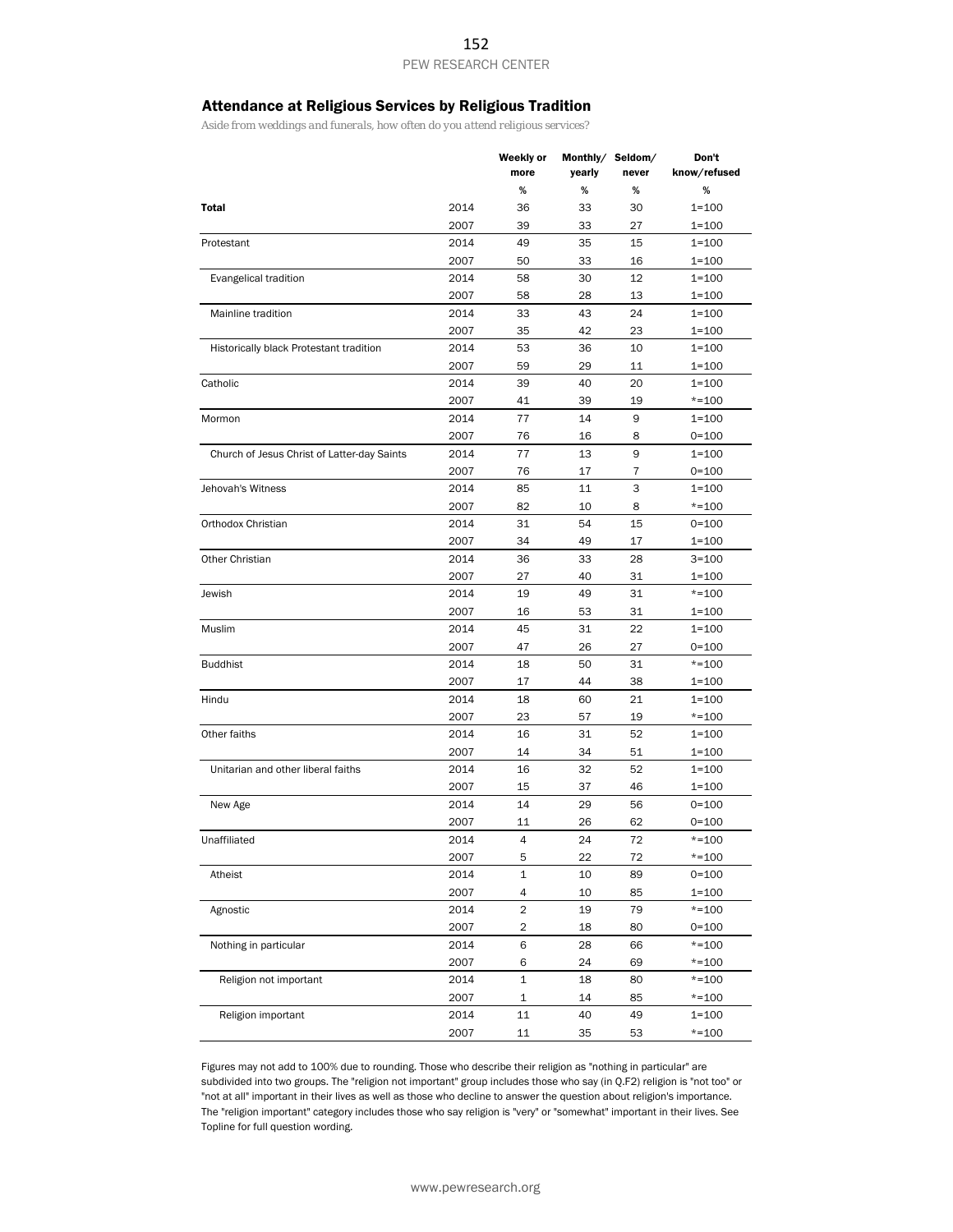#### Attendance at Religious Services by Protestant Family

*Aside from weddings and funerals, how often do you attend religious services?*

|                                                                  |      | Weekly or | Monthly/ Seldom/ |                | Don't        |
|------------------------------------------------------------------|------|-----------|------------------|----------------|--------------|
|                                                                  |      | more      | yearly           | never          | know/refused |
|                                                                  |      | %         | %                | %              | %            |
| <b>Baptist</b>                                                   | 2014 | 50        | 35               | 14             | $1 = 100$    |
|                                                                  | 2007 | 53        | 32               | 15             | $1 = 100$    |
| Baptist in the evangelical tradition                             | 2014 | 54        | 32               | 14             | $1 = 100$    |
|                                                                  | 2007 | 55        | 30               | 14             | $1 = 100$    |
| Baptist in the mainline tradition                                | 2014 | 37        | 41               | 22             | $*=100$      |
|                                                                  | 2007 | 33        | 41               | 25             | $1 = 100$    |
| Baptist in the historically black Protestant tradition           | 2014 | 49        | 40               | 10             | $1 = 100$    |
|                                                                  | 2007 | 56        | 32               | 12             | $* = 100$    |
| <b>Methodist</b>                                                 | 2014 | 43        | 39               | 17             | $* = 100$    |
|                                                                  | 2007 | 42        | 42               | 16             | $1 = 100$    |
| Methodist in the mainline tradition                              | 2014 | 42        | 39               | 19             | $* = 100$    |
|                                                                  | 2007 | 40        | 43               | 16             | $1 = 100$    |
| Methodist in the historically black Protestant tradition         | 2014 | 56        | 38               | $\overline{7}$ | $0 = 100$    |
|                                                                  | 2007 | 57        | 31               | 12             | $1 = 100$    |
| Nondenominational                                                | 2014 | 57        | 30               | 12             | $*=100$      |
|                                                                  | 2007 | 59        | 28               | 13             | $*=100$      |
| Nondenominational in the evangelical tradition                   | 2014 | 64        | 27               | 9              | $*=100$      |
|                                                                  | 2007 | 68        | 23               | 9              | $*=100$      |
| Nondenominational in the mainline tradition                      | 2014 | 22        | 48               | 30             | $*=100$      |
|                                                                  | 2007 | 23        | 45               | 33             | $0 = 100$    |
| Nondenominational in the historically black Protestant tradition | 2014 | 64        | 24               | 12             | $0 = 100$    |
|                                                                  | 2007 | n/a       | n/a              | n/a            | n/a          |
| Lutheran                                                         | 2014 | 34        | 45               | 20             | $*=100$      |
|                                                                  | 2007 | 36        | 46               | 17             | $* = 100$    |
| Lutheran in the evangelical tradition                            | 2014 | 46        | 38               | 16             | $0 = 100$    |
|                                                                  | 2007 | 40        | 48               | 12             | $*=100$      |
| Lutheran in the mainline tradition                               | 2014 | 26        | 51               | 23             | $1 = 100$    |
|                                                                  |      |           |                  |                |              |
|                                                                  | 2007 | 34        | 45               | 20             | $*=100$      |
| Presbyterian                                                     | 2014 | 40        | 43               | 17             | $*=100$      |
|                                                                  | 2007 | 44        | 38               | 17             | $1 = 100$    |
| Presbyterian in the evangelical tradition                        | 2014 | 49        | 37               | 13             | $*=100$      |
|                                                                  | 2007 | 47        | 37               | 15             | $1 = 100$    |
| Presbyterian in the mainline tradition                           | 2014 | 36        | 46               | 19             | $*=100$      |
|                                                                  | 2007 | 43        | 39               | 18             | $1 = 100$    |
| Pentecostal                                                      | 2014 | 69        | 22               | 9              | $*=100$      |
|                                                                  | 2007 | 70        | 20               | 10             | $1 = 100$    |
| Pentecostal in the evangelical tradition                         | 2014 | 68        | 23               | 10             | $*=100$      |
|                                                                  | 2007 | 69        | 21               | 10             | $*=100$      |
| Pentecostal in the historically black Protestant tradition       | 2014 | 72        | 22               | 5              | $1 = 100$    |
|                                                                  | 2007 | 75        | 18               | 7              | $1 = 100$    |
| Episcopalian/Anglican                                            | 2014 | 31        | 48               | 21             | $*=100$      |
|                                                                  | 2007 | 37        | 45               | 17             | $1 = 100$    |
| Episcopalian/Anglican in the mainline tradition                  | 2014 | 30        | 49               | 21             | $*=100$      |
|                                                                  | 2007 | 36        | 45               | 18             | $1 = 100$    |
| <b>Restorationist</b>                                            | 2014 | 53        | 34               | 12             | $1 = 100$    |
|                                                                  | 2007 | 59        | 25               | 15             | $* = 100$    |
| Restorationist in the evangelical tradition                      | 2014 | 53        | 33               | 13             | $1 = 100$    |
|                                                                  | 2007 | 59        | 25               | 15             | $* = 100$    |
| Restorationist in the mainline tradition                         | 2014 | 50        | 41               | $\overline{7}$ | $1 = 100$    |
|                                                                  | 2007 | 61        | 24               | 15             | $0 = 100$    |
| Congregationalist                                                | 2014 | 40        | 41               | 18             | $* = 100$    |
|                                                                  | 2007 | 35        | 47               | 17             | $1 = 100$    |
| Congregationalist in the mainline tradition                      | 2014 | 36        | 44               | 20             | $*=100$      |
|                                                                  | 2007 | 32        | 49               | 18             | $1=100$      |
| <b>Holiness</b>                                                  | 2014 | 59        | 30               | 10             | $1 = 100$    |
|                                                                  | 2007 | 60        | 29               | 11             | $* = 100$    |
| Holiness in the evangelical tradition                            | 2014 | 59        | 29               | 10             | $1 = 100$    |
|                                                                  | 2007 | 58        | 30               | 12             | $* = 100$    |
| <b>Adventist</b>                                                 | 2014 | 69        | 23               | 6              | $2 = 100$    |
|                                                                  | 2007 | 63        | 23               | 14             | $0 = 100$    |
| Anabaptist                                                       | 2014 | 82        | 16               | 2              | $0 = 100$    |
|                                                                  | 2007 | n/a       | n/a              | n/a            | n/a          |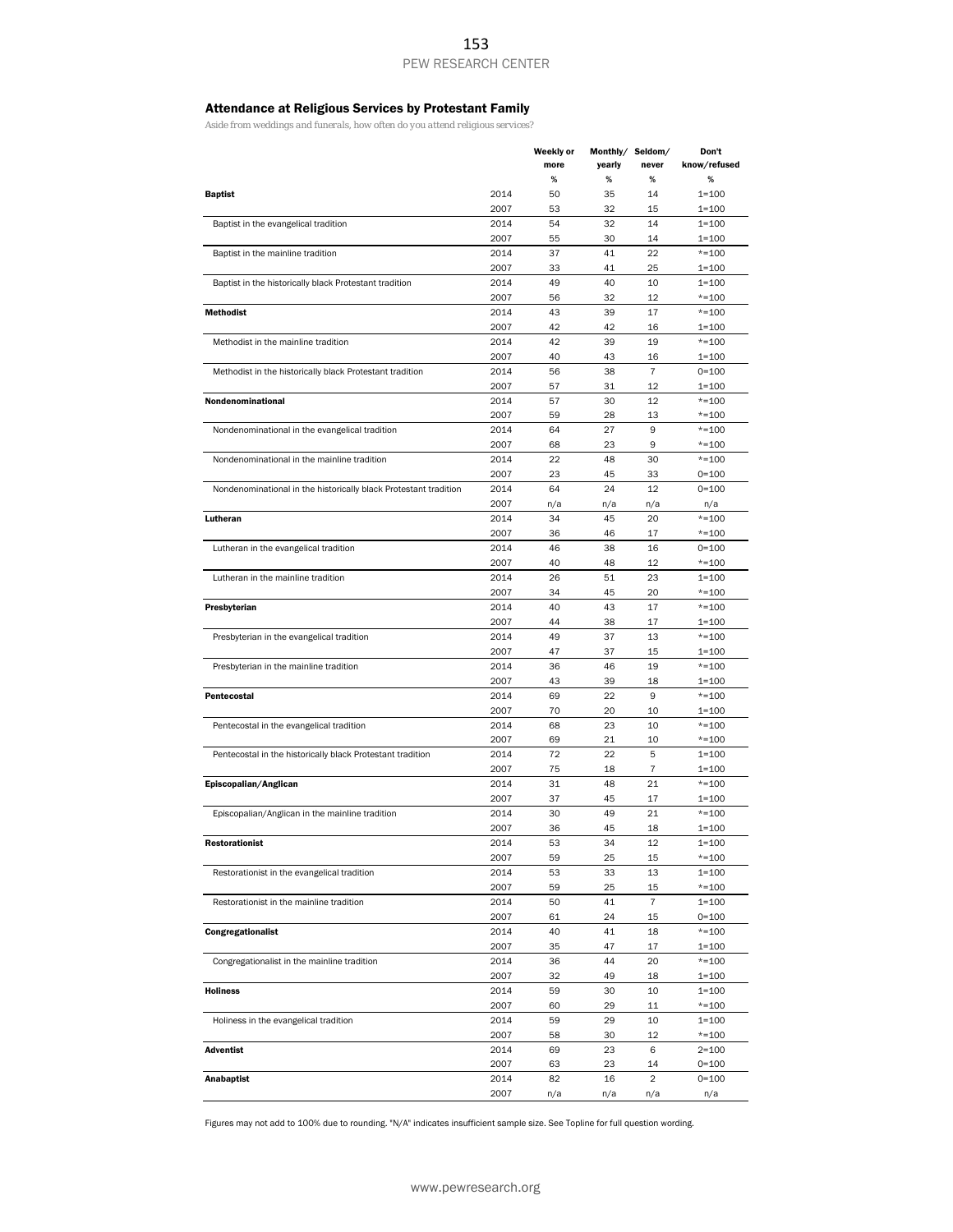# Attendance at Religious Services by Protestant Denomination

*Aside from weddings and funerals, how often do you attend religious services?*

|                                                       | Weekly or | Monthly/ Seldom/ |                | Don't        |
|-------------------------------------------------------|-----------|------------------|----------------|--------------|
|                                                       | more      | yearly           | never          | know/refused |
|                                                       | %         | %                | %              | %            |
| African Methodist Episcopal Church<br>2014            | 58        | 33               | 10             | $0 = 100$    |
| 2007                                                  | 57        | 28               | 15             | $0 = 100$    |
| 2014<br>American Baptist Churches USA                 | 42        | 41               | 16             | $* = 100$    |
| 2007                                                  | 41        | 43               | 16             | $1 = 100$    |
| Anglican Church<br>2014                               | 41        | 39               | 20             | $0 = 100$    |
| 2007                                                  | 42        | 36               | 22             | $* = 100$    |
| Assemblies of God<br>2014                             | 68        | 23               | 9              | $* = 100$    |
| 2007                                                  | 72        | 19               | 9              | $* = 100$    |
| Church of God in Christ<br>2014                       | 72        | 22               | 6              | $0 = 100$    |
| 2007                                                  | 71        | 19               | 9              | $1 = 100$    |
| Church of God (Cleveland, Tennessee)<br>2014          | 77        | 13               | 10             | $0 = 100$    |
| 2007                                                  | 70        | 25               | 4              | $0 = 100$    |
| Church of the Nazarene<br>2014                        | 58        | 26               | 14             | $1 = 100$    |
| 2007                                                  | 57        | 32               | 10             | $1 = 100$    |
| Churches of Christ<br>2014                            | 53        | 34               | 13             | $*=100$      |
| 2007                                                  | 59        | 26               | 14             | $* = 100$    |
| Episcopal Church<br>2014                              | 29        | 53               | 18             | $* = 100$    |
| 2007                                                  | 35        | 48               | 16             | $1 = 100$    |
| Evangelical Lutheran Church in America (ELCA)<br>2014 | 35        | 50               | 14             | $* = 100$    |
| 2007                                                  | 46        | 43               | 10             | $* = 100$    |
| Independent Baptist (evangelical tradition)<br>2014   | 46        | 38               | 15             | $1 = 100$    |
| 2007                                                  | 52        | 33               | 15             | $0 = 100$    |
| Interdenominational (evangelical tradition)<br>2014   | 60        | 33               | $\overline{7}$ | $0 = 100$    |
| 2007                                                  | 63        | 23               | 13             | $0 = 100$    |
| Interdenominational (mainline tradition)<br>2014      | 28        | 49               | 24             | $* = 100$    |
| 2007                                                  | 32        | 50               | 18             | $0 = 100$    |
| 2014<br>Lutheran Church-Missouri Synod                | 47        | 38               | 16             | $0 = 100$    |
| 2007                                                  | 41        | 47               | 11             | $* = 100$    |
| 2014<br>National Baptist Convention                   | 60        | 34               | 6              | $0 = 100$    |
| 2007                                                  | 65        | 27               | 8              | $* = 100$    |
| Nondenominational charismatic<br>2014                 | 66        | 25               | 9              | $* = 100$    |
| 2007                                                  | 72        | 17               | 11             | $0 = 100$    |
| Nondenominational evangelical<br>2014                 | 70        | 23               | $\overline{7}$ | $*=100$      |
| 2007                                                  | 74        | 21               | 5              | $* = 100$    |
| Nondenominational fundamentalist<br>2014              | 59        | 25               | 16             | $0 = 100$    |
| 2007                                                  | 66        | 27               | 7              | $0 = 100$    |
| Presbyterian Church in America<br>2014                | 44        | 39               | 17             | $0 = 100$    |
| 2007                                                  | 43        | 40               | 16             | $* = 100$    |
| Presbyterian Church (USA)<br>2014                     | 48        | 39               | 13             | $* = 100$    |
| 2007                                                  | 55        | 34               | 10             | $1 = 100$    |
| Seventh-day Adventist<br>2014                         | 67        | 25               | 6              | $3 = 100$    |
| 2007                                                  | 64        | 24               | 13             | $0 = 100$    |
| Southern Baptist Convention<br>2014                   | 57        | 30               | 13             | $1 = 100$    |
| 2007                                                  | 57        | 30               | 13             | $1 = 100$    |
| United Church of Christ<br>2014                       | 42        | 42               | 16             | $0 = 100$    |
| 2007                                                  | 39        | 47               | 14             | $* = 100$    |
| 2014<br>United Methodist Church                       | 44        | 39               | 17             | $* = 100$    |
| 2007                                                  | 43        | 43               | 14             | $* = 100$    |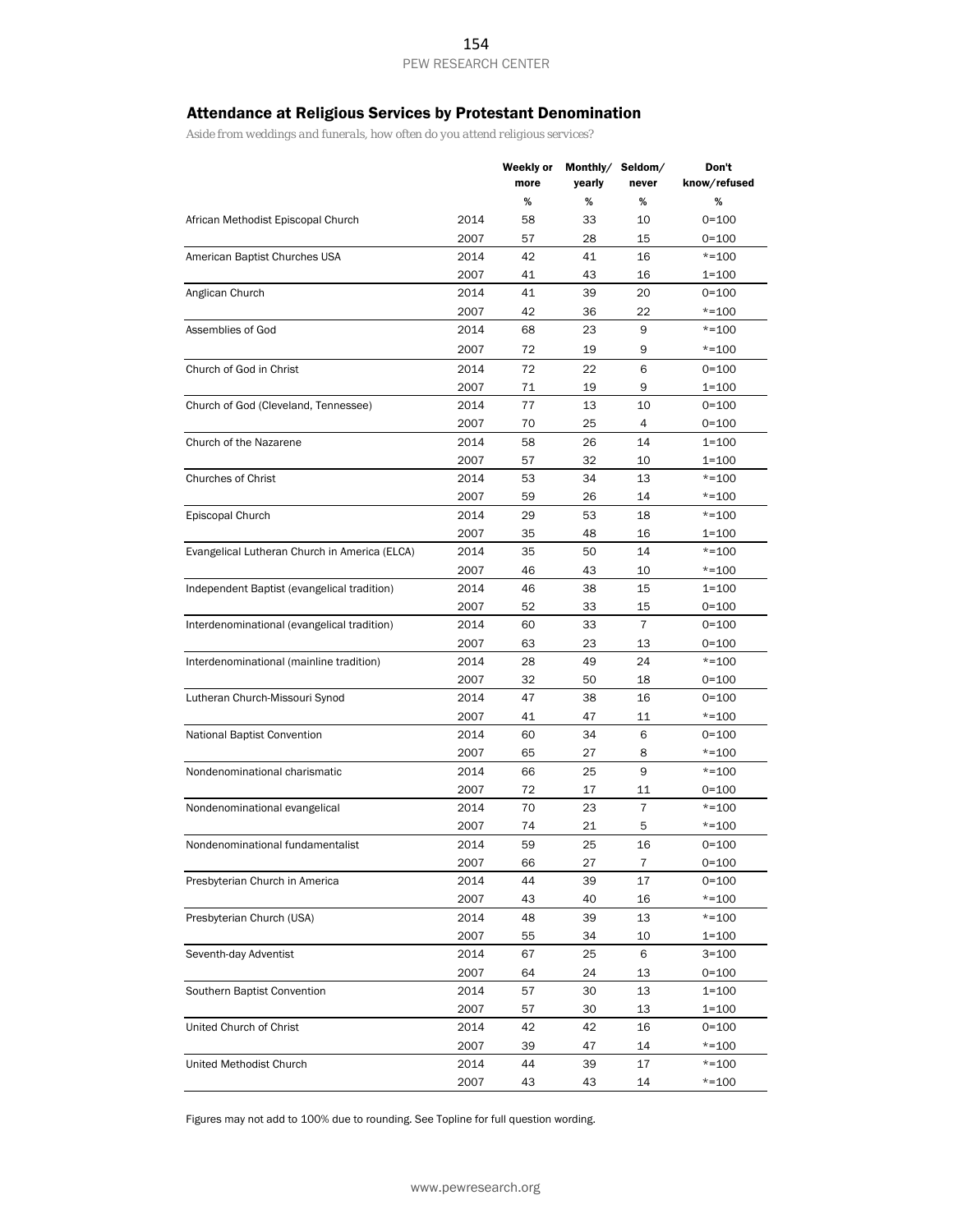## Frequency of Prayer by Religious Tradition

*How often do you pray?*

|                                             |              | Daily or    |                |                | Seldom/        | Don't        |
|---------------------------------------------|--------------|-------------|----------------|----------------|----------------|--------------|
|                                             |              | more        | Weekly         | <b>Monthly</b> | never          | know/refused |
|                                             |              | %           | %              | %              | %              | %            |
| <b>Total</b>                                | 2014         | 55          | 16             | 6              | 23             | $1 = 100$    |
|                                             | 2007         | 58          | 17             | 6              | 18             | $2 = 100$    |
| Protestant                                  | 2014         | 71          | 16             | $\overline{4}$ | $\overline{7}$ | $1 = 100$    |
|                                             | 2007         | 69          | 17             | 4              | 8              | $1 = 100$    |
| Evangelical tradition                       | 2014         | 79          | 14             | 3              | 4              | 1=100        |
|                                             | 2007         | 78          | 14             | 3              | 4              | $1 = 100$    |
| Mainline tradition                          | 2014         | 54          | 23             | $\overline{7}$ | 15             | $1 = 100$    |
|                                             | 2007         | 53          | 23             | 7              | 14             | $2 = 100$    |
| Historically black Protestant tradition     | 2014         | 80          | 12             | 3              | 4              | 1=100        |
|                                             | 2007         | 80          | 12             | 2              | 4              | 2=100        |
| Catholic                                    | 2014         | 59          | 20             | 7              | 13             | $1 = 100$    |
|                                             | 2007         | 58          | 21             | 7              | 13             | $1 = 100$    |
| Mormon                                      | 2014         | 85          | $\overline{7}$ | 3              | 5              | *=100        |
|                                             | 2007         | 82          | 10             | 3              | 5              | $* = 100$    |
| Church of Jesus Christ of Latter-day Saints | 2014         | 86          | 7              | 3              | 4              | $* = 100$    |
|                                             | 2007         | 83          | 10             | 3              | $\overline{4}$ | $* = 100$    |
| Jehovah's Witness                           | 2014         | 90          | 7              | 2              | 1              | $1 = 100$    |
|                                             | 2007         | 89          | 6              | 2              | 2              | $1 = 100$    |
| Orthodox Christian                          | 2014         | 57          | 19             | 8              | 15             | $2 = 100$    |
|                                             | 2007         | 60          | 17             | 5              | 16             | $2 = 100$    |
| Other Christian                             |              | 70          | 16             | 4              | 6              | $4 = 100$    |
|                                             | 2014<br>2007 |             |                |                | 9              |              |
|                                             |              | 71          | 16             | 2              |                | 2=100        |
| Jewish                                      | 2014         | 29          | 16             | 8              | 45             | $1 = 100$    |
|                                             | 2007         | 26          | 18             | 8              | 44             | $3 = 100$    |
| Muslim                                      | 2014         | 69          | 9              | $\overline{7}$ | 13             | $1 = 100$    |
|                                             | 2007         | 71          | 11             | 1              | 16             | $1 = 100$    |
| <b>Buddhist</b>                             | 2014         | 43          | 16             | 10             | 29             | $1 = 100$    |
|                                             | 2007         | 45          | 13             | 9              | 30             | $1 = 100$    |
| Hindu                                       | 2014         | 51          | 15             | 12             | 22             | $1 = 100$    |
|                                             | 2007         | 62          | 14             | 5              | 17             | $2 = 100$    |
| Other faiths                                | 2014         | 36          | 15             | 9              | 38             | $1 = 100$    |
|                                             | 2007         | 42          | 15             | 8              | 33             | $3 = 100$    |
| Unitarian and other liberal faiths          | 2014         | 39          | 13             | 8              | 39             | $1 = 100$    |
|                                             | 2007         | 41          | 16             | 6              | 35             | $3 = 100$    |
| New Age                                     | 2014         | 28          | 19             | 12             | 40             | $1 = 100$    |
|                                             | 2007         | 37          | 12             | 14             | 34             | $3 = 100$    |
| Unaffiliated                                | 2014         | 20          | 11             | 7              | 62             | $1 = 100$    |
|                                             | 2007         | 22          | 13             | 7              | 56             | $2 = 100$    |
| Atheist                                     | 2014         | $\mathbf 1$ | 1              | $\mathbf{1}$   | 97             | $* = 100$    |
|                                             | 2007         | 5           | 5              | 2              | 87             | $2 = 100$    |
| Agnostic                                    | 2014         | 9           | 5              | 6              | 80             | $* = 100$    |
|                                             | 2007         | 9           | 9              | 7              | 74             | $* = 100$    |
| Nothing in particular                       | 2014         | 26          | 14             | 8              | 51             | $1 = 100$    |
|                                             | 2007         | 27          | 15             | 8              | 48             | $2 = 100$    |
| Religion not important                      | 2014         | 11          | 9              | $\overline{7}$ | 73             | $1 = 100$    |
|                                             | 2007         | 11          | 8              | 8              | 71             | $2 = 100$    |
| Religion important                          | 2014         | 45          | 21             | 10             | 23             | $1 = 100$    |
|                                             | 2007         | 44          | 21             | 9              | 24             | 2=100        |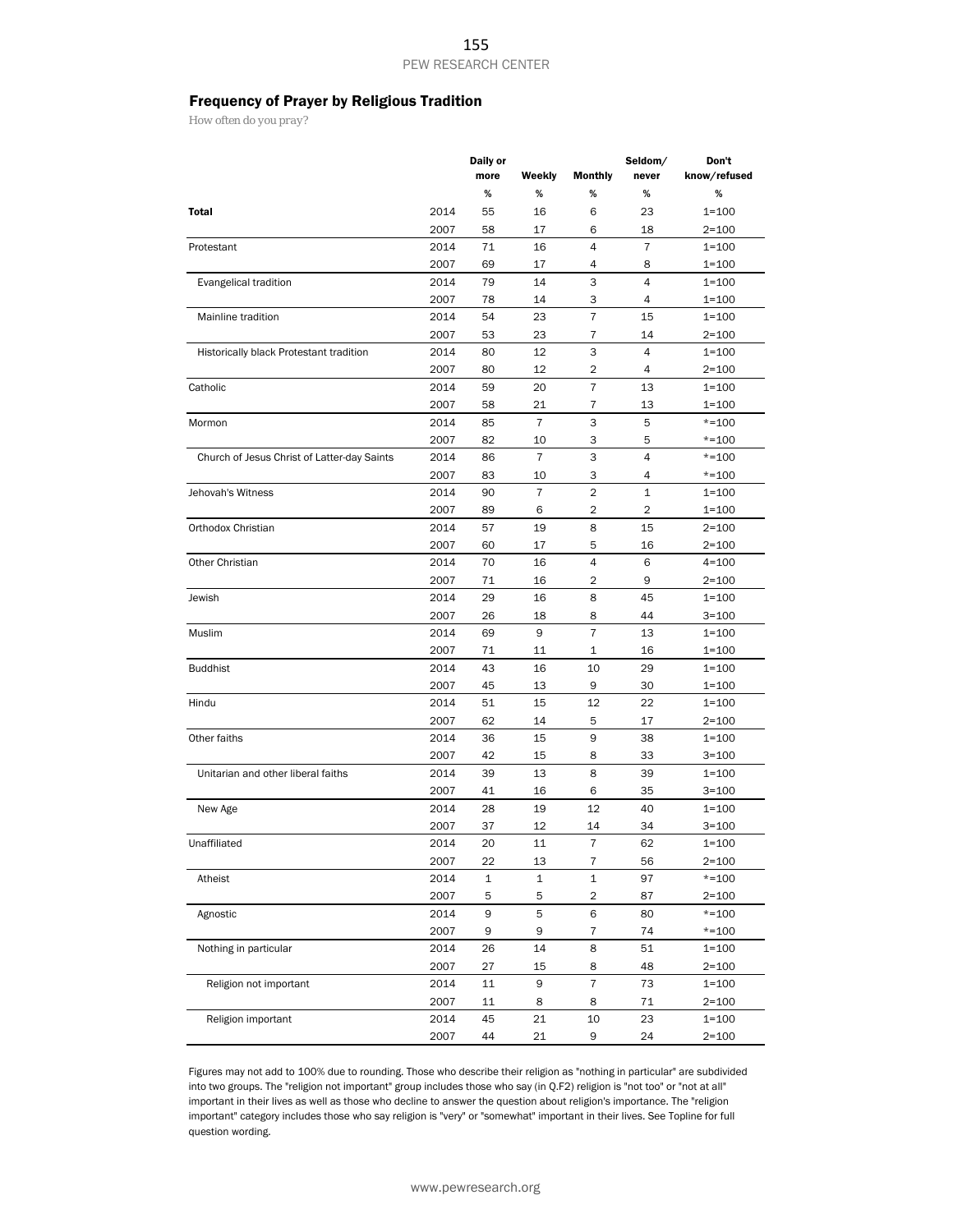## Frequency of Prayer by Protestant Family

*How often do you pray?*

|                                                                  |      | Daily or |        |                | Seldom/        | Don't        |
|------------------------------------------------------------------|------|----------|--------|----------------|----------------|--------------|
|                                                                  |      | more     | Weekly | <b>Monthly</b> | never          | know/refused |
|                                                                  |      | %        | %      | %              | %              | %            |
| <b>Baptist</b>                                                   | 2014 | 76       | 14     | 3              | 5              | $1 = 100$    |
|                                                                  | 2007 | 77       | 14     | 3              | 5              | $1 = 100$    |
| Baptist in the evangelical tradition                             | 2014 | 79       | 13     | 3              | 5              | $1 = 100$    |
|                                                                  | 2007 | 78       | 14     | 3              | 5              | $1 = 100$    |
| Baptist in the mainline tradition                                | 2014 | 63       | 21     | 5              | 10             | $*=100$      |
|                                                                  |      |          |        |                |                |              |
|                                                                  | 2007 | 61       | 21     | 7              | 10             | $1 = 100$    |
| Baptist in the historically black Protestant tradition           | 2014 | 78       | 13     | 4              | 4              | $1 = 100$    |
|                                                                  | 2007 | 82       | 11     | 2              | 4              | 1=100        |
| <b>Methodist</b>                                                 | 2014 | 63       | 19     | $\overline{7}$ | 10             | $1 = 100$    |
|                                                                  | 2007 | 60       | 22     | 7              | 10             | $1 = 100$    |
| Methodist in the mainline tradition                              | 2014 | 60       | 21     | 7              | 11             | $1 = 100$    |
|                                                                  | 2007 | 58       | 24     | 7              | 10             | $1 = 100$    |
| Methodist in the historically black Protestant tradition         | 2014 | 81       | 12     | 3              | 4              | $0 = 100$    |
|                                                                  | 2007 | 78       | 12     | 3              | 6              | 1=100        |
| Nondenominational                                                | 2014 | 78       | 13     | 3              | 5              | 1=100        |
|                                                                  | 2007 | 77       | 13     | 3              | 5              | $1 = 100$    |
| Nondenominational in the evangelical tradition                   | 2014 | 83       | 12     | $\overline{2}$ | 3              | $1 = 100$    |
|                                                                  |      |          |        |                |                |              |
|                                                                  | 2007 | 83       | 11     | 2              | 3              | $* = 100$    |
| Nondenominational in the mainline tradition                      | 2014 | 50       | 22     | $\overline{7}$ | 20             | $1 = 100$    |
|                                                                  | 2007 | 53       | 23     | 7              | 16             | $1 = 100$    |
| Nondenominational in the historically black Protestant tradition | 2014 | 86       | 10     | $\mathbf{1}$   | 2              | $* = 100$    |
|                                                                  | 2007 | n/a      | n/a    | n/a            | n/a            | n/a          |
| Lutheran                                                         | 2014 | 55       | 25     | $\overline{7}$ | 11             | $1 = 100$    |
|                                                                  | 2007 | 55       | 23     | 7              | 13             | $1 = 100$    |
| Lutheran in the evangelical tradition                            | 2014 | 66       | 21     | 6              | 6              | $1 = 100$    |
|                                                                  | 2007 | 63       | 22     | 6              | 7              | $1 = 100$    |
| Lutheran in the mainline tradition                               | 2014 | 47       | 29     | 7              | 15             | $1 = 100$    |
|                                                                  | 2007 | 50       | 24     | 7              | 17             | 1=100        |
|                                                                  |      |          |        |                |                |              |
| Presbyterian                                                     | 2014 | 60       | 22     | 6              | 10             | $1 = 100$    |
|                                                                  | 2007 | 60       | 22     | 6              | 11             | $1 = 100$    |
| Presbyterian in the evangelical tradition                        | 2014 | 72       | 18     | 4              | 5              | $1 = 100$    |
|                                                                  | 2007 | 70       | 20     | 4              | 5              | $1 = 100$    |
| Presbyterian in the mainline tradition                           | 2014 | 54       | 24     | 8              | 14             | $1 = 100$    |
|                                                                  | 2007 | 56       | 23     | 7              | 13             | $2 = 100$    |
| Pentecostal                                                      | 2014 | 82       | 13     | $\overline{2}$ | $\overline{c}$ | $1 = 100$    |
|                                                                  | 2007 | 82       | 11     | 2              | 4              | $1 = 100$    |
| Pentecostal in the evangelical tradition                         | 2014 | 81       | 14     | $\overline{2}$ | 3              | $1 = 100$    |
|                                                                  | 2007 | 83       | 11     | 2              | 4              | $1 = 100$    |
| Pentecostal in the historically black Protestant tradition       | 2014 | 85       | 10     | $\mathbf 1$    | $\overline{2}$ | $2 = 100$    |
|                                                                  | 2007 | 79       | 13     | 2              | 4              | $2 = 100$    |
| Episcopalian/Anglican                                            | 2014 | 51       | 23     | 9              | 17             | $*=100$      |
|                                                                  | 2007 | 49       | 24     | 7              |                |              |
|                                                                  |      |          |        |                | 17             | $2 = 100$    |
| Episcopalian/Anglican in the mainline tradition                  | 2014 | 50       | 23     | 9              | 18             | $*=100$      |
|                                                                  | 2007 | 48       | 25     | 7              | 18             | $2 = 100$    |
| <b>Restorationist</b>                                            | 2014 | 75       | 16     | 3              | 5              | $1 = 100$    |
|                                                                  | 2007 | 71       | 17     | 6              | 6              | $*=100$      |
| Restorationist in the evangelical tradition                      | 2014 | 77       | 16     | 3              | 4              | $* = 100$    |
|                                                                  | 2007 | 72       | 17     | 5              | 5              | $* = 100$    |
| Restorationist in the mainline tradition                         | 2014 | 60       | 22     | 3              | 13             | $2 = 100$    |
|                                                                  | 2007 | 65       | 17     | 9              | 9              | $* = 100$    |
| Congregationalist                                                | 2014 | 54       | 23     | 9              | 13             | $1 = 100$    |
|                                                                  | 2007 | 45       | 25     | 10             | 19             | $2 = 100$    |
| Congregationalist in the mainline tradition                      | 2014 | 50       | 25     | 10             | 14             | 1=100        |
|                                                                  |      |          |        |                |                |              |
|                                                                  | 2007 | 41       | 26     | 11             | 21             | 1=100        |
| <b>Holiness</b>                                                  | 2014 | 76       | 15     | 4              | 6              | $* = 100$    |
|                                                                  | 2007 | 75       | 14     | 3              | $\overline{7}$ | $1 = 100$    |
| Holiness in the evangelical tradition                            | 2014 | 74       | 16     | 4              | 6              | $* = 100$    |
|                                                                  | 2007 | 74       | 15     | 3              | 8              | $* = 100$    |
| <b>Adventist</b>                                                 | 2014 | 87       | 9      | $\mathbf 1$    | 3              | $0 = 100$    |
|                                                                  | 2007 | 88       | 10     | 1              | 1              | $0 = 100$    |
| Anabaptist                                                       | 2014 | 82       | 12     | $\overline{2}$ | 4              | $* = 100$    |
|                                                                  | 2007 | n/a      | n/a    | n/a            | n/a            | n/a          |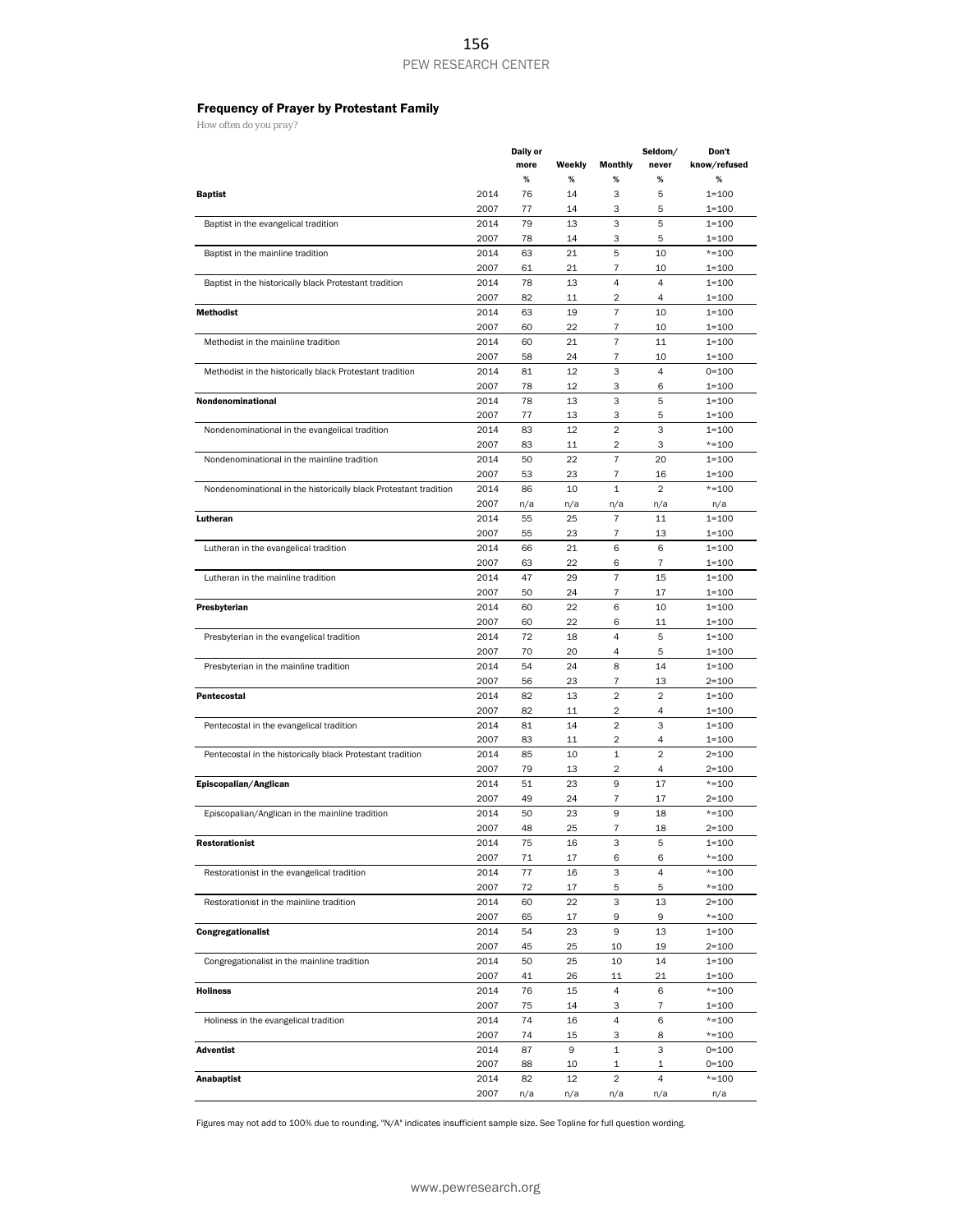# Frequency of Prayer by Protestant Denomination

*How often do you pray?*

|                                               |      | <b>Daily or</b> |                |                | Seldom/        | Don't        |
|-----------------------------------------------|------|-----------------|----------------|----------------|----------------|--------------|
|                                               |      | more            | Weekly         | <b>Monthly</b> | never          | know/refused |
|                                               |      | %               | %              | %              | %              | $\%$         |
| African Methodist Episcopal Church            | 2014 | 84              | 8              | 3              | 5              | $0 = 100$    |
|                                               | 2007 | 77              | 9              | 4              | 10             | $1 = 100$    |
| American Baptist Churches USA                 | 2014 | 69              | 19             | 3              | 8              | $* = 100$    |
|                                               | 2007 | 67              | 21             | 6              | 5              | $*=100$      |
| Anglican Church                               | 2014 | 53              | 27             | 5              | 15             | $0 = 100$    |
|                                               | 2007 | 47              | 25             | $\overline{7}$ | 17             | $4 = 100$    |
| Assemblies of God                             | 2014 | 81              | 12             | 3              | 3              | $1 = 100$    |
|                                               | 2007 | 85              | 10             | 2              | 3              | $1 = 100$    |
| Church of God in Christ                       | 2014 | 83              | 10             | 1              | 4              | $2 = 100$    |
|                                               | 2007 | 79              | 12             | 2              | 5              | $2 = 100$    |
| Church of God (Cleveland, Tennessee)          | 2014 | 87              | 11             | 0              | $\overline{c}$ | $0 = 100$    |
|                                               | 2007 | 89              | $\overline{7}$ | $\mathbf{1}$   | 2              | $1 = 100$    |
| Church of the Nazarene                        | 2014 | 69              | 17             | 6              | 8              | $0 = 100$    |
|                                               | 2007 | 75              | 20             | $\mathbf{1}$   | 4              | $0 = 100$    |
| <b>Churches of Christ</b>                     | 2014 | 77              | 15             | 3              | 5              | $* = 100$    |
|                                               | 2007 | 71              | 18             | 5              | 5              | $* = 100$    |
| Episcopal Church                              | 2014 | 51              | 21             | 11             | 17             | $* = 100$    |
|                                               | 2007 | 49              | 25             | $\overline{7}$ | 19             | $1 = 100$    |
| Evangelical Lutheran Church in America (ELCA) | 2014 | 56              | 27             | $\overline{7}$ | 10             | $1 = 100$    |
|                                               | 2007 | 59              | 22             | 6              | 11             | $1 = 100$    |
| Independent Baptist (evangelical tradition)   | 2014 | 75              | 15             | 3              | 6              | $1 = 100$    |
|                                               | 2007 | 77              | 14             | 3              | 5              | $1 = 100$    |
| Interdenominational (evangelical tradition)   | 2014 | 84              | 10             | $\overline{2}$ | 3              | $* = 100$    |
|                                               | 2007 | 80              | 16             | 1              | 3              | $* = 100$    |
| Interdenominational (mainline tradition)      | 2014 | 57              | 22             | 8              | 13             | $* = 100$    |
|                                               | 2007 | 58              | 24             | 7              | 10             | $1 = 100$    |
| Lutheran Church-Missouri Synod                | 2014 | 64              | 22             | $\overline{7}$ | 6              | $1 = 100$    |
|                                               | 2007 | 64              | 22             | 6              | 7              | $2 = 100$    |
| National Baptist Convention                   | 2014 | 82              | 11             | $\overline{2}$ | 4              | $1 = 100$    |
|                                               | 2007 | 86              | 9              | 2              | 2              | $1 = 100$    |
| Nondenominational charismatic                 | 2014 | 86              | 13             | 0              | $\star$        | $1 = 100$    |
|                                               | 2007 | 81              | 13             | 2              | 5              | $0 = 100$    |
| Nondenominational evangelical                 | 2014 | 84              | 11             | 2              | 3              | $* = 100$    |
|                                               | 2007 | 87              | 10             | 1              | 2              | $1 = 100$    |
| Nondenominational fundamentalist              | 2014 | 71              | 18             | 3              | 5              | $3 = 100$    |
|                                               | 2007 | 89              | 8              | 2              | 2              | 0=100        |
| Presbyterian Church in America                | 2014 | 66              | 21             | $\overline{7}$ | 5              | $0 = 100$    |
|                                               | 2007 | 65              | 22             | 5              | 7              | $1 = 100$    |
| Presbyterian Church (USA)                     | 2014 | 63              | 22             | 5              | $\mathsf 9$    | $1 = 100$    |
|                                               | 2007 | 64              | 21             | 6              | 9              | $1 = 100$    |
| Seventh-day Adventist                         | 2014 | 86              | 10             | $\mathbf{1}$   | $\overline{c}$ | $0 = 100$    |
|                                               | 2007 | 86              | 11             | 1              | 1              | $0 = 100$    |
| Southern Baptist Convention                   | 2014 | 81              | 12             | 3              | 4              | $1 = 100$    |
|                                               | 2007 | 77              | 14             | 3              | 4              | $1 = 100$    |
| United Church of Christ                       | 2014 | 54              | 25             | 8              | 12             | $1 = 100$    |
|                                               | 2007 | 46              | 26             | 11             | 17             | $1 = 100$    |
| United Methodist Church                       | 2014 | 62              | 21             | 6              | 9              | $1 = 100$    |
|                                               | 2007 | 59              | 24             | 6              | 9              | $1 = 100$    |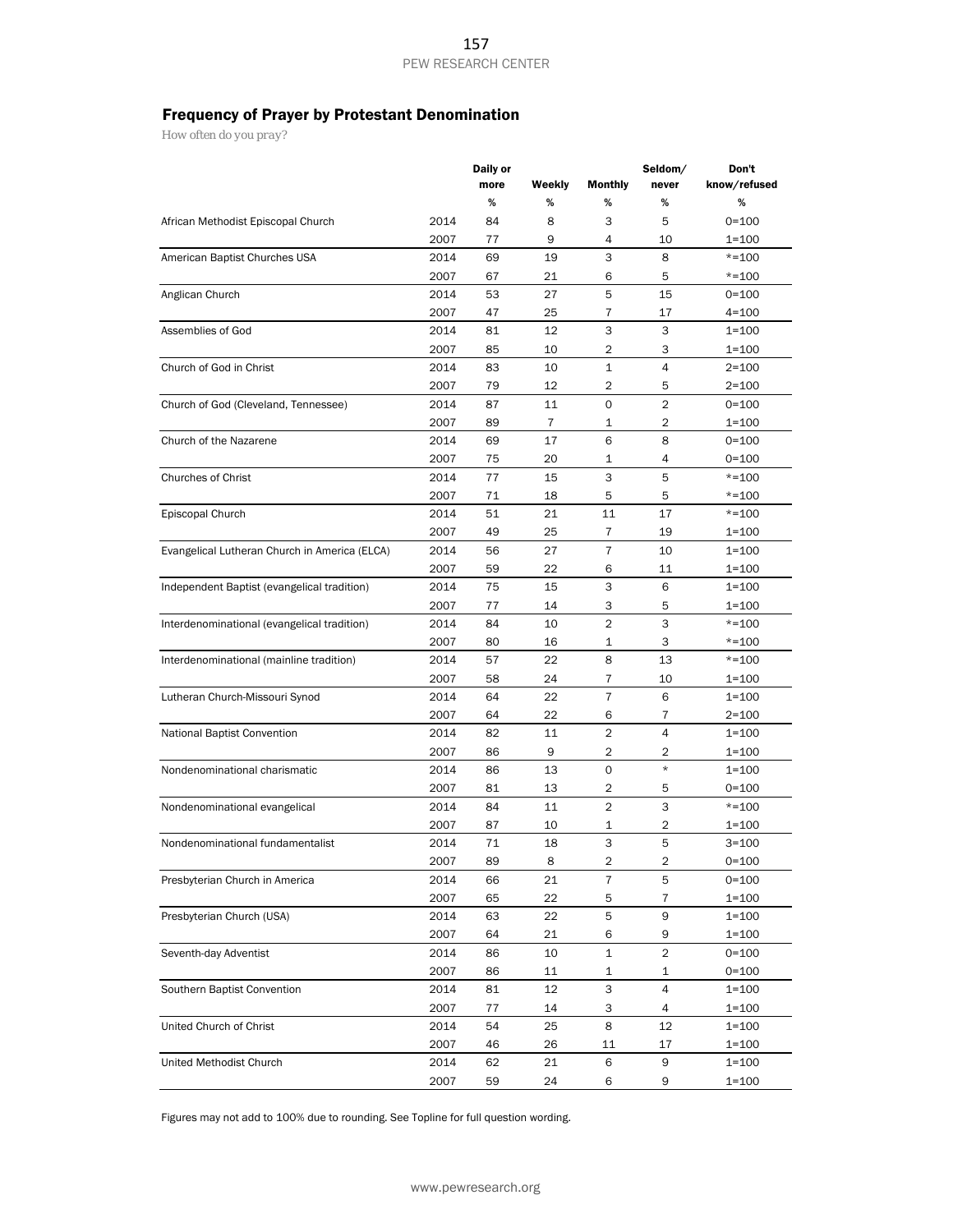#### Interpretation of Scripture by Religious Tradition

*Is the Bible/Quran/Torah/Holy Scripture the word of God? Should it be taken literally, word for word?*

|                                             |      | <b>NET Word</b><br>of God | Should be<br>taken<br>literally | Not everything<br>should be taken<br>literally | Other/don't<br>know/refused | Not the<br>word of<br>God | Other/don't<br>know/refused |
|---------------------------------------------|------|---------------------------|---------------------------------|------------------------------------------------|-----------------------------|---------------------------|-----------------------------|
|                                             |      | %                         | %                               | $\%$                                           | %                           | %                         | %                           |
| Total                                       | 2014 | 60                        | 31                              | 27                                             | 3                           | 33                        | $7 = 100$                   |
|                                             | 2007 | 63                        | 33                              | 27                                             | 3                           | 28                        | $9 = 100$                   |
| Protestant                                  | 2014 | 79                        | 46                              | 30                                             | 3                           | 14                        | $6 = 100$                   |
|                                             | 2007 | 78                        | 46                              | 27                                             | 4                           | 14                        | $8 = 100$                   |
| Evangelical tradition                       | 2014 | 88                        | 55                              | 29                                             | $\overline{4}$              | 8                         | $4 = 100$                   |
|                                             | 2007 | 88                        | 59                              | 25                                             | 5                           | 7                         | $5 = 100$                   |
| Mainline tradition                          | 2014 | 62                        | 24                              | 35                                             | 3                           | 28                        | $9 = 100$                   |
|                                             | 2007 | 61                        | 22                              | 35                                             | 4                           | 28                        | 11=100                      |
| Historically black Protestant tradition     | 2014 | 85                        | 59                              | 23                                             | 3                           | 9                         | $6 = 100$                   |
|                                             | 2007 | 84                        | 62                              | 18                                             | 4                           | 9                         | $8 = 100$                   |
| Catholic                                    | 2014 | 64                        | 26                              | 36                                             | 3                           | 28                        | $8 = 100$                   |
|                                             | 2007 | 62                        | 23                              | 36                                             | 3                           | 27                        | 11=100                      |
| Mormon                                      | 2014 | 91                        | 33                              | 53                                             | 5                           | 6                         | $3 = 100$                   |
|                                             | 2007 | 91                        | 35                              | 50                                             | $\overline{7}$              | 4                         | $4 = 100$                   |
| Church of Jesus Christ of Latter-day Saints | 2014 | 91                        | 32                              | 54                                             | 5                           | 6                         | $3 = 100$                   |
|                                             | 2007 | 92                        | 35                              | 50                                             | $\overline{7}$              | 4                         | $4 = 100$                   |
| Jehovah's Witness                           | 2014 | 94                        | 47                              | 40                                             | $\overline{7}$              | $\overline{2}$            | $4 = 100$                   |
|                                             | 2007 | 92                        | 48                              | 40                                             | 5                           | 1                         | $7 = 100$                   |
| Orthodox Christian                          | 2014 | 63                        | 22                              | 39                                             | $\overline{c}$              | 27                        | $10 = 100$                  |
|                                             | 2007 | 59                        | 26                              | 29                                             | 4                           | 29                        | $12 = 100$                  |
| Other Christian                             | 2014 | 43                        | 16                              | 21                                             | 6                           | 44                        | $13 = 100$                  |
|                                             | 2007 | 35                        | 5                               | 26                                             | 4                           | 44                        | $20 = 100$                  |
| Jewish                                      | 2014 | 37                        | 11                              | 24                                             | 2                           | 55                        | $8 = 100$                   |
|                                             | 2007 | 38                        | 10                              | 25                                             | 2                           | 53                        | $10 = 100$                  |
| Muslim                                      | 2014 | 83                        | 42                              | 31                                             | 10                          | 12                        | $5 = 100$                   |
|                                             | 2007 | 80                        | 41                              | 31                                             | 8                           | 10                        | $10 = 100$                  |
| <b>Buddhist</b>                             | 2014 | 15                        | 5                               | 9                                              | $\mathbf 1$                 | 73                        | $12 = 100$                  |
|                                             | 2007 | 18                        | 8                               | 9                                              | $\mathbf{1}$                | 67                        | 16=100                      |
| Hindu                                       | 2014 | 29                        | 12                              | 16                                             | $\star$                     | 60                        | $12 = 100$                  |
|                                             | 2007 | 37                        | 12                              | 21                                             | 4                           | 47                        | 16=100                      |
| Other faiths                                | 2014 | 9                         | 3                               | 6                                              | $\star$                     | 78                        | $13 = 100$                  |
|                                             | 2007 | 12                        | 5                               | 6                                              | 1                           | 74                        | $14 = 100$                  |
| Unitarian and other liberal faiths          | 2014 | 11                        | 3                               | $\overline{7}$                                 | $\star$                     | 76                        | $12 = 100$                  |
|                                             | 2007 | 10                        | 5                               | 3                                              | 1                           | 76                        | $15 = 100$                  |
| New Age                                     | 2014 | 2                         | 0                               | $\overline{\mathbf{c}}$                        | 0                           | 87                        | 11=100                      |
|                                             | 2007 | 8                         | 4                               | 4                                              | 0                           | 79                        | $12 = 100$                  |
| Unaffiliated                                | 2014 | 21                        | 10                              | 11                                             | 1                           | 72                        | $7 = 100$                   |
|                                             | 2007 | 25                        | 11                              | 13                                             | 1                           | 64                        | $10 = 100$                  |
| Atheist                                     | 2014 | 2                         | $\mathbf 1$                     | $\mathbf 1$                                    | $\star$                     | 96                        | $2 = 100$                   |
|                                             | 2007 | $\overline{7}$            | 3                               | 3                                              | 1<br>$\star$                | 88                        | $5 = 100$                   |
| Agnostic                                    | 2014 | $\ensuremath{\mathsf{3}}$ | $\mathbf 1$                     | $\overline{c}$                                 |                             | 92                        | $5 = 100$                   |
|                                             | 2007 | 5                         | $\star$                         | 4                                              | 1                           | 87                        | $8 = 100$                   |
| Nothing in particular                       | 2014 | 30                        | 13                              | 15                                             | $\mathbf{1}$                | 62                        | $9 = 100$                   |
|                                             | 2007 | 32                        | 14                              | 16                                             | 2                           | 57                        | 11=100                      |
| Religion not important                      | 2014 | 13                        | $\overline{4}$                  | 8                                              | $\star$                     | 79                        | $7 = 100$                   |
|                                             | 2007 | 13                        | 4                               | 9                                              | 1                           | 76                        | $11 = 100$                  |
| Religion important                          | 2014 | 51                        | 25                              | 24                                             | $\overline{c}$              | 40                        | $10 = 100$                  |
|                                             | 2007 | 51                        | 25                              | 23                                             | 3                           | 37                        | $12 = 100$                  |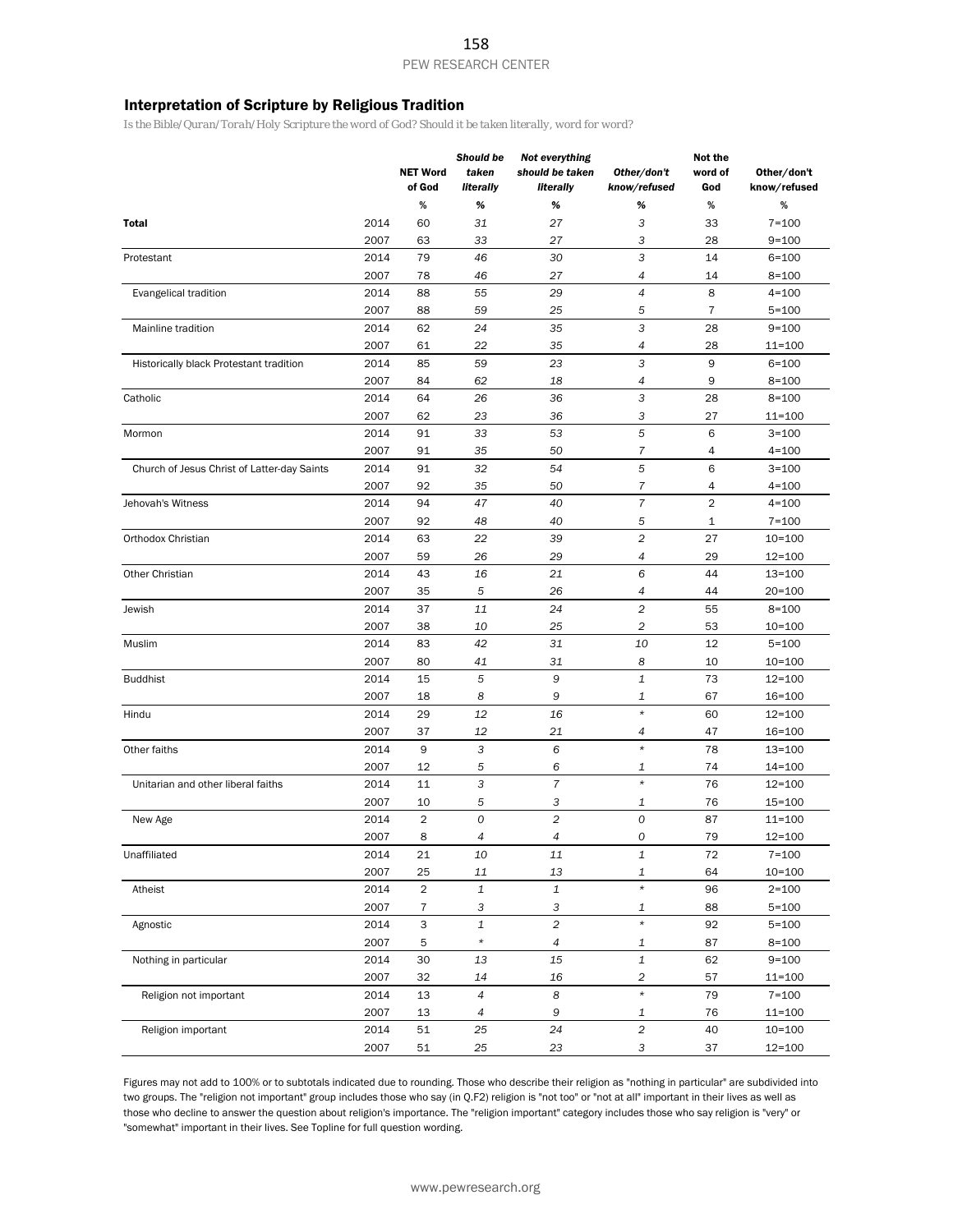#### Interpretation of Scripture by Protestant Family

*Is the Bible/Quran/Torah/Holy Scripture the word of God? Should it be taken literally, word for word?*

|                                                                  |              |                 |           | Should be Not everything |                | Not the        |                        |
|------------------------------------------------------------------|--------------|-----------------|-----------|--------------------------|----------------|----------------|------------------------|
|                                                                  |              | <b>NET Word</b> | taken     | should be                | Other/don't    | word of        | Other/don't            |
|                                                                  |              | of God          | literally | taken literally          | know/refused   | God            | know/refused           |
|                                                                  |              | $\%$            | %         | %                        | %              | $\%$           | %                      |
| <b>Baptist</b>                                                   | 2014         | 85              | 57        | 25                       | 3              | 10             | $5 = 100$              |
|                                                                  | 2007         | 86              | 60        | 21                       | 4              | 8              | $7 = 100$              |
| Baptist in the evangelical tradition                             | 2014         | 87              | 58        | 26                       | 4              | 8              | $4 = 100$              |
|                                                                  | 2007         | 89              | 62        | 22                       | 4              | 6              | $6 = 100$              |
| Baptist in the mainline tradition                                | 2014         | 78              | 46        | 29                       | 4              | 16             | $6 = 100$              |
|                                                                  | 2007         | 75              | 43        | 26                       | 6              | 16             | $9 = 100$              |
| Baptist in the historically black Protestant tradition           | 2014         | 84              | 60        | 22                       | $\overline{c}$ | 9              | $7 = 100$              |
|                                                                  | 2007         | 83              | 62        | 17                       | 3              | 9              | $9 = 100$              |
| <b>Methodist</b>                                                 | 2014         | 72              | 31        | 38                       | 3              | 20             | $8 = 100$              |
|                                                                  | 2007         | 70              | 27        | 38                       | 4              | 21             | $10 = 100$             |
| Methodist in the mainline tradition                              | 2014         | 70              | 27        | 41                       | 3              | 22             | $8 = 100$              |
|                                                                  | 2007         | 68              | 24        | 39                       | 4              | 22             | $10 = 100$             |
| Methodist in the historically black Protestant tradition         | 2014         | 83              | 58        | 22                       | 3              | 11             | $5 = 100$              |
|                                                                  | 2007         | 81              | 52        | 23                       | 6              | 12             | $6 = 100$              |
| Nondenominational                                                | 2014         | 84              | 44        | 35                       | 5              | 10             | $5 = 100$              |
|                                                                  |              |                 |           |                          |                |                |                        |
|                                                                  | 2007         | 83              | 49        | 29                       | 6<br>6         | 11             | $5 = 100$              |
| Nondenominational in the evangelical tradition                   | 2014         | 91              | 50        | 35                       |                | 6              | $4 = 100$              |
|                                                                  | 2007         | 91              | 57        | 29                       | 6              | 5              | $4 = 100$              |
| Nondenominational in the mainline tradition                      | 2014         | 52              | 12        | 37                       | 3              | 34             | $14 = 100$             |
|                                                                  | 2007         | 52              | 21        | 29                       | 3              | 37             | $11 = 100$             |
| Nondenominational in the historically black Protestant tradition | 2014         | 91              | 57        | 32                       | $\overline{2}$ | 8              | $2 = 100$              |
|                                                                  | 2007         | n/a             | n/a       | n/a                      | n/a            | n/a            | n/a                    |
| Lutheran                                                         | 2014         | 69              | 27        | 40                       | 3              | 24             | $8 = 100$              |
|                                                                  | 2007         | 70              | 30        | 38                       | 3              | 23             | $7 = 100$              |
| Lutheran in the evangelical tradition                            | 2014         | 84              | 40        | 40                       | 4              | 12             | $4 = 100$              |
|                                                                  | 2007         | 81              | 44        | 34                       | 3              | 15             | $4 = 100$              |
| Lutheran in the mainline tradition                               | 2014         | 58              | 17        | 39                       | $\overline{c}$ | 32             | $10 = 100$             |
|                                                                  | 2007         | 63              | 21        | 40                       | 2              | 28             | $9 = 100$              |
| Presbyterian                                                     | 2014         | 69              | 26        | 39                       | 4              | 23             | $8 = 100$              |
|                                                                  | 2007         | 65              | 25        | 38                       | З              | 24             | $10 = 100$             |
| Presbyterian in the evangelical tradition                        | 2014         | 84              | 37        | 41                       | 5              | 12             | $4 = 100$              |
|                                                                  | 2007         | 78              | 40        | 35                       | 3              | 15             | $7 = 100$              |
| Presbyterian in the mainline tradition                           | 2014         | 61              | 20        | 38                       | 3              | 28             | $11 = 100$             |
|                                                                  | 2007         | 60              | 18        | 39                       | З              | 28             | $11 = 100$             |
| Pentecostal                                                      | 2014         | 92              | 68        | 21                       | 3              | $\overline{4}$ | $3 = 100$              |
|                                                                  | 2007         | 91              | 70        | 17                       | 5              | 3              | $6 = 100$              |
| Pentecostal in the evangelical tradition                         | 2014         | 91              | 69        | 20                       | 3              | 5              | $4 = 100$              |
|                                                                  | 2007         | 91              | 68        | 18                       | 5              | 3              | $6 = 100$              |
| Pentecostal in the historically black Protestant tradition       | 2014         | 94              | 64        | 27                       | 3              | $\overline{4}$ | $2 = 100$              |
|                                                                  | 2007         | 93              | 74        | 13                       | 5              | $\overline{2}$ | $6 = 100$              |
| Episcopalian/Anglican                                            | 2014         | 49              | 12        | 36                       | $\mathbf{1}$   | 43             | $9 = 100$              |
|                                                                  | 2007         | 47              | 13        | 33                       | 1              | 40             | $13 = 100$             |
| Episcopalian/Anglican in the mainline tradition                  | 2014         | 48              | 12        | 35                       | $\mathbf{1}$   | 43             | $9 = 100$              |
|                                                                  | 2007         | 45              | 10        | 33                       | 1              | 41             | $13 = 100$             |
|                                                                  |              |                 |           |                          | З              |                |                        |
| <b>Restorationist</b>                                            | 2014<br>2007 | 84              | 48        | 33                       | 5              | 11             | $4 = 100$<br>$8 = 100$ |
|                                                                  |              | 81              | 46        | 30                       |                | 11             |                        |
| Restorationist in the evangelical tradition                      | 2014         | 86              | 50        | 34                       | 3              | 10             | $4 = 100$              |
|                                                                  | 2007         | 83              | 49        | 30                       | 4              | 10             | $6 = 100$              |
| Restorationist in the mainline tradition                         | 2014         | 72              | 38        | 31                       | 3              | 21             | $8 = 100$              |
|                                                                  | 2007         | 71              | 31        | 34                       | 5              | 16             | $14 = 100$             |
| Congregationalist                                                | 2014         | 53              | 18        | 32                       | $\overline{c}$ | 36             | $11 = 100$             |
|                                                                  | 2007         | 50              | 18        | 30                       | 2              | 37             | $12 = 100$             |
| Congregationalist in the mainline tradition                      | 2014         | 48              | 12        | 34                       | 2              | 41             | $11 = 100$             |
|                                                                  | 2007         | 48              | 14        | 31                       | 2              | 41             | $12 = 100$             |
| <b>Holiness</b>                                                  | 2014         | 87              | 57        | 27                       | 3              | 9              | $4 = 100$              |
|                                                                  | 2007         | 87              | 61        | 21                       | 5              | 10             | $3 = 100$              |
| Holiness in the evangelical tradition                            | 2014         | 87              | 54        | 29                       | $\overline{4}$ | 9              | $4 = 100$              |
|                                                                  | 2007         | 87              | 58        | 23                       | 5              | 10             | $4 = 100$              |
| <b>Adventist</b>                                                 | 2014         | 90              | 51        | 34                       | 5              | 4              | $6 = 100$              |
|                                                                  | 2007         | 95              | 52        | 39                       | 4              | 0              | $5 = 100$              |
| Anabaptist                                                       | 2014         | 91              | 65        | 21                       | $\overline{4}$ | 6              | $4 = 100$              |
|                                                                  | 2007         | n/a             | n/a       | n/a                      | n/a            | n/a            | n/a                    |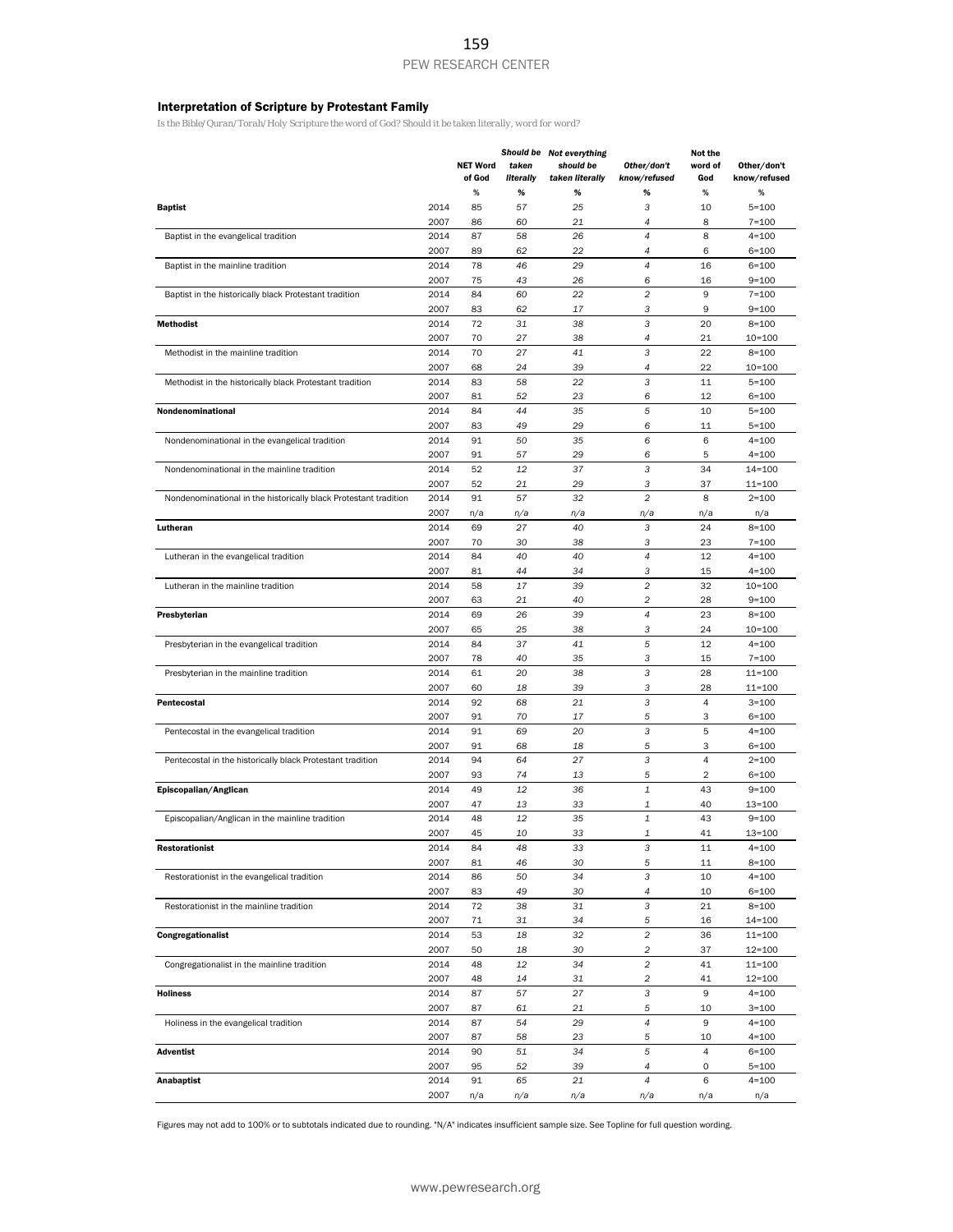## Interpretation of Scripture by Protestant Denomination

*Is the Bible/Quran/Torah/Holy Scripture the word of God? Should it be taken literally, word for word?*

|                                               |              | <b>NET Word</b><br>of God | <b>Should be</b><br>taken<br>literally | <b>Not everything</b><br>should be<br>taken literally | Other/don't<br>know/refused | Not the<br>word of<br>God | Other/don't<br>know/refused |
|-----------------------------------------------|--------------|---------------------------|----------------------------------------|-------------------------------------------------------|-----------------------------|---------------------------|-----------------------------|
|                                               |              | $\%$                      | %                                      | %                                                     | %                           | %                         | $\%$                        |
| African Methodist Episcopal Church            | 2014         | 82                        | 55                                     | 23                                                    | $\overline{4}$              | 13                        | $4 = 100$                   |
|                                               | 2007         | 83                        | 57                                     | 22                                                    | 4                           | 11                        | $6 = 100$                   |
| American Baptist Churches USA                 | 2014         | 84                        | 53                                     | 27                                                    | $\overline{\mathcal{L}}$    | 11                        | $5 = 100$                   |
|                                               | 2007         | 82                        | 52                                     | 25                                                    | 5                           | 12                        | $6 = 100$                   |
| Anglican Church                               | 2014         | 64                        | 20                                     | 43                                                    | 1                           | 29                        | $7 = 100$                   |
|                                               | 2007         | 49                        | 13                                     | 34                                                    | 1                           | 37                        | $14 = 100$                  |
| Assemblies of God                             | 2014         | 94                        | 72                                     | 20                                                    | $\overline{c}$              | 3                         | $3 = 100$                   |
|                                               | 2007         | 93                        | 70                                     | 20                                                    | 3                           | 3                         | $4 = 100$                   |
| Church of God in Christ                       | 2014         | 95                        | 68                                     | 25                                                    | $\overline{c}$              | 4                         | $1 = 100$                   |
|                                               | 2007         | 91                        | 75                                     | 9                                                     | 6                           | 3                         | $6 = 100$                   |
| Church of God (Cleveland, Tennessee)          | 2014         | 97                        | 83                                     | 12                                                    | $\overline{c}$              | $\mathbf{2}$              | $1 = 100$                   |
|                                               | 2007         | 92                        | 75                                     | 10                                                    | 6                           | 3                         | $6 = 100$                   |
| Church of the Nazarene                        | 2014         | 85                        | 50                                     | 34                                                    | $\overline{2}$              | 11                        | $3 = 100$                   |
|                                               | 2007         | 90                        | 63                                     | 21                                                    | 5                           | 6                         | $4 = 100$                   |
| Churches of Christ                            | 2014         | 86                        | 49                                     | 33                                                    | $\overline{\mathcal{A}}$    | 11                        | $4 = 100$                   |
|                                               | 2007         | 84                        | 50                                     | 30                                                    | 4                           | 10                        | $6 = 100$                   |
| Episcopal Church                              | 2014         | 44                        | 10                                     | 33                                                    | 1                           | 47                        | $9 = 100$                   |
|                                               | 2007         | 43                        | 9                                      | 32                                                    | 1                           | 44                        | $13 = 100$                  |
| Evangelical Lutheran Church in America (ELCA) | 2014         | 64                        | 20                                     | 42                                                    | $\overline{2}$              | 29                        | $8 = 100$                   |
|                                               | 2007         | 71                        | 23                                     | 46                                                    | 3                           | 20                        | $9 = 100$                   |
| Independent Baptist (evangelical tradition)   | 2014         | 85                        | 53                                     | 29                                                    | 3                           | 11                        | $4 = 100$                   |
|                                               | 2007         | 87                        | 61                                     | 22                                                    | 4                           | 6                         | $7 = 100$                   |
| Interdenominational (evangelical tradition)   | 2014         | 88                        | 48                                     | 36                                                    | 3                           | 8                         | $4 = 100$                   |
|                                               | 2007         | 83                        | 47                                     | 31                                                    | 5                           | 12                        | $5 = 100$                   |
| Interdenominational (mainline tradition)      | 2014         | 40                        | 9                                      | 30                                                    | 1                           | 39                        | $21 = 100$                  |
|                                               | 2007         | 58                        | 15                                     | 40                                                    | 2                           | 32                        | $11 = 100$                  |
| Lutheran Church-Missouri Synod                | 2014         | 85                        | 40                                     | 41                                                    | $\overline{4}$              | 11                        | $4 = 100$                   |
|                                               | 2007         | 81                        | 42                                     | 35                                                    | 4                           | 15                        | $4 = 100$                   |
| National Baptist Convention                   | 2014         | 87                        | 64                                     | 21                                                    | $\overline{2}$              | $\overline{7}$            | $6 = 100$                   |
|                                               | 2007         | 88                        | 68                                     | 17                                                    | 3                           | 6                         | $6 = 100$                   |
| Nondenominational charismatic                 | 2014         | 93                        | 53                                     | 33                                                    | 8                           | 6                         | $1 = 100$                   |
|                                               | 2007         | 94                        | 56                                     | 34                                                    | 4                           | 4                         | $2 = 100$                   |
| Nondenominational evangelical                 | 2014         | 93                        | 53                                     | 35                                                    | $\overline{\mathcal{L}}$    | 4                         | $3 = 100$                   |
|                                               | 2007         | 95                        | 61                                     | 29                                                    | 5                           | 2                         | $3 = 100$                   |
| Nondenominational fundamentalist              | 2014         | 93                        | 56                                     | 35                                                    | $\overline{c}$              | $\overline{7}$            | $1 = 100$                   |
|                                               | 2007         | 93                        | 63                                     | 25                                                    | 4                           | 4                         | $4 = 100$                   |
| Presbyterian Church in America                | 2014         | 80                        | 34                                     | 39                                                    | $\overline{7}$              | 15                        | $5 = 100$                   |
|                                               | 2007         | 70                        | 35                                     | 31                                                    | 5                           | 22                        | $8 = 100$                   |
| Presbyterian Church (USA)                     | 2014         | 66                        | 24                                     | 39                                                    | 3                           | 24                        | $10 = 100$                  |
|                                               | 2007         | 68                        | 23                                     | 42                                                    | 3<br>5                      | 22                        | $10 = 100$                  |
| Seventh-day Adventist                         | 2014         | 89                        | 48                                     | 36                                                    |                             | 4                         | $7 = 100$                   |
|                                               | 2007         | 95                        | 48                                     | 41                                                    | 5                           | 0                         | $5 = 100$                   |
| Southern Baptist Convention                   | 2014         | 89                        | 61                                     | 24                                                    | $\overline{\mathcal{L}}$    | 8                         | $3 = 100$                   |
|                                               | 2007         | 89                        | 63                                     | 22                                                    | 4<br>$\mathbf 1$            | 6                         | $5 = 100$                   |
| United Church of Christ                       | 2014         | 48                        | 13                                     | 34                                                    |                             | 38                        | $13 = 100$                  |
|                                               | 2007<br>2014 | 51<br>72                  | 15<br>27                               | 34<br>42                                              | 2<br>3                      | 37<br>20                  | $12 = 100$<br>$8 = 100$     |
| United Methodist Church                       |              |                           |                                        |                                                       |                             |                           |                             |
|                                               | 2007         | 70                        | 25                                     | 40                                                    | 4                           | 21                        | $9 = 100$                   |

Figures may not add to 100% or to subtotals indicated due to rounding. See Topline for full question wording.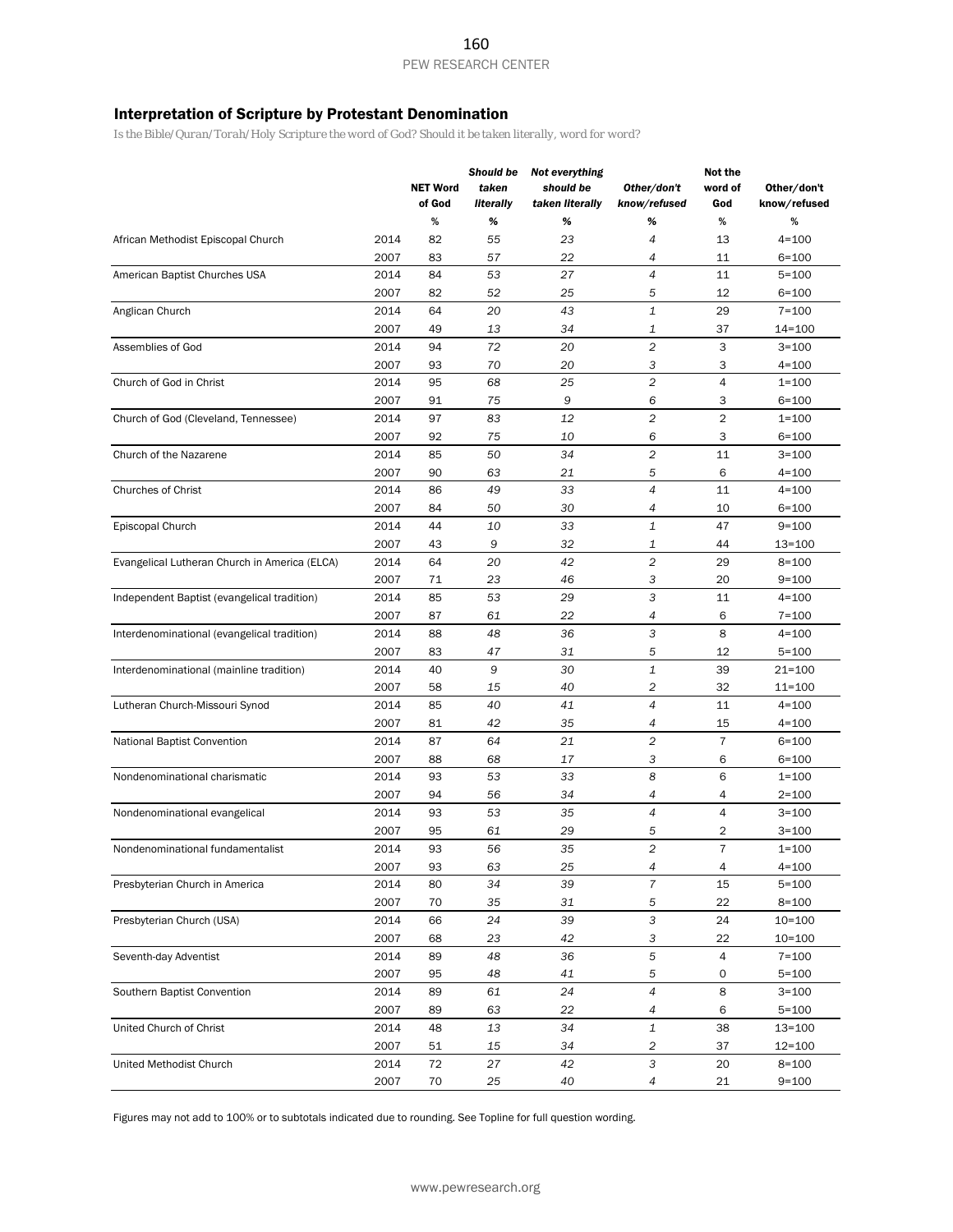#### Frequency of Meditation by Religious Tradition

*How often do you meditate?*

|                                             |      | At least<br>once a | Once or<br>twice a | <b>Several</b><br>times a | Seldom/ | Don't        |
|---------------------------------------------|------|--------------------|--------------------|---------------------------|---------|--------------|
|                                             |      | week               | month              | year                      | never   | know/refused |
|                                             |      | %                  | %                  | %                         | %       | $\%$         |
| Total                                       | 2014 | 40                 | 8                  | $\overline{4}$            | 45      | $2 = 100$    |
|                                             | 2007 | 39                 | 7                  | 4                         | 47      | $2 = 100$    |
| Protestant                                  | 2014 | 46                 | 8                  | 4                         | 41      | $2 = 100$    |
|                                             | 2007 | 44                 | 7                  | 4                         | 44      | $3 = 100$    |
| Evangelical tradition                       | 2014 | 49                 | $\overline{7}$     | 3                         | 40      | $2 = 100$    |
|                                             | 2007 | 46                 | 6                  | 3                         | 41      | $3 = 100$    |
| Mainline tradition                          | 2014 | 36                 | 10                 | 5                         | 48      | $2 = 100$    |
|                                             | 2007 | 35                 | $\overline{7}$     | 5                         | 50      | $3 = 100$    |
| Historically black Protestant tradition     | 2014 | 55                 | 8                  | 4                         | 31      | $2 = 100$    |
|                                             | 2007 | 55                 | 6                  | 3                         | 34      | $2 = 100$    |
| Catholic                                    | 2014 | 40                 | 9                  | 5                         | 45      | $1 = 100$    |
|                                             | 2007 | 36                 | 9                  | 5                         | 48      | $2 = 100$    |
| Mormon                                      | 2014 | 60                 | 10                 | 1                         | 28      | $1 = 100$    |
|                                             | 2007 | 56                 | $\overline{7}$     | 3                         | 31      | $2 = 100$    |
| Church of Jesus Christ of Latter-day Saints | 2014 | 60                 | 10                 | $\mathbf{1}$              | 27      | $2 = 100$    |
|                                             | 2007 | 56                 | 8                  | 3                         | 31      | $2 = 100$    |
| Jehovah's Witness                           | 2014 | 77                 | $\overline{2}$     | $\overline{2}$            | 15      | $4 = 100$    |
|                                             | 2007 | 72                 | $\overline{4}$     | 3                         | 18      | $4 = 100$    |
| Orthodox Christian                          | 2014 | 35                 | 5                  | 5                         | 53      | $1 = 100$    |
|                                             | 2007 | 32                 | 8                  | 7                         | 50      | $4 = 100$    |
| Other Christian                             | 2014 | 64                 | 4                  | 4                         | 22      | $7 = 100$    |
|                                             | 2007 | 64                 | 8                  | 5                         | 22      | $1 = 100$    |
| Jewish                                      | 2014 | 28                 | 8                  | 6                         | 56      | $2 = 100$    |
|                                             | 2007 | 23                 | 6                  | 5                         | 62      | $3 = 100$    |
| Muslim                                      | 2014 | 35                 | 8                  | $\overline{7}$            | 41      | $8 = 100$    |
|                                             | 2007 | 46                 | 3                  | 3                         | 42      | $6 = 100$    |
| <b>Buddhist</b>                             | 2014 | 66                 | 6                  | $\overline{7}$            | 19      | $1 = 100$    |
|                                             | 2007 | 61                 | 8                  | 3                         | 24      | $4 = 100$    |
| Hindu                                       | 2014 | 33                 | 8                  | $\overline{7}$            | 51      | $* = 100$    |
|                                             | 2007 | 44                 | 9                  | 7                         | 39      | $2 = 100$    |
| Other faiths                                | 2014 | 58                 | 11                 | 5                         | 24      | $2 = 100$    |
|                                             | 2007 | 64                 | 9                  | 5                         | 20      | $1 = 100$    |
| Unitarian and other liberal faiths          | 2014 | 54                 | 10                 | 5                         | 27      | $3 = 100$    |
|                                             | 2007 | 59                 | 9                  | 6                         | 25      | $2 = 100$    |
| New Age                                     | 2014 | 65                 | 11                 | 5                         | 18      | $1 = 100$    |
|                                             | 2007 | 73                 | 9                  | 5                         | 13      | *=100        |
| Unaffiliated                                | 2014 | 26                 | 10                 | 5                         | 58      | $1 = 100$    |
|                                             | 2007 | 26                 | $\overline{7}$     | 5                         | 60      | $2 = 100$    |
| Atheist                                     | 2014 | 19                 | 8                  | 5                         | 68      | $* = 100$    |
|                                             | 2007 | 18                 | 5                  | 5                         | 71      | $2 = 100$    |
| Agnostic                                    | 2014 | 24                 | 12                 | $\overline{\mathcal{I}}$  | 56      | $1 = 100$    |
|                                             | 2007 | 25                 | 10                 | 6                         | 59      | $1 = 100$    |
| Nothing in particular                       | 2014 | 28                 | 9                  | 4                         | 57      | $1 = 100$    |
|                                             | 2007 | 28                 | 7                  | 4                         | 59      | $2 = 100$    |
| Religion not important                      | 2014 | 22                 | 10                 | 5                         | 62      | $1 = 100$    |
|                                             | 2007 | 22                 | 6                  | 5                         | 66      | $1 = 100$    |
| Religion important                          | 2014 | 35                 | 9                  | $\overline{4}$            | 51      | $1 = 100$    |
|                                             | 2007 | 34                 | 8                  | 4                         | 52      | $3 = 100$    |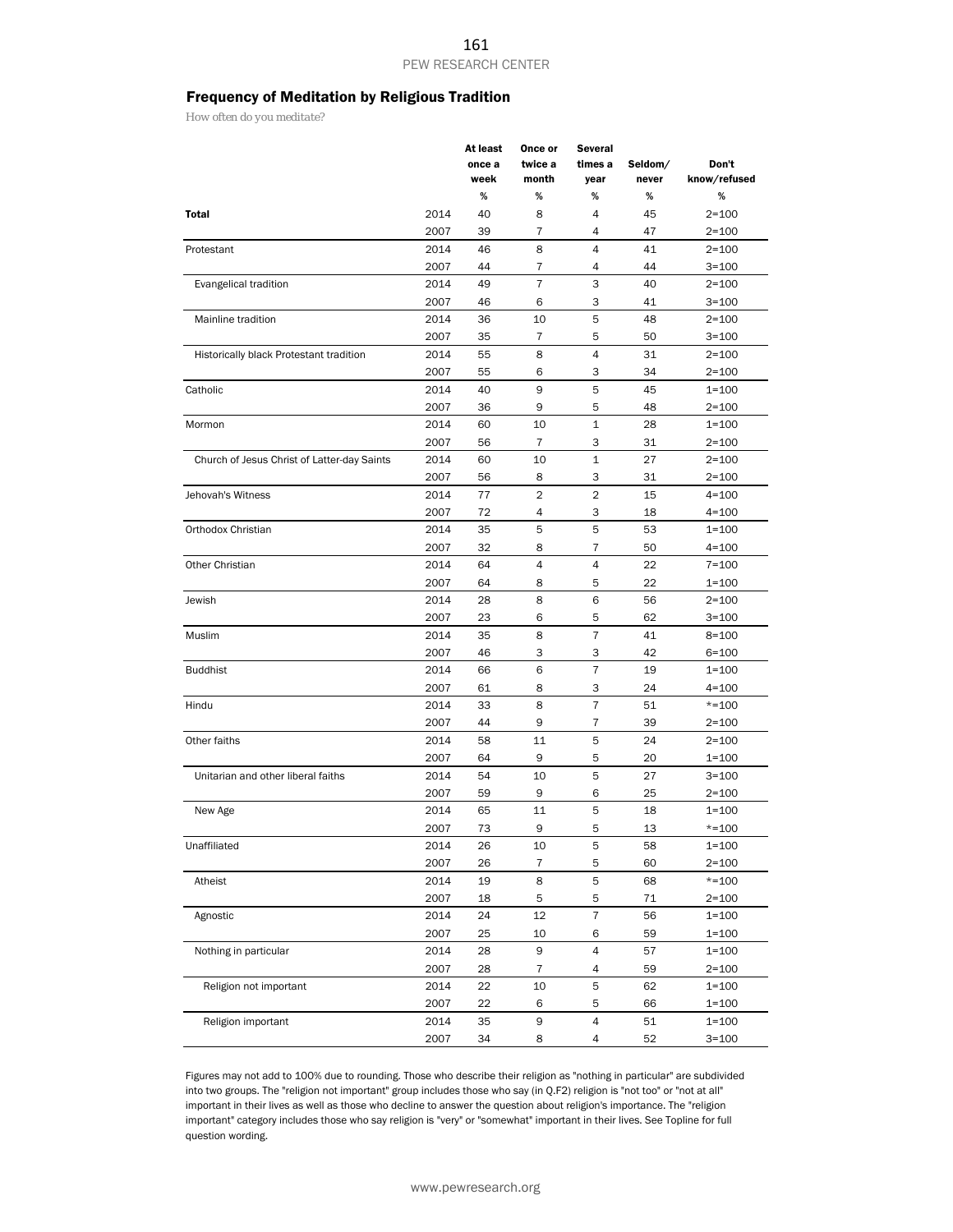#### Frequency of Meditation by Protestant Family

*How often do you meditate?*

|                                                                  |      | At least       | Once or                   | <b>Several</b>          |                  |                       |
|------------------------------------------------------------------|------|----------------|---------------------------|-------------------------|------------------|-----------------------|
|                                                                  |      | once a<br>week | twice a<br>month          | times a<br>year         | Seldom/<br>never | Don't<br>know/refused |
|                                                                  |      | $\%$           | %                         | %                       | %                | %                     |
| <b>Baptist</b>                                                   | 2014 | 46             | $\overline{7}$            | 3                       | 42               | $2 = 100$             |
|                                                                  | 2007 | 45             | 6                         | 3                       | 43               | $2 = 100$             |
| Baptist in the evangelical tradition                             | 2014 | 45             | 6                         | $\overline{2}$          | 45               | $2 = 100$             |
|                                                                  | 2007 | 43             | 6                         | 3                       | 45               | $3 = 100$             |
| Baptist in the mainline tradition                                | 2014 | 37             | 9                         | 4                       | 49               | $1 = 100$             |
|                                                                  | 2007 | 36             | 7                         | 3                       | 52               | $2 = 100$             |
| Baptist in the historically black Protestant tradition           | 2014 | 52             | 9                         | 4                       | 33               | $2 = 100$             |
|                                                                  | 2007 | 54             | 6                         | 2                       | 36               | $1 = 100$             |
| <b>Methodist</b>                                                 | 2014 | 40             | 10                        | 5                       | 44               | $2 = 100$             |
|                                                                  | 2007 | 38             | 7                         | 5                       | 48               | $2 = 100$             |
| Methodist in the mainline tradition                              | 2014 | 39             | 10                        | 5                       | 44               | $2 = 100$             |
|                                                                  | 2007 | 36             | 7                         | 5                       | 49               | $2 = 100$             |
| Methodist in the historically black Protestant tradition         | 2014 | 52             | 5                         | 4                       | 39               | $*=100$               |
|                                                                  | 2007 | 54             | 4                         | 5                       | 37               | $1 = 100$             |
| Nondenominational                                                | 2014 | 49             | 8                         | 5                       | 37               | $1 = 100$             |
|                                                                  | 2007 | 49             | 7                         | 3                       | 40               | $2 = 100$             |
| Nondenominational in the evangelical tradition                   | 2014 | 52             | $\overline{7}$            | 4                       | 35               | $2 = 100$             |
|                                                                  | 2007 | 52             | 6                         | 2                       | 37               | $2 = 100$             |
| Nondenominational in the mainline tradition                      | 2014 | 35             | 9                         | $\overline{7}$          | 48               | $1 = 100$             |
|                                                                  | 2007 | 36             | 8                         | 4                       | 50               | $1 = 100$             |
| Nondenominational in the historically black Protestant tradition | 2014 | 59             | 12                        | 6                       | 24               | $0 = 100$             |
|                                                                  | 2007 | n/a            | n/a                       | n/a                     | n/a              | n/a                   |
| Lutheran                                                         | 2014 | 34             | $\overline{7}$            | 4                       | 53               | $2 = 100$             |
|                                                                  | 2007 | 32             | 8                         | 5                       | 53               | $3 = 100$             |
| Lutheran in the evangelical tradition                            | 2014 | 40             | 6                         | 4                       | 49               | $2 = 100$             |
|                                                                  | 2007 | 34             | 7                         | 5                       | 51               | $3 = 100$             |
| Lutheran in the mainline tradition                               | 2014 | 29             | 9                         | 5                       | 56               | $2 = 100$             |
|                                                                  | 2007 | 30             | 8                         | 5                       | 55               | $2 = 100$             |
| Presbyterian                                                     | 2014 | 39             | 10                        | 4                       | 46               | $2 = 100$             |
|                                                                  | 2007 | 40             | 8                         | 6                       | 44               | $2 = 100$             |
| Presbyterian in the evangelical tradition                        | 2014 | 43             | 9                         | 3                       | 42               | $3 = 100$             |
|                                                                  | 2007 | 46             | 8                         | 4                       | 40               | $2 = 100$             |
| Presbyterian in the mainline tradition                           | 2014 | 36             | 10                        | 4                       | 49               | $2 = 100$             |
|                                                                  | 2007 | 37             | 8                         | 7                       | 46               | $2 = 100$             |
| Pentecostal                                                      | 2014 | 62             | 6                         | 3                       | 27               | $2 = 100$             |
|                                                                  | 2007 | 57             | 6                         | 2                       | 32               | $3 = 100$             |
| Pentecostal in the evangelical tradition                         | 2014 | 61             | 6                         | 3                       | 28               | $2 = 100$             |
|                                                                  | 2007 | 57             | 6                         | $\overline{2}$          | 33               | $3 = 100$             |
| Pentecostal in the historically black Protestant tradition       | 2014 | 66             | 5                         | 3                       | 23               | $3 = 100$             |
|                                                                  | 2007 | 59             | 6                         | 2                       | 29               | $4 = 100$             |
| Episcopalian/Anglican                                            | 2014 | 38             | 13                        | 5                       | 43               | $1 = 100$             |
|                                                                  | 2007 | 42             | 7                         | 6                       | 44               | $2 = 100$             |
| Episcopalian/Anglican in the mainline tradition                  | 2014 | 37             | 13                        | 4                       | 44               | $1 = 100$             |
|                                                                  | 2007 | 41             | $\overline{7}$            | 6                       | 44               | $2 = 100$             |
| <b>Restorationist</b>                                            | 2014 | 44             | $\overline{\mathfrak{c}}$ | 4                       | 44               | $2 = 100$             |
|                                                                  | 2007 | 42             | 9                         | 2                       | 44               | $3 = 100$             |
| Restorationist in the evangelical tradition                      | 2014 | 42             | 7                         | 3                       | 46               | $2 = 100$             |
|                                                                  | 2007 | 41             | 8                         | 2                       | 45               | $3 = 100$             |
| Restorationist in the mainline tradition                         | 2014 | 56             | 5                         | 8                       | 31               | $* = 100$             |
|                                                                  | 2007 | 48             | 9                         | 2                       | 37               | $4 = 100$             |
| Congregationalist                                                | 2014 | 46             | 10                        | 6                       | 37               | $2 = 100$             |
|                                                                  | 2007 | 33             | 9                         | 6                       | 51               | $2 = 100$             |
| Congregationalist in the mainline tradition                      | 2014 | 43             | 10                        | $\overline{7}$          | 38               | $2 = 100$             |
|                                                                  | 2007 | 30             | 10                        | 6                       | 52               | $2 = 100$             |
| <b>Holiness</b>                                                  | 2014 | 53             | $\overline{7}$            | $\overline{2}$          | 37               | $1 = 100$             |
|                                                                  | 2007 | 57             | 6                         | 2                       | 34               | $1 = 100$             |
| Holiness in the evangelical tradition                            | 2014 | 50             | $\overline{7}$            | 3                       | 40               | $1 = 100$             |
|                                                                  | 2007 | 53             | 6                         | 2                       | 37               | $2 = 100$             |
| <b>Adventist</b>                                                 | 2014 | 62             | 8                         | 2                       | 26               | $2 = 100$             |
|                                                                  | 2007 | 61             | 5                         | 6                       | 28               | $1 = 100$             |
| Anabaptist                                                       | 2014 | 58             | 10                        | $\overline{\mathbf{c}}$ | 24               | $6 = 100$             |
|                                                                  | 2007 | n/a            | n/a                       | n/a                     | n/a              | n/a                   |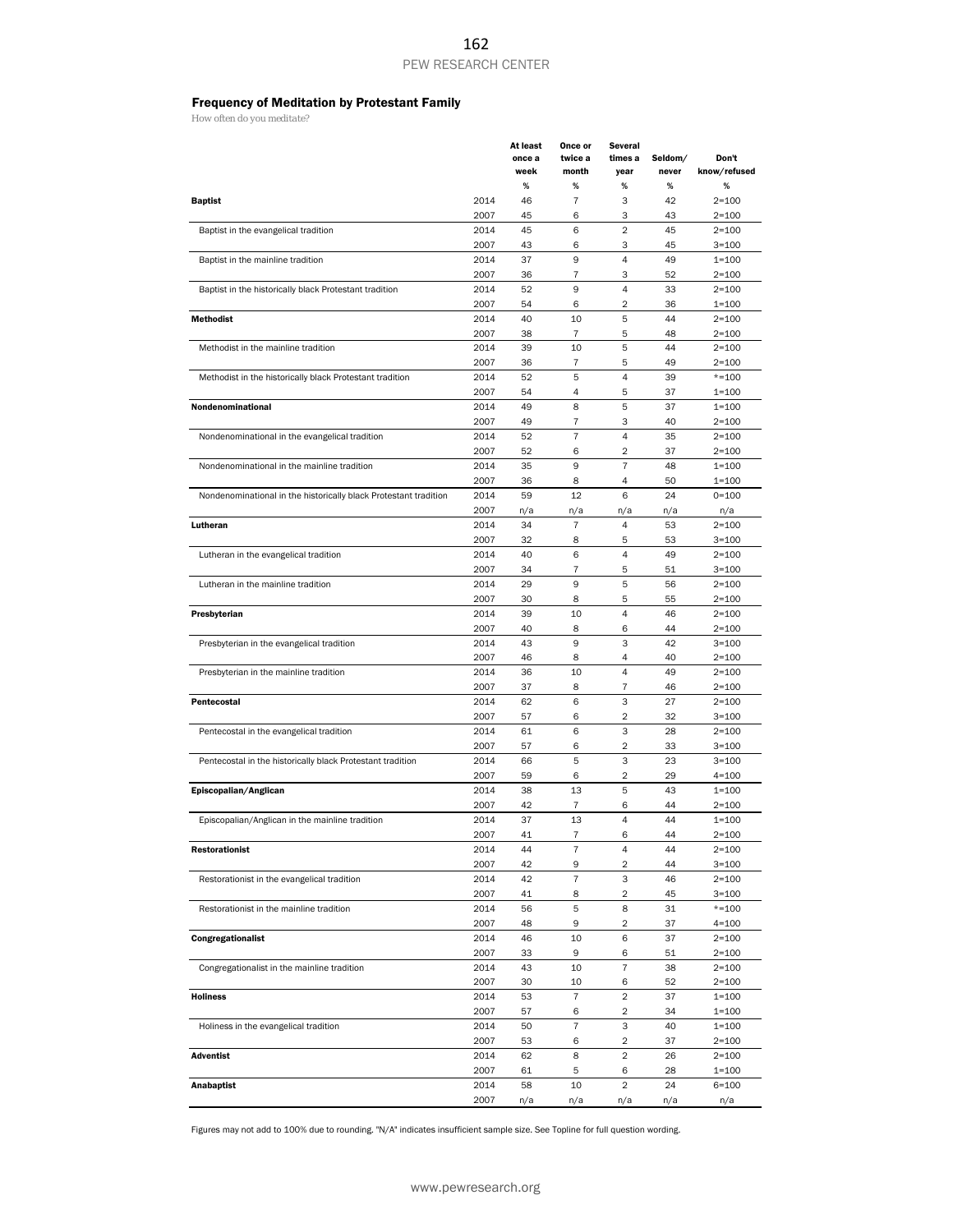# Frequency of Meditation by Protestant Denomination

*How often do you meditate?*

|                                               |      | At least | Once or        | <b>Several</b> |         |              |  |
|-----------------------------------------------|------|----------|----------------|----------------|---------|--------------|--|
|                                               |      | once a   | twice a        | times a        | Seldom/ | Don't        |  |
|                                               |      | week     | month          | year           | never   | know/refused |  |
|                                               |      | %        | %              | $\%$           | %       | %            |  |
| African Methodist Episcopal Church            | 2014 | 58       | 6              | 5              | 31      | $0 = 100$    |  |
|                                               | 2007 | 51       | 5              | 6              | 37      | $1 = 100$    |  |
| American Baptist Churches USA                 | 2014 | 43       | 8              | 3              | 45      | $1 = 100$    |  |
|                                               | 2007 | 40       | 9              | 3              | 47      | $1 = 100$    |  |
| Anglican Church                               | 2014 | 33       | 12             | 6              | 48      | $2 = 100$    |  |
|                                               | 2007 | 44       | 11             | 5              | 37      | $3 = 100$    |  |
| Assemblies of God                             | 2014 | 62       | 6              | 3              | 29      | $1 = 100$    |  |
|                                               | 2007 | 54       | 6              | 1              | 35      | $3=100$      |  |
| Church of God in Christ                       | 2014 | 63       | 4              | 5              | 25      | $2 = 100$    |  |
|                                               | 2007 | 56       | 7              | 2              | 30      | $4 = 100$    |  |
| Church of God (Cleveland, Tennessee)          | 2014 | 57       | 9              | $\overline{2}$ | 31      | $1 = 100$    |  |
|                                               | 2007 | 67       | 2              | 1              | 28      | $2 = 100$    |  |
| Church of the Nazarene                        | 2014 | 42       | 6              | 3              | 46      | $2 = 100$    |  |
|                                               | 2007 | 47       | 4              | 4              | 44      | $2 = 100$    |  |
| <b>Churches of Christ</b>                     | 2014 | 42       | $\overline{7}$ | 3              | 47      | $2 = 100$    |  |
|                                               | 2007 | 41       | 8              | $\overline{2}$ | 45      | $3 = 100$    |  |
| Episcopal Church                              | 2014 | 39       | 13             | $\overline{4}$ | 43      | $1 = 100$    |  |
|                                               | 2007 | 42       | 5              | 6              | 44      | $2 = 100$    |  |
| Evangelical Lutheran Church in America (ELCA) | 2014 | 32       | 11             | $\overline{4}$ | 52      | $1 = 100$    |  |
|                                               | 2007 | 36       | 8              | 5              | 49      | $2 = 100$    |  |
| Independent Baptist (evangelical tradition)   | 2014 | 40       | $\overline{7}$ | 3              | 48      | $3 = 100$    |  |
|                                               | 2007 | 40       | 6              | 3              | 48      | $3 = 100$    |  |
| Interdenominational (evangelical tradition)   | 2014 | 49       | 10             | 3              | 36      | $2 = 100$    |  |
|                                               | 2007 | 56       | 8              | 4              | 31      | $1 = 100$    |  |
| Interdenominational (mainline tradition)      | 2014 | 41       | 10             | 9              | 39      | $1 = 100$    |  |
|                                               | 2007 | 49       | 13             | $\mathbf{1}$   | 38      | $0 = 100$    |  |
| Lutheran Church-Missouri Synod                | 2014 | 41       | 5              | $\overline{4}$ | 49      | $1 = 100$    |  |
|                                               | 2007 | 35       | $\overline{7}$ | 5              | 50      | $2 = 100$    |  |
| National Baptist Convention                   | 2014 | 62       | 10             | 3              | 22      | $2 = 100$    |  |
|                                               | 2007 | 60       | 6              | $\overline{2}$ | 30      | $2 = 100$    |  |
| Nondenominational charismatic                 | 2014 | 59       | 10             | $\overline{4}$ | 26      | $1 = 100$    |  |
|                                               | 2007 | 58       | 9              | 1              | 30      | $1 = 100$    |  |
| Nondenominational evangelical                 | 2014 | 51       | $\overline{7}$ | $\overline{4}$ | 37      | $1 = 100$    |  |
|                                               | 2007 | 49       | 7              | 3              | 40      | $2 = 100$    |  |
| Nondenominational fundamentalist              | 2014 | 55       | 6              | 3              | 32      | $4 = 100$    |  |
|                                               | 2007 | 61       | 5              | $\mathbf 1$    | 31      | $2 = 100$    |  |
| Presbyterian Church in America                | 2014 | 47       | 8              | 5              | 38      | $3 = 100$    |  |
|                                               | 2007 | 44       | 7              | 4              | 44      | $* = 100$    |  |
| Presbyterian Church (USA)                     | 2014 | 41       | 9              | 3              | 46      | $1 = 100$    |  |
|                                               | 2007 | 43       | 8              | 7              | 40      | $2 = 100$    |  |
| Seventh-day Adventist                         | 2014 | 62       | 8              | $\overline{c}$ | 26      | $3 = 100$    |  |
|                                               | 2007 | 60       | 4              | 6              | 29      | $1 = 100$    |  |
| Southern Baptist Convention                   | 2014 | 47       | 6              | $\overline{c}$ | 43      | $2 = 100$    |  |
|                                               | 2007 | 45       | 6              | 3              | 44      | $2 = 100$    |  |
| United Church of Christ                       | 2014 | 46       | 9              | 6              | 37      | $2 = 100$    |  |
|                                               | 2007 | 33       | 9              | 6              | 50      | $2 = 100$    |  |
| United Methodist Church                       | 2014 | 40       | 10             | $\mathbf 5$    | 44      | $1 = 100$    |  |
|                                               | 2007 | 37       | 7              | 5              | 48      | $2 = 100$    |  |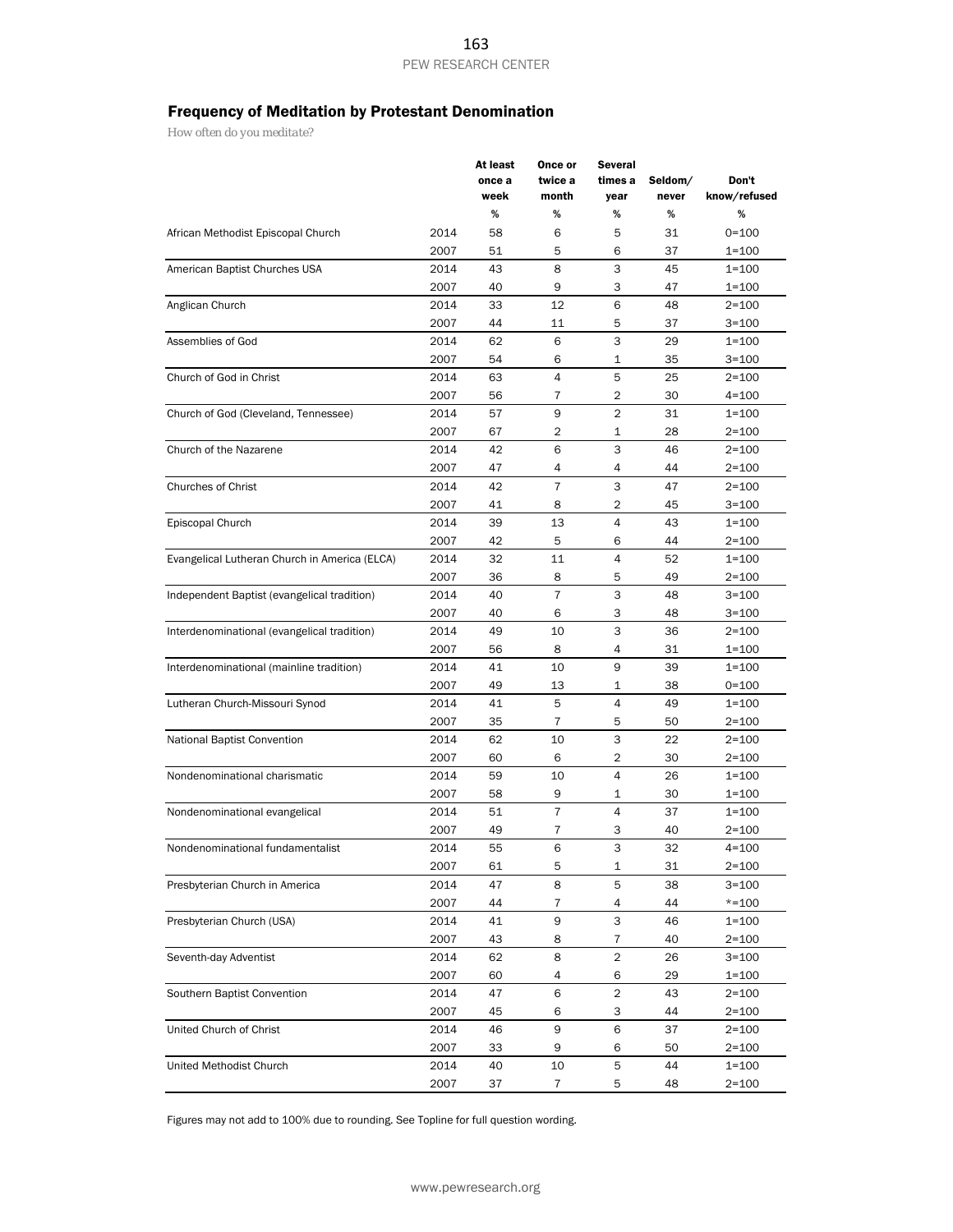#### Frequency of Feeling a Deep Sense of Spiritual Peace and Well-Being by Religious Tradition

*Now, thinking about some different kinds of experiences, how often do you feel a deep sense of spiritual peace and well-being?*

|                                             |      | At least<br>once a<br>week | Once or<br>twice a<br>month | Several<br>times a year | Seldom/<br>never | Don't<br>know/refused |
|---------------------------------------------|------|----------------------------|-----------------------------|-------------------------|------------------|-----------------------|
|                                             |      | %                          | $\%$                        | %                       | %                | $\%$                  |
| Total                                       | 2014 | 59                         | 15                          | 9                       | 16               | $1 = 100$             |
|                                             | 2007 | 52                         | 14                          | 12                      | 18               | $3 = 100$             |
| Protestant                                  | 2014 | 68                         | 14                          | 8                       | 9                | $1 = 100$             |
|                                             | 2007 | 60                         | 13                          | 11                      | 13               | $3 = 100$             |
| Evangelical tradition                       | 2014 | 75                         | 12                          | 6                       | 6                | $1 = 100$             |
|                                             | 2007 | 68                         | 12                          | 9                       | 9                | $2 = 100$             |
| Mainline tradition                          | 2014 | 56                         | 18                          | 11                      | 14               | $2 = 100$             |
|                                             | 2007 | 47                         | 16                          | 15                      | 18               | $4 = 100$             |
| Historically black Protestant tradition     | 2014 | 73                         | 12                          | $\overline{7}$          | 8                | 1=100                 |
|                                             | 2007 | 65                         | 12                          | 8                       | 12               | $3 = 100$             |
| Catholic                                    | 2014 | 57                         | 17                          | 11                      | 14               | $1 = 100$             |
|                                             | 2007 | 47                         | 16                          | 16                      | 19               | $3 = 100$             |
| Mormon                                      | 2014 | 81                         | 9                           | 4                       | 5                | $1 = 100$             |
|                                             | 2007 | 71                         | 12                          | 9                       | 6                | $2 = 100$             |
| Church of Jesus Christ of Latter-day Saints | 2014 | 82                         | 8                           | $\overline{4}$          | 5                | $1 = 100$             |
|                                             | 2007 | 71                         | 12                          | 9                       | 5                | $2 = 100$             |
| Jehovah's Witness                           | 2014 | 82                         | 5                           | 5                       | 5                | $3 = 100$             |
|                                             | 2007 | 77                         | 6                           | 7                       | 7                | $3 = 100$             |
| Orthodox Christian                          | 2014 | 53                         | 23                          | 10                      | 14               | $* = 100$             |
|                                             | 2007 | 45                         | 15                          | 17                      | 20               | $3 = 100$             |
| Other Christian                             | 2014 | 75                         | 13                          | 3                       | 8                | $1 = 100$             |
|                                             | 2007 | 64                         | 15                          | 8                       | 9                | $4 = 100$             |
| Jewish                                      | 2014 | 39                         | 18                          | 14                      | 28               | $1 = 100$             |
|                                             | 2007 | 38                         | 14                          | 13                      | 30               | $5 = 100$             |
| Muslim                                      | 2014 | 64                         | 13                          | 10                      | 9                | $4 = 100$             |
|                                             | 2007 | 64                         | 13                          | $\overline{7}$          | 13               | $3 = 100$             |
| <b>Buddhist</b>                             | 2014 | 59                         | 14                          | 14                      | 12               | $1 = 100$             |
|                                             | 2007 | 55                         | 15                          | 9                       | 18               | $4 = 100$             |
| Hindu                                       | 2014 | 40                         | 16                          | 22                      | 20               | $2 = 100$             |
|                                             | 2007 | 49                         | $\overline{7}$              | 22                      | 19               | $5 = 100$             |
| Other faiths                                | 2014 | 62                         | 13                          | $\overline{7}$          | 16               | $1 = 100$             |
|                                             | 2007 | 60                         | 13                          | 9                       | 14               | $3 = 100$             |
| Unitarian and other liberal faiths          | 2014 | 62                         | 13                          | 8                       | 16               | $2 = 100$             |
|                                             | 2007 | 58                         | 13                          | 9                       | 18               | 2=100                 |
| New Age                                     | 2014 | 62                         | 14                          | $\overline{7}$          | 17               | $* = 100$             |
|                                             | 2007 | 64                         | 14                          | 10                      | 9                | 3=100                 |
| Unaffiliated                                | 2014 | 40                         | 16                          | 11                      | 32               | $2 = 100$             |
|                                             | 2007 | 35                         | 13                          | 12                      | 37               | $4 = 100$             |
| Atheist                                     | 2014 | 31                         | 14                          | 8                       | 45               | $2 = 100$             |
|                                             | 2007 | 28                         | 9                           | 10                      | 47               | $6 = 100$             |
| Agnostic                                    | 2014 | 37                         | 19                          | 12                      | 31               | $1 = 100$             |
|                                             | 2007 | 31                         | 16                          | 15                      | 36               | $3 = 100$             |
| Nothing in particular                       | 2014 | 42                         | 15                          | 11                      | 30               | $2 = 100$             |
|                                             | 2007 | 36                         | 13                          | 12                      | 36               | $4 = 100$             |
| Religion not important                      | 2014 | 36                         | 15                          | 11                      | 36               | $2 = 100$             |
|                                             | 2007 | 29                         | 11                          | 11                      | 45               | $4 = 100$             |
| Religion important                          | 2014 | 50                         | 16                          | 11                      | 22               | $2 = 100$             |
|                                             | 2007 |                            |                             |                         |                  |                       |
|                                             |      | 44                         | 14                          | 13                      | 26               | $4 = 100$             |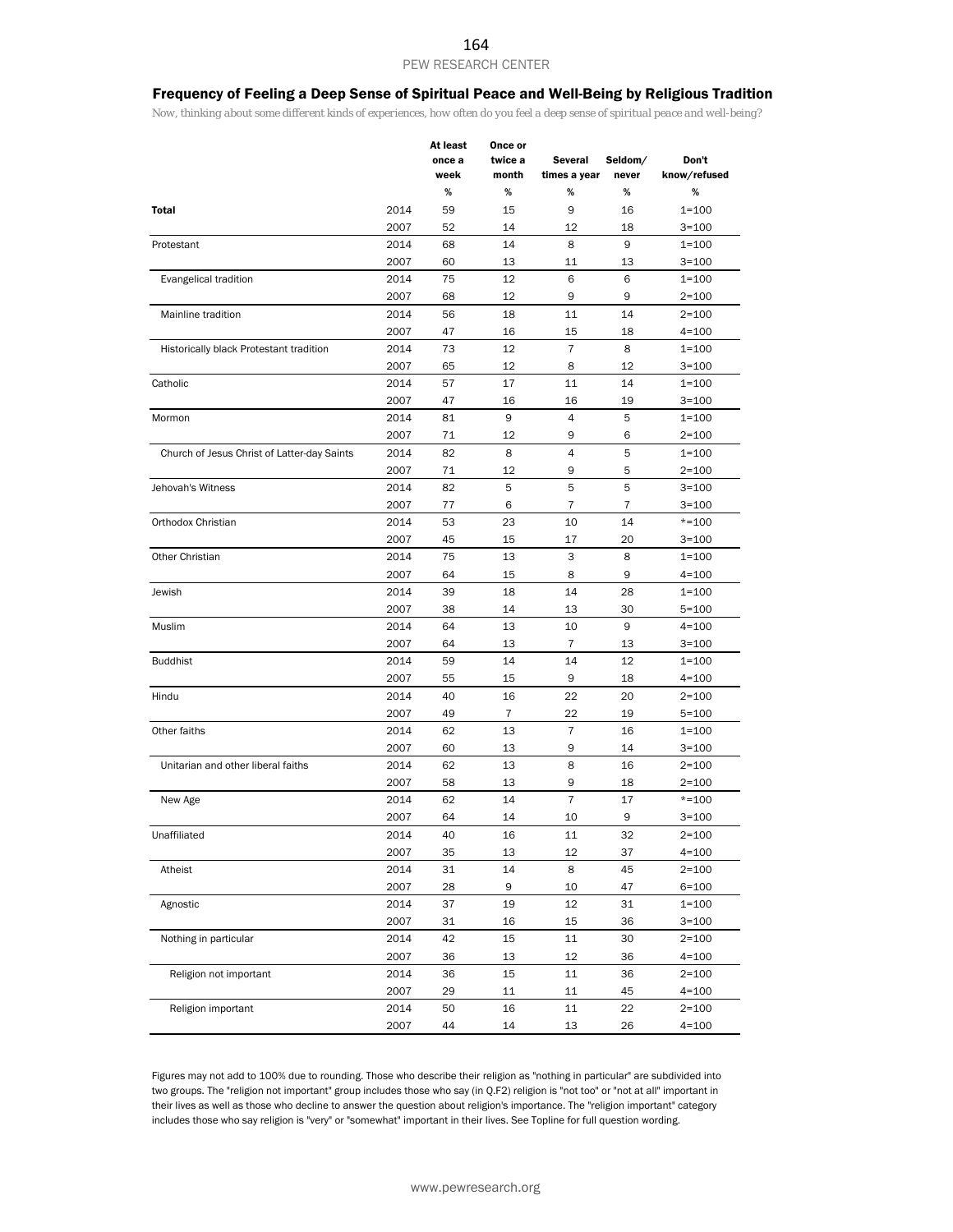#### Frequency of Feeling a Deep Sense of Spiritual Peace and Well-Being by Protestant Family

*Now, thinking about some different kinds of experiences, how often do you feel a deep sense of spiritual peace and well-being?*

|                                                                  |              | At least<br>once a<br>week | Once or<br>twice a<br>month | Several<br>times a<br>year | Seldom/<br>never | Don't<br>know/refused  |
|------------------------------------------------------------------|--------------|----------------------------|-----------------------------|----------------------------|------------------|------------------------|
|                                                                  |              | %                          | %                           | %                          | %                | %                      |
| <b>Baptist</b>                                                   | 2014         | 71                         | 12                          | 7                          | 8                | $1 = 100$              |
|                                                                  | 2007         | 63                         | 12                          | 10                         | 11               | $3 = 100$              |
| Baptist in the evangelical tradition                             | 2014         | 74                         | 11                          | 6                          | 7                | $1 = 100$              |
|                                                                  | 2007         | 66                         | 12                          | 10                         | 9                | $3 = 100$              |
| Baptist in the mainline tradition                                | 2014         | 58                         | 17                          | 9                          | 15               | $1 = 100$              |
|                                                                  | 2007         | 49                         | 13                          | 15                         | 20               | $4 = 100$              |
| Baptist in the historically black Protestant tradition           | 2014         | 71                         | 12                          | 7                          | 8                | $1 = 100$              |
|                                                                  | 2007         | 64                         | 13                          | 8                          | 12               | $3=100$                |
| <b>Methodist</b>                                                 | 2014         | 61                         | 17                          | 10                         | 10               | $1 = 100$              |
|                                                                  | 2007         | 51                         | 17                          | 14                         | 15               | $4 = 100$              |
| Methodist in the mainline tradition                              | 2014         | 60                         | 18                          | 10                         | 10               | $1 = 100$              |
|                                                                  | 2007         | 49                         | 17                          | 14                         | 16               | $4 = 100$              |
| Methodist in the historically black Protestant tradition         | 2014         | 70                         | 13                          | 5                          | 10               | $1 = 100$              |
| Nondenominational                                                | 2007         | 69<br>74                   | 9<br>13                     | 9<br>$\overline{7}$        | 11<br>5          | $2 = 100$              |
|                                                                  | 2014<br>2007 | 70                         | 12                          | 8                          | 8                | $1 = 100$<br>$2 = 100$ |
| Nondenominational in the evangelical tradition                   | 2014         | 78                         | 12                          | 6                          | 4                | $1 = 100$              |
|                                                                  | 2007         | 75                         | 10                          | 8                          | 6                | $2 = 100$              |
| Nondenominational in the mainline tradition                      | 2014         | 56                         | 20                          | 13                         | 10               | $1 = 100$              |
|                                                                  | 2007         | 52                         | 19                          | 8                          | 19               | $2 = 100$              |
| Nondenominational in the historically black Protestant tradition | 2014         | 81                         | 8                           | $\overline{7}$             | 4                | $*=100$                |
|                                                                  | 2007         | n/a                        | n/a                         | n/a                        | n/a              | n/a                    |
| Lutheran                                                         | 2014         | 57                         | 18                          | 11                         | 14               | $1 = 100$              |
|                                                                  | 2007         | 47                         | 17                          | 15                         | 18               | $4 = 100$              |
| Lutheran in the evangelical tradition                            | 2014         | 64                         | 15                          | 9                          | 11               | $1 = 100$              |
|                                                                  | 2007         | 55                         | 15                          | 13                         | 16               | $2 = 100$              |
| Lutheran in the mainline tradition                               | 2014         | 51                         | 19                          | 12                         | 16               | $1 = 100$              |
|                                                                  | 2007         | 42                         | 18                          | 16                         | 19               | $5 = 100$              |
| Presbyterian                                                     | 2014         | 62                         | 16                          | 10                         | 10               | $1 = 100$              |
|                                                                  | 2007         | 52                         | 16                          | 14                         | 15               | $3=100$                |
| Presbyterian in the evangelical tradition                        | 2014         | 69                         | 16                          | 5                          | 9                | $1 = 100$              |
|                                                                  | 2007         | 61                         | 20                          | 9                          | 9                | $1 = 100$              |
| Presbyterian in the mainline tradition                           | 2014         | 58                         | 16                          | 13                         | 11               | $2 = 100$              |
|                                                                  | 2007         | 48                         | 15                          | 16                         | 18               | $4 = 100$              |
| Pentecostal                                                      | 2014         | 79                         | 10                          | 6                          | 5                | $1 = 100$              |
|                                                                  | 2007         | 75                         | 8                           | 6                          | 8                | $3 = 100$              |
| Pentecostal in the evangelical tradition                         | 2014         | 78                         | 9                           | 6                          | 6                | $1 = 100$              |
|                                                                  | 2007         | 76                         | 8                           | 6                          | 8                | $2 = 100$              |
| Pentecostal in the historically black Protestant tradition       | 2014         | 80                         | 11                          | 5                          | 4                | $*=100$                |
|                                                                  | 2007         | 71                         | 11                          | 6                          | 10               | $3 = 100$              |
| Episcopalian/Anglican                                            | 2014         | 53                         | 21                          | 11                         | 14               | $2 = 100$              |
|                                                                  | 2007         | 47                         | 15                          | 17                         | 17               | $4 = 100$              |
| Episcopalian/Anglican in the mainline tradition                  | 2014         | 53                         | 21                          | 11                         | 14               | $2 = 100$              |
|                                                                  | 2007         | 47<br>72                   | 15<br>13                    | 17<br>6                    | 17<br>8          | 4=100<br>$1 = 100$     |
| <b>Restorationist</b>                                            | 2014<br>2007 | 61                         | 14                          | 12                         | 11               | $2 = 100$              |
| Restorationist in the evangelical tradition                      | 2014         | 73                         | 12                          | 6                          | 8                | $2 = 100$              |
|                                                                  | 2007         | 62                         | 13                          | 11                         | 11               | $2 = 100$              |
| Restorationist in the mainline tradition                         | 2014         | 69                         | 17                          | $\overline{7}$             | 8                | $* = 100$              |
|                                                                  | 2007         | 56                         | 14                          | 16                         | 10               | $3 = 100$              |
| Congregationalist                                                | 2014         | 56                         | 20                          | 13                         | 9                | $1 = 100$              |
|                                                                  | 2007         | 44                         | 19                          | 16                         | 16               | $4 = 100$              |
| Congregationalist in the mainline tradition                      | 2014         | 53                         | 20                          | 16                         | 10               | $1 = 100$              |
|                                                                  | 2007         | 41                         | 20                          | 17                         | 16               | 4=100                  |
| <b>Holiness</b>                                                  | 2014         | 69                         | 15                          | 8                          | 8                | $1 = 100$              |
|                                                                  | 2007         | 62                         | 14                          | 12                         | 9                | $3 = 100$              |
| Holiness in the evangelical tradition                            | 2014         | 69                         | 14                          | 8                          | 8                | $1 = 100$              |
|                                                                  | 2007         | 59                         | 15                          | 13                         | 10               | $3 = 100$              |
| <b>Adventist</b>                                                 | 2014         | 80                         | 11                          | 5                          | 4                | $0 = 100$              |
|                                                                  | 2007         | 75                         | 14                          | 7                          | 2                | $2 = 100$              |
| Anabaptist                                                       | 2014         | 78                         | 16                          | 4                          | 1                | $0 = 100$              |
|                                                                  | 2007         | n/a                        | n/a                         | n/a                        | n/a              | n/a                    |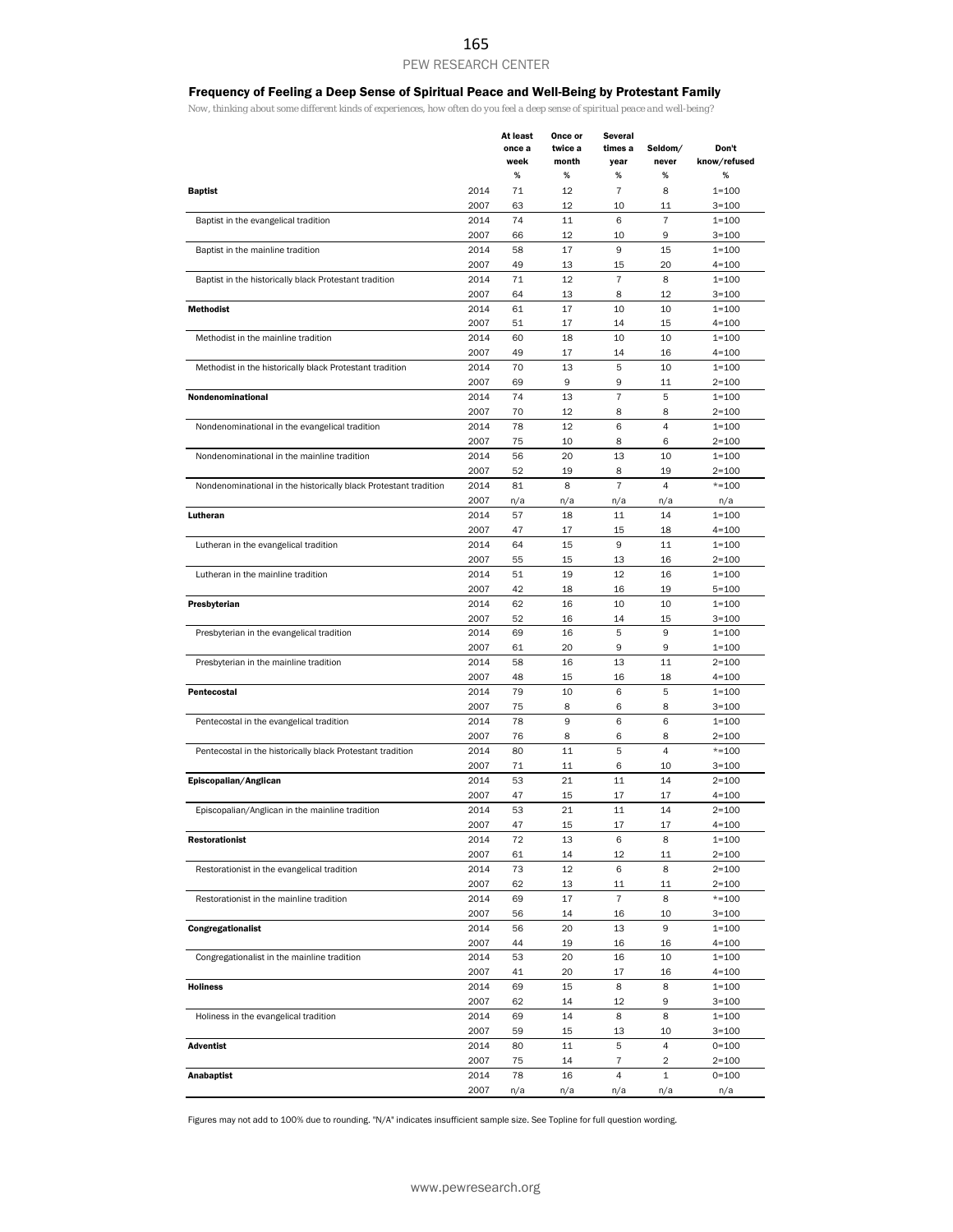## Frequency of Feeling a Deep Sense of Spiritual Peace and Well-Being by Protestant Denomination

*Now, thinking about some different kinds of experiences, how often do you feel a deep sense of spiritual peace and well-being?*

|                                               |      | At least<br>once a<br>week | Once or<br>twice a<br>month | Several<br>times a<br>year | Seldom/<br>never | Don't<br>know/refused |
|-----------------------------------------------|------|----------------------------|-----------------------------|----------------------------|------------------|-----------------------|
|                                               |      | %                          | $\%$                        | $\%$                       | %                | %                     |
| African Methodist Episcopal Church            | 2014 | 77                         | 11                          | 5                          | $\overline{7}$   | $1 = 100$             |
|                                               | 2007 | 74                         | 10                          | $\overline{7}$             | 8                | $1 = 100$             |
| American Baptist Churches USA                 | 2014 | 67                         | 15                          | 8                          | 10               | $1 = 100$             |
|                                               | 2007 | 56                         | 14                          | 14                         | 14               | $2 = 100$             |
| Anglican Church                               | 2014 | 58                         | 16                          | 8                          | 15               | $3 = 100$             |
|                                               | 2007 | 54                         | 16                          | 13                         | 13               | 4=100                 |
| Assemblies of God                             | 2014 | 78                         | 8                           | $\overline{7}$             | 6                | $1 = 100$             |
|                                               | 2007 | 79                         | 7                           | 5                          | 7                | $1 = 100$             |
| Church of God in Christ                       | 2014 | 76                         | 13                          | $\overline{4}$             | 6                | $1 = 100$             |
|                                               | 2007 | 69                         | 11                          | $\overline{7}$             | 10               | $3=100$               |
| Church of God (Cleveland, Tennessee)          | 2014 | 80                         | 12                          | 5                          | $\overline{2}$   | $1 = 100$             |
|                                               | 2007 | 84                         | 5                           | $\overline{c}$             | 8                | $0 = 100$             |
| Church of the Nazarene                        | 2014 | 66                         | 14                          | 8                          | 11               | $1 = 100$             |
|                                               | 2007 | 61                         | 17                          | 11                         | 9                | $2 = 100$             |
| <b>Churches of Christ</b>                     | 2014 | 73                         | 12                          | 6                          | 8                | $1 = 100$             |
|                                               | 2007 | 62                         | 14                          | 11                         | 11               | $2 = 100$             |
| Episcopal Church                              | 2014 | 53                         | 23                          | 11                         | 12               | $2 = 100$             |
|                                               | 2007 | 46                         | 14                          | 19                         | 17               | 4=100                 |
| Evangelical Lutheran Church in America (ELCA) | 2014 | 56                         | 20                          | 12                         | 11               | $1 = 100$             |
|                                               | 2007 | 47                         | 19                          | 16                         | 14               | $5 = 100$             |
| Independent Baptist (evangelical tradition)   | 2014 | 69                         | 12                          | 9                          | 8                | $1 = 100$             |
|                                               | 2007 | 63                         | 14                          | 11                         | 10               | $2 = 100$             |
| Interdenominational (evangelical tradition)   | 2014 | 75                         | 14                          | 5                          | 6                | $*=100$               |
|                                               | 2007 | 75                         | 7                           | 10                         | 6                | $1 = 100$             |
| Interdenominational (mainline tradition)      | 2014 | 55                         | 25                          | 12                         | 8                | $0 = 100$             |
|                                               | 2007 | 56                         | 24                          | 7                          | 12               | $0 = 100$             |
| Lutheran Church-Missouri Synod                | 2014 | 63                         | 17                          | 8                          | 11               | $1 = 100$             |
|                                               | 2007 | 55                         | 16                          | 13                         | 15               | $2 = 100$             |
| <b>National Baptist Convention</b>            | 2014 | 78                         | 8                           | 6                          | $\overline{7}$   | $1 = 100$             |
|                                               | 2007 | 66                         | 11                          | 11                         | 10               | $2 = 100$             |
| Nondenominational charismatic                 | 2014 | 85                         | 5                           | $\overline{7}$             | 3                | $*=100$               |
|                                               | 2007 | 83                         | 9                           | 2                          | 6                | $0 = 100$             |
| Nondenominational evangelical                 | 2014 | 77                         | 13                          | 6                          | 4                | $*=100$               |
|                                               | 2007 | 75                         | 10                          | 9                          | 4                | $2 = 100$             |
| Nondenominational fundamentalist              | 2014 | 75                         | 15                          | 4                          | 6                | $* = 100$             |
|                                               | 2007 | 80                         | 8                           | 5                          | 6                | $0 = 100$             |
| Presbyterian Church in America                | 2014 | 64                         | 20                          | 6                          | 9                | $1 = 100$             |
|                                               | 2007 | 59                         | 20                          | 8                          | 13               | $1 = 100$             |
| Presbyterian Church (USA)                     | 2014 | 64                         | 14                          | 12                         | 9                | $1 = 100$             |
|                                               | 2007 | 54                         | 14                          | 16                         | 13               | $3 = 100$             |
| Seventh-day Adventist                         | 2014 | 79                         | 11                          | 6                          | 4                | $0 = 100$             |
|                                               | 2007 | 73                         | 15                          | 7                          | 3                | $2 = 100$             |
| Southern Baptist Convention                   | 2014 | 77                         | 11                          | 5                          | 6                | $1 = 100$             |
|                                               | 2007 | 67                         | 12                          | 9                          | 9                | $3 = 100$             |
| United Church of Christ                       | 2014 | 56                         | 20                          | 15                         | 7                | $2 = 100$             |
|                                               | 2007 | 45                         | 19                          | 16                         | 15               | $5 = 100$             |
| United Methodist Church                       | 2014 | 62                         | 17                          | 10                         | 10               | $1 = 100$             |
|                                               | 2007 | 51                         | 17                          | 14                         | 15               | $3 = 100$             |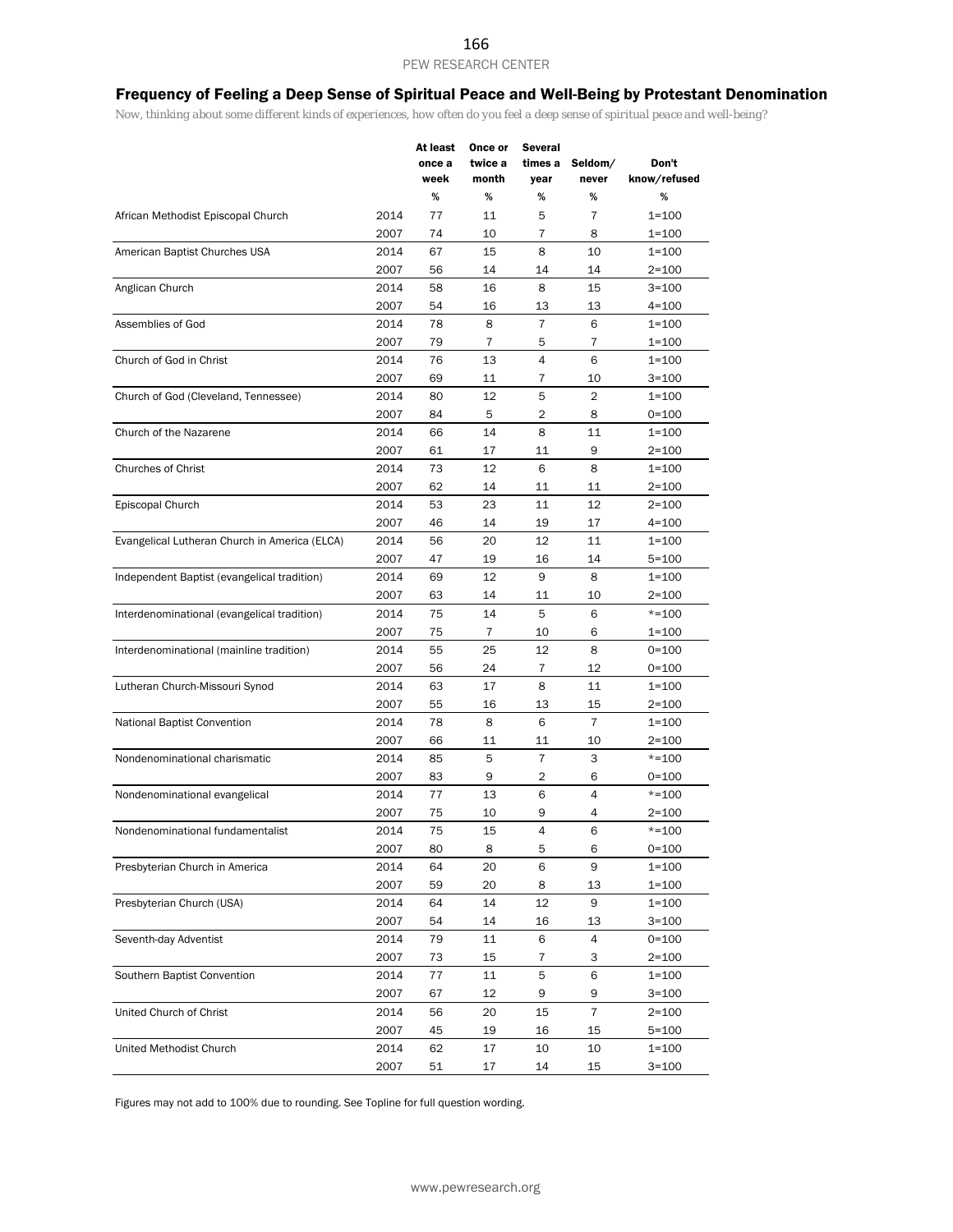#### Frequency of Feeling a Deep Sense of Wonder About Universe by Religious Tradition

*Now, thinking about some different kinds of experiences, how often do you feel a deep sense of wonder about the universe?*

|                                             |      | At least<br>once a<br>week | Once or<br>twice a<br>month | <b>Several</b><br>times a<br>year | Seldom/<br>never | Don't<br>know/refused |
|---------------------------------------------|------|----------------------------|-----------------------------|-----------------------------------|------------------|-----------------------|
|                                             |      | %                          | %                           | %                                 | %                | %                     |
| Total                                       | 2014 | 46                         | 16                          | 13                                | 24               | $2 = 100$             |
|                                             | 2007 | 39                         | 14                          | 14                                | 29               | $4 = 100$             |
| Protestant                                  | 2014 | 45                         | 16                          | 12                                | 25               | $2 = 100$             |
|                                             | 2007 | 39                         | 14                          | 13                                | 29               | $5 = 100$             |
| Evangelical tradition                       | 2014 | 48                         | 16                          | 11                                | 24               | $2 = 100$             |
|                                             | 2007 | 41                         | 13                          | 12                                | 29               | $5 = 100$             |
| Mainline tradition                          | 2014 | 43                         | 17                          | 14                                | 25               | $2 = 100$             |
|                                             | 2007 | 37                         | 15                          | 17                                | 27               | $4 = 100$             |
| Historically black Protestant tradition     | 2014 | 42                         | 16                          | 11                                | 29               | $2 = 100$             |
|                                             | 2007 | 37                         | 14                          | 10                                | 33               | $5 = 100$             |
| Catholic                                    | 2014 | 42                         | 15                          | 15                                | 27               | $1 = 100$             |
|                                             | 2007 | 34                         | 14                          | 17                                | 32               | $4 = 100$             |
| Mormon                                      | 2014 | 49                         | 23                          | 13                                | 14               | $* = 100$             |
|                                             | 2007 | 40                         | 16                          | 15                                | 26               | $3 = 100$             |
| Church of Jesus Christ of Latter-day Saints | 2014 | 49                         | 24                          | 13                                | 14               | $*=100$               |
|                                             | 2007 | 40                         | 16                          | 16                                | 26               | $3 = 100$             |
| Jehovah's Witness                           | 2014 | 62                         | 12                          | 6                                 | 16               | $4 = 100$             |
|                                             | 2007 | 49                         | 10                          | 10                                | 25               | $6 = 100$             |
| Orthodox Christian                          | 2014 | 47                         | 18                          | 18                                | 16               | $2 = 100$             |
|                                             | 2007 | 35                         | 12                          | 20                                | 30               | $4 = 100$             |
| Other Christian                             | 2014 | 68                         | 14                          | 4                                 | 12               | $2 = 100$             |
|                                             | 2007 | 64                         | 10                          | 11                                | 11               | $4 = 100$             |
| Jewish                                      | 2014 | 42                         | 18                          | 15                                | 23               | $1 = 100$             |
|                                             | 2007 | 40                         | 12                          | 16                                | 28               | $4 = 100$             |
| Muslim                                      | 2014 | 56                         | 16                          | 8                                 | 17               | $3 = 100$             |
|                                             | 2007 | 53                         | 14                          | 6                                 | 21               | $6 = 100$             |
| <b>Buddhist</b>                             | 2014 | 55                         | 14                          | 16                                | 15               | $1 = 100$             |
|                                             | 2007 | 57                         | 13                          | 10                                | 16               | $4 = 100$             |
| Hindu                                       | 2014 | 33                         | 20                          | 26                                | 21               | $* = 100$             |
|                                             | 2007 | 39                         | 12                          | 23                                | 22               | $3 = 100$             |
| Other faiths                                | 2014 | 64                         | 12                          | 9                                 | 13               | $2 = 100$             |
|                                             | 2007 | 65                         | 11                          | 7                                 | 14               | $2 = 100$             |
| Unitarian and other liberal faiths          | 2014 | 67                         | 13                          | 6                                 | 11               | $2 = 100$             |
|                                             | 2007 | 67                         | 11                          | 7                                 | 13               | $2 = 100$             |
| New Age                                     | 2014 | 59                         | 13                          | 12                                | 16               | $1 = 100$             |
|                                             | 2007 | 65                         | 12                          | 6                                 | 15               | $2 = 100$             |
| Unaffiliated                                | 2014 | 47                         | 16                          | 12                                | 24               | $1 = 100$             |
|                                             | 2007 | 39                         | 14                          | 14                                | 31               | $3 = 100$             |
| Atheist                                     | 2014 | 54                         | 16                          | 11                                | 18               | $1 = 100$             |
|                                             | 2007 | 37                         | 14                          | 12                                | 33               | $3 = 100$             |
| Agnostic                                    | 2014 | 55                         | 19                          | 14                                | 12               | $1 = 100$             |
|                                             | 2007 | 48                         | 17                          | 14                                | 21               | $* = 100$             |
| Nothing in particular                       | 2014 | 43                         | 15                          | 12                                | 28               | $1 = 100$             |
|                                             | 2007 | 38                         | 13                          | 14                                | 32               | $3 = 100$             |
| Religion not important                      | 2014 | 41                         | 16                          | 13                                | 29               | $1 = 100$             |
|                                             | 2007 | 36                         | 14                          | 14                                | 34               | $2 = 100$             |
| Religion important                          | 2014 | 45                         | 15                          | 10                                | 28               | $1 = 100$             |
|                                             | 2007 | 40                         | 12                          | 14                                | 30               | $4 = 100$             |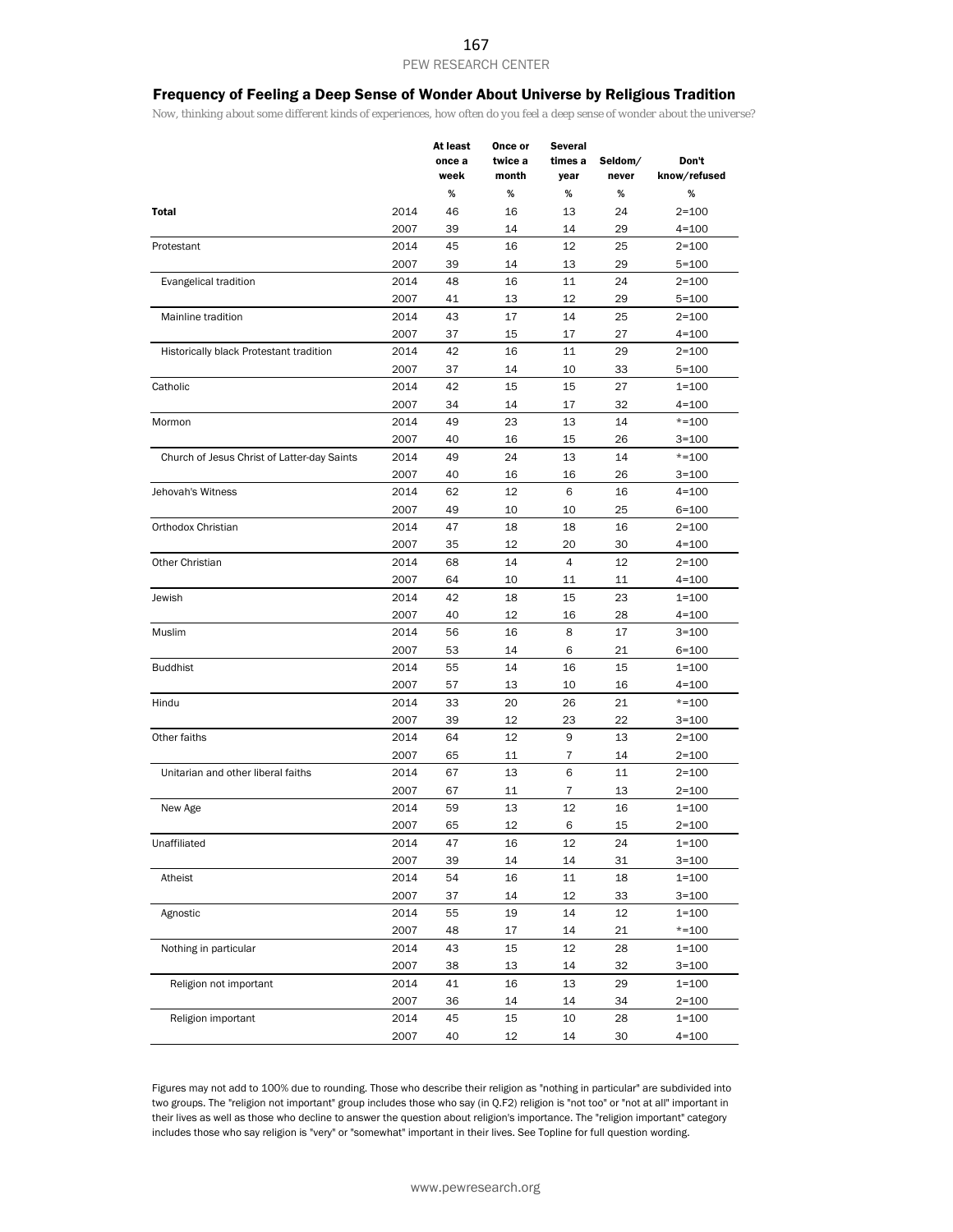#### Frequency of Feeling a Deep Sense of Wonder About Universe by Protestant Family

*Now, thinking about some different kinds of experiences, how often do you feel a deep sense of wonder about the universe?*

|                                                                  |      | At least | Once or | <b>Several</b> |         |              |
|------------------------------------------------------------------|------|----------|---------|----------------|---------|--------------|
|                                                                  |      | once a   | twice a | times a        | Seldom/ | Don't        |
|                                                                  |      | week     | month   | year           | never   | know/refused |
|                                                                  |      | $\%$     | $\%$    | $\%$           | $\%$    | %            |
| <b>Baptist</b>                                                   | 2014 | 42       | 16      | 12             | 28      | $2 = 100$    |
|                                                                  | 2007 | 37       | 13      | 13             | 32      | $5 = 100$    |
| Baptist in the evangelical tradition                             | 2014 | 43       | 16      | 12             | 27      | $2 = 100$    |
|                                                                  | 2007 | 38       | 13      | 13             | 32      | $5 = 100$    |
| Baptist in the mainline tradition                                | 2014 | 40       | 15      | 13             | 30      | $2 = 100$    |
|                                                                  | 2007 | 38       | 12      | 15             | 31      | $5 = 100$    |
| Baptist in the historically black Protestant tradition           | 2014 | 41       | 15      | 11             | 31      | $1 = 100$    |
|                                                                  | 2007 | 35       | 14      | 11             | 34      | $5 = 100$    |
| <b>Methodist</b>                                                 | 2014 | 41       | 16      | 15             | 27      | $1 = 100$    |
|                                                                  | 2007 | 37       | 15      | 16             | 28      | $4 = 100$    |
| Methodist in the mainline tradition                              | 2014 | 40       | 16      | 16             | 26      | $2 = 100$    |
|                                                                  | 2007 | 37       | 15      | 17             | 27      | $4 = 100$    |
| Methodist in the historically black Protestant tradition         | 2014 | 45       | 17      | 6              | 31      | $1 = 100$    |
|                                                                  | 2007 | 38       | 15      | 8              | 33      |              |
|                                                                  |      |          |         |                |         | $6 = 100$    |
| Nondenominational                                                | 2014 | 50       | 17      | 11             | 20      | $2 = 100$    |
|                                                                  | 2007 | 45       | 16      | 12             | 24      | $3 = 100$    |
| Nondenominational in the evangelical tradition                   | 2014 | 51       | 17      | 11             | 20      | $2 = 100$    |
|                                                                  | 2007 | 46       | 15      | 11             | 25      | $3 = 100$    |
| Nondenominational in the mainline tradition                      | 2014 | 50       | 21      | 11             | 18      | $1 = 100$    |
|                                                                  | 2007 | 41       | 20      | 17             | 19      | $3 = 100$    |
| Nondenominational in the historically black Protestant tradition | 2014 | 35       | 14      | 13             | 34      | $4 = 100$    |
|                                                                  | 2007 | n/a      | n/a     | n/a            | n/a     | n/a          |
| Lutheran                                                         | 2014 | 40       | 18      | 13             | 27      | $2 = 100$    |
|                                                                  | 2007 | 34       | 15      | 17             | 30      | $4 = 100$    |
| Lutheran in the evangelical tradition                            | 2014 | 41       | 18      | 13             | 26      | $2 = 100$    |
|                                                                  | 2007 | 35       | 15      | 14             | 32      | $4 = 100$    |
| Lutheran in the mainline tradition                               | 2014 | 40       | 18      | 13             | 28      | $2 = 100$    |
|                                                                  | 2007 | 33       | 15      | 18             | 29      | $4 = 100$    |
| Presbyterian                                                     | 2014 | 48       | 17      | 14             | 20      | $1 = 100$    |
|                                                                  | 2007 | 41       | 16      | 19             | 21      | $3 = 100$    |
| Presbyterian in the evangelical tradition                        | 2014 | 50       | 18      | 11             | 21      | $*=100$      |
|                                                                  | 2007 | 47       | 18      | 15             | 18      | $2 = 100$    |
| Presbyterian in the mainline tradition                           | 2014 | 47       | 17      | 15             | 20      | $1 = 100$    |
|                                                                  | 2007 | 39       | 15      | 20             | 23      | $3 = 100$    |
| Pentecostal                                                      | 2014 | 49       | 15      | 10             | 24      | $3 = 100$    |
|                                                                  | 2007 | 45       | 13      | 8              | 28      | $6 = 100$    |
| Pentecostal in the evangelical tradition                         | 2014 | 51       | 14      | 9              | 24      | $3 = 100$    |
|                                                                  | 2007 | 45       | 13      | 8              | 27      | $6 = 100$    |
| Pentecostal in the historically black Protestant tradition       | 2014 | 43       | 16      | 13             | 24      | $4 = 100$    |
|                                                                  | 2007 | 42       | 10      | 8              | 33      | $7 = 100$    |
| Episcopalian/Anglican                                            | 2014 | 44       | 19      | 14             | 22      | $1 = 100$    |
|                                                                  |      |          |         |                |         |              |
|                                                                  | 2007 | 41       | 14      | 17             | 24      | $4 = 100$    |
| Episcopalian/Anglican in the mainline tradition                  | 2014 | 44       | 18      | 14             | 22      | $1 = 100$    |
|                                                                  | 2007 | 41       | 15      | 17             | 23      | $4=100$      |
| <b>Restorationist</b>                                            | 2014 | 46       | 16      | 11             | 24      | $2 = 100$    |
|                                                                  | 2007 | 44       | 14      | 13             | 25      | $4 = 100$    |
| Restorationist in the evangelical tradition                      | 2014 | 47       | 16      | 11             | 25      | $2 = 100$    |
|                                                                  | 2007 | 44       | 14      | 12             | 26      | $4 = 100$    |
| Restorationist in the mainline tradition                         | 2014 | 39       | 18      | 17             | 23      | $3 = 100$    |
|                                                                  | 2007 | 47       | 13      | 16             | 21      | $3 = 100$    |
| Congregationalist                                                | 2014 | 50       | 17      | 16             | 16      | $1 = 100$    |
|                                                                  | 2007 | 34       | 20      | 13             | 30      | $4 = 100$    |
| Congregationalist in the mainline tradition                      | 2014 | 48       | 18      | 16             | 16      | $1 = 100$    |
|                                                                  | 2007 | 33       | 21      | 12             | 30      | $3 = 100$    |
| <b>Holiness</b>                                                  | 2014 | 45       | 20      | 11             | 23      | $1 = 100$    |
|                                                                  | 2007 | 38       | 15      | 11             | 30      | $5 = 100$    |
| Holiness in the evangelical tradition                            | 2014 | 44       | 20      | 12             | 22      | $2 = 100$    |
|                                                                  | 2007 | 38       | 16      | 12             | 29      | $5 = 100$    |
| <b>Adventist</b>                                                 | 2014 | 58       | 13      | 11             | 16      | $2 = 100$    |
|                                                                  | 2007 | 53       | 17      | 9              | 16      | $5 = 100$    |
| Anabaptist                                                       | 2014 | 59       | 12      | $\overline{7}$ | 17      | $5 = 100$    |
|                                                                  | 2007 | n/a      | n/a     | n/a            | n/a     | n/a          |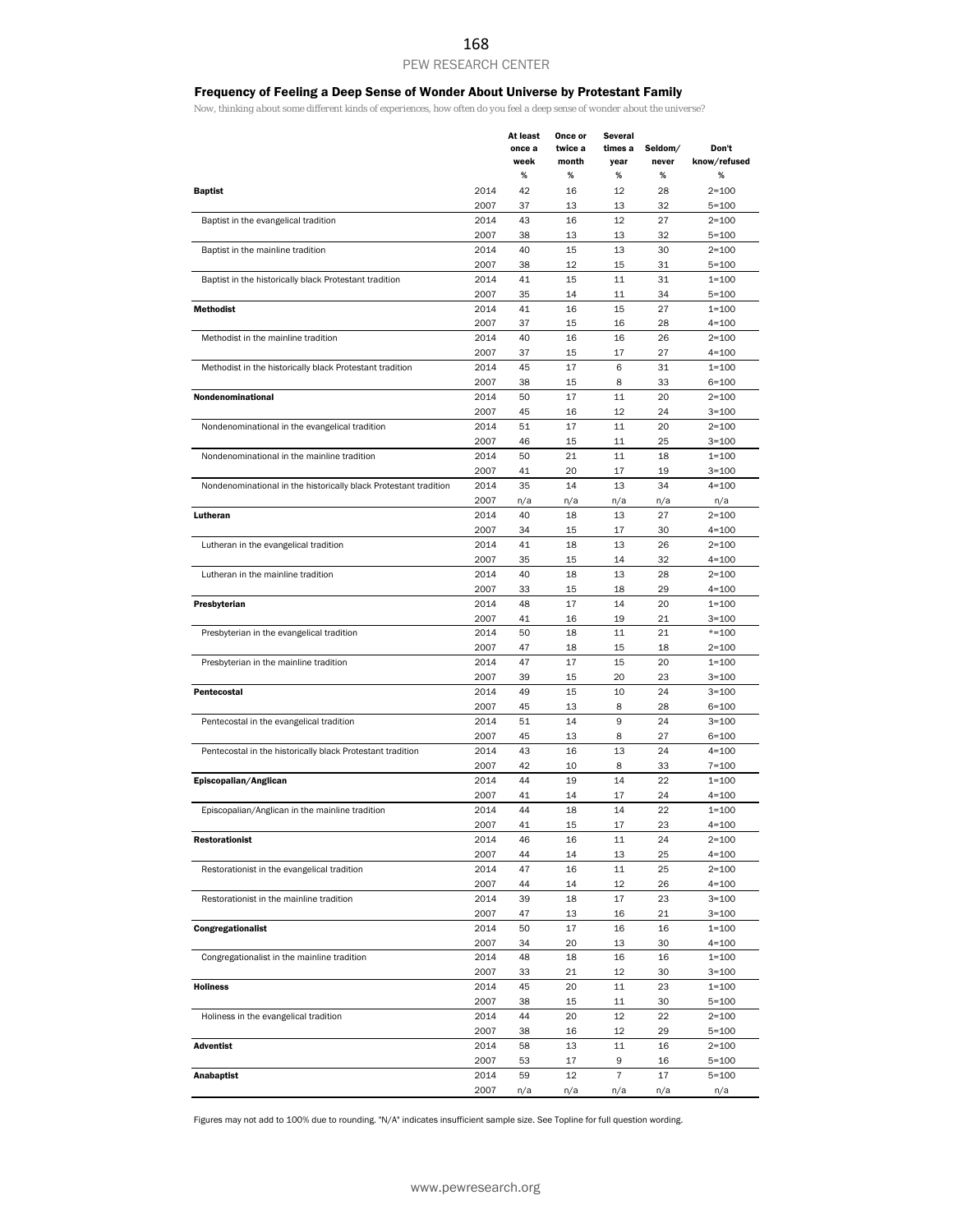## Frequency of Feeling a Deep Sense of Wonder About Universe by Protestant Denomination

*Now, thinking about some different kinds of experiences, how often do you feel a deep sense of wonder about the universe?*

|                                               |      | At least<br>once a week | Once or<br>twice a<br>month | Several times Seldom/<br>a year | never             | Don't<br>know/refused |
|-----------------------------------------------|------|-------------------------|-----------------------------|---------------------------------|-------------------|-----------------------|
|                                               |      | %                       | %                           | %                               | $\%$              | %                     |
| African Methodist Episcopal Church            | 2014 | 47                      | 19                          | 2                               | 31                | $1 = 100$             |
|                                               | 2007 | 37                      | 16                          | 8                               | 33                | $5 = 100$             |
| American Baptist Churches USA                 | 2014 | 44                      | 14                          | 12                              | 29                | $1 = 100$             |
|                                               | 2007 | 38                      | 13                          | 16                              | 29                | $4 = 100$             |
| Anglican Church                               | 2014 | 41                      | 19                          | 18                              | 21                | $1 = 100$             |
|                                               | 2007 | 41                      | 14                          | 15                              | 26                | 5=100                 |
| Assemblies of God                             | 2014 | 55                      | 11                          | 8                               | 23                | $2 = 100$             |
|                                               | 2007 | 46                      | 14                          | 10                              | 25                | 5=100                 |
| Church of God in Christ                       | 2014 | 40                      | 16                          | 15                              | 27                | $3 = 100$             |
|                                               | 2007 | 43                      | 7                           | 7                               | 36                | $6 = 100$             |
| Church of God (Cleveland, Tennessee)          | 2014 | 53                      | 14                          | 9                               | 23                | $1 = 100$             |
|                                               | 2007 | 41                      | 16                          | 7                               | 30                | $6 = 100$             |
| Church of the Nazarene                        | 2014 | 48                      | 24                          | 8                               | 19                | $1 = 100$             |
|                                               | 2007 | 39                      | 17                          | 8                               | 33                | $4 = 100$             |
| <b>Churches of Christ</b>                     | 2014 | 47                      | 16                          | 11                              | 25                | $2 = 100$             |
|                                               | 2007 | 43                      | 15                          | 12                              | 26                | $4 = 100$             |
| Episcopal Church                              | 2014 | 44                      | 19                          | 13                              | 23                | $1 = 100$             |
|                                               | 2007 | 43                      | 15                          | 18                              | 21                | $3 = 100$             |
| Evangelical Lutheran Church in America (ELCA) | 2014 | 43                      | 21                          | 11                              | 24                | $1 = 100$             |
|                                               | 2007 | 34                      | 16                          | 18                              | 27                | $4 = 100$             |
| Independent Baptist (evangelical tradition)   | 2014 | 41                      | 19                          | 12                              | 26                | $2 = 100$             |
|                                               | 2007 | 36                      | 13                          | 14                              | 33                | 5=100                 |
| Interdenominational (evangelical tradition)   | 2014 | 52                      | 14                          | 12                              | 21                | $1 = 100$             |
|                                               | 2007 | 42                      | 18                          | 15                              | 22                | 2=100                 |
| Interdenominational (mainline tradition)      | 2014 | 52                      | 20                          | 13                              | 15                | $0 = 100$             |
|                                               | 2007 | 44                      | 19                          | 17                              | 20                | $0 = 100$             |
| Lutheran Church-Missouri Synod                | 2014 | 40                      | 18                          | 12                              | 27                | $2 = 100$             |
|                                               | 2007 | 36                      | 15                          | 14                              | 31                | $4 = 100$             |
| National Baptist Convention                   | 2014 | 43                      | 17                          | 11                              | 27                | $1 = 100$             |
|                                               | 2007 | 36                      | 13                          | 13                              | 36                | 3=100                 |
| Nondenominational charismatic                 | 2014 | 60                      | 17                          | 9                               | $12 \overline{ }$ | $1 = 100$             |
|                                               | 2007 | 47                      | 15                          | 4                               | 30                | $4 = 100$             |
| Nondenominational evangelical                 | 2014 | 52                      | 18                          | 12                              | 18                | $* = 100$             |
|                                               | 2007 | 46                      | 15                          | 13                              | 25                | $2 = 100$             |
| Nondenominational fundamentalist              | 2014 | 61                      | 15                          | 5                               | 17                | $2 = 100$             |
|                                               | 2007 | 52                      | 10                          | 8                               | 27                | $3 = 100$             |
| Presbyterian Church in America                | 2014 | 50                      | 19                          | 10                              | 21                | $0 = 100$             |
|                                               | 2007 | 44                      | 21                          | 14                              | 17                | $3 = 100$             |
| Presbyterian Church (USA)                     | 2014 | 50                      | 15                          | 14                              | 20                | $1 = 100$             |
|                                               | 2007 | 41                      | 16                          | 20                              | 20                | $3 = 100$             |
| Seventh-day Adventist                         | 2014 | 57                      | 13                          | 12                              | 17                | $1 = 100$             |
|                                               | 2007 | 52                      | 18                          | 10                              | 15                | 6=100                 |
| Southern Baptist Convention                   | 2014 | 43                      | 15                          | 12                              | 28                | $2 = 100$             |
|                                               | 2007 | 39                      | 13                          | 12                              | 31                | $5 = 100$             |
| United Church of Christ                       | 2014 | 51                      | 17                          | 16                              | 15                | $1 = 100$             |
|                                               | 2007 | 34                      | 21                          | 11                              | 29                | $4 = 100$             |
| United Methodist Church                       | 2014 | 41                      | 16                          | 16                              | 25                | $1 = 100$             |
|                                               | 2007 | 37                      | $15\,$                      | 17                              | 27                | $4 = 100$             |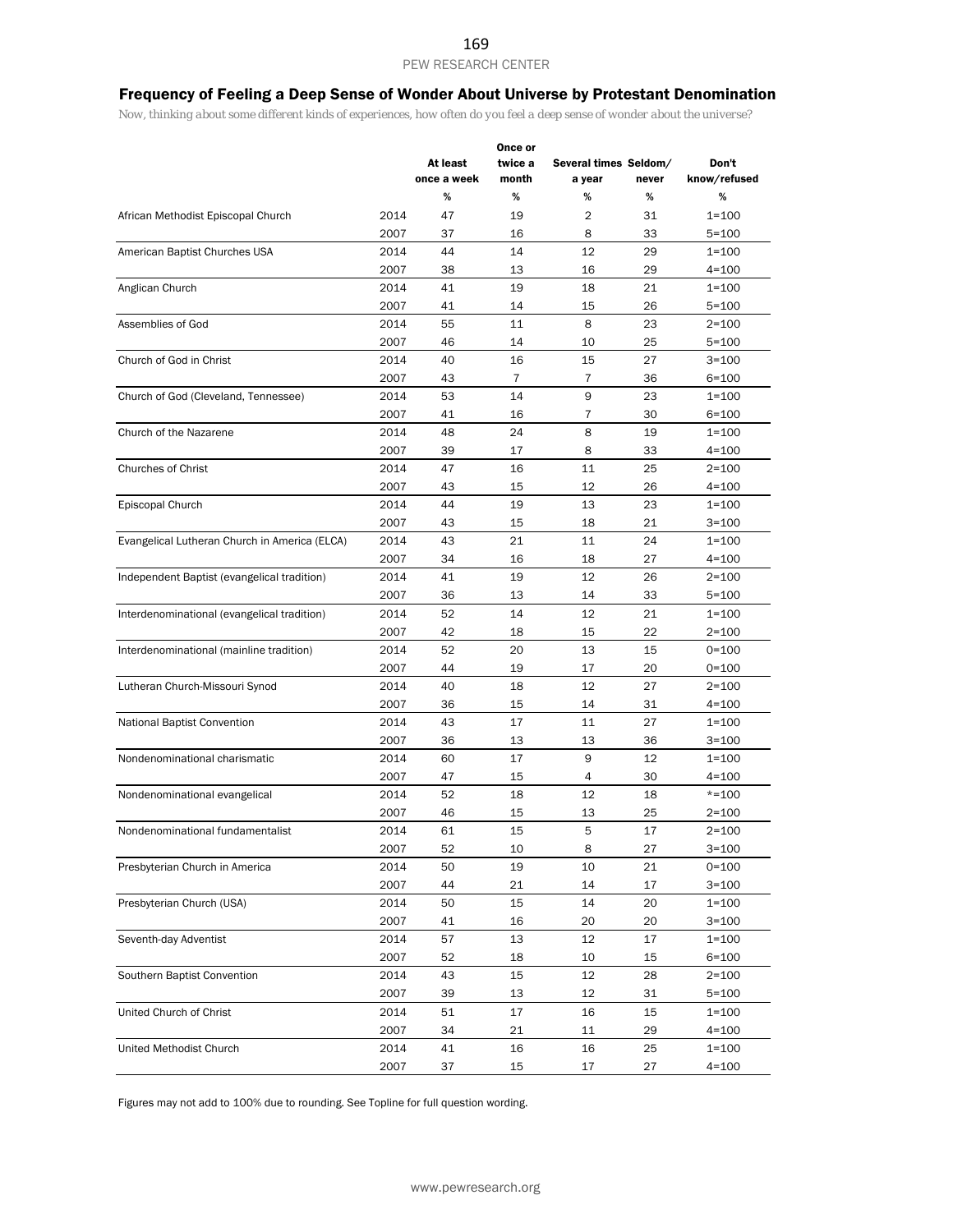#### Sources of Guidance on Right and Wrong by Religious Tradition

*When it comes to questions of right and wrong, which of the following do you look to most for guidance?*

|                                             |      | <b>Religious</b><br>teachings and | Philosophy and | <b>Practical</b><br>experience and | <b>Scientific</b> | Don't        |
|---------------------------------------------|------|-----------------------------------|----------------|------------------------------------|-------------------|--------------|
|                                             |      | beliefs                           | reason         | common sense                       | information       | know/refused |
|                                             |      | $\%$                              | $\%$           | $\%$                               | $\%$              | $\%$         |
| Total                                       | 2014 | 33                                | 11             | 45                                 | 9                 | $3 = 100$    |
|                                             | 2007 | 29                                | 9              | 52                                 | 5                 | $4 = 100$    |
| Protestant                                  | 2014 | 48                                | $\overline{7}$ | 38                                 | $\overline{4}$    | $2 = 100$    |
|                                             | 2007 | 41                                | 6              | 47                                 | 3                 | $3 = 100$    |
| Evangelical tradition                       | 2014 | 60                                | 5              | 30                                 | 3                 | $2 = 100$    |
|                                             | 2007 | 52                                | 4              | 39                                 | 2                 | $3 = 100$    |
| Mainline tradition                          | 2014 | 29                                | 10             | 51                                 | 6                 | $3 = 100$    |
|                                             | 2007 | 24                                | 9              | 59                                 | 4                 | $4 = 100$    |
| Historically black Protestant tradition     | 2014 | 47                                | 6              | 41                                 | $\overline{4}$    | $2 = 100$    |
|                                             | 2007 | 43                                | 4              | 47                                 | 3                 | $3 = 100$    |
| Catholic                                    | 2014 | 30                                | 10             | 48                                 | 10                | $2 = 100$    |
|                                             | 2007 | 22                                | 10             | 57                                 | $\overline{7}$    | $5 = 100$    |
| Mormon                                      | 2014 | 64                                | $\overline{4}$ | 25                                 | $\overline{4}$    | $3 = 100$    |
|                                             | 2007 | 58                                | 4              | 33                                 | 2                 | $3 = 100$    |
| Church of Jesus Christ of Latter-day Saints | 2014 | 65                                | 3              | 24                                 | $\overline{4}$    | $3 = 100$    |
|                                             | 2007 | 59                                | 4              | 33                                 | $\overline{2}$    | $3 = 100$    |
| Jehovah's Witness                           | 2014 | 78                                | $\mathbf 1$    | 14                                 | 3                 | $4 = 100$    |
|                                             | 2007 | 73                                | 3              | 19                                 | 1                 | $4 = 100$    |
| Orthodox Christian                          | 2014 | 27                                | 14             | 48                                 | 8                 | $3 = 100$    |
|                                             | 2007 | 25                                | 11             | 52                                 | 8                 | $5 = 100$    |
| Other Christian                             | 2014 | 29                                | 15             | 44                                 | 8                 | $4 = 100$    |
|                                             | 2007 | 19                                | 25             | 42                                 | 7                 | $6 = 100$    |
| Jewish                                      | 2014 | 17                                | 17             | 50                                 | 14                | $3 = 100$    |
|                                             | 2007 | 10                                | 15             | 60                                 | 9                 | $5 = 100$    |
| Muslim                                      | 2014 | 37                                | 9              | 36                                 | 13                | $4 = 100$    |
|                                             | 2007 | 33                                | 10             | 41                                 | 14                | $2 = 100$    |
| <b>Buddhist</b>                             | 2014 | 8                                 | 28             | 44                                 | 16                | $5 = 100$    |
|                                             | 2007 | 4                                 | 27             | 51                                 | 12                | $5 = 100$    |
| Hindu                                       | 2014 | 6                                 | 19             | 50                                 | 24                | $1 = 100$    |
|                                             | 2007 | 9                                 | 15             | 55                                 | 18                | $4 = 100$    |
| Other faiths                                | 2014 | 9                                 | 22             | 52                                 | 13                | $4 = 100$    |
|                                             | 2007 | 5                                 | 25             | 58                                 | 8                 | $4 = 100$    |
| Unitarian and other liberal faiths          | 2014 | 10                                | 27             | 45                                 | 14                | $4 = 100$    |
|                                             | 2007 | 1                                 | 31             | 56                                 | 8                 | $4 = 100$    |
| New Age                                     | 2014 | 6                                 | 14             | 67                                 | 13                | $1 = 100$    |
|                                             | 2007 | 10                                | 20             | 56                                 | 8                 | $6 = 100$    |
| Unaffiliated                                | 2014 | 7                                 | 18             | 57                                 | 17                | $2 = 100$    |
|                                             | 2007 | 6                                 | 16             | 66                                 | 10                | $3 = 100$    |
| Atheist                                     | 2014 | $\mathbf 1$                       | 21             | 44                                 | 32                | $2 = 100$    |
|                                             | 2007 | 2                                 | 21             | 52                                 | 20                | $3 = 100$    |
| Agnostic                                    | 2014 | $\mathbf 1$                       | 25             | 53                                 | 19                | $1 = 100$    |
|                                             | 2007 | 2                                 | 25             | 61                                 | 11                | $2 = 100$    |
| Nothing in particular                       | 2014 | 10                                | 15             | 60                                 | 13                | $2 = 100$    |
|                                             | 2007 | 7                                 | 13             | 68                                 | 8                 | $4 = 100$    |
| Religion not important                      | 2014 | 3                                 | 16             | 63                                 | 16                | $2 = 100$    |
|                                             | 2007 | 2                                 | 15             | 70                                 | 9                 | $3 = 100$    |
| Religion important                          | 2014 | 18                                | 13             | 56                                 | 9                 | $3 = 100$    |
|                                             | 2007 | 12                                | ${\bf 11}$     | 67                                 | 6                 | $4 = 100$    |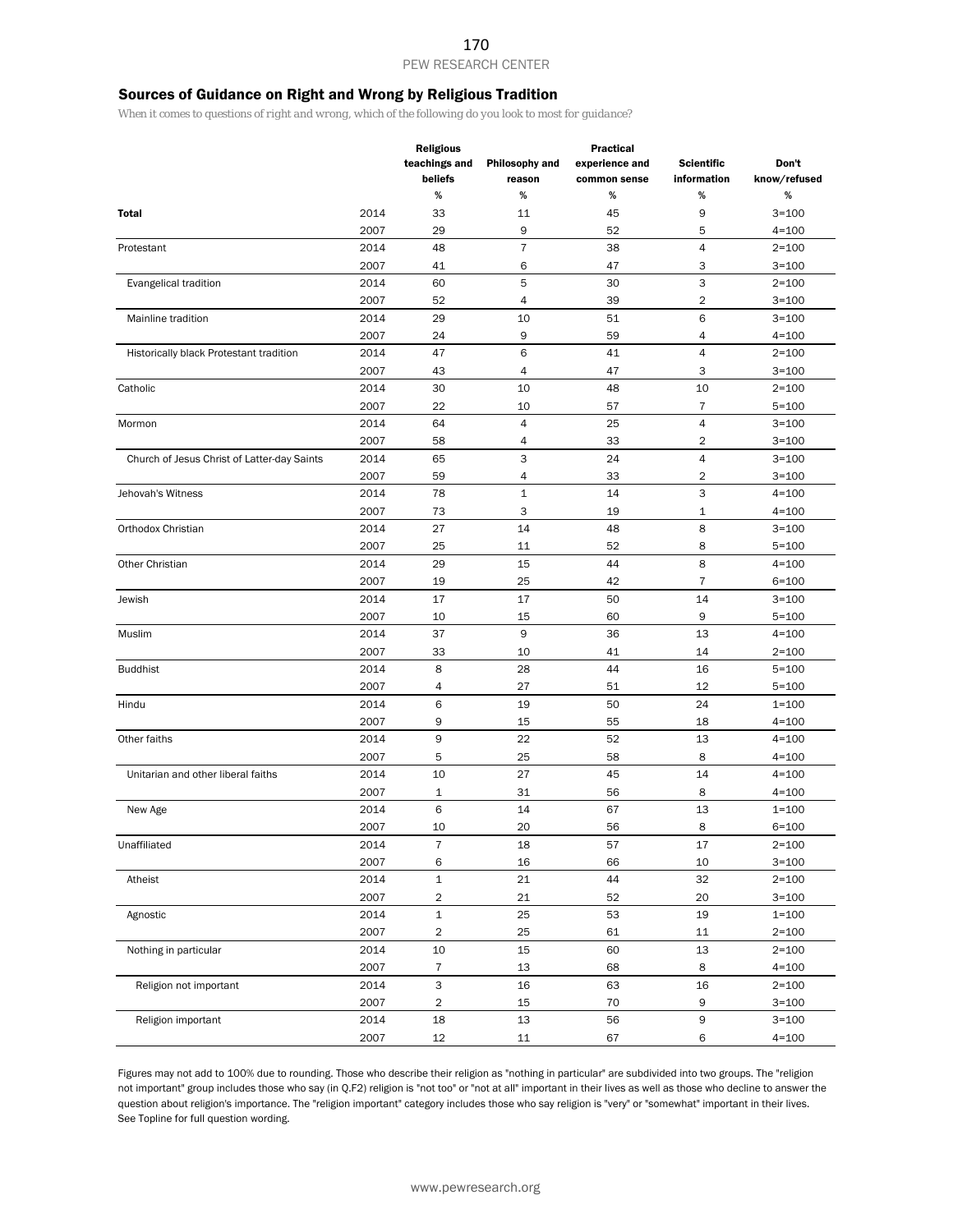#### Sources of Guidance on Right and Wrong by Protestant Family

*When it comes to questions of right and wrong, which of the following do you look to most for guidance?*

|                                                                  |              | <b>Religious</b><br>teachings and | Philosophy                       | <b>Practical</b><br>experience and | <b>Scientific</b> | Don't                  |
|------------------------------------------------------------------|--------------|-----------------------------------|----------------------------------|------------------------------------|-------------------|------------------------|
|                                                                  |              | beliefs                           | and reason                       | common sense                       | information       | know/refused           |
|                                                                  |              | %                                 | %                                | %                                  | %                 | %                      |
| <b>Baptist</b>                                                   | 2014         | 51                                | 5                                | 38                                 | 3                 | $2 = 100$              |
| Baptist in the evangelical tradition                             | 2007<br>2014 | 46<br>57                          | $\overline{4}$<br>$\overline{4}$ | 45<br>34                           | 3<br>3            | $2 = 100$<br>$2 = 100$ |
|                                                                  | 2007         | 52                                | $\overline{4}$                   | 41                                 | 2                 | $2 = 100$              |
| Baptist in the mainline tradition                                | 2014         | 38                                | $\overline{7}$                   | 49                                 | 6                 | $1 = 100$              |
|                                                                  | 2007         | 32                                | 6                                | 53                                 | 5                 | $4 = 100$              |
| Baptist in the historically black Protestant tradition           | 2014         | 44                                | 6                                | 44                                 | $\overline{4}$    | $2 = 100$              |
|                                                                  | 2007         | 39                                | 5                                | 52                                 | 3                 | $2 = 100$              |
| <b>Methodist</b>                                                 | 2014         | 36                                | 8                                | 49                                 | 5                 | $2 = 100$              |
| Methodist in the mainline tradition                              | 2007<br>2014 | 28<br>36                          | 7<br>8                           | 58<br>49                           | 3<br>5            | $3 = 100$<br>$2 = 100$ |
|                                                                  | 2007         | 27                                | $\overline{7}$                   | 59                                 | 4                 | $3 = 100$              |
| Methodist in the historically black Protestant tradition         | 2014         | 42                                | 3                                | 47                                 | 6                 | $2 = 100$              |
|                                                                  | 2007         | 33                                | 5                                | 56                                 | 2                 | $4 = 100$              |
| Nondenominational                                                | 2014         | 59                                | $\overline{7}$                   | 29                                 | 3                 | $2 = 100$              |
|                                                                  | 2007         | 52                                | 6                                | 37                                 | 2                 | $2 = 100$              |
| Nondenominational in the evangelical tradition                   | 2014         | 68                                | 5                                | 24                                 | 2<br>2            | $2 = 100$              |
| Nondenominational in the mainline tradition                      | 2007<br>2014 | 60<br>24                          | 4<br>17                          | 31<br>50                           | 7                 | $2 = 100$<br>$2 = 100$ |
|                                                                  | 2007         | 20                                | 11                               | 63                                 | 4                 | $3 = 100$              |
| Nondenominational in the historically black Protestant tradition | 2014         | 50                                | 8                                | 37                                 | $\overline{2}$    | $3 = 100$              |
|                                                                  | 2007         | n/a                               | n/a                              | n/a                                | n/a               | n/a                    |
| Lutheran                                                         | 2014         | 33                                | 8                                | 51                                 | 6                 | $2 = 100$              |
|                                                                  | 2007         | 26                                | 8                                | 58                                 | 5                 | $2 = 100$              |
| Lutheran in the evangelical tradition                            | 2014         | 42                                | 8                                | 44                                 | $\overline{4}$    | $2 = 100$              |
|                                                                  | 2007<br>2014 | 35<br>27                          | 5<br>8                           | 53<br>56                           | 5<br>6            | $1 = 100$              |
| Lutheran in the mainline tradition                               | 2007         | 21                                | 10                               | 61                                 | 5                 | $3 = 100$<br>$3 = 100$ |
| Presbyterian                                                     | 2014         | 36                                | 10                               | 44                                 | 7                 | $3 = 100$              |
|                                                                  | 2007         | 29                                | 10                               | 54                                 | 3                 | $3 = 100$              |
| Presbyterian in the evangelical tradition                        | 2014         | 50                                | 6                                | 36                                 | $\overline{7}$    | $1 = 100$              |
|                                                                  | 2007         | 36                                | 10                               | 49                                 | 2                 | $3 = 100$              |
| Presbyterian in the mainline tradition                           | 2014         | 29                                | 12                               | 49                                 | $\overline{7}$    | $4 = 100$              |
|                                                                  | 2007         | 26                                | 10                               | 57                                 | 4                 | $3 = 100$              |
| Pentecostal                                                      | 2014<br>2007 | 67<br>63                          | $\overline{4}$<br>3              | 24<br>29                           | 3<br>3            | $2 = 100$              |
| Pentecostal in the evangelical tradition                         | 2014         | 69                                | $\overline{4}$                   | 23                                 | 3                 | $3 = 100$<br>$1 = 100$ |
|                                                                  | 2007         | 62                                | 3                                | 29                                 | 3                 | $3 = 100$              |
| Pentecostal in the historically black Protestant tradition       | 2014         | 62                                | $\overline{4}$                   | 29                                 | 3                 | $2 = 100$              |
|                                                                  | 2007         | 65                                | $\overline{2}$                   | 27                                 | 3                 | $3 = 100$              |
| Episcopalian/Anglican                                            | 2014         | 22                                | 15                               | 52                                 | 7                 | $4 = 100$              |
|                                                                  | 2007         | 21                                | 15                               | 55                                 | 5                 | $4 = 100$              |
| Episcopalian/Anglican in the mainline tradition                  | 2014         | 21                                | 14                               | 53                                 | 8                 | $4 = 100$              |
| <b>Restorationist</b>                                            | 2007<br>2014 | 19<br>51                          | 16<br>$\overline{7}$             | 57<br>36                           | 5<br>4            | 4=100<br>$1 = 100$     |
|                                                                  | 2007         | 46                                | 5                                | 43                                 | 3                 | $3 = 100$              |
| Restorationist in the evangelical tradition                      | 2014         | 52                                | $\overline{7}$                   | 36                                 | 4                 | $2 = 100$              |
|                                                                  | 2007         | 49                                | 5                                | 40                                 | 3                 | $3 = 100$              |
| Restorationist in the mainline tradition                         | 2014         | 44                                | 11                               | 37                                 | 8                 | $* = 100$              |
|                                                                  | 2007         | 30                                | 6                                | 54                                 | 6                 | $5 = 100$              |
| Congregationalist                                                | 2014         | 23                                | 11                               | 56                                 | 8                 | $2 = 100$              |
| Congregationalist in the mainline tradition                      | 2007         | 18                                | 14<br>13                         | 57<br>59                           | 6<br>9            | $5 = 100$              |
|                                                                  | 2014<br>2007 | 18<br>15                          | 15                               | 58                                 | 6                 | $2 = 100$<br>$6 = 100$ |
| <b>Holiness</b>                                                  | 2014         | 61                                | $\overline{4}$                   | 26                                 | 4                 | $6 = 100$              |
|                                                                  | 2007         | 49                                | 3                                | 42                                 | 2                 | $3 = 100$              |
| Holiness in the evangelical tradition                            | 2014         | 61                                | $\overline{4}$                   | 25                                 | 4                 | $6 = 100$              |
|                                                                  | 2007         | 48                                | 4                                | 43                                 | 3                 | $3 = 100$              |
| <b>Adventist</b>                                                 | 2014         | 67                                | $\overline{4}$                   | 24                                 | 3                 | $2 = 100$              |
|                                                                  | 2007         | 58                                | 6<br>$\overline{7}$              | 34                                 | 0                 | $2 = 100$              |
| Anabaptist                                                       | 2014<br>2007 | 69<br>n/a                         | n/a                              | 18<br>n/a                          | 6<br>n/a          | $0 = 100$<br>n/a       |
|                                                                  |              |                                   |                                  |                                    |                   |                        |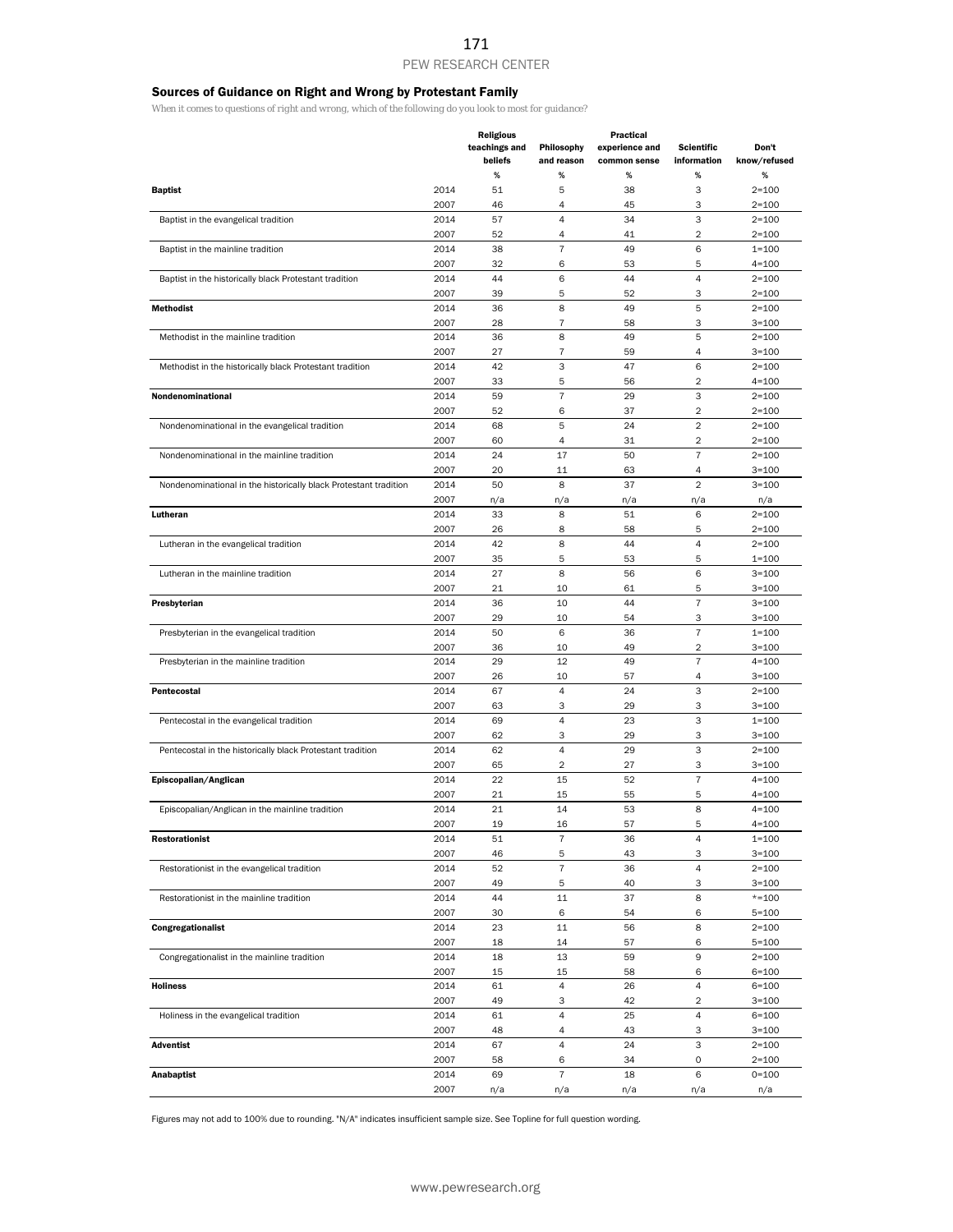## Sources of Guidance on Right and Wrong by Protestant Denomination

*When it comes to questions of right and wrong, which of the following do you look to most for guidance?*

|                                               |      | <b>Religious</b><br>teachings and Philosophy<br>beliefs | and reason     | <b>Practical</b><br>experience and<br>common sense | <b>Scientific</b><br>information | Don't<br>know/refused |
|-----------------------------------------------|------|---------------------------------------------------------|----------------|----------------------------------------------------|----------------------------------|-----------------------|
|                                               |      | %                                                       | %              | %                                                  | %                                | %                     |
| African Methodist Episcopal Church            | 2014 | 49                                                      | 2              | 39                                                 | $\overline{7}$                   | $3 = 100$             |
|                                               | 2007 | 31                                                      | 4              | 60                                                 | $\mathbf 1$                      | $4 = 100$             |
| American Baptist Churches USA                 | 2014 | 41                                                      | $\overline{7}$ | 46                                                 | 6                                | $1 = 100$             |
|                                               | 2007 | 41                                                      | 5              | 47                                                 | 4                                | $2 = 100$             |
| Anglican Church                               | 2014 | 34                                                      | 13             | 44                                                 | $\overline{4}$                   | $4 = 100$             |
|                                               | 2007 | 26                                                      | 12             | 54                                                 | 5                                | $4 = 100$             |
| Assemblies of God                             | 2014 | 74                                                      | 3              | 21                                                 | $\overline{\mathbf{c}}$          | $1 = 100$             |
|                                               | 2007 | 65                                                      | 3              | 26                                                 | 2                                | $3 = 100$             |
| Church of God in Christ                       | 2014 | 61                                                      | 3              | 32                                                 | $\overline{2}$                   | $3 = 100$             |
|                                               | 2007 | 65                                                      | 2              | 26                                                 | 3                                | $4 = 100$             |
| Church of God (Cleveland, Tennessee)          | 2014 | 72                                                      | $\overline{2}$ | 21                                                 | 3                                | $1 = 100$             |
|                                               | 2007 | 71                                                      | 3              | 25                                                 | 1                                | $0 = 100$             |
| Church of the Nazarene                        | 2014 | 57                                                      | 3              | 25                                                 | $\overline{7}$                   | $8 = 100$             |
|                                               | 2007 | 55                                                      | 2              | 42                                                 | 1                                | $*=100$               |
| <b>Churches of Christ</b>                     | 2014 | 53                                                      | 6              | 36                                                 | 3                                | $1 = 100$             |
|                                               | 2007 | 50                                                      | 6              | 40                                                 | $\overline{c}$                   | $2 = 100$             |
| Episcopal Church                              | 2014 | 18                                                      | 15             | 54                                                 | 9                                | $4 = 100$             |
|                                               | 2007 | 17                                                      | 17             | 57                                                 | 5                                | $4 = 100$             |
| Evangelical Lutheran Church in America (ELCA) | 2014 | 31                                                      | $\overline{7}$ | 53                                                 | 6                                | $2 = 100$             |
|                                               | 2007 | 27                                                      | 9              | 57                                                 | 3                                | $3 = 100$             |
| Independent Baptist (evangelical tradition)   | 2014 | 52                                                      | 4              | 38                                                 | 3                                | $2 = 100$             |
|                                               | 2007 | 48                                                      | 4              | 43                                                 | 3                                | $2 = 100$             |
| Interdenominational (evangelical tradition)   | 2014 | 64                                                      | 5              | 29                                                 | $\mathbf 1$                      | $1 = 100$             |
|                                               | 2007 | 54                                                      | 5              | 37                                                 | $\mathbf 1$                      | $2 = 100$             |
| Interdenominational (mainline tradition)      | 2014 | 24                                                      | 22             | 47                                                 | 6                                | $1 = 100$             |
|                                               | 2007 | 25                                                      | 15             | 55                                                 | 4                                | $1 = 100$             |
| Lutheran Church-Missouri Synod                | 2014 | 41                                                      | 8              | 45                                                 | $\overline{4}$                   | $2 = 100$             |
|                                               | 2007 | 34                                                      | 5              | 55                                                 | 5                                | $1 = 100$             |
| National Baptist Convention                   | 2014 | 49                                                      | 5              | 41                                                 | 3                                | $1 = 100$             |
|                                               | 2007 | 41                                                      | 4              | 50                                                 | 2                                | $3 = 100$             |
| Nondenominational charismatic                 | 2014 | 70                                                      | 3              | 23                                                 | $\overline{2}$                   | $1 = 100$             |
|                                               | 2007 | 66                                                      | 5              | 26                                                 | 1                                | $2 = 100$             |
| Nondenominational evangelical                 | 2014 | 75                                                      | 5              | 18                                                 | $\mathbf{1}$                     | $1 = 100$             |
|                                               | 2007 | 68                                                      | 3              | 25                                                 | $\overline{c}$                   | $2 = 100$             |
| Nondenominational fundamentalist              | 2014 | 61                                                      | 13             | 26                                                 | 0                                | $* = 100$             |
|                                               | 2007 | 70                                                      | 1              | 26                                                 | 1                                | $2 = 100$             |
| Presbyterian Church in America                | 2014 | 45                                                      | $\overline{7}$ | 41                                                 | 5                                | $2 = 100$             |
|                                               | 2007 | 32                                                      | 11             | 51                                                 | $\overline{\mathbf{c}}$          | $4 = 100$             |
| Presbyterian Church (USA)                     | 2014 | 37                                                      | 12             | 41                                                 | 6                                | $4 = 100$             |
|                                               | 2007 | 34                                                      | 8              | 52                                                 | 4                                | $2 = 100$             |
| Seventh-day Adventist                         | 2014 | 66                                                      | 4              | 24                                                 | 3                                | $2 = 100$             |
|                                               | 2007 | 57                                                      | 7              | 34                                                 | 0                                | $2 = 100$             |
| Southern Baptist Convention                   | 2014 | 60                                                      | 4              | 32                                                 | $\overline{2}$                   | $2 = 100$             |
|                                               | 2007 | 53                                                      | 4              | 40                                                 | $\overline{c}$                   | $2 = 100$             |
| United Church of Christ                       | 2014 | 20                                                      | 13             | 57                                                 | 8                                | $2 = 100$             |
|                                               | 2007 | 16                                                      | 16             | 54                                                 | 6                                | $7 = 100$             |
| United Methodist Church                       | 2014 | 37                                                      | 8              | 47                                                 | 5                                | $2 = 100$             |
|                                               | 2007 | 29                                                      | $\bf 7$        | 57                                                 | 3                                | $3 = 100$             |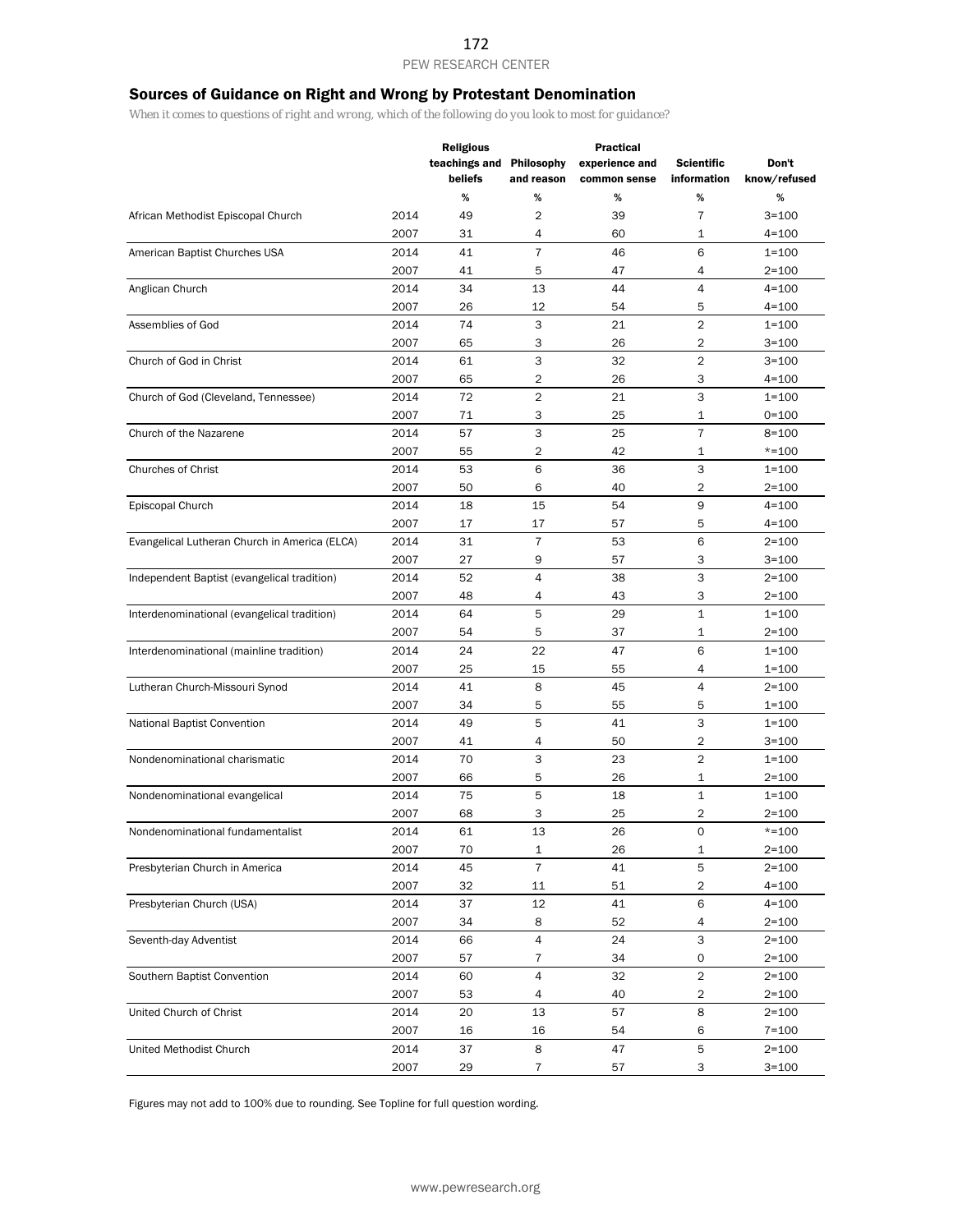#### Belief in Heaven by Religious Tradition

*Do you think there is a heaven, where people who have led good lives are eternally rewarded?*

|                                             |      |     |                | Other/don't  |
|---------------------------------------------|------|-----|----------------|--------------|
|                                             |      | Yes | No             | know/refused |
|                                             |      | %   | %              | %            |
| Total                                       | 2014 | 72  | 21             | $7 = 100$    |
|                                             | 2007 | 74  | 17             | $9 = 100$    |
| Protestant                                  | 2014 | 86  | 7              | $7 = 100$    |
|                                             | 2007 | 84  | 8              | $9 = 100$    |
| Evangelical tradition                       | 2014 | 88  | 5              | $7 = 100$    |
|                                             | 2007 | 86  | 6              | 8=100        |
| Mainline tradition                          | 2014 | 80  | 12             | $8 = 100$    |
|                                             | 2007 | 77  | 12             | 11=100       |
| Historically black Protestant tradition     | 2014 | 93  | 4              | $3 = 100$    |
|                                             | 2007 | 91  | 3              | $7 = 100$    |
| Catholic                                    | 2014 | 85  | 10             | $5 = 100$    |
|                                             | 2007 | 82  | 10             | $8 = 100$    |
| Mormon                                      | 2014 | 95  | 2              | $3 = 100$    |
|                                             | 2007 | 95  | 3              | $2 = 100$    |
| Church of Jesus Christ of Latter-day Saints | 2014 | 95  | $\overline{2}$ | $3 = 100$    |
|                                             | 2007 | 96  | $\overline{2}$ | $2 = 100$    |
| Jehovah's Witness                           | 2014 | 50  | 38             | $12 = 100$   |
|                                             | 2007 | 46  | 42             | $12 = 100$   |
| Orthodox Christian                          | 2014 | 81  | 10             | $9 = 100$    |
|                                             | 2007 | 74  | 17             | $10 = 100$   |
| Other Christian                             | 2014 | 51  | 31             | $17 = 100$   |
|                                             | 2007 | 49  | 36             | 15=100       |
| Jewish                                      | 2014 | 40  | 49             | 11=100       |
|                                             | 2007 | 38  | 48             | 14=100       |
| Muslim                                      | 2014 | 89  | $\overline{7}$ | $4 = 100$    |
|                                             | 2007 | 85  | 11             | 4=100        |
| <b>Buddhist</b>                             | 2014 | 47  | 46             | $7 = 100$    |
|                                             | 2007 | 36  | 54             | 10=100       |
| Hindu                                       | 2014 | 48  | 42             | 9=100        |
|                                             | 2007 | 51  | 35             | 13=100       |
| Other faiths                                | 2014 | 33  | 54             | 13=100       |
|                                             | 2007 | 32  | 55             | 14=100       |
| Unitarian and other liberal faiths          | 2014 | 32  | 53             | 15=100       |
|                                             | 2007 | 25  | 60             | 15=100       |
| New Age                                     | 2014 | 32  | 63             | $5 = 100$    |
|                                             | 2007 | 33  | 55             | 12=100       |
| Unaffiliated                                | 2014 | 37  | 53             | $9 = 100$    |
|                                             | 2007 | 41  | 46             | 13=100       |
|                                             | 2014 |     | 94             |              |
| Atheist                                     | 2007 | 5   |                | $1 = 100$    |
|                                             |      | 12  | 83             | $5 = 100$    |
| Agnostic                                    | 2014 | 14  | 73             | 12=100       |
|                                             | 2007 | 18  | 66             | 15=100       |
| Nothing in particular                       | 2014 | 50  | 40             | 10=100       |
|                                             | 2007 | 49  | 37             | 13=100       |
| Religion not important                      | 2014 | 32  | 57             | 12=100       |
|                                             | 2007 | 32  | 54             | 14=100       |
| Religion important                          | 2014 | 72  | 19             | $9 = 100$    |
|                                             | 2007 | 68  | 19             | 12=100       |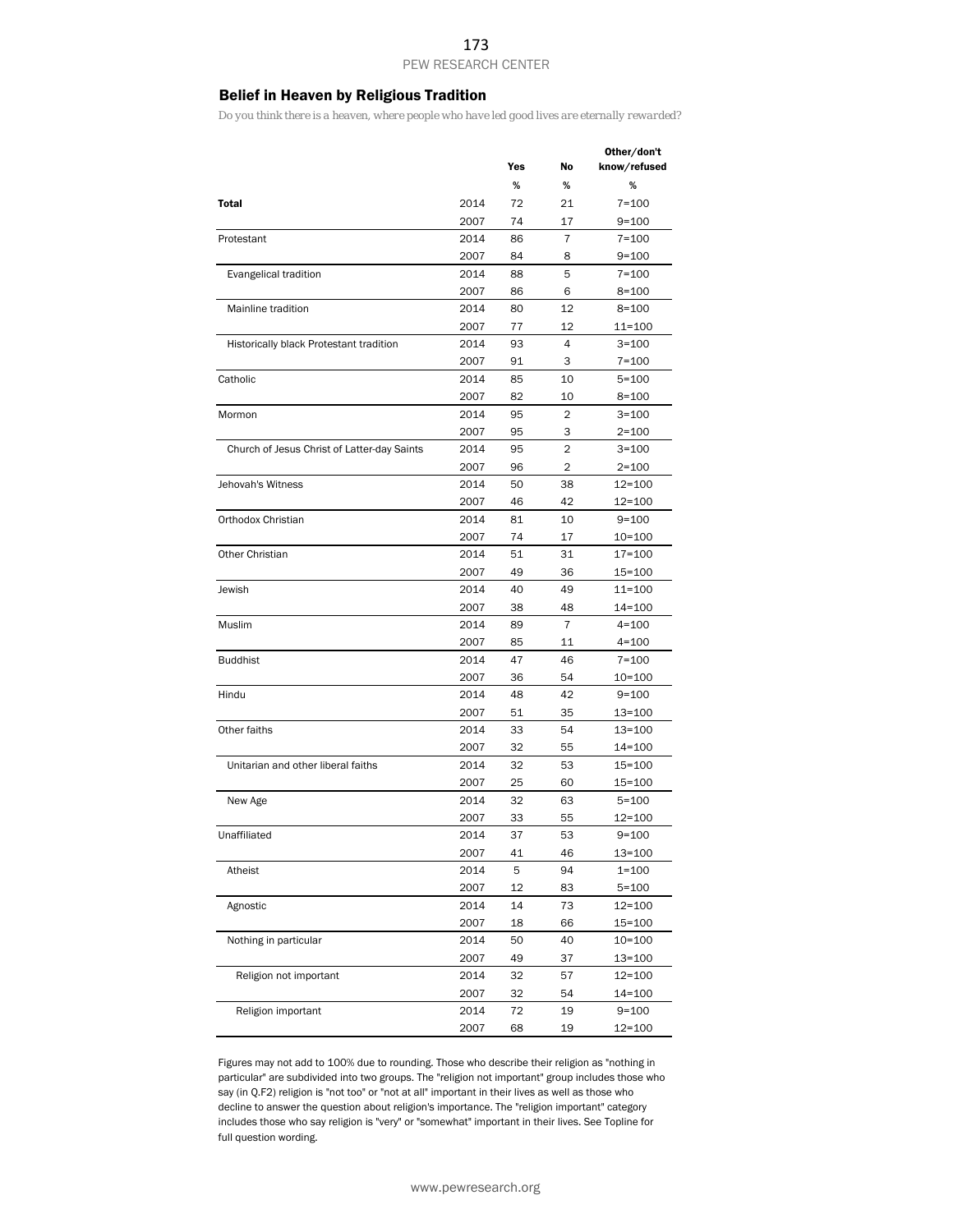#### Belief in Heaven by Protestant Family

*Do you think there is a heaven, where people who have led good lives are eternally rewarded?*

|                                                                  |      |     |                | Other/don't  |
|------------------------------------------------------------------|------|-----|----------------|--------------|
|                                                                  |      | Yes | No             | know/refused |
|                                                                  |      | %   | %              | %            |
| <b>Baptist</b>                                                   | 2014 | 90  | 5              | $5 = 100$    |
|                                                                  | 2007 | 88  | 5              | $7 = 100$    |
| Baptist in the evangelical tradition                             | 2014 | 88  | 5              | $6 = 100$    |
|                                                                  | 2007 | 87  | 6              | $8 = 100$    |
| Baptist in the mainline tradition                                | 2014 | 91  | 5              | $5 = 100$    |
|                                                                  | 2007 | 84  | 7              | $9 = 100$    |
| Baptist in the historically black Protestant tradition           | 2014 | 93  | 4              | $3 = 100$    |
|                                                                  | 2007 | 92  | 2              | $6 = 100$    |
| <b>Methodist</b>                                                 | 2014 | 86  | 8              | $6 = 100$    |
|                                                                  | 2007 | 84  | 8              | 8=100        |
| Methodist in the mainline tradition                              | 2014 | 85  | 9              | $6 = 100$    |
|                                                                  | 2007 | 83  | 9              | $8 = 100$    |
| Methodist in the historically black Protestant tradition         | 2014 | 95  | $\overline{2}$ | $2 = 100$    |
|                                                                  | 2007 | 88  | 5              | $7 = 100$    |
| Nondenominational                                                | 2014 | 84  | 8              | $8 = 100$    |
|                                                                  | 2007 | 82  | 8              | 10=100       |
| Nondenominational in the evangelical tradition                   | 2014 | 85  | 7              | $8 = 100$    |
|                                                                  | 2007 | 82  | 8              | $10 = 100$   |
| Nondenominational in the mainline tradition                      | 2014 | 75  | 16             | $9 = 100$    |
|                                                                  | 2007 | 79  | 12             | $10 = 100$   |
| Nondenominational in the historically black Protestant tradition | 2014 | 93  | 4              | $3 = 100$    |
|                                                                  | 2007 | n/a | n/a            | n/a          |
| Lutheran                                                         | 2014 | 84  | 8              | $8 = 100$    |
|                                                                  | 2007 | 81  | 9              | $10 = 100$   |
| Lutheran in the evangelical tradition                            | 2014 | 87  | 6              | $7 = 100$    |
|                                                                  | 2007 | 85  | 7              | $7 = 100$    |
| Lutheran in the mainline tradition                               | 2014 | 81  | 10             | $9 = 100$    |
|                                                                  | 2007 | 79  | 10             | 11=100       |
| Presbyterian                                                     | 2014 | 81  | 11             | $8 = 100$    |
|                                                                  | 2007 | 79  | 10             | $11 = 100$   |
| Presbyterian in the evangelical tradition                        | 2014 | 83  | 8              | $9 = 100$    |
|                                                                  | 2007 | 84  | 7              | $8 = 100$    |
| Presbyterian in the mainline tradition                           | 2014 | 79  | 12             | $8 = 100$    |
|                                                                  | 2007 | 76  | 12             | $12 = 100$   |
| Pentecostal                                                      | 2014 | 92  | 4              | $4 = 100$    |
|                                                                  | 2007 | 90  | 4              | 6=100        |
| Pentecostal in the evangelical tradition                         | 2014 | 91  | 4              | $5 = 100$    |
|                                                                  | 2007 | 90  | 4              | 6=100        |
| Pentecostal in the historically black Protestant tradition       | 2014 | 94  | 3              | $2 = 100$    |
|                                                                  | 2007 | 90  | 3              | $7 = 100$    |
| Episcopalian/Anglican                                            | 2014 | 72  | 19             | $9 = 100$    |
|                                                                  | 2007 | 67  | 19             | $14 = 100$   |
| Episcopalian/Anglican in the mainline tradition                  | 2014 | 72  | 19             | $9 = 100$    |
|                                                                  | 2007 | 66  | 20             | $14 = 100$   |
| <b>Restorationist</b>                                            | 2014 | 91  | 4              | 5=100        |
|                                                                  | 2007 | 89  | 6              | 5=100        |
| Restorationist in the evangelical tradition                      | 2014 | 91  | 4              | $5 = 100$    |
|                                                                  | 2007 | 91  | 5              | 4=100        |
| Restorationist in the mainline tradition                         | 2014 | 86  | 8              | $6 = 100$    |
|                                                                  | 2007 | 80  | 13             | $8 = 100$    |
| Congregationalist                                                | 2014 | 76  | 17             | $7 = 100$    |
|                                                                  | 2007 | 68  | 18             | 14=100       |
| Congregationalist in the mainline tradition                      | 2014 | 75  | 18             | $7 = 100$    |
|                                                                  | 2007 | 67  | 19             | 14=100       |
| <b>Holiness</b>                                                  | 2014 | 92  | 3              | $5 = 100$    |
|                                                                  | 2007 | 88  | 6              | 6=100        |
| Holiness in the evangelical tradition                            | 2014 | 91  | 3              | 5=100        |
|                                                                  | 2007 | 87  | 7              | 6=100        |
| <b>Adventist</b>                                                 | 2014 | 85  | 8              | $7 = 100$    |
|                                                                  | 2007 | 83  | 13             | 4=100        |
| Anabaptist                                                       | 2014 | 83  | 6              | $10 = 100$   |
|                                                                  | 2007 | n/a | n/a            | n/a          |
|                                                                  |      |     |                |              |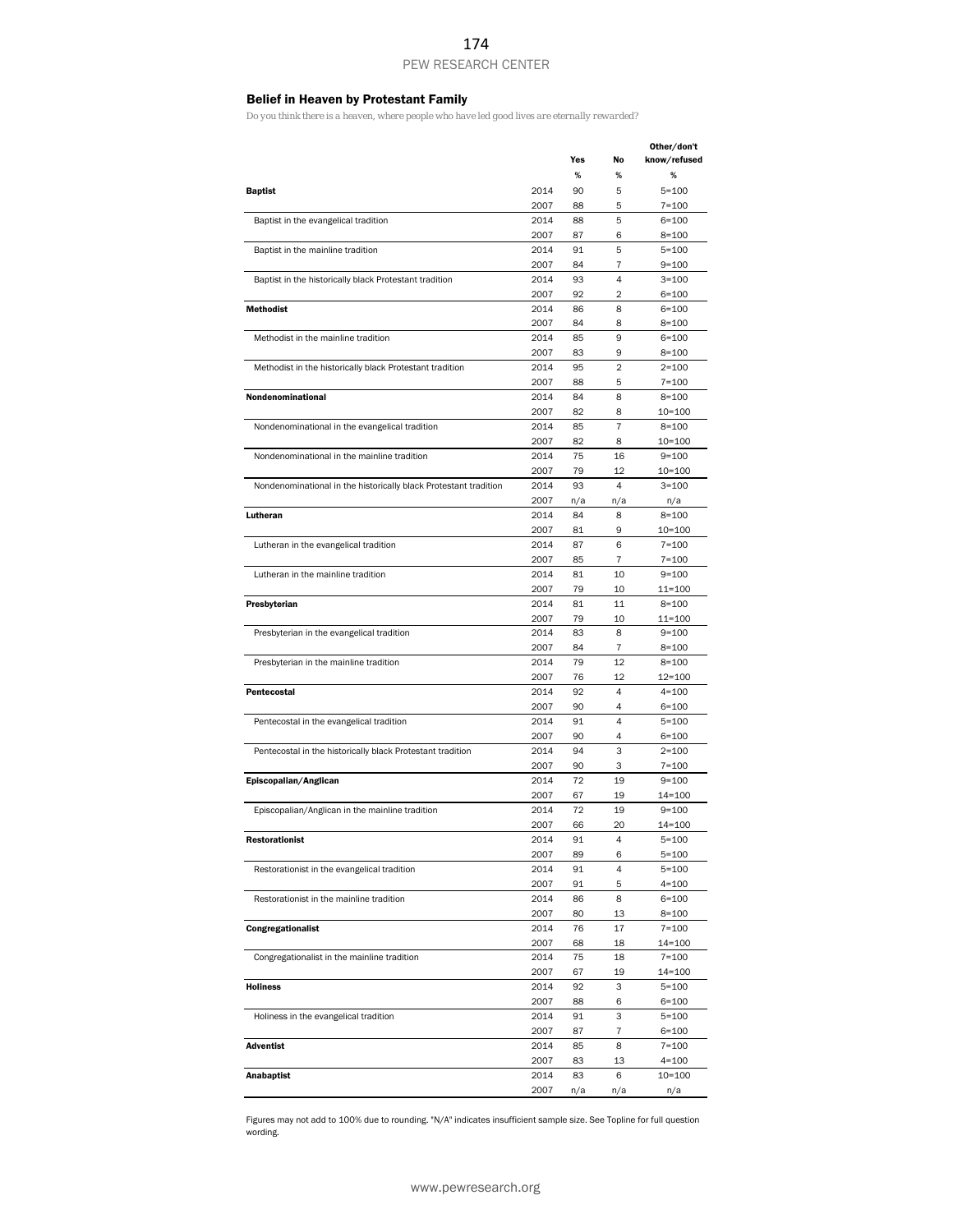## Belief in Heaven by Protestant Denomination

*Do you think there is a heaven, where people who have led good lives are eternally rewarded?*

|                                               |      |     |                | Other/don't  |
|-----------------------------------------------|------|-----|----------------|--------------|
|                                               |      | Yes | No             | know/refused |
|                                               |      | %   | %              | %            |
| African Methodist Episcopal Church            | 2014 | 95  | 3              | $3 = 100$    |
|                                               | 2007 | 87  | 5              | 8=100        |
| American Baptist Churches USA                 | 2014 | 92  | 4              | $4 = 100$    |
|                                               | 2007 | 87  | 6              | $7 = 100$    |
| Anglican Church                               | 2014 | 77  | 15             | $8 = 100$    |
|                                               | 2007 | 63  | 21             | 16=100       |
| Assemblies of God                             | 2014 | 91  | 3              | $6 = 100$    |
|                                               | 2007 | 88  | 5              | $7 = 100$    |
| Church of God in Christ                       | 2014 | 95  | 3              | 3=100        |
|                                               | 2007 | 88  | 3              | 9=100        |
| Church of God (Cleveland, Tennessee)          | 2014 | 98  | $\mathbf{1}$   | $1 = 100$    |
|                                               | 2007 | 96  | 1              | 3=100        |
| Church of the Nazarene                        | 2014 | 93  | $\overline{4}$ | $4 = 100$    |
|                                               | 2007 | 91  | 4              | 6=100        |
| <b>Churches of Christ</b>                     | 2014 | 91  | $\overline{4}$ | $5 = 100$    |
|                                               | 2007 | 91  | 5              | 5=100        |
| Episcopal Church                              | 2014 | 72  | 21             | $8 = 100$    |
|                                               | 2007 | 67  | 20             | 13=100       |
| Evangelical Lutheran Church in America (ELCA) | 2014 | 85  | 8              | $7 = 100$    |
|                                               | 2007 | 83  | 8              | 10=100       |
| Independent Baptist (evangelical tradition)   | 2014 | 90  | 6              | $4 = 100$    |
|                                               | 2007 | 85  | 7              | 8=100        |
| Interdenominational (evangelical tradition)   | 2014 | 88  | 4              | $7 = 100$    |
|                                               | 2007 | 85  | 5              | 10=100       |
| Interdenominational (mainline tradition)      | 2014 | 79  | 14             | $7 = 100$    |
|                                               | 2007 | 77  | 12             | 10=100       |
| Lutheran Church-Missouri Synod                | 2014 | 88  | 6              | $6 = 100$    |
|                                               | 2007 | 85  | 7              | 8=100        |
| <b>National Baptist Convention</b>            | 2014 | 95  | 3              | $2 = 100$    |
|                                               | 2007 | 94  | 1              | 5=100        |
| Nondenominational charismatic                 | 2014 | 87  | 8              | 6=100        |
|                                               | 2007 | 81  | 7              | 12=100       |
| Nondenominational evangelical                 | 2014 | 83  | 8              | $9 = 100$    |
|                                               | 2007 | 79  | 9              | 12=100       |
| Nondenominational fundamentalist              | 2014 | 88  | 6              | $6 = 100$    |
|                                               | 2007 | 81  | 12             | $7 = 100$    |
| Presbyterian Church in America                | 2014 | 81  | 9              | 10=100       |
|                                               | 2007 | 83  | 8              | 9=100        |
| Presbyterian Church (USA)                     | 2014 | 82  | 9              | $8 = 100$    |
|                                               | 2007 | 81  | 9              | 10=100       |
| Seventh-day Adventist                         | 2014 | 85  | $\overline{7}$ | $7 = 100$    |
|                                               | 2007 | 86  | 10             | 4=100        |
| Southern Baptist Convention                   | 2014 | 88  | 5              | $7 = 100$    |
|                                               | 2007 | 88  | 5              | $7 = 100$    |
| United Church of Christ                       | 2014 | 75  | 18             | $8 = 100$    |
|                                               | 2007 | 68  | 17             | 15=100       |
| United Methodist Church                       | 2014 | 85  | 8              | 6=100        |
|                                               | 2007 | 84  | 9              | 8=100        |
|                                               |      |     |                |              |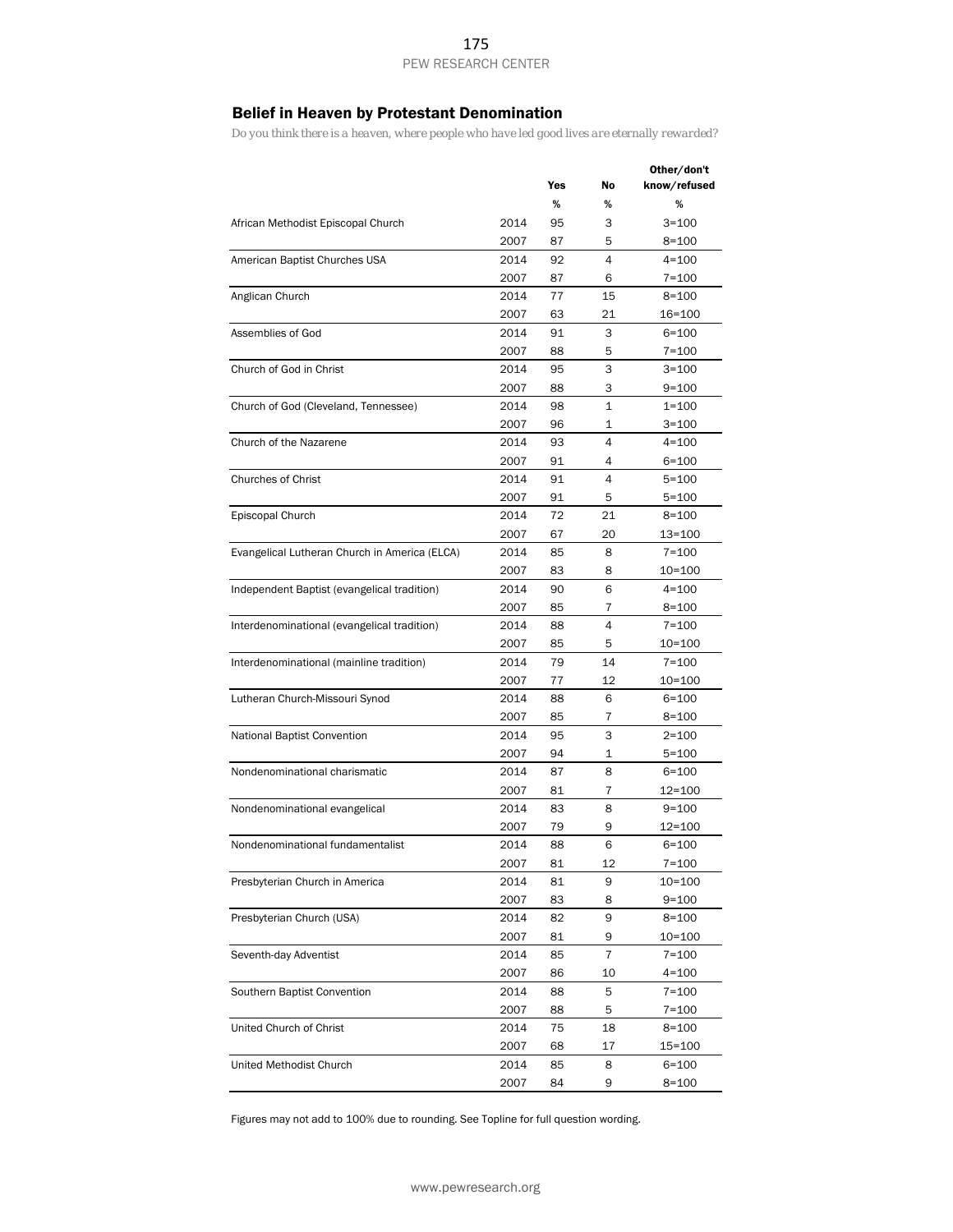#### Belief in Hell by Religious Tradition

*Do you think there is a hell, where people who have led bad lives and die without being sorry are eternally punished?*

|                                             |              |                |          | Other/don't         |
|---------------------------------------------|--------------|----------------|----------|---------------------|
|                                             |              | Yes            | No       | know/refused        |
|                                             |              | %              | %        | %                   |
| Total                                       | 2014         | 58             | 34       | $8 = 100$           |
|                                             | 2007         | 59             | 30       | $11 = 100$          |
| Protestant                                  | 2014         | 75             | 17       | $8 = 100$           |
|                                             | 2007         | 73             | 17       | 10=100              |
| Evangelical tradition                       | 2014         | 82             | 11       | $7 = 100$           |
|                                             | 2007         | 82             | 10       | $8 = 100$           |
| Mainline tradition                          | 2014         | 60             | 29       | 11=100              |
|                                             | 2007         | 56             | 30       | 14=100              |
| Historically black Protestant tradition     | 2014         | 82             | 12       | $6 = 100$           |
|                                             | 2007         | 82             | 10       | $8 = 100$           |
| Catholic                                    | 2014         | 63             | 29       | $8 = 100$           |
|                                             | 2007         | 60             | 27       | 12=100              |
| Mormon                                      | 2014         | 62             | 30       | 8=100               |
|                                             | 2007         | 59             | 28       | $13 = 100$          |
| Church of Jesus Christ of Latter-day Saints | 2014         | 62             | 30       | $8 = 100$           |
|                                             | 2007         | 60             | 28       | 13=100              |
| Jehovah's Witness                           | 2014         | $\overline{7}$ | 89       | $3 = 100$           |
|                                             | 2007         | 9              | 88       | 3=100               |
| Orthodox Christian                          | 2014         | 59             | 31       | 11=100              |
|                                             | 2007         | 56             | 28       | 15=100              |
| Other Christian                             | 2014         | 34             | 52       | 14=100              |
|                                             | 2007         | 21             | 74       | $5 = 100$           |
| Jewish                                      | 2014         | 22             | 70       | $7 = 100$           |
|                                             | 2007         | 22             | 69       | $9 = 100$           |
| Muslim                                      | 2014         | 76             | 18       | $6 = 100$           |
|                                             | 2007         | 80             | 11       | $9 = 100$           |
| <b>Buddhist</b>                             | 2014         | 32             | 63       | $5 = 100$           |
|                                             | 2007         | 26             | 65       | $9 = 100$           |
| Hindu                                       | 2014         | 28             | 62       | 11=100              |
|                                             | 2007         | 35             | 50       | 16=100              |
| Other faiths                                | 2014         | 20             | 73       | $7 = 100$           |
|                                             | 2007         | 16             | 76       | 9=100               |
| Unitarian and other liberal faiths          | 2014         | 21             | 72       | $8 = 100$           |
|                                             | 2007         | 13             | 76       | 10=100              |
| New Age                                     | 2014         | 17             | 79       | $4 = 100$           |
|                                             | 2007         | 15             | 79       | $6 = 100$           |
| Unaffiliated                                | 2014         | 27             | 65       | $8 = 100$           |
|                                             | 2007         | 30             | 58       | 11=100              |
|                                             |              | 3              |          | $1 = 100$           |
| Atheist                                     | 2014<br>2007 | 10             | 95<br>85 | $5 = 100$           |
|                                             |              | 9              |          |                     |
| Agnostic                                    | 2014<br>2007 |                | 81       | $9 = 100$           |
|                                             |              | 12             | 75       | 13=100<br>$9 = 100$ |
| Nothing in particular                       | 2014         | 36             | 54       |                     |
|                                             | 2007         | 37             | 52       | 12=100              |
| Religion not important                      | 2014         | 22             | 69       | 10=100              |
|                                             | 2007         | 23             | 66       | 12=100              |
| Religion important                          | 2014         | 55             | 36       | $9 = 100$           |
|                                             | 2007         | 51             | 37       | 12=100              |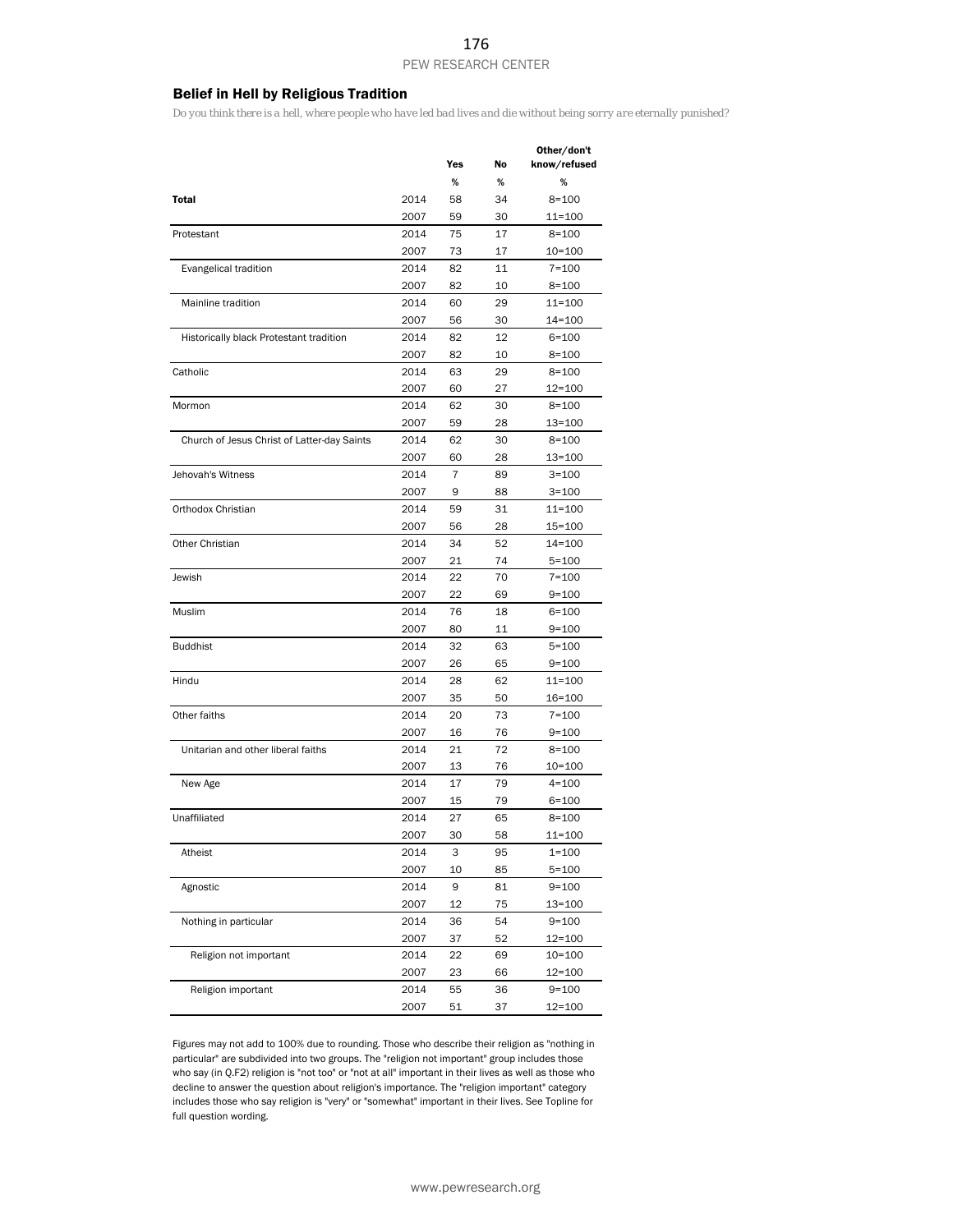#### Belief in Hell by Protestant Family

*Do you think there is a hell, where people who have led bad lives and die without being sorry are eternally punished?*

|                                                                  |      |     |      | Other/don't  |
|------------------------------------------------------------------|------|-----|------|--------------|
|                                                                  |      | Yes | No   | know/refused |
|                                                                  |      | %   | $\%$ | %            |
| <b>Baptist</b>                                                   | 2014 | 83  | 11   | $6 = 100$    |
|                                                                  | 2007 | 83  | 9    | $8 = 100$    |
|                                                                  |      |     |      |              |
| Baptist in the evangelical tradition                             | 2014 | 86  | 9    | $6 = 100$    |
|                                                                  | 2007 | 85  | 7    | $7 = 100$    |
| Baptist in the mainline tradition                                | 2014 | 79  | 15   | $6 = 100$    |
|                                                                  | 2007 | 72  | 17   | $11 = 100$   |
| Baptist in the historically black Protestant tradition           | 2014 | 79  | 14   | $7 = 100$    |
|                                                                  | 2007 | 81  | 11   | $8 = 100$    |
| <b>Methodist</b>                                                 | 2014 | 66  | 25   | $10 = 100$   |
|                                                                  | 2007 | 63  | 24   | 13=100       |
| Methodist in the mainline tradition                              | 2014 | 63  | 27   | $10 = 100$   |
|                                                                  | 2007 | 61  | 25   | 14=100       |
|                                                                  |      |     |      |              |
| Methodist in the historically black Protestant tradition         | 2014 | 79  | 13   | $8 = 100$    |
|                                                                  | 2007 | 74  | 14   | $12 = 100$   |
| Nondenominational                                                | 2014 | 77  | 14   | $9 = 100$    |
|                                                                  | 2007 | 75  | 15   | $10 = 100$   |
| Nondenominational in the evangelical tradition                   | 2014 | 80  | 10   | $9 = 100$    |
|                                                                  | 2007 | 80  | 10   | 10=100       |
| Nondenominational in the mainline tradition                      | 2014 | 59  | 32   | $9 = 100$    |
|                                                                  | 2007 | 56  | 33   | 11=100       |
| Nondenominational in the historically black Protestant tradition | 2014 | 79  | 14   | $7 = 100$    |
|                                                                  | 2007 | n/a | n/a  | n/a          |
| Lutheran                                                         | 2014 | 64  | 25   | 11=100       |
|                                                                  |      |     |      |              |
|                                                                  | 2007 | 63  | 24   | 13=100       |
| Lutheran in the evangelical tradition                            | 2014 | 74  | 18   | $9 = 100$    |
|                                                                  | 2007 | 72  | 18   | 11=100       |
| Lutheran in the mainline tradition                               | 2014 | 57  | 31   | $12 = 100$   |
|                                                                  | 2007 | 58  | 28   | $15 = 100$   |
| Presbyterian                                                     | 2014 | 58  | 32   | $10 = 100$   |
|                                                                  | 2007 | 58  | 30   | $12 = 100$   |
| Presbyterian in the evangelical tradition                        | 2014 | 66  | 25   | $9 = 100$    |
|                                                                  | 2007 | 74  | 15   | $11 = 100$   |
| Presbyterian in the mainline tradition                           | 2014 | 54  | 36   | $11 = 100$   |
|                                                                  | 2007 | 51  | 37   | $12 = 100$   |
| Pentecostal                                                      | 2014 | 89  | 6    | $5 = 100$    |
|                                                                  |      |     |      |              |
|                                                                  | 2007 | 90  | 5    | $5 = 100$    |
| Pentecostal in the evangelical tradition                         | 2014 | 88  | 6    | $5 = 100$    |
|                                                                  | 2007 | 89  | 6    | 5=100        |
| Pentecostal in the historically black Protestant tradition       | 2014 | 92  | 4    | $5 = 100$    |
|                                                                  | 2007 | 92  | 2    | $6 = 100$    |
| Episcopalian/Anglican                                            | 2014 | 45  | 42   | 13=100       |
|                                                                  | 2007 | 42  | 43   | 16=100       |
| Episcopalian/Anglican in the mainline tradition                  | 2014 | 45  | 42   | $13 = 100$   |
|                                                                  | 2007 | 40  | 44   | 16=100       |
| <b>Restorationist</b>                                            | 2014 | 83  | 11   | $6 = 100$    |
|                                                                  | 2007 | 78  | 14   | 8=100        |
|                                                                  | 2014 |     | 9    | $6 = 100$    |
| Restorationist in the evangelical tradition                      |      | 85  |      |              |
|                                                                  | 2007 | 82  | 11   | $7 = 100$    |
| Restorationist in the mainline tradition                         | 2014 | 68  | 24   | $8 = 100$    |
|                                                                  | 2007 | 58  | 30   | 13=100       |
| Congregationalist                                                | 2014 | 47  | 44   | $9 = 100$    |
|                                                                  | 2007 | 40  | 42   | 18=100       |
| Congregationalist in the mainline tradition                      | 2014 | 44  | 47   | $9 = 100$    |
|                                                                  | 2007 | 38  | 46   | 16=100       |
| <b>Holiness</b>                                                  | 2014 | 87  | 7    | $6 = 100$    |
|                                                                  | 2007 | 84  | 9    | $7 = 100$    |
| Holiness in the evangelical tradition                            | 2014 | 86  | 7    | $7 = 100$    |
|                                                                  |      |     |      |              |
|                                                                  | 2007 | 82  | 10   | 8=100        |
| Adventist                                                        | 2014 | 54  | 38   | 8=100        |
|                                                                  | 2007 | 50  | 44   | 7=100        |
| Anabaptist                                                       | 2014 | 82  | 5    | 13=100       |
|                                                                  | 2007 | n/a | n/a  | n/a          |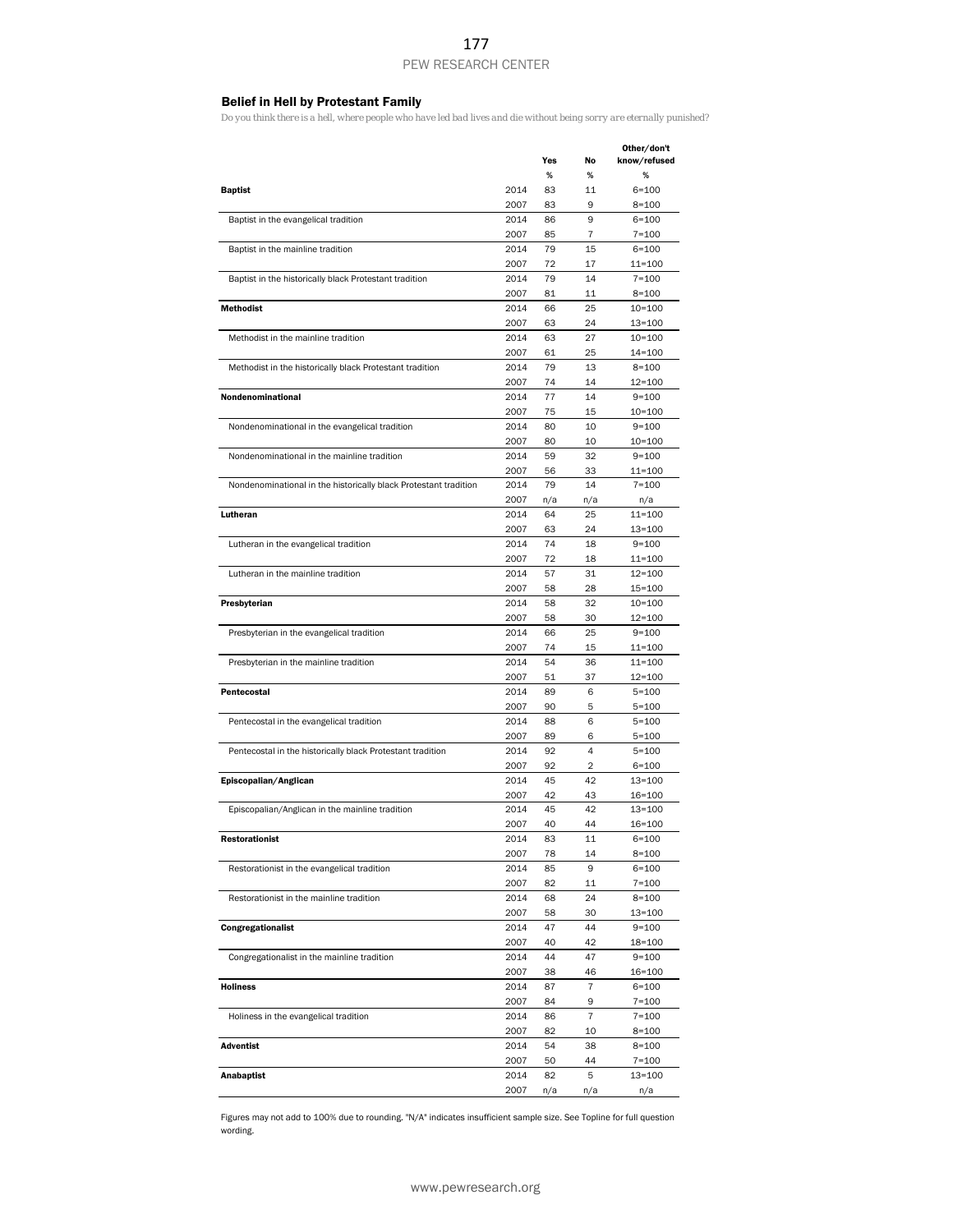# Belief in Hell by Protestant Denomination

*Do you think there is a hell, where people who have led bad lives and die without being sorry are eternally punished?*

|                                               |      |     |                | Other/don't  |
|-----------------------------------------------|------|-----|----------------|--------------|
|                                               |      | Yes | No             | know/refused |
|                                               |      | %   | %              | %            |
| African Methodist Episcopal Church            | 2014 | 83  | 12             | $5 = 100$    |
|                                               | 2007 | 68  | 17             | 15=100       |
| American Baptist Churches USA                 | 2014 | 82  | 13             | $5 = 100$    |
|                                               | 2007 | 77  | 14             | $9 = 100$    |
| Anglican Church                               | 2014 | 55  | 33             | 11=100       |
|                                               | 2007 | 37  | 46             | 17=100       |
| Assemblies of God                             | 2014 | 88  | 7              | $5 = 100$    |
|                                               | 2007 | 90  | 5              | $5 = 100$    |
| Church of God in Christ                       | 2014 | 92  | $\overline{2}$ | $7 = 100$    |
|                                               | 2007 | 91  | 1              | $7 = 100$    |
| Church of God (Cleveland, Tennessee)          | 2014 | 93  | 4              | $3 = 100$    |
|                                               | 2007 | 95  | 3              | $2 = 100$    |
| Church of the Nazarene                        | 2014 | 83  | 5              | 12=100       |
|                                               | 2007 | 89  | 5              | $6 = 100$    |
| <b>Churches of Christ</b>                     | 2014 | 86  | 9              | $6 = 100$    |
|                                               | 2007 | 82  | 11             | $7 = 100$    |
|                                               | 2014 | 42  | 46             | 13=100       |
| Episcopal Church                              |      |     | 44             |              |
|                                               | 2007 | 40  |                | 16=100       |
| Evangelical Lutheran Church in America (ELCA) | 2014 | 59  | 30             | 11=100       |
|                                               | 2007 | 62  | 24             | 14=100       |
| Independent Baptist (evangelical tradition)   | 2014 | 85  | 10             | $4 = 100$    |
|                                               | 2007 | 83  | 9              | 7=100        |
| Interdenominational (evangelical tradition)   | 2014 | 73  | 15             | 12=100       |
|                                               | 2007 | 78  | 8              | 14=100       |
| Interdenominational (mainline tradition)      | 2014 | 54  | 39             | $7 = 100$    |
|                                               | 2007 | 52  | 41             | $7 = 100$    |
| Lutheran Church-Missouri Synod                | 2014 | 75  | 18             | $7 = 100$    |
|                                               | 2007 | 72  | 17             | 11=100       |
| National Baptist Convention                   | 2014 | 84  | 11             | $5 = 100$    |
|                                               | 2007 | 82  | 11             | $7 = 100$    |
| Nondenominational charismatic                 | 2014 | 83  | 10             | $7 = 100$    |
|                                               | 2007 | 82  | 6              | $12 = 100$   |
| Nondenominational evangelical                 | 2014 | 84  | $\overline{7}$ | $9 = 100$    |
|                                               | 2007 | 79  | 10             | 11=100       |
| Nondenominational fundamentalist              | 2014 | 78  | 10             | 12=100       |
|                                               | 2007 | 80  | 17             | 3=100        |
| Presbyterian Church in America                | 2014 | 64  | 25             | 11=100       |
|                                               | 2007 | 72  | 16             | $12 = 100$   |
| Presbyterian Church (USA)                     | 2014 | 54  | 35             | 11=100       |
|                                               | 2007 | 57  | 30             | 13=100       |
| Seventh-day Adventist                         | 2014 | 52  | 39             | $9 = 100$    |
|                                               | 2007 | 47  | 46             | 7=100        |
| Southern Baptist Convention                   | 2014 | 86  | 8              | $6 = 100$    |
|                                               | 2007 | 86  | 7              | $7 = 100$    |
| United Church of Christ                       | 2014 | 44  | 46             | 10=100       |
|                                               | 2007 | 39  | 45             | 16=100       |
| United Methodist Church                       | 2014 | 64  | 26             | 10=100       |
|                                               | 2007 | 62  | 24             | 13=100       |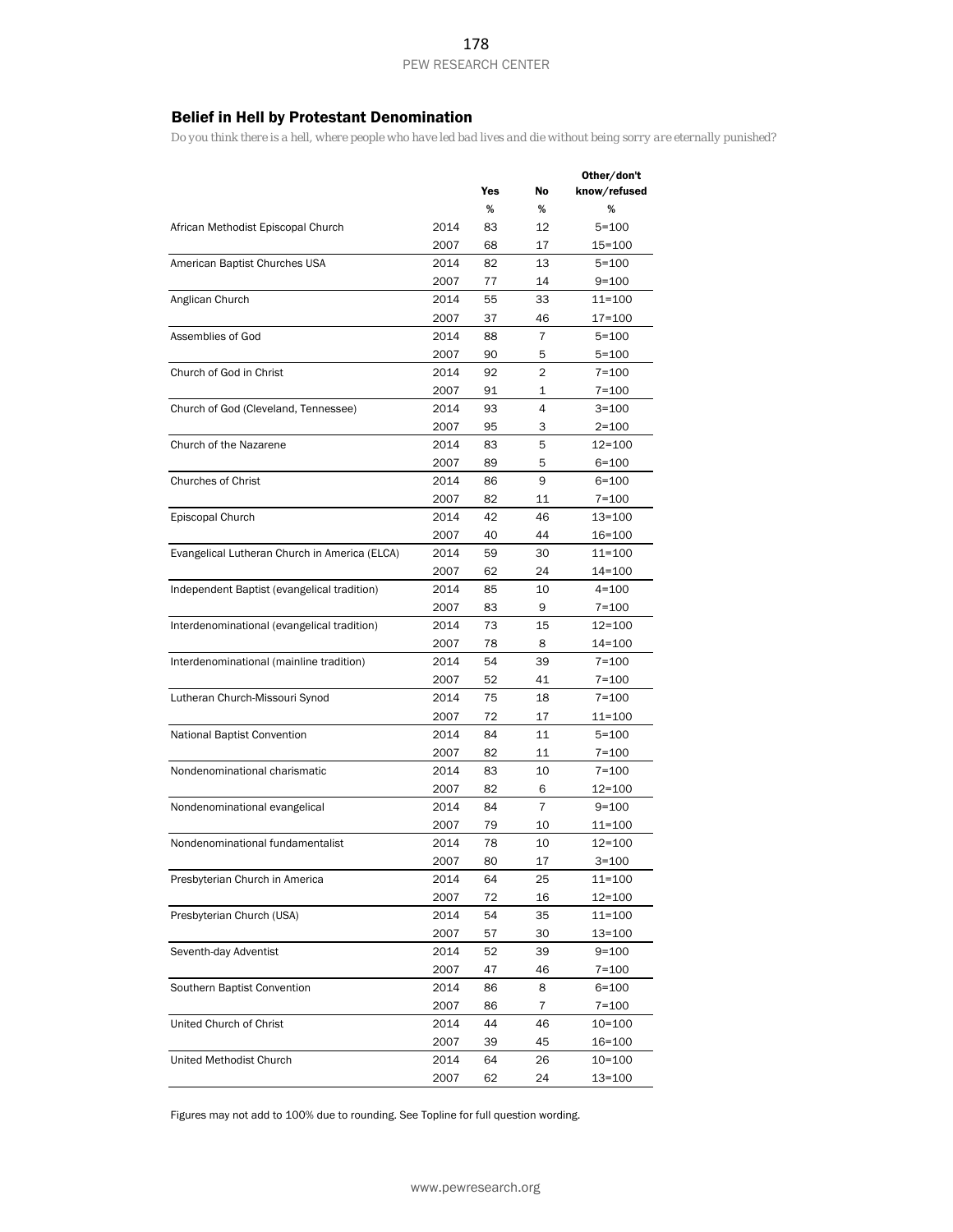## Frequency of Reading Scripture by Religious Tradition

*How often do you read scripture outside of religious services?*

|                                             |      | At least<br>once a<br>week | Once or<br>twice a<br>month | <b>Several</b><br>times a<br>year | Seldom/<br>never | Don't<br>know/refused |
|---------------------------------------------|------|----------------------------|-----------------------------|-----------------------------------|------------------|-----------------------|
|                                             |      | %                          | %                           | %                                 | %                | %                     |
| Total                                       | 2014 | 35                         | 10                          | 8                                 | 45               | 1=100                 |
|                                             | 2007 | 35                         | 10                          | 8                                 | 46               | 1=100                 |
| Protestant                                  | 2014 | 52                         | 12                          | 9                                 | 26               | $1 = 100$             |
|                                             | 2007 | 48                         | 12                          | 8                                 | 31               | $1 = 100$             |
| Evangelical tradition                       | 2014 | 63                         | 12                          | $\overline{7}$                    | 18               | $1 = 100$             |
|                                             | 2007 | 60                         | 11                          | 7                                 | 21               | 1=100                 |
| Mainline tradition                          | 2014 | 30                         | 13                          | 12                                | 44               | 1=100                 |
|                                             | 2007 | 27                         | 12                          | 11                                | 48               | $2 = 100$             |
| Historically black Protestant tradition     | 2014 | 61                         | 13                          | 8                                 | 18               | 1=100                 |
|                                             | 2007 | 60                         | 13                          | 6                                 | 20               | $1 = 100$             |
| Catholic                                    | 2014 | 25                         | 11                          | 10                                | 52               | 1=100                 |
|                                             | 2007 | 21                         | 11                          | 10                                | 57               | $1 = 100$             |
| Mormon                                      | 2014 | 77                         | 7                           | 3                                 | 12               | 1=100                 |
|                                             | 2007 | 76                         | 7                           | 4                                 | 13               | $* = 100$             |
| Church of Jesus Christ of Latter-day Saints | 2014 | 77                         | 8                           | 3                                 | 12               | $1 = 100$             |
|                                             | 2007 | 76                         | 7                           | 4                                 | 13               | $* = 100$             |
| Jehovah's Witness                           | 2014 | 88                         | $\overline{2}$              | 3                                 | 4                | 2=100                 |
|                                             | 2007 | 83                         | 4                           | 3                                 | 10               | 0=100                 |
| Orthodox Christian                          | 2014 | 29                         | 13                          | 13                                | 44               | $*=100$               |
|                                             | 2007 | 22                         | 11                          | 10                                | 56               | 2=100                 |
| Other Christian                             | 2014 | 38                         | 11                          | 12                                | 37               | $2 = 100$             |
|                                             | 2007 | 40                         | 12                          | 6                                 | 41               | 1=100                 |
| Jewish                                      | 2014 | 17                         | 8                           | 9                                 | 65               | 1=100                 |
|                                             | 2007 | 14                         | 6                           | 8                                 | 71               | $2 = 100$             |
| Muslim                                      | 2014 | 46                         | 13                          | 11                                | 28               | 2=100                 |
|                                             | 2007 | 43                         | 13                          | 13                                | 31               | 1=100                 |
| <b>Buddhist</b>                             | 2014 | 28                         | 9                           | 9                                 | 53               | 1=100                 |
|                                             | 2007 | 28                         | 11                          | 9                                 | 49               | $2 = 100$             |
| Hindu                                       | 2014 | 10                         | 11                          | 18                                | 60               | $1 = 100$             |
|                                             | 2007 | 23                         | 12                          | 13                                | 51               | $2 = 100$             |
| Other faiths                                | 2014 | 16                         | 5                           | 9                                 | 68               | 1=100                 |
|                                             | 2007 | 17                         | 6                           | 8                                 | 68               | 1=100                 |
| Unitarian and other liberal faiths          | 2014 | 17                         | 4                           | 11                                | 66               | $1 = 100$             |
|                                             | 2007 | 17                         | 4                           | 9                                 | 68               | $1 = 100$             |
| New Age                                     | 2014 | 15                         | 8                           | 4                                 | 71               | $2 = 100$             |
|                                             | 2007 | 15                         | 10                          | 8                                 | 66               | 1=100                 |
| Unaffiliated                                | 2014 | 9                          | 6                           | 6                                 | 79               | $*=100$               |
|                                             | 2007 | 9                          | 6                           | 6                                 | 78               | $1 = 100$             |
| Atheist                                     | 2014 | 3                          | 3                           | 5                                 | 89               | $* = 100$             |
|                                             | 2007 | 3                          | 2                           | 4                                 | 90               | 2=100                 |
| Agnostic                                    | 2014 | 3                          | 4                           | 6                                 | 86               | $* = 100$             |
|                                             | 2007 | 4                          | 4                           | 7                                 | 85               | $* = 100$             |
| Nothing in particular                       | 2014 | 12                         | $\overline{7}$              | 6                                 | 75               | $* = 100$             |
|                                             | 2007 | 11                         | 7                           | 6                                 | 75               | $1 = 100$             |
| Religion not important                      | 2014 | 4                          | 3                           | 4                                 | 88               | $*=100$               |
|                                             | 2007 | 3                          | З                           | 4                                 | 89               | 1=100                 |
| Religion important                          | 2014 | 22                         | 11                          | 8                                 | 58               | $1 = 100$             |
|                                             | 2007 | 21                         | 10                          | 9                                 | 59               | 1=100                 |
|                                             |      |                            |                             |                                   |                  |                       |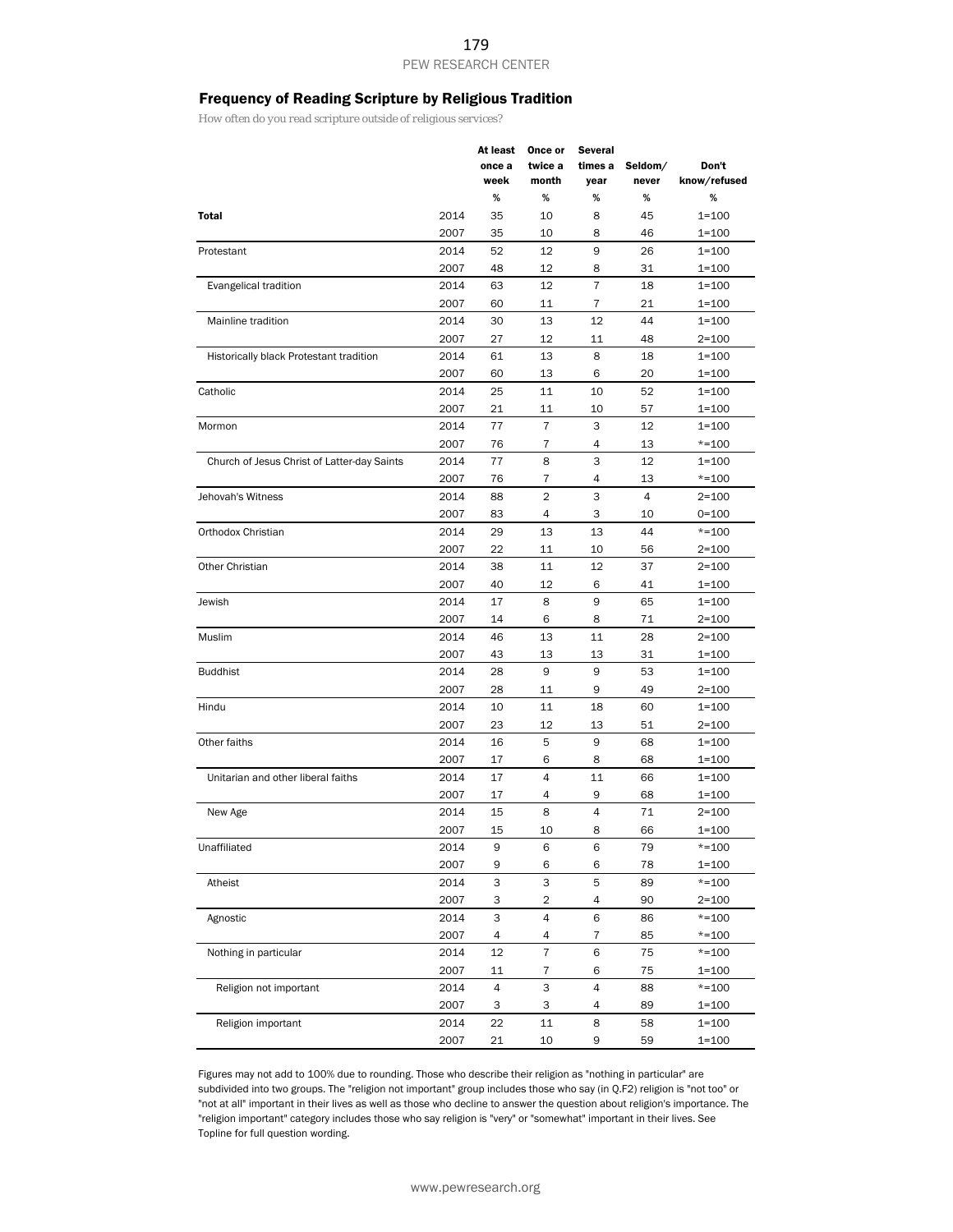## Frequency of Reading Scripture by Protestant Family

*How often do you read scripture outside of religious services?*

|                                                                  |      | At least | Once or | Several        |         |              |
|------------------------------------------------------------------|------|----------|---------|----------------|---------|--------------|
|                                                                  |      | once a   | twice a | times a        | Seldom/ | Don't        |
|                                                                  |      | week     | month   | year           | never   | know/refused |
|                                                                  |      | %        | $\%$    | %              | %       | %            |
| <b>Baptist</b>                                                   | 2014 | 58       | 13      | 7              | 21      | $1 = 100$    |
|                                                                  | 2007 | 56       | 12      | 7              | 24      | $1 = 100$    |
| Baptist in the evangelical tradition                             | 2014 | 61       | 12      | $\overline{7}$ | 19      | $1 = 100$    |
|                                                                  | 2007 | 58       | 12      | 7              | 22      | $1 = 100$    |
| Baptist in the mainline tradition                                | 2014 | 41       | 15      | 8              | 35      | $1 = 100$    |
|                                                                  | 2007 | 35       | 12      | 8              | 43      | $2 = 100$    |
|                                                                  |      |          |         | 8              |         |              |
| Baptist in the historically black Protestant tradition           | 2014 | 58       | 15      |                | 19      | $1 = 100$    |
|                                                                  | 2007 | 61       | 14      | 5              | 19      | $1 = 100$    |
| <b>Methodist</b>                                                 | 2014 | 39       | 13      | 11             | 36      | $1 = 100$    |
|                                                                  | 2007 | 33       | 13      | 11             | 42      | $1 = 100$    |
| Methodist in the mainline tradition                              | 2014 | 37       | 13      | 11             | 39      | $1 = 100$    |
|                                                                  | 2007 | 31       | 13      | 11             | 44      | $1 = 100$    |
| Methodist in the historically black Protestant tradition         | 2014 | 56       | 18      | 6              | 19      | $1 = 100$    |
|                                                                  | 2007 | 51       | 18      | 6              | 24      | $1 = 100$    |
| Nondenominational                                                | 2014 | 62       | 13      | 8              | 17      | $*=100$      |
|                                                                  | 2007 | 62       | 11      | 6              | 20      | $1 = 100$    |
|                                                                  |      |          |         |                |         |              |
| Nondenominational in the evangelical tradition                   | 2014 | 70       | 12      | 6              | 11      | $1 = 100$    |
|                                                                  | 2007 | 70       | 10      | 5              | 14      | $1 = 100$    |
| Nondenominational in the mainline tradition                      | 2014 | 23       | 19      | 15             | 44      | $*=100$      |
|                                                                  | 2007 | 27       | 13      | 13             | 47      | $1 = 100$    |
| Nondenominational in the historically black Protestant tradition | 2014 | 65       | 9       | 9              | 17      | $*=100$      |
|                                                                  | 2007 | n/a      | n/a     | n/a            | n/a     | n/a          |
| Lutheran                                                         | 2014 | 27       | 14      | 14             | 45      | $1 = 100$    |
|                                                                  | 2007 | 27       | 13      | 11             | 49      | $1 = 100$    |
|                                                                  |      | 37       |         |                |         | $*=100$      |
| Lutheran in the evangelical tradition                            | 2014 |          | 15      | 11             | 37      |              |
|                                                                  | 2007 | 33       | 14      | 12             | 40      | 1=100        |
| Lutheran in the mainline tradition                               | 2014 | 20       | 13      | 16             | 51      | $1 = 100$    |
|                                                                  | 2007 | 23       | 12      | 10             | 54      | $1 = 100$    |
| Presbyterian                                                     | 2014 | 37       | 16      | 9              | 38      | $*=100$      |
|                                                                  | 2007 | 34       | 13      | 12             | 38      | $1 = 100$    |
| Presbyterian in the evangelical tradition                        | 2014 | 49       | 16      | 8              | 27      | $0 = 100$    |
|                                                                  | 2007 | 50       | 10      | 13             | 25      | $1 = 100$    |
| Presbyterian in the mainline tradition                           | 2014 | 29       | 16      | 10             | 44      | $1 = 100$    |
|                                                                  | 2007 | 28       | 15      | 12             | 44      | $1 = 100$    |
|                                                                  |      |          |         |                |         |              |
| Pentecostal                                                      | 2014 | 73       | 10      | $\overline{4}$ | 13      | $1 = 100$    |
|                                                                  | 2007 | 71       | 8       | 7              | 13      | $1 = 100$    |
| Pentecostal in the evangelical tradition                         | 2014 | 73       | 10      | $\overline{4}$ | 13      | $1 = 100$    |
|                                                                  | 2007 | 71       | 8       | 7              | 13      | $1 = 100$    |
| Pentecostal in the historically black Protestant tradition       | 2014 | 74       | 8       | 4              | 13      | $1 = 100$    |
|                                                                  | 2007 | 71       | 7       | 6              | 15      | $1 = 100$    |
| Episcopalian/Anglican                                            | 2014 | 24       | 11      | 14             | 50      | $1 = 100$    |
|                                                                  | 2007 | 24       | 12      | 10             | 54      | 1=100        |
|                                                                  |      |          | 12      | 14             |         |              |
| Episcopalian/Anglican in the mainline tradition                  | 2014 | 23       |         |                | 51      | $1 = 100$    |
|                                                                  | 2007 | 22       | 11      | 10             | 55      | $1 = 100$    |
| <b>Restorationist</b>                                            | 2014 | 57       | 13      | 8              | 21      | $1 = 100$    |
|                                                                  | 2007 | 51       | 14      | 6              | 27      | $2 = 100$    |
| Restorationist in the evangelical tradition                      | 2014 | 59       | 11      | 7              | 21      | $1 = 100$    |
|                                                                  | 2007 | 53       | 14      | 6              | 25      | $2 = 100$    |
| Restorationist in the mainline tradition                         | 2014 | 50       | 21      | 10             | 20      | $0 = 100$    |
|                                                                  | 2007 | 42       | 15      | 6              | 36      | $2 = 100$    |
| Congregationalist                                                | 2014 | 27       | 15      | 12             | 45      | $1 = 100$    |
|                                                                  |      |          |         |                |         |              |
|                                                                  | 2007 | 23       | 10      | 10             | 55      | $2 = 100$    |
| Congregationalist in the mainline tradition                      | 2014 | 23       | 13      | 13             | 50      | $2 = 100$    |
|                                                                  | 2007 | 17       | 9       | 11             | 60      | $2 = 100$    |
| <b>Holiness</b>                                                  | 2014 | 65       | 11      | 4              | 20      | $* = 100$    |
|                                                                  | 2007 | 60       | 11      | 6              | 23      | $1 = 100$    |
| Holiness in the evangelical tradition                            | 2014 | 62       | 11      | 5              | 21      | $* = 100$    |
|                                                                  | 2007 | 58       | 11      | 7              | 23      | $1 = 100$    |
| <b>Adventist</b>                                                 | 2014 | 74       | 10      | 6              | 9       | $2 = 100$    |
|                                                                  | 2007 | 78       | 6       | 6              | 9       | $1 = 100$    |
|                                                                  |      |          |         |                |         |              |
| Anabaptist                                                       | 2014 | 77       | 9       | 4              | 9       | $1 = 100$    |
|                                                                  | 2007 | n/a      | n/a     | n/a            | n/a     | n/a          |

Figures may not add to 100% due to rounding. "N/A" indicates insufficient sample size. See Topline for full question wording.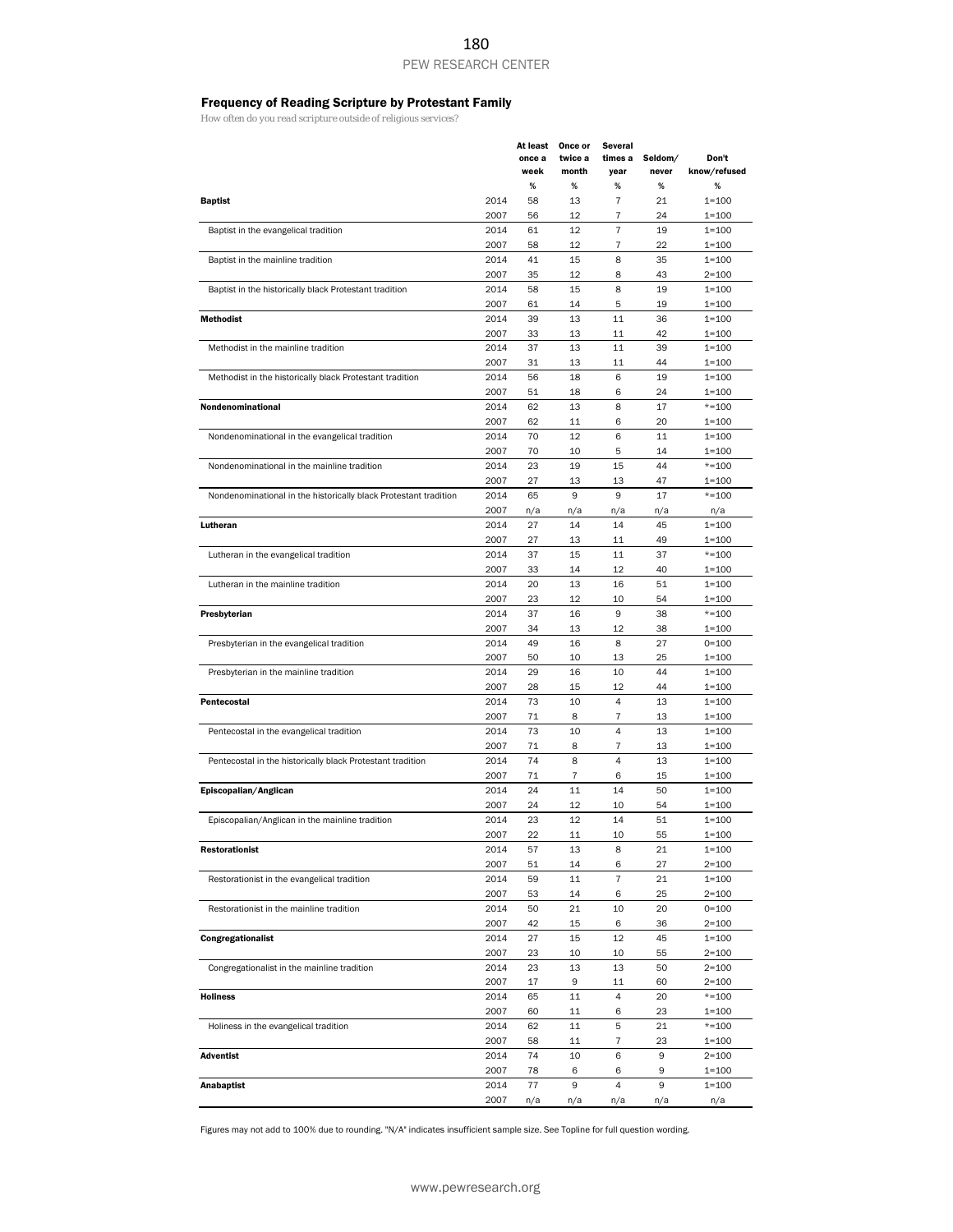# Frequency of Reading Scripture by Protestant Denomination

*How often do you read scripture outside of religious services?*

|                                               |      | At least | Once or        | Several        |         |              |
|-----------------------------------------------|------|----------|----------------|----------------|---------|--------------|
|                                               |      | once a   | twice a        | times a        | Seldom/ | Don't        |
|                                               |      | week     | month          | year           | never   | know/refused |
|                                               |      | $\%$     | %              | %              | %       | %            |
| African Methodist Episcopal Church            | 2014 | 59       | 21             | 5              | 13      | $2 = 100$    |
|                                               | 2007 | 51       | 20             | 4              | 25      | $0 = 100$    |
| American Baptist Churches USA                 | 2014 | 48       | 15             | 8              | 29      | $* = 100$    |
|                                               | 2007 | 44       | 13             | 8              | 35      | $1 = 100$    |
| Anglican Church                               | 2014 | 27       | $\overline{7}$ | 17             | 46      | $4 = 100$    |
|                                               | 2007 | 27       | 13             | 7              | 50      | $2 = 100$    |
| Assemblies of God                             | 2014 | 76       | 9              | 4              | 11      | $* = 100$    |
|                                               | 2007 | 76       | 8              | 6              | 9       | $1 = 100$    |
| Church of God in Christ                       | 2014 | 68       | 11             | 5              | 15      | $1 = 100$    |
|                                               | 2007 | 69       | 7              | 8              | 16      | $0 = 100$    |
| Church of God (Cleveland, Tennessee)          | 2014 | 84       | 9              | $\overline{2}$ | 5       | $0 = 100$    |
|                                               | 2007 | 72       | 11             | $\overline{2}$ | 14      | $1 = 100$    |
| Church of the Nazarene                        | 2014 | 58       | 16             | $\overline{2}$ | 24      | $0 = 100$    |
|                                               | 2007 | 56       | 14             | 9              | 19      | $2 = 100$    |
| <b>Churches of Christ</b>                     | 2014 | 59       | 11             | 8              | 21      | $1 = 100$    |
|                                               | 2007 | 53       | 15             | 6              | 25      | $2 = 100$    |
| Episcopal Church                              | 2014 | 23       | 13             | 13             | 51      | $* = 100$    |
|                                               | 2007 | 22       | 10             | 10             | 57      | $1 = 100$    |
| Evangelical Lutheran Church in America (ELCA) | 2014 | 26       | 15             | 15             | 44      | $* = 100$    |
|                                               | 2007 | 30       | 13             | 11             | 44      | $1 = 100$    |
| Independent Baptist (evangelical tradition)   | 2014 | 57       | 12             | $\overline{7}$ | 23      | $*=100$      |
|                                               | 2007 | 56       | 10             | 8              | 25      | $* = 100$    |
| Interdenominational (evangelical tradition)   | 2014 | 72       | 9              | 8              | 11      | $* = 100$    |
|                                               | 2007 | 66       | 9              | $\overline{7}$ | 18      | $0 = 100$    |
| Interdenominational (mainline tradition)      | 2014 | 24       | 28             | 13             | 35      | $0 = 100$    |
|                                               | 2007 | 36       | 17             | 12             | 35      | $0 = 100$    |
| Lutheran Church-Missouri Synod                | 2014 | 36       | 15             | 10             | 39      | $* = 100$    |
|                                               | 2007 | 33       | 15             | 13             | 39      | $1 = 100$    |
| <b>National Baptist Convention</b>            | 2014 | 66       | 12             | 5              | 16      | $1 = 100$    |
|                                               | 2007 | 70       | 13             | 4              | 13      | $* = 100$    |
| Nondenominational charismatic                 | 2014 | 71       | 10             | 4              | 15      | $* = 100$    |
|                                               | 2007 | 72       | 12             | 3              | 13      | $0 = 100$    |
| Nondenominational evangelical                 | 2014 | 72       | 12             | 6              | 10      | $* = 100$    |
|                                               | 2007 | 76       | 10             | 5              | 9       | 1=100        |
| Nondenominational fundamentalist              | 2014 | 66       | 14             | 5              | 14      | $2 = 100$    |
|                                               | 2007 | 77       | 8              | 2              | 12      | $0 = 100$    |
| Presbyterian Church in America                | 2014 | 44       | 18             | $\overline{7}$ | 31      | $0 = 100$    |
|                                               | 2007 | 46       | 9              | 15             | 28      | $1 = 100$    |
| Presbyterian Church (USA)                     | 2014 | 38       | 16             | 10             | 36      | $* = 100$    |
|                                               | 2007 | 33       | 18             | 15             | 33      | $1 = 100$    |
| Seventh-day Adventist                         | 2014 | 72       | 11             | $\overline{7}$ | 9       | $2 = 100$    |
|                                               | 2007 | 78       | 6              | 7              | 8       | $1 = 100$    |
| Southern Baptist Convention                   | 2014 | 63       | 12             | $\overline{7}$ | 18      | $1 = 100$    |
|                                               | 2007 | 58       | 12             | $\overline{7}$ | 22      | $1 = 100$    |
| United Church of Christ                       | 2014 | 27       | 13             | 14             | 45      | $2 = 100$    |
|                                               | 2007 | 20       | 11             | 13             | 54      | $2 = 100$    |
| United Methodist Church                       | 2014 | 39       | 13             | 11             | 37      | $1 = 100$    |
|                                               | 2007 | 33       | 13             | 11             | 42      | $1 = 100$    |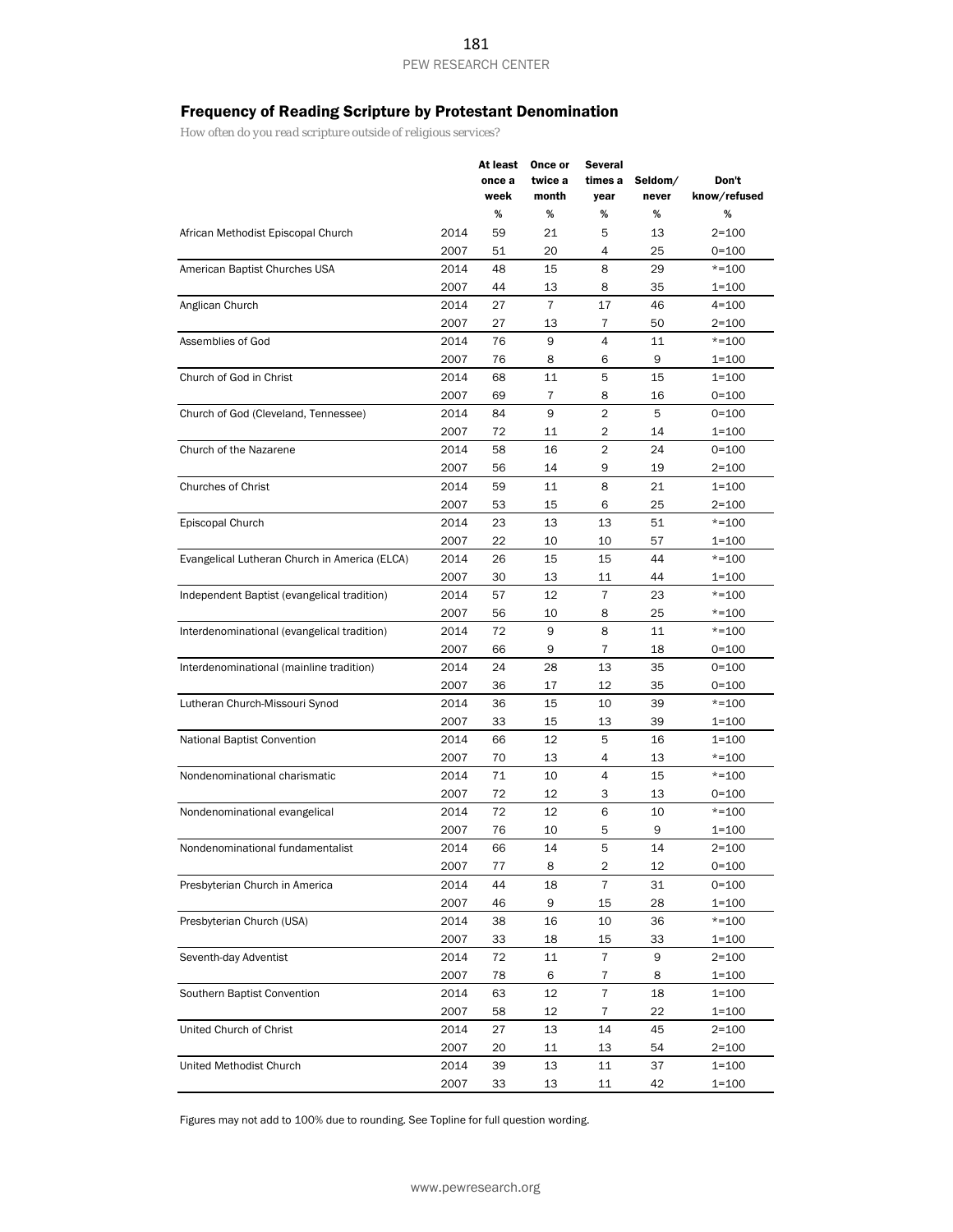# Frequency of Participation in Prayer Groups, Scripture Study Groups or Religious Education Programs by Religious Tradition

*How often do you participate in prayer groups, scripture study groups or religious education programs?*

|                                             |      | once a<br>week | At least Once or<br>twice a<br>month | Several<br>times a<br>year | Seldom/<br>never | Don't<br>know/refused |
|---------------------------------------------|------|----------------|--------------------------------------|----------------------------|------------------|-----------------------|
|                                             |      | $\%$           | $\%$                                 | %                          | $\%$             | %                     |
| <b>Total</b>                                | 2014 | 24             | 9                                    | 8                          | 58               | $1 = 100$             |
|                                             | 2007 | 23             | 9                                    | 8                          | 60               | $1 = 100$             |
| Protestant                                  | 2014 | 36             | 12                                   | 9                          | 42               | $1 = 100$             |
|                                             | 2007 | 33             | 11                                   | 9                          | 47               | $1 = 100$             |
| Evangelical tradition                       | 2014 | 44             | 13                                   | 9                          | 33               | $1 = 100$             |
|                                             | 2007 | 41             | 12                                   | 8                          | 38               | $1 = 100$             |
| Mainline tradition                          | 2014 | 19             | 10                                   | 9                          | 61               | $1 = 100$             |
|                                             | 2007 | 16             | 9                                    | 9                          | 64               | $1 = 100$             |
| Historically black Protestant tradition     | 2014 | 44             | 14                                   | 9                          | 32               | $1 = 100$             |
|                                             | 2007 | 44             | 13                                   | 8                          | 34               | $1 = 100$             |
| Catholic                                    | 2014 | 17             | 9                                    | 10                         | 63               | $1 = 100$             |
|                                             | 2007 | 13             | 7                                    | 9                          | 71               | 1=100                 |
| Mormon                                      | 2014 | 71             | $\overline{7}$                       | 3                          | 19               | $*=100$               |
|                                             | 2007 | 64             | 9                                    | 4                          | 22               | $* = 100$             |
| Church of Jesus Christ of Latter-day Saints | 2014 | 71             | $\overline{7}$                       | $\overline{2}$             | 19               | $*=100$               |
|                                             | 2007 | 65             | 9                                    | 4                          | 22               | $* = 100$             |
| Jehovah's Witness                           | 2014 | 85             | 3                                    | 3                          | $\overline{7}$   | $2 = 100$             |
|                                             | 2007 | 82             | 3                                    | 2                          | 12               | $2 = 100$             |
| Orthodox Christian                          | 2014 | 18             | 10                                   | 17                         | 54               | $* = 100$             |
|                                             | 2007 | 10             | 11                                   | 10                         | 68               | $1 = 100$             |
| Other Christian                             | 2014 | 28             | 12                                   | 10                         | 49               | $1 = 100$             |
|                                             | 2007 | 18             | $\overline{7}$                       | 12                         | 60               | $1 = 100$             |
| Jewish                                      | 2014 | 16             | 9                                    | 11                         | 62               | $1 = 100$             |
|                                             | 2007 | 11             | 7                                    | 11                         | 69               | $2 = 100$             |
| Muslim                                      | 2014 | 35             | 10                                   | 14                         | 40               | $1 = 100$             |
|                                             | 2007 | 29             | 11                                   | 9                          | 50               | 1=100                 |
| <b>Buddhist</b>                             | 2014 | 14             | 13                                   | 14                         | 58               | $1 = 100$             |
|                                             | 2007 | 12             | 10                                   | 12                         | 66               | $1 = 100$             |
| Hindu                                       | 2014 | 9              | 13                                   | 21                         | 57               | $*=100$               |
|                                             | 2007 | 14             | 15                                   | 16                         | 53               | $2 = 100$             |
| Other faiths                                | 2014 | 10             | 6                                    | 6                          | 77               | $1 = 100$             |
|                                             | 2007 | 10             | 6                                    | 9                          | 74               | $1 = 100$             |
| Unitarian and other liberal faiths          | 2014 | 9              | 5                                    | 8                          | 77               | $1 = 100$             |
|                                             | 2007 | 9              | 7                                    | $\overline{7}$             | 75               | $2 = 100$             |
| New Age                                     | 2014 | 8              | 8                                    | 3                          | 82               | $0 = 100$             |
|                                             | 2007 | 10             | 4                                    | 12                         | 74               | $0 = 100$             |
| Unaffiliated                                | 2014 | 5              | 3                                    | 4                          | 88               | $* = 100$             |
|                                             | 2007 | 5              | 3                                    | 3                          | 88               | $1 = 100$             |
| Atheist                                     | 2014 | $\mathbf 1$    | $\star$                              | $\mathbf{1}$               | 97               | $* = 100$             |
|                                             | 2007 | 2              | 1                                    | 1                          | 93               | $3 = 100$             |
| Agnostic                                    | 2014 | 1              | 2                                    | 2                          | 95               | $* = 100$             |
|                                             | 2007 | 2              | 1                                    | 2                          | 94               | $* = 100$             |
| Nothing in particular                       | 2014 | 6              | 4                                    | 4                          | 85               | $* = 100$             |
|                                             | 2007 | 6              | 4                                    | 4                          | 86               | $1 = 100$             |
| Religion not important                      | 2014 | $\overline{c}$ | 1                                    | $\overline{c}$             | 94               | $* = 100$             |
|                                             | 2007 | 1              | 1                                    | 1                          | 95               | $1 = 100$             |
| Religion important                          | 2014 | 12             | 8                                    | $\overline{\mathfrak{c}}$  | 73               | $* = 100$             |
|                                             | 2007 | 11             | 6                                    | 6                          | 75               | $1 = 100$             |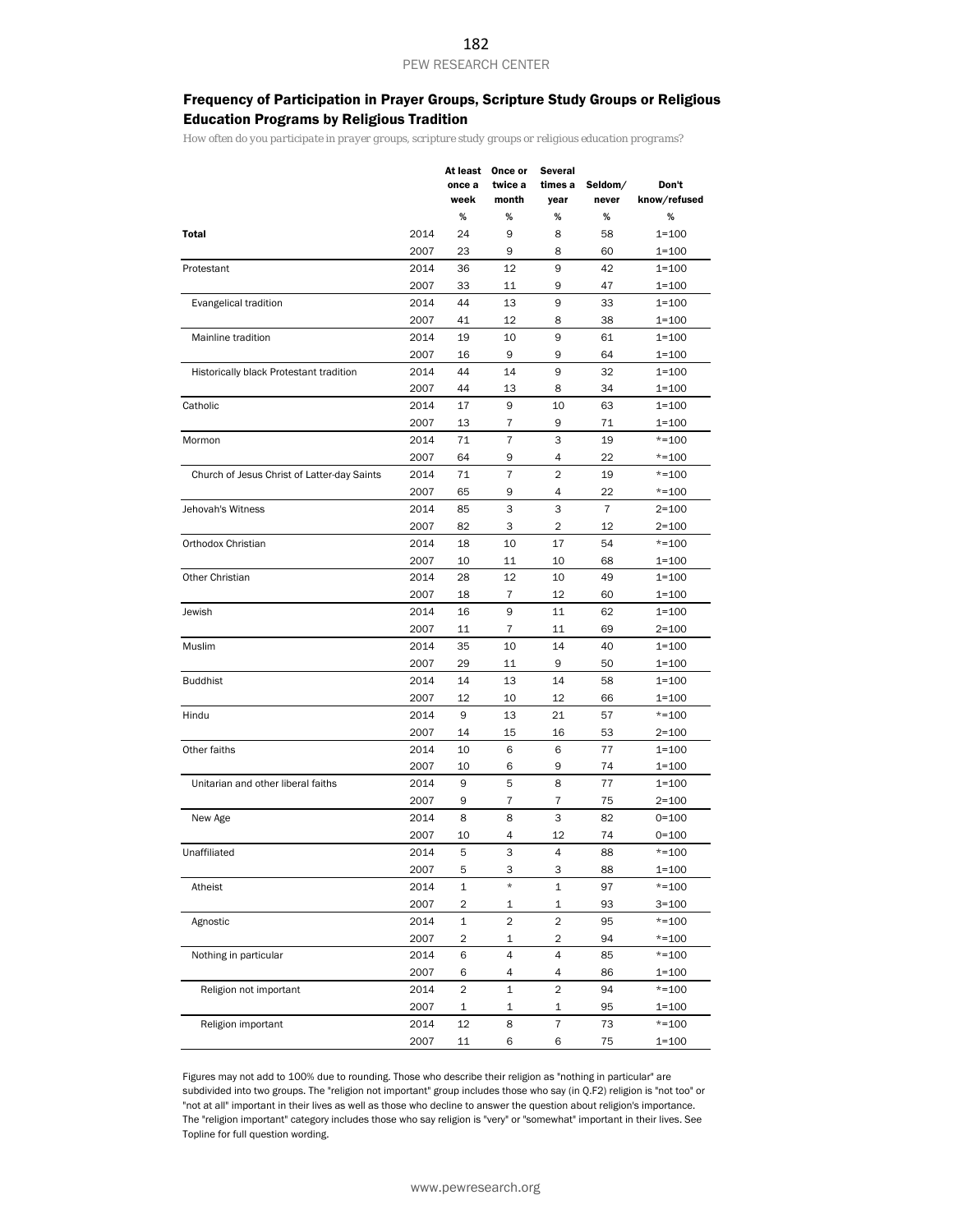#### Frequency of Participation in Prayer Groups, Scripture Study Groups or Religious Education Programs by Protestant Family

*How often do you participate in prayer groups, scripture study groups or religious education programs?*

|                                                                  |      | At least | Once or | Several                  |                 |              |
|------------------------------------------------------------------|------|----------|---------|--------------------------|-----------------|--------------|
|                                                                  |      | once a   | twice a |                          | times a Seldom/ | Don't        |
|                                                                  |      | week     | month   | year                     | never           | know/refused |
|                                                                  |      | $\%$     | $\%$    | %                        | %               | %            |
| <b>Baptist</b>                                                   | 2014 | 40       | 13      | 10                       | 36              | $1 = 100$    |
|                                                                  | 2007 | 39       | 11      | 8                        | 41              | $1 = 100$    |
| Baptist in the evangelical tradition                             | 2014 | 43       | 12      | 10                       | 35              | $1 = 100$    |
|                                                                  | 2007 | 40       | 11      | 8                        | 40              | $*=100$      |
| Baptist in the mainline tradition                                | 2014 | 29       | 15      | 9                        | 47              | $*=100$      |
|                                                                  |      |          |         |                          |                 |              |
|                                                                  | 2007 | 23       | 8       | 10                       | 57              | $1 = 100$    |
| Baptist in the historically black Protestant tradition           | 2014 | 41       | 15      | 10                       | 33              | $1 = 100$    |
|                                                                  | 2007 | 43       | 13      | 8                        | 35              | $1 = 100$    |
| <b>Methodist</b>                                                 | 2014 | 25       | 11      | 11                       | 52              | $* = 100$    |
|                                                                  | 2007 | 21       | 10      | 10                       | 58              | $1 = 100$    |
| Methodist in the mainline tradition                              | 2014 | 23       | 10      | 11                       | 55              | $* = 100$    |
|                                                                  | 2007 | 18       | 10      | 11                       | 61              | $1 = 100$    |
| Methodist in the historically black Protestant tradition         | 2014 | 41       | 13      | 14                       | 32              | $0 = 100$    |
|                                                                  | 2007 | 38       | 13      | 10                       | 39              | $0 = 100$    |
| Nondenominational                                                | 2014 | 41       | 14      | 9                        | 35              | $1 = 100$    |
|                                                                  | 2007 | 40       | 13      | 10                       | 37              | $*=100$      |
| Nondenominational in the evangelical tradition                   | 2014 | 46       | 15      | 10                       | 28              | $1 = 100$    |
|                                                                  | 2007 | 45       | 15      | 10                       | 29              | $*=100$      |
|                                                                  |      |          |         |                          |                 |              |
| Nondenominational in the mainline tradition                      | 2014 | 14       | 10      | 9                        | 67              | $* = 100$    |
|                                                                  | 2007 | 14       | 8       | 8                        | 69              | $1 = 100$    |
| Nondenominational in the historically black Protestant tradition | 2014 | 53       | 15      | $\overline{4}$           | 26              | $1 = 100$    |
|                                                                  | 2007 | n/a      | n/a     | n/a                      | n/a             | n/a          |
| Lutheran                                                         | 2014 | 16       | 10      | 10                       | 63              | $1 = 100$    |
|                                                                  | 2007 | 14       | 11      | 10                       | 64              | $1 = 100$    |
| Lutheran in the evangelical tradition                            | 2014 | 23       | 13      | 11                       | 53              | $1 = 100$    |
|                                                                  | 2007 | 19       | 11      | 11                       | 59              | $1 = 100$    |
| Lutheran in the mainline tradition                               | 2014 | 12       | 8       | 10                       | 70              | $* = 100$    |
|                                                                  | 2007 | 12       | 11      | 10                       | 67              | $*=100$      |
| Presbyterian                                                     | 2014 | 25       | 13      | 10                       | 52              | $*=100$      |
|                                                                  |      | 22       |         |                          |                 |              |
|                                                                  | 2007 |          | 11      | 9                        | 56              | $1 = 100$    |
| Presbyterian in the evangelical tradition                        | 2014 | 35       | 14      | 12                       | 40              | $0 = 100$    |
|                                                                  | 2007 | 30       | 12      | 8                        | 49              | 1=100        |
| Presbyterian in the mainline tradition                           | 2014 | 20       | 13      | 9                        | 58              | $* = 100$    |
|                                                                  | 2007 | 19       | 11      | 10                       | 60              | $1 = 100$    |
| Pentecostal                                                      | 2014 | 54       | 12      | 8                        | 25              | $1 = 100$    |
|                                                                  | 2007 | 51       | 13      | 7                        | 28              | $1 = 100$    |
| Pentecostal in the evangelical tradition                         | 2014 | 53       | 12      | 8                        | 26              | $* = 100$    |
|                                                                  | 2007 | 50       | 12      | 8                        | 29              | $1 = 100$    |
| Pentecostal in the historically black Protestant tradition       | 2014 | 58       | 12      | 9                        | 20              | $1 = 100$    |
|                                                                  | 2007 | 53       | 16      | 6                        | 22              | $2 = 100$    |
| Episcopalian/Anglican                                            | 2014 | 13       | 9       | 8                        | 69              | $1 = 100$    |
|                                                                  | 2007 | 15       | 8       | 11                       | 65              | $1 = 100$    |
|                                                                  |      | 13       | 8       | 9                        | 70              |              |
| Episcopalian/Anglican in the mainline tradition                  | 2014 |          |         |                          |                 | $1 = 100$    |
|                                                                  | 2007 | 14       | 8       | 11                       | 67              | $1 = 100$    |
| Restorationist                                                   | 2014 | 41       | 15      | 8                        | 36              | $* = 100$    |
|                                                                  | 2007 | 41       | 10      | 7                        | 41              | $1 = 100$    |
| Restorationist in the evangelical tradition                      | 2014 | 42       | 16      | 8                        | 34              | $* = 100$    |
|                                                                  | 2007 | 43       | 9       | 7                        | 40              | $1 = 100$    |
| Restorationist in the mainline tradition                         | 2014 | 36       | 8       | 11                       | 46              | $0 = 100$    |
|                                                                  | 2007 | 32       | 15      | 7                        | 46              | $*=100$      |
| Congregationalist                                                | 2014 | 22       | 11      | 9                        | 57              | $*=100$      |
|                                                                  | 2007 | 15       | 7       | 9                        | 68              | $1 = 100$    |
| Congregationalist in the mainline tradition                      | 2014 | 18       | 11      | 8                        | 62              | $* = 100$    |
|                                                                  | 2007 | 13       | 7       | 9                        | 71              | $* = 100$    |
| <b>Holiness</b>                                                  | 2014 | 44       | 15      | $\overline{\mathcal{I}}$ | 33              | $1 = 100$    |
|                                                                  |      |          |         |                          |                 |              |
|                                                                  | 2007 | 43       | 12      | 7                        | 38              | $* = 100$    |
| Holiness in the evangelical tradition                            | 2014 | 42       | 15      | $\overline{7}$           | 35              | $1 = 100$    |
|                                                                  | 2007 | 40       | 12      | 7                        | 40              | $1 = 100$    |
| Adventist                                                        | 2014 | 53       | 12      | 9                        | 23              | $2 = 100$    |
|                                                                  | 2007 | 51       | 16      | 11                       | 22              | $0 = 100$    |
| <b>Anabaptist</b>                                                | 2014 | 64       | 8       | 6                        | 21              | $0 = 100$    |
|                                                                  | 2007 | n/a      | n/a     | n/a                      | n/a             | n/a          |

Figures may not add to 100% due to rounding. "N/A" indicates insufficient sample size. See Topline for full question wording.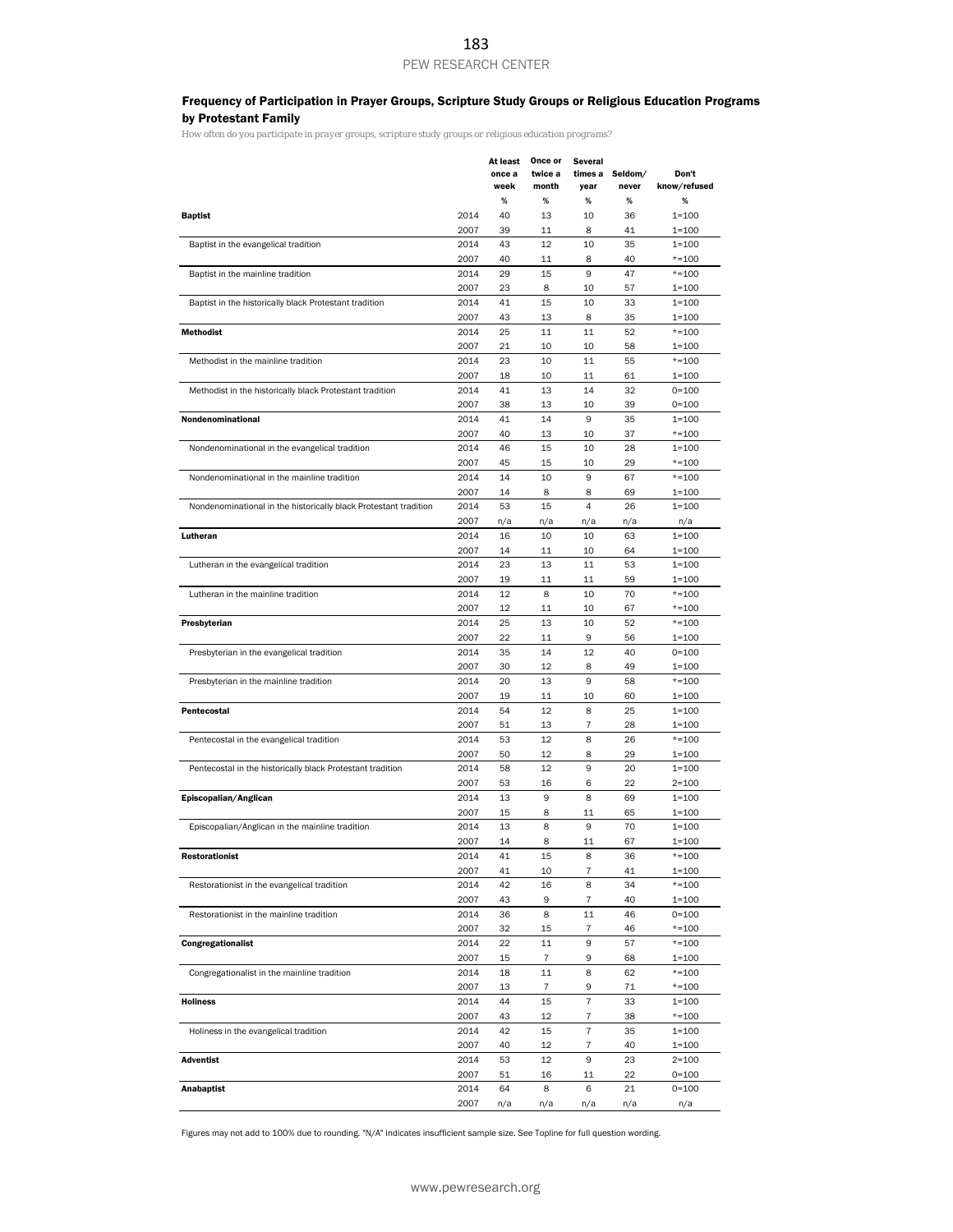# Frequency of Participation in Prayer Groups, Scripture Study Groups or Religious Education Programs by Protestant Denomination

*How often do you participate in prayer groups, scripture study groups or religious education programs?*

|                                               |      | At least<br>once a<br>week | Once or<br>twice a<br>month | <b>Several</b><br>year | times a Seldom/<br>never | Don't<br>know/refused |
|-----------------------------------------------|------|----------------------------|-----------------------------|------------------------|--------------------------|-----------------------|
|                                               |      | $\%$                       | %                           | %                      | %                        | %                     |
| African Methodist Episcopal Church            | 2014 | 35                         | 17                          | 16                     | 33                       | $0 = 100$             |
|                                               | 2007 | 38                         | 12                          | 10                     | 40                       | 0=100                 |
| American Baptist Churches USA                 | 2014 | 33                         | 17                          | 10                     | 40                       | $* = 100$             |
|                                               | 2007 | 29                         | 9                           | 13                     | 49                       | $0 = 100$             |
| Anglican Church                               | 2014 | 24                         | 9                           | 8                      | 59                       | $0 = 100$             |
|                                               | 2007 | 17                         | 9                           | 8                      | 65                       | $2 = 100$             |
| Assemblies of God                             | 2014 | 53                         | 15                          | $\overline{7}$         | 26                       | $* = 100$             |
|                                               | 2007 | 55                         | 11                          | 7                      | 26                       | 1=100                 |
| Church of God in Christ                       | 2014 | 54                         | 13                          | 9                      | 23                       | 1=100                 |
|                                               | 2007 | 52                         | 16                          | 8                      | 24                       | $1 = 100$             |
| Church of God (Cleveland, Tennessee)          | 2014 | 65                         | 8                           | 9                      | 19                       | $0 = 100$             |
|                                               | 2007 | 47                         | 17                          | 7                      | 26                       | $3 = 100$             |
| Church of the Nazarene                        | 2014 | 41                         | 20                          | 7                      | 31                       | 1=100                 |
|                                               | 2007 | 40                         | 12                          | 6                      | 42                       | $0 = 100$             |
| <b>Churches of Christ</b>                     | 2014 | 43                         | 15                          | 8                      | 33                       | $* = 100$             |
|                                               | 2007 | 44                         | 9                           | 6                      | 40                       | 1=100                 |
| Episcopal Church                              | 2014 | 10                         | 8                           | 9                      | 71                       | 1=100                 |
|                                               | 2007 | 14                         | 7                           | 12                     | 66                       | $1 = 100$             |
| Evangelical Lutheran Church in America (ELCA) | 2014 | 16                         | 9                           | 12                     | 63                       | $* = 100$             |
|                                               | 2007 | 14                         | 14                          | 13                     | 58                       | $* = 100$             |
| Independent Baptist (evangelical tradition)   | 2014 | 39                         | 13                          | 8                      | 39                       | 1=100                 |
|                                               | 2007 | 38                         | 12                          | 8                      | 41                       | $* = 100$             |
| Interdenominational (evangelical tradition)   | 2014 | 44                         | 13                          | 14                     | 30                       | $0 = 100$             |
|                                               | 2007 | 44                         | 12                          | 15                     | 29                       | $0 = 100$             |
| Interdenominational (mainline tradition)      | 2014 | 18                         | 7                           | 9                      | 67                       | $0 = 100$             |
|                                               | 2007 | 17                         | 11                          | 9                      | 63                       | 0=100                 |
| Lutheran Church-Missouri Synod                | 2014 | 23                         | 13                          | 10                     | 53                       | 1=100                 |
|                                               | 2007 | 19                         | 11                          | 11                     | 59                       | $1 = 100$             |
| <b>National Baptist Convention</b>            | 2014 | 54                         | 14                          | 10                     | 23                       | $* = 100$             |
|                                               | 2007 | 49                         | 15                          | 8                      | 28                       | $* = 100$             |
| Nondenominational charismatic                 | 2014 | 50                         | 15                          | 9                      | 25                       | $* = 100$             |
|                                               | 2007 | 46                         | 14                          | 8                      | 33                       | $0 = 100$             |
| Nondenominational evangelical                 | 2014 | 51                         | 14                          | 11                     | 24                       | $* = 100$             |
|                                               | 2007 | 48                         | 17                          | 10                     | 24                       | *=100                 |
| Nondenominational fundamentalist              | 2014 | 37                         | 16                          | 5                      | 40                       | $2 = 100$             |
|                                               | 2007 | 51                         | 15                          | 5                      | 29                       | 1=100                 |
| Presbyterian Church in America                | 2014 | 30                         | 14                          | 12                     | 44                       | $0 = 100$             |
|                                               | 2007 | 28                         | 10                          | 9                      | 52                       | $1 = 100$             |
| Presbyterian Church (USA)                     | 2014 | 26                         | 14                          | 11                     | 49                       | $0 = 100$             |
|                                               | 2007 | 25                         | 14                          | 12                     | 47                       | 1=100                 |
| Seventh-day Adventist                         | 2014 | 51                         | 12                          | 10                     | 24                       | $2 = 100$             |
|                                               | 2007 | 49                         | 17                          | 11                     | 23                       | 0=100                 |
| Southern Baptist Convention                   | 2014 | 44                         | 12                          | 10                     | 33                       | $* = 100$             |
|                                               | 2007 | 41                         | 12                          | 8                      | 39                       | $* = 100$             |
| United Church of Christ                       | 2014 | 22                         | 12                          | 9                      | 57                       | $0 = 100$             |
|                                               | 2007 | 16                         | 8                           | 10                     | 66                       | $* = 100$             |
| United Methodist Church                       | 2014 | 25                         | 11                          | 11                     | 53                       | $* = 100$             |
|                                               |      |                            |                             |                        |                          |                       |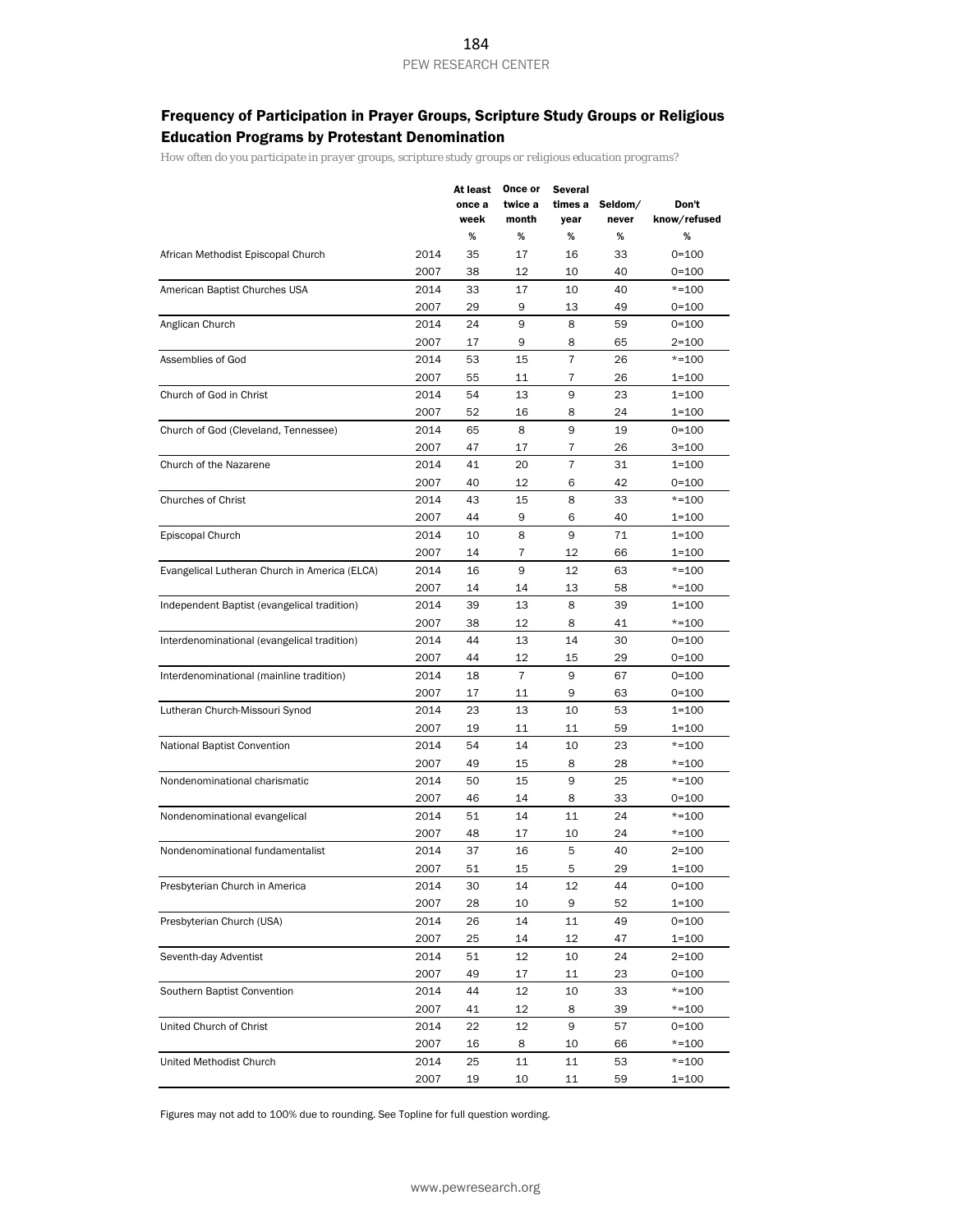# Belief in Absolute Standards for What Is Right and Wrong by Religious Tradition (2014 Only)

*Which comes closer to your view?*

|                                             | There are clear and<br>absolute standards for<br>what is right and wrong | Whether something is<br>right or wrong often<br>depends on the situation | Neither/<br>both<br>equally | Don't<br>know/refused |
|---------------------------------------------|--------------------------------------------------------------------------|--------------------------------------------------------------------------|-----------------------------|-----------------------|
|                                             | %                                                                        | %                                                                        | %                           | %                     |
| <b>Total</b>                                | 33                                                                       | 64                                                                       | 1                           | $1 = 100$             |
| Protestant                                  | 41                                                                       | 56                                                                       | $\overline{2}$              | $1 = 100$             |
| Evangelical tradition                       | 50                                                                       | 48                                                                       | $\overline{2}$              | $1 = 100$             |
| Mainline tradition                          | 32                                                                       | 65                                                                       | $\overline{2}$              | $1 = 100$             |
| Historically black Protestant tradition     | 29                                                                       | 68                                                                       | 1                           | $1 = 100$             |
| Catholic                                    | 30                                                                       | 67                                                                       | 1                           | $1 = 100$             |
| Mormon                                      | 57                                                                       | 41                                                                       | 2                           | $*=100$               |
| Church of Jesus Christ of Latter-day Saints | 58                                                                       | 40                                                                       | 2                           | $* = 100$             |
| Jehovah's Witness                           | 57                                                                       | 39                                                                       | $\overline{2}$              | $2 = 100$             |
| Orthodox Christian                          | 33                                                                       | 64                                                                       | 1                           | $2 = 100$             |
| <b>Other Christian</b>                      | 32                                                                       | 65                                                                       | $\overline{2}$              | $1 = 100$             |
| Jewish                                      | 21                                                                       | 76                                                                       | 2                           | $1 = 100$             |
| Muslim                                      | 20                                                                       | 76                                                                       | 1                           | $2 = 100$             |
| <b>Buddhist</b>                             | 21                                                                       | 75                                                                       | 4                           | $0 = 100$             |
| Hindu                                       | 20                                                                       | 78                                                                       | 1                           | $1 = 100$             |
| Other faiths                                | 19                                                                       | 79                                                                       | 1                           | $1 = 100$             |
| Unitarian and other liberal faiths          | 18                                                                       | 79                                                                       | 2                           | $2 = 100$             |
| New Age                                     | 18                                                                       | 82                                                                       | *                           | $0 = 100$             |
| Unaffiliated                                | 20                                                                       | 78                                                                       | 1                           | $1 = 100$             |
| Atheist                                     | 16                                                                       | 83                                                                       | 1                           | $1 = 100$             |
| Agnostic                                    | 15                                                                       | 83                                                                       | 1                           | $*=100$               |
| Nothing in particular                       | 22                                                                       | 75                                                                       | 1                           | $1 = 100$             |
| Religion not important                      | 19                                                                       | 79                                                                       | 1                           | $1 = 100$             |
| Religion important                          | 26                                                                       | 70                                                                       | $\overline{2}$              | $2 = 100$             |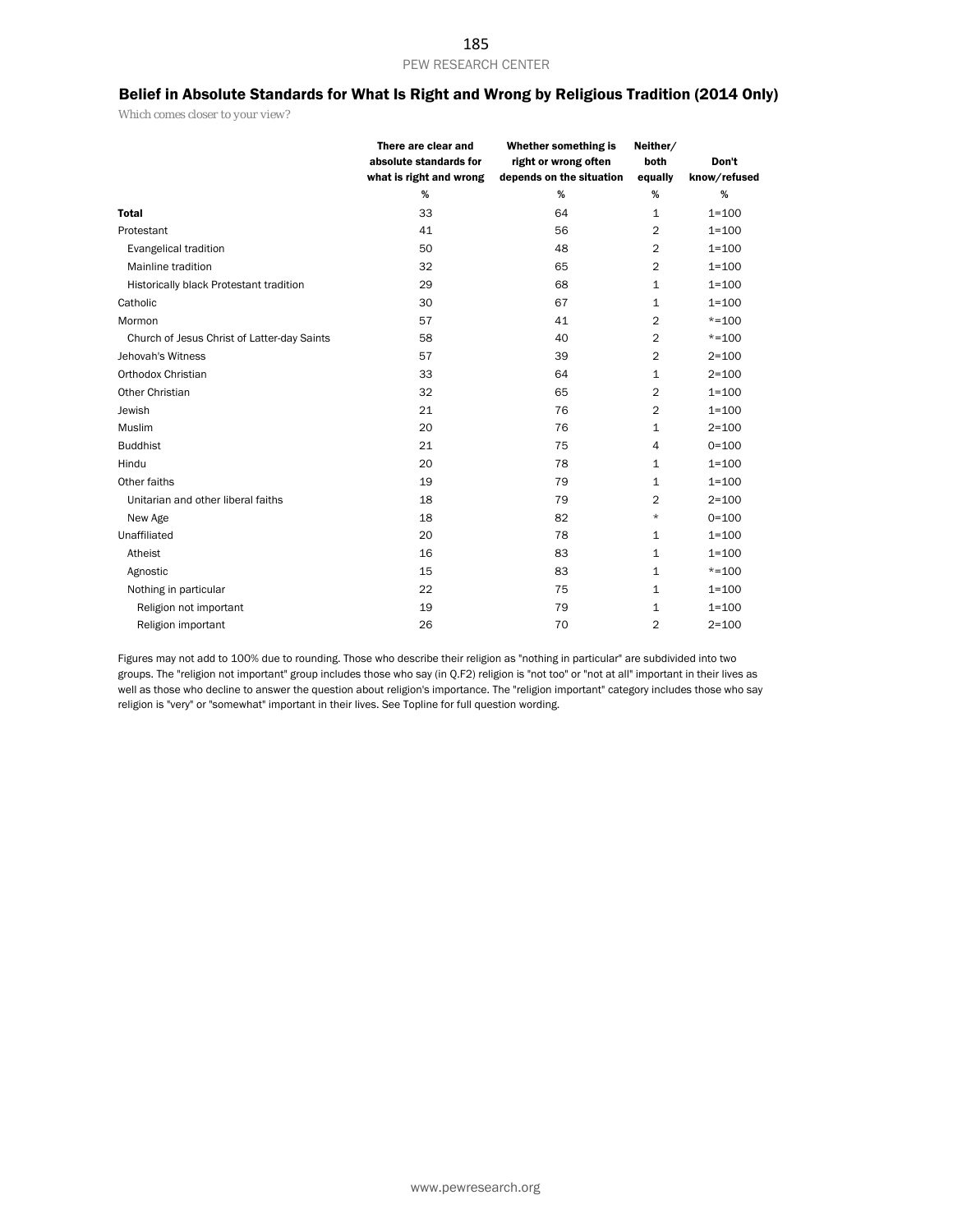# Belief in Absolute Standards for What Is Right and Wrong by Protestant Family (2014 Only)

*Which comes closer to your view?*

|                                                                  | There are clear and<br>absolute standards for<br>what is right and wrong | Whether something is<br>right or wrong often<br>depends on the situation | Neither/<br>both<br>equally | Don't<br>know/refused |
|------------------------------------------------------------------|--------------------------------------------------------------------------|--------------------------------------------------------------------------|-----------------------------|-----------------------|
|                                                                  | %                                                                        | %                                                                        | %                           | %                     |
| <b>Baptist</b>                                                   | 40                                                                       | 57                                                                       | 1                           | $1 = 100$             |
| Baptist in the evangelical tradition                             | 49                                                                       | 48                                                                       | 2                           | $1 = 100$             |
| Baptist in the mainline tradition                                | 30                                                                       | 67                                                                       | 1                           | $2 = 100$             |
| Baptist in the historically black Protestant tradition           | 26                                                                       | 73                                                                       | $\mathbf{1}$                | $1 = 100$             |
| <b>Methodist</b>                                                 | 35                                                                       | 63                                                                       | 1                           | $1 = 100$             |
| Methodist in the mainline tradition                              | 36                                                                       | 62                                                                       | 1                           | $1 = 100$             |
| Methodist in the historically black Protestant tradition         | 30                                                                       | 67                                                                       | $\mathbf{1}$                | $2 = 100$             |
| <b>Nondenominational</b>                                         | 52                                                                       | 45                                                                       | 1                           | $1 = 100$             |
| Nondenominational in the evangelical tradition                   | 57                                                                       | 41                                                                       | $\mathbf{1}$                | $1 = 100$             |
| Nondenominational in the mainline tradition                      | 33                                                                       | 64                                                                       | 2                           | $1 = 100$             |
| Nondenominational in the historically black Protestant tradition | 38                                                                       | 58                                                                       | 2                           | $2 = 100$             |
| Lutheran                                                         | 35                                                                       | 63                                                                       | 1                           | $1 = 100$             |
| Lutheran in the evangelical tradition                            | 45                                                                       | 54                                                                       | $\mathbf{1}$                | $* = 100$             |
| Lutheran in the mainline tradition                               | 28                                                                       | 70                                                                       | 1                           | $1 = 100$             |
| Presbyterian                                                     | 36                                                                       | 61                                                                       | 2                           | $1 = 100$             |
| Presbyterian in the evangelical tradition                        | 42                                                                       | 56                                                                       | 1                           | $2 = 100$             |
| Presbyterian in the mainline tradition                           | 33                                                                       | 63                                                                       | 2                           | $1 = 100$             |
| <b>Pentecostal</b>                                               | 45                                                                       | 51                                                                       | 1                           | $2 = 100$             |
| Pentecostal in the evangelical tradition                         | 47                                                                       | 49                                                                       | $\overline{2}$              | $2 = 100$             |
| Pentecostal in the historically black Protestant tradition       | 37                                                                       | 60                                                                       | $\mathbf{1}$                | $1 = 100$             |
| Episcopalian/Anglican                                            | 32                                                                       | 65                                                                       | 2                           | $* = 100$             |
| Episcopalian/Anglican in the mainline tradition                  | 31                                                                       | 66                                                                       | 2                           | $* = 100$             |
| <b>Restorationist</b>                                            | 42                                                                       | 55                                                                       | 1                           | $1 = 100$             |
| Restorationist in the evangelical tradition                      | 41                                                                       | 56                                                                       | $\mathbf{1}$                | $1 = 100$             |
| Restorationist in the mainline tradition                         | 47                                                                       | 51                                                                       | 1                           | $0 = 100$             |
| <b>Congregationalist</b>                                         | 25                                                                       | 73                                                                       | 2                           | $1 = 100$             |
| Congregationalist in the mainline tradition                      | 22                                                                       | 75                                                                       | 1                           | $1 = 100$             |
| <b>Holiness</b>                                                  | 47                                                                       | 46                                                                       | 5                           | $3 = 100$             |
| Holiness in the evangelical tradition                            | 51                                                                       | 42                                                                       | 4                           | $4 = 100$             |
| Adventist                                                        | 44                                                                       | 56                                                                       | $\star$                     | $0 = 100$             |
| <b>Anabaptist</b>                                                | 60                                                                       | 37                                                                       | 3                           | $1 = 100$             |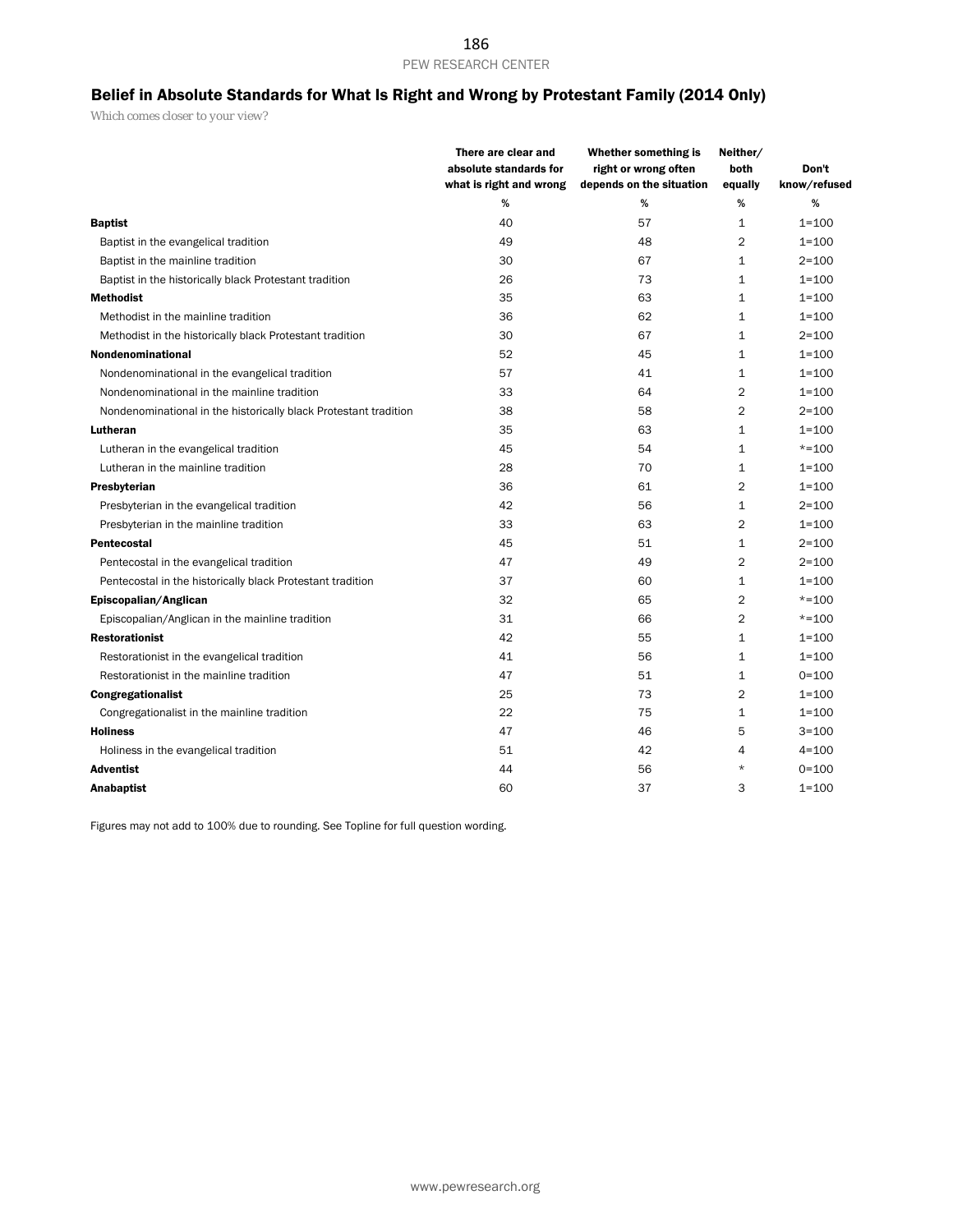# Belief in Absolute Standards for What Is Right and Wrong by Protestant Denomination (2014 Only)

*Which comes closer to your view?*

|                                               | There are clear and<br>absolute standards for<br>what is right and wrong | Whether something is<br>right or wrong often<br>depends on the situation | Neither/<br>both<br>equally | Don't<br>know/refused |
|-----------------------------------------------|--------------------------------------------------------------------------|--------------------------------------------------------------------------|-----------------------------|-----------------------|
|                                               | %                                                                        | %                                                                        | %                           | %                     |
| African Methodist Episcopal Church            | 35                                                                       | 61                                                                       | 1                           | $3 = 100$             |
| American Baptist Churches USA                 | 31                                                                       | 66                                                                       | 1                           | $1 = 100$             |
| Anglican Church                               | 48                                                                       | 52                                                                       | $\star$                     | $0 = 100$             |
| Assemblies of God                             | 53                                                                       | 43                                                                       | 2                           | $2 = 100$             |
| Church of God in Christ                       | 38                                                                       | 58                                                                       | $\mathbf{1}$                | $2 = 100$             |
| Church of God (Cleveland, Tennessee)          | 51                                                                       | 45                                                                       | 3                           | $1 = 100$             |
| Church of the Nazarene                        | 45                                                                       | 45                                                                       | 7                           | $4 = 100$             |
| <b>Churches of Christ</b>                     | 43                                                                       | 55                                                                       | $\mathbf{1}$                | $1 = 100$             |
| Episcopal Church                              | 28                                                                       | 70                                                                       | $\overline{2}$              | $* = 100$             |
| Evangelical Lutheran Church in America (ELCA) | 29                                                                       | 69                                                                       | 1                           | $* = 100$             |
| Independent Baptist (evangelical tradition)   | 48                                                                       | 50                                                                       | 1                           | $1 = 100$             |
| Interdenominational (evangelical tradition)   | 50                                                                       | 49                                                                       | $\mathbf{1}$                | $0 = 100$             |
| Interdenominational (mainline tradition)      | 28                                                                       | 71                                                                       | 1                           | $0 = 100$             |
| Lutheran Church-Missouri Synod                | 44                                                                       | 55                                                                       | 1                           | $* = 100$             |
| National Baptist Convention                   | 27                                                                       | 70                                                                       | 2                           | $1 = 100$             |
| Nondenominational charismatic                 | 47                                                                       | 52                                                                       | 1                           | $* = 100$             |
| Nondenominational evangelical                 | 68                                                                       | 30                                                                       | 1                           | $1 = 100$             |
| Nondenominational fundamentalist              | 59                                                                       | 39                                                                       | 2                           | $0 = 100$             |
| Presbyterian Church in America                | 41                                                                       | 56                                                                       | 1                           | $2 = 100$             |
| Presbyterian Church (USA)                     | 34                                                                       | 62                                                                       | $\overline{2}$              | $1 = 100$             |
| Seventh-day Adventist                         | 45                                                                       | 55                                                                       | $\star$                     | $0 = 100$             |
| Southern Baptist Convention                   | 51                                                                       | 47                                                                       | 2                           | $1 = 100$             |
| United Church of Christ                       | 22                                                                       | 75                                                                       | $\overline{2}$              | $1 = 100$             |
| <b>United Methodist Church</b>                | 37                                                                       | 62                                                                       | 1                           | $1 = 100$             |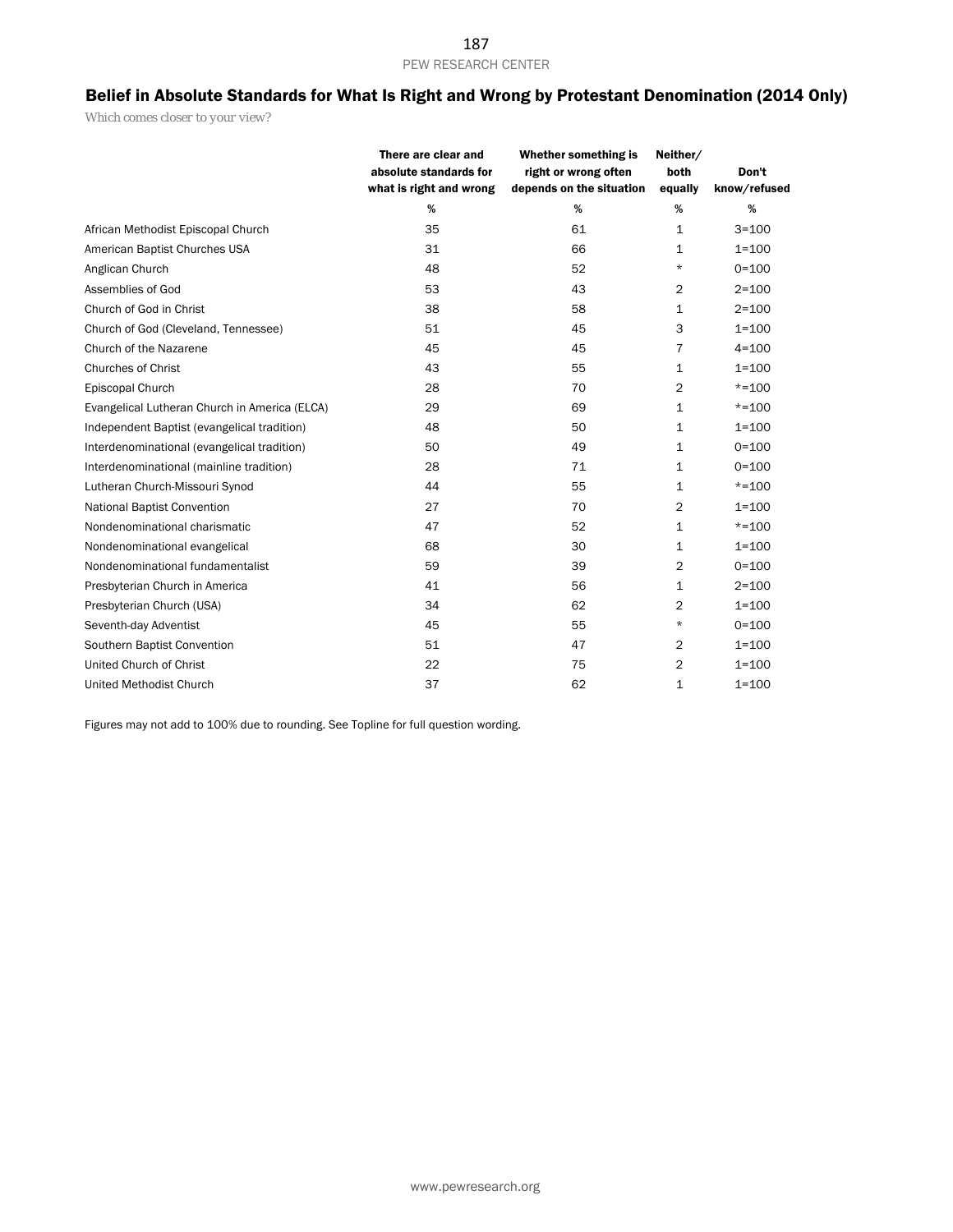## Party Affiliation by Religious Tradition

*In politics today, do you consider yourself a Republican, Democrat, or Independent? If not Republican or Democrat, do you lean more to the Republican Party or more to the Democratic Party?*

|                                             |      | lean<br>Republican | lean<br><b>Democrat</b> | Republican/ Democrat/ Independent/other/<br>no preference, no<br>lean |
|---------------------------------------------|------|--------------------|-------------------------|-----------------------------------------------------------------------|
|                                             |      | %                  | %                       | %                                                                     |
| Total                                       | 2014 | 37                 | 44                      | 18=100                                                                |
|                                             | 2007 | 35                 | 47                      | 18=100                                                                |
| Protestant                                  | 2014 | 46                 | 39                      | 15=100                                                                |
|                                             | 2007 | 42                 | 43                      | 15=100                                                                |
| Evangelical tradition                       | 2014 | 56                 | 28                      | 16=100                                                                |
|                                             | 2007 | 50                 | 34                      | 16=100                                                                |
| Mainline tradition                          | 2014 | 44                 | 40                      | 16=100                                                                |
|                                             | 2007 | 41                 | 43                      | 15=100                                                                |
| Historically black Protestant tradition     | 2014 | 10                 | 80                      | 10=100                                                                |
|                                             | 2007 | 10                 | 77                      | 12=100                                                                |
| Catholic                                    | 2014 | 37                 | 44                      | 19=100                                                                |
|                                             | 2007 | 33                 | 48                      | 19=100                                                                |
| Mormon                                      | 2014 | 70                 | 19                      | $11 = 100$                                                            |
|                                             | 2007 | 65                 | 22                      | 13=100                                                                |
| Church of Jesus Christ of Latter-day Saints | 2014 | 71                 | 18                      | 11=100                                                                |
|                                             | 2007 | 65                 | 22                      | 12=100                                                                |
| Jehovah's Witness                           | 2014 | $\overline{7}$     | 18                      | 75=100                                                                |
|                                             | 2007 | 10                 | 15                      | 75=100                                                                |
| Orthodox Christian                          | 2014 | 34                 | 44                      | $22 = 100$                                                            |
|                                             | 2007 | 35                 | 50                      | 15=100                                                                |
| Other Christian                             | 2014 | 34                 | 52                      | $14 = 100$                                                            |
|                                             | 2007 | 26                 | 55                      | 19=100                                                                |
| Jewish                                      | 2014 | 26                 | 64                      | $9 = 100$                                                             |
|                                             | 2007 | 24                 | 66                      | 10=100                                                                |
| Muslim                                      | 2014 | 17                 | 62                      | $21 = 100$                                                            |
|                                             | 2007 | $\overline{7}$     | 69                      | $24 = 100$                                                            |
| <b>Buddhist</b>                             | 2014 | 16                 | 69                      | 16=100                                                                |
|                                             | 2007 | 18                 | 66                      | 15=100                                                                |
| Hindu                                       | 2014 | 13                 | 61                      | $26 = 100$                                                            |
|                                             | 2007 | 13                 | 63                      | $24 = 100$                                                            |
| Other faiths                                | 2014 | 19                 | 54                      | $27 = 100$                                                            |
|                                             | 2007 | 13                 | 66                      | $20 = 100$                                                            |
| Unitarian and other liberal faiths          | 2014 | 17                 | 60                      | $23 = 100$                                                            |
|                                             | 2007 | 10                 | 77                      | 13=100                                                                |
| New Age                                     | 2014 | 23                 | 43                      | 33=100                                                                |
|                                             | 2007 | 19                 | 52                      | 29=100                                                                |
| Unaffiliated                                | 2014 | 23                 | 54                      | $22 = 100$                                                            |
|                                             | 2007 | 23                 | 55                      | $23 = 100$                                                            |
| Atheist                                     | 2014 | 15                 | 69                      | $17 = 100$                                                            |
|                                             | 2007 | 16                 | 65                      | 19=100                                                                |
| Agnostic                                    | 2014 | 21                 | 64                      | $15 = 100$                                                            |
|                                             | 2007 | 24                 | 62                      | 14=100                                                                |
| Nothing in particular                       | 2014 | 26                 | 49                      | $26 = 100$                                                            |
|                                             | 2007 | 24                 | 52                      | 25=100                                                                |
| Religion not important                      | 2014 | 24                 | 52                      | $24 = 100$                                                            |
|                                             | 2007 | 22                 | 54                      | 24=100                                                                |
| Religion important                          | 2014 | 27                 | 45                      | 28=100                                                                |
|                                             | 2007 | 25                 | 50                      | 25=100                                                                |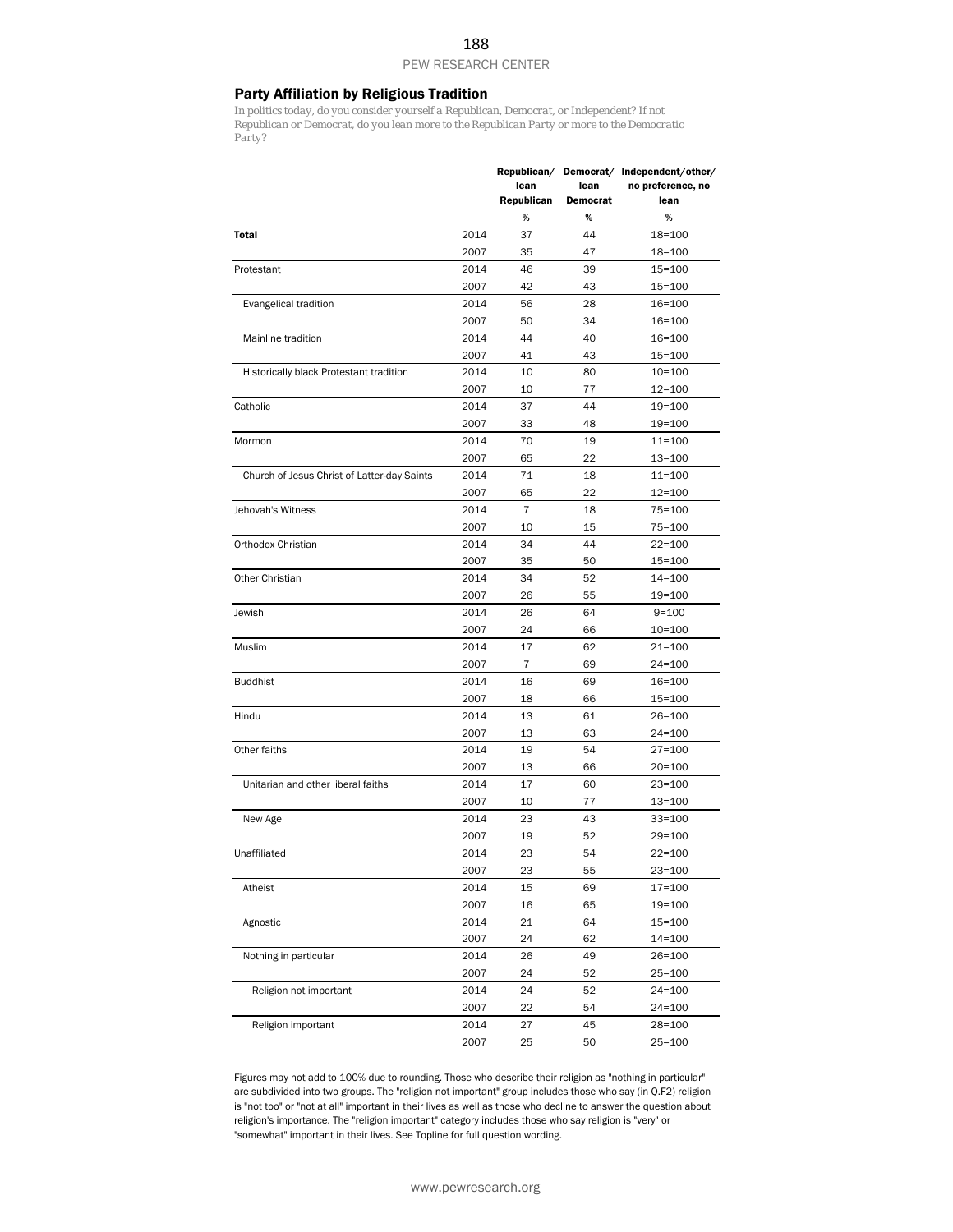#### Party Affiliation by Protestant Family

*In politics today, do you consider yourself a Republican, Democrat, or Independent? If not Republican or Democrat, do you lean more to the Republican Party or more to the Democratic Party?*

|                                                                  |              | Republican/        |                         | Democrat/ Independent/other/ |
|------------------------------------------------------------------|--------------|--------------------|-------------------------|------------------------------|
|                                                                  |              | lean<br>Republican | lean<br><b>Democrat</b> | no preference, no<br>lean    |
|                                                                  |              | %                  | %                       | %                            |
|                                                                  |              |                    |                         |                              |
| <b>Baptist</b>                                                   | 2014         | 44                 | 43                      | $12 = 100$                   |
|                                                                  | 2007         | 38<br>61           | 48<br>26                | $13 = 100$                   |
| Baptist in the evangelical tradition                             | 2014<br>2007 | 51                 | 36                      | $13 = 100$                   |
|                                                                  |              | 39                 | 42                      | $13 = 100$                   |
| Baptist in the mainline tradition                                | 2014         |                    |                         | 18=100                       |
|                                                                  | 2007         | 36<br>9            | 44<br>84                | $21 = 100$                   |
| Baptist in the historically black Protestant tradition           | 2014<br>2007 | 8                  | 82                      | $7 = 100$<br>$10 = 100$      |
| <b>Methodist</b>                                                 | 2014         | 48                 | 42                      | $11 = 100$                   |
|                                                                  | 2007         | 42                 | 45                      | $12 = 100$                   |
| Methodist in the mainline tradition                              | 2014         | 53                 | 36                      | $11 = 100$                   |
|                                                                  | 2007         | 46                 | 41                      | $13 = 100$                   |
| Methodist in the historically black Protestant tradition         | 2014         | $\overline{7}$     | 88                      | $5 = 100$                    |
|                                                                  | 2007         | 9                  | 82                      | $9 = 100$                    |
| Nondenominational                                                | 2014         | 54                 | 30                      | 16=100                       |
|                                                                  |              | 49                 | 36                      |                              |
|                                                                  | 2007<br>2014 | 60                 | 24                      | 16=100<br>16=100             |
| Nondenominational in the evangelical tradition                   |              | 57                 | 28                      |                              |
| Nondenominational in the mainline tradition                      | 2007         | 42                 |                         | 15=100                       |
|                                                                  | 2014         |                    | 41                      | $17 = 100$                   |
|                                                                  | 2007         | 27<br>9            | 54                      | 18=100                       |
| Nondenominational in the historically black Protestant tradition | 2014         |                    | 80                      | 11=100                       |
|                                                                  | 2007<br>2014 | n/a                | n/a                     | n/a                          |
| Lutheran                                                         |              | 50                 | 36                      | $15 = 100$                   |
|                                                                  | 2007         | 44                 | 42                      | $14 = 100$                   |
| Lutheran in the evangelical tradition                            | 2014         | 58                 | 27                      | $15 = 100$                   |
|                                                                  | 2007         | 52                 | 34                      | 15=100                       |
| Lutheran in the mainline tradition                               | 2014         | 44                 | 42                      | $14 = 100$                   |
|                                                                  | 2007         | 39                 | 47                      | $14 = 100$                   |
| Presbyterian                                                     | 2014         | 50                 | 39                      | $11 = 100$                   |
|                                                                  | 2007         | 50                 | 40                      | 10=100                       |
| Presbyterian in the evangelical tradition                        | 2014         | 56                 | 32                      | $12 = 100$                   |
|                                                                  | 2007         | 52                 | 37                      | $11 = 100$                   |
| Presbyterian in the mainline tradition                           | 2014         | 47                 | 42                      | $11 = 100$                   |
|                                                                  | 2007         | 49                 | 42                      | $10 = 100$                   |
| Pentecostal                                                      | 2014         | 40                 | 41                      | $19 = 100$                   |
|                                                                  | 2007<br>2014 | 41<br>47           | 40<br>33                | 19=100                       |
| Pentecostal in the evangelical tradition                         |              |                    |                         | $20 = 100$                   |
|                                                                  | 2007         | 45                 | 35                      | $20 = 100$                   |
| Pentecostal in the historically black Protestant tradition       | 2014         | 18                 | 67                      | 15=100                       |
|                                                                  | 2007         | 23                 | 60                      | $17 = 100$                   |
| Episcopalian/Anglican                                            | 2014         | 42                 | 47                      | $11 = 100$<br>$12 = 100$     |
|                                                                  | 2007         | 43                 | 45                      |                              |
| Episcopalian/Anglican in the mainline tradition                  | 2014<br>2007 | 42                 | 46                      | $12 = 100$                   |
|                                                                  |              | 43                 | 45                      | $12 = 100$                   |
| Restorationist                                                   | 2014         | 48                 | 40                      | $12 = 100$                   |
|                                                                  | 2007         | 41                 | 45                      | 14=100                       |
| Restorationist in the evangelical tradition                      | 2014         | 50                 | 39                      | 12=100                       |
|                                                                  | 2007         | 42                 | 44                      | 14=100                       |
| Restorationist in the mainline tradition                         | 2014         | 39                 | 50                      | 12=100                       |
|                                                                  | 2007<br>2014 | 35                 | 51                      | 14=100                       |
| Congregationalist                                                |              | 35                 | 51                      | 15=100                       |
|                                                                  | 2007         | 38                 | 48                      | 14=100                       |
| Congregationalist in the mainline tradition                      | 2014<br>2007 | 32                 | 54<br>49                | $14 = 100$<br>15=100         |
|                                                                  |              | 37                 |                         |                              |
| <b>Holiness</b>                                                  | 2014         | 55                 | 31                      | 14=100                       |
|                                                                  | 2007         | 42                 | 42                      | 16=100                       |
| Holiness in the evangelical tradition                            | 2014         | 61                 | 24                      | 15=100                       |
|                                                                  | 2007         | 45                 | 41<br>44                | 14=100                       |
| <b>Adventist</b>                                                 | 2014         | 36                 |                         | $20 = 100$                   |
|                                                                  | 2007         | 32                 | 43                      | 25=100                       |
| Anabaptist                                                       | 2014         | 61                 | 13                      | 26=100                       |
|                                                                  | 2007         | n/a                | n/a                     | n/a                          |

Figures may not add to 100% due to rounding. "N/A" indicates insufficient sample size. See Topline for full question wording.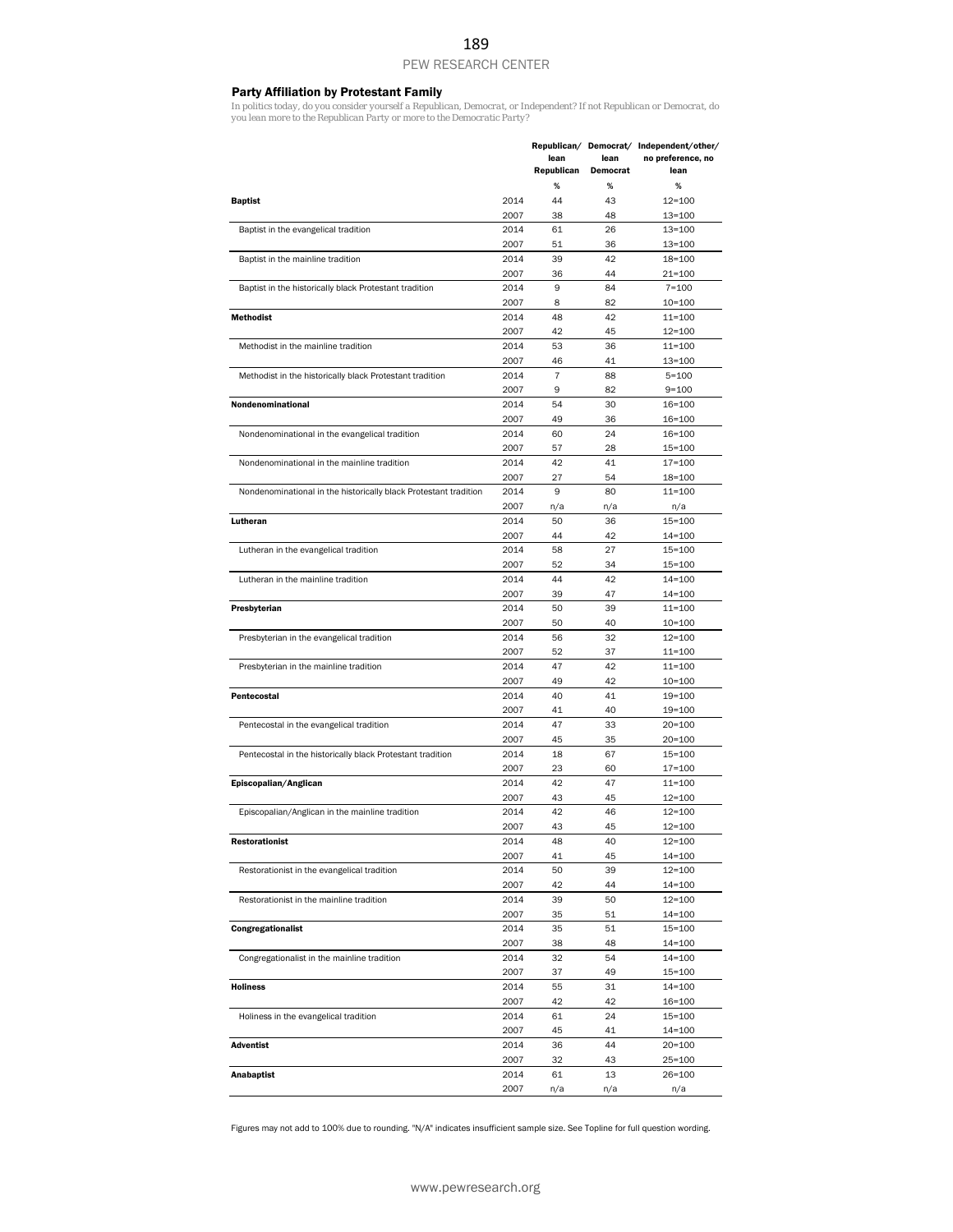# Party Affiliation by Protestant Denomination

*In politics today, do you consider yourself a Republican, Democrat, or Independent? If not Republican or Democrat, do you lean more to the Republican Party or more to the Democratic Party?*

|                                               |              | Republican/    |          | Democrat/ Independent/other/ |
|-----------------------------------------------|--------------|----------------|----------|------------------------------|
|                                               |              | lean           | lean     | no preference, no            |
|                                               |              | Republican     | Democrat | lean                         |
|                                               |              | %              | %        | %                            |
| African Methodist Episcopal Church            | 2014         | $\overline{4}$ | 92       | $4 = 100$                    |
|                                               | 2007         | 10             | 83       | $7 = 100$                    |
| American Baptist Churches USA                 | 2014         | 41             | 42       | 16=100                       |
|                                               | 2007         | 38             | 44       | $17 = 100$                   |
| Anglican Church                               | 2014         | 58             | 37       | $5 = 100$                    |
|                                               | 2007         | 50             | 37       | 13=100                       |
| Assemblies of God                             | 2014         | 57             | 27       | $17 = 100$                   |
|                                               | 2007         | 56             | 28       | $17 = 100$                   |
| Church of God in Christ                       | 2014         | 14             | 75       | $11 = 100$                   |
|                                               | 2007         | 19             | 64       | $17 = 100$                   |
| Church of God (Cleveland, Tennessee)          | 2014         | 52             | 26       | $22 = 100$                   |
|                                               | 2007         | 43             | 41       | 16=100                       |
| Church of the Nazarene                        | 2014         | 63             | 24       | $13 = 100$                   |
|                                               | 2007         | 47             | 37       | 16=100                       |
| <b>Churches of Christ</b>                     | 2014         | 50             | 39       | $11 = 100$                   |
|                                               | 2007         | 43             | 44       | $13 = 100$                   |
| Episcopal Church                              | 2014         | 39             | 49       | $12 = 100$                   |
|                                               | 2007         | 42             | 49       | $10 = 100$                   |
| Evangelical Lutheran Church in America (ELCA) | 2014         | 43             | 47       | $10 = 100$                   |
|                                               | 2007         | 42             | 45       | $13 = 100$                   |
| Independent Baptist (evangelical tradition)   | 2014         | 57             | 27       | 16=100                       |
|                                               | 2007         | 52             | 33       | $15 = 100$                   |
| Interdenominational (evangelical tradition)   | 2014         | 48             | 36       | 16=100                       |
|                                               | 2007         | 41             | 49       | $10 = 100$                   |
| Interdenominational (mainline tradition)      | 2014         | 37             | 50       | $12 = 100$                   |
|                                               | 2007         | 29             | 56       | $15 = 100$                   |
| Lutheran Church-Missouri Synod                | 2014         | 59             | 27       | $14 = 100$                   |
|                                               | 2007         | 53             | 34       | 13=100                       |
| <b>National Baptist Convention</b>            | 2014         | 5              | 87       | $8 = 100$                    |
|                                               | 2007         | 6              | 86       | $8 = 100$                    |
| Nondenominational charismatic                 | 2014         | 59             | 30       | $11=100$                     |
|                                               | 2007         | 54             | 30       | 16=100                       |
| Nondenominational evangelical                 | 2014         | 69             | 18       | $12 = 100$                   |
|                                               | 2007         | 71             | 19       | $10 = 100$                   |
| Nondenominational fundamentalist              | 2014         | 66             | 13       | $20 = 100$                   |
|                                               | 2007         | 70             | 17       | $13 = 100$                   |
| Presbyterian Church in America                | 2014         | 60             | 34       | $6 = 100$                    |
|                                               | 2007         | 48             | 41       | 11=100                       |
| Presbyterian Church (USA)                     | 2014         | 44             | 47       | 10=100                       |
|                                               |              | 53             | 40       | $7 = 100$                    |
| Seventh-day Adventist                         | 2007<br>2014 | 35             | 45       | 19=100                       |
|                                               |              |                | 43       |                              |
|                                               | 2007         | 32             |          | 24=100                       |
| Southern Baptist Convention                   | 2014         | 64             | 26       | 10=100                       |
|                                               | 2007         | 52             | 37       | $12 = 100$                   |
| United Church of Christ                       | 2014         | 31             | 58       | 11=100                       |
|                                               | 2007         | 36             | 50       | 14=100                       |
| United Methodist Church                       | 2014         | 54             | 35       | 11=100                       |
|                                               | 2007         | 46             | 42       | 12=100                       |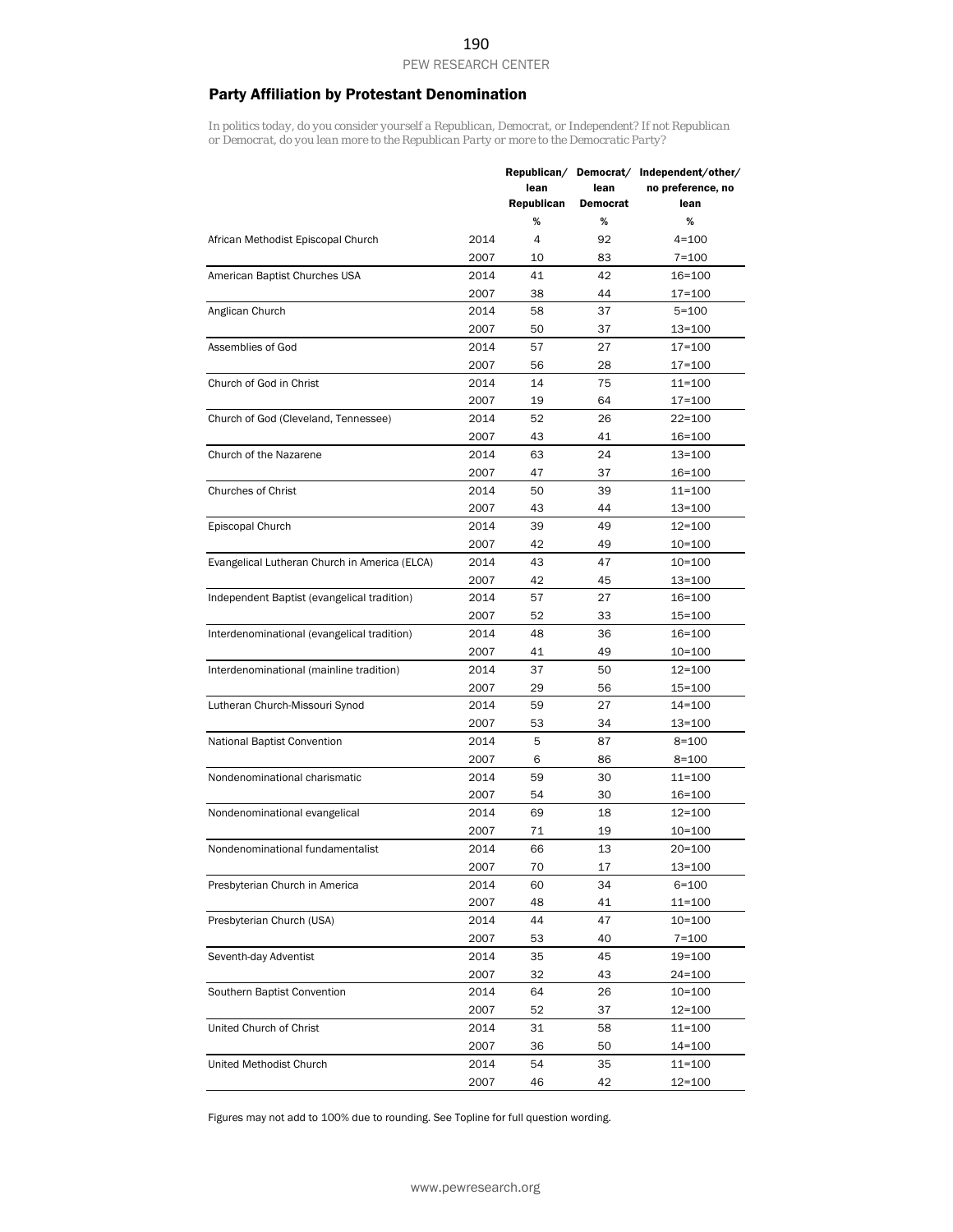## Political Ideology by Religious Tradition

*In general, would you describe your political views as…*

|                                             |      |                     |                 |         | Don't        |
|---------------------------------------------|------|---------------------|-----------------|---------|--------------|
|                                             |      | <b>Conservative</b> | <b>Moderate</b> | Liberal | know/refused |
|                                             |      | %                   | %               | %       | $\%$         |
| Total                                       | 2014 | 36                  | 33              | 24      | $7 = 100$    |
|                                             | 2007 | 37                  | 36              | 20      | $7 = 100$    |
| Protestant                                  | 2014 | 46                  | 31              | 17      | $6 = 100$    |
|                                             | 2007 | 44                  | 34              | 15      | $6 = 100$    |
| Evangelical tradition                       | 2014 | 55                  | 27              | 13      | $6 = 100$    |
|                                             | 2007 | 52                  | 30              | 11      | $7 = 100$    |
| Mainline tradition                          | 2014 | 37                  | 38              | 20      | $5 = 100$    |
|                                             | 2007 | 36                  | 41              | 18      | 5=100        |
| Historically black Protestant tradition     | 2014 | 36                  | 33              | 24      | $7 = 100$    |
|                                             | 2007 | 35                  | 36              | 21      | 8=100        |
| Catholic                                    | 2014 | 37                  | 36              | 22      | $5 = 100$    |
|                                             | 2007 | 36                  | 38              | 18      | 8=100        |
| Mormon                                      | 2014 | 61                  | 27              | 9       | $4 = 100$    |
|                                             | 2007 | 60                  | 27              | 10      | $3 = 100$    |
| Church of Jesus Christ of Latter-day Saints | 2014 | 61                  | 27              | 8       | $3 = 100$    |
|                                             | 2007 | 60                  | 28              | 9       | $3 = 100$    |
| Jehovah's Witness                           | 2014 | 20                  | 18              | 12      | $50 = 100$   |
|                                             | 2007 | 21                  | 12              | 17      | $50 = 100$   |
| Orthodox Christian                          | 2014 | 34                  | 48              | 16      | $1 = 100$    |
|                                             | 2007 | 30                  | 45              | 20      | $6 = 100$    |
| Other Christian                             | 2014 | 32                  | 32              | 28      | $8 = 100$    |
|                                             | 2007 | 20                  | 35              | 40      | $5 = 100$    |
| Jewish                                      | 2014 | 21                  | 33              | 43      | $3 = 100$    |
|                                             | 2007 | 21                  | 39              | 38      | $3 = 100$    |
| Muslim                                      | 2014 | 22                  | 39              | 33      | $6 = 100$    |
|                                             | 2007 | 24                  | 44              | 26      | $6 = 100$    |
| <b>Buddhist</b>                             | 2014 | 16                  | 36              | 44      | $4 = 100$    |
|                                             | 2007 | 12                  | 32              | 50      | $6 = 100$    |
| Hindu                                       | 2014 | 14                  | 38              | 43      | $4 = 100$    |
|                                             | 2007 | 12                  | 44              | 35      | $10 = 100$   |
| Other faiths                                | 2014 | 12                  | 31              | 48      | $8 = 100$    |
|                                             | 2007 | 12                  | 33              | 47      | $8 = 100$    |
| Unitarian and other liberal faiths          | 2014 | 11                  | 29              | 51      | $9 = 100$    |
|                                             | 2007 | 9                   | 32              | 51      | $8 = 100$    |
| New Age                                     | 2014 | 16                  | 36              | 41      | $6 = 100$    |
|                                             | 2007 | 16                  | 32              | 46      | $6 = 100$    |
| Unaffiliated                                | 2014 | 18                  | 36              | 39      | 8=100        |
|                                             | 2007 | 20                  | 39              | 34      | $8 = 100$    |
| Atheist                                     | 2014 | 10                  | 29              | 56      | $5 = 100$    |
|                                             | 2007 | 14                  | 27              | 50      | $8 = 100$    |
| Agnostic                                    | 2014 | 11                  | 40              | 47      | $3 = 100$    |
|                                             | 2007 | 15                  | 39              | 44      | $3 = 100$    |
|                                             |      |                     |                 |         |              |
| Nothing in particular                       | 2014 | 22                  | 36              | 33      | $9 = 100$    |
|                                             | 2007 | 21                  | 40              | 30      | $9 = 100$    |
| Religion not important                      | 2014 | 18                  | 36              | 38      | $9 = 100$    |
|                                             | 2007 | 17                  | 39              | 35      | $8 = 100$    |
| Religion important                          | 2014 | 27                  | 36              | 27      | 10=100       |
|                                             | 2007 | 25                  | 41              | 24      | 10=100       |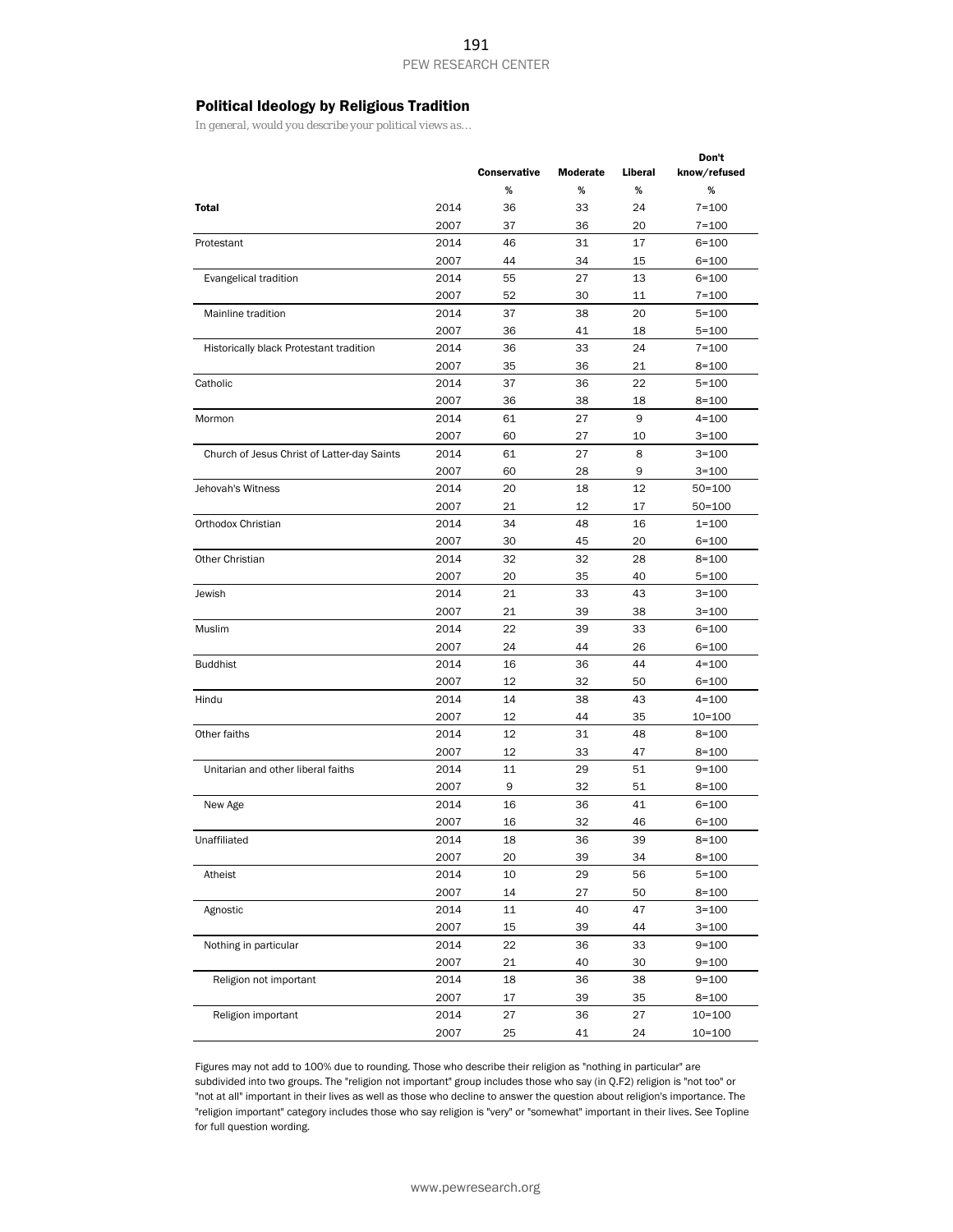## Political Ideology by Protestant Family

*In general, would you describe your political views as…*

|                                                                  |              |              |          |          | Don't                  |
|------------------------------------------------------------------|--------------|--------------|----------|----------|------------------------|
|                                                                  |              | Conservative | Moderate | Liberal  | know/refused           |
|                                                                  |              | %            | %        | %        | %                      |
| <b>Baptist</b>                                                   | 2014         | 50           | 29       | 15       | $5 = 100$              |
|                                                                  | 2007         | 47           | 32       | 14       | $7 = 100$              |
| Baptist in the evangelical tradition                             | 2014         | 60           | 25       | 10       | $5 = 100$              |
|                                                                  | 2007         | 53           | 30       | 10       | $7 = 100$              |
| Baptist in the mainline tradition                                | 2014         | 40           | 37       | 16       | $7 = 100$              |
|                                                                  | 2007         | 38           | 37       | 17       | $8 = 100$              |
| Baptist in the historically black Protestant tradition           | 2014         | 35           | 34       | 26       | $5 = 100$              |
|                                                                  | 2007         | 35           | 36       | 22       | $7 = 100$              |
| <b>Methodist</b>                                                 | 2014         | 43           | 38       | 15       | $4 = 100$              |
|                                                                  | 2007         | 40           | 39       | 16       | $5 = 100$              |
| Methodist in the mainline tradition                              | 2014         | 45           | 38       | 14       | $3 = 100$              |
|                                                                  | 2007         | 41           | 40       | 15       | $5 = 100$              |
| Methodist in the historically black Protestant tradition         | 2014         | 27           | 40       | 25       | $9 = 100$              |
|                                                                  | 2007         | 30           | 38       | 25       | $7 = 100$              |
| Nondenominational                                                | 2014         | 51           | 31       | 13       | $5 = 100$              |
|                                                                  | 2007         | 47           | 35       | 12       | 6=100                  |
| Nondenominational in the evangelical tradition                   | 2014         | 56           | 29       | 11       | $5 = 100$              |
|                                                                  | 2007         | 52           | 33       | 9        | 6=100                  |
| Nondenominational in the mainline tradition                      | 2014         | 33           | 39       | 22       | $6 = 100$              |
|                                                                  | 2007         | 28           | 46       | 23       | $3 = 100$              |
| Nondenominational in the historically black Protestant tradition | 2014         | 35           | 33       | 22       | $10 = 100$             |
|                                                                  | 2007         | n/a          | n/a      | n/a      | n/a                    |
| Lutheran                                                         | 2014         | 42           | 36       | 18       | $5 = 100$              |
|                                                                  | 2007         | 41           | 39       | 15       | $5 = 100$              |
| Lutheran in the evangelical tradition                            | 2014         | 52           | 32       | 12       | $5 = 100$              |
|                                                                  | 2007         | 48           | 35       | 12       |                        |
| Lutheran in the mainline tradition                               | 2014         | 34           | 39       | 22       | $5 = 100$<br>$4 = 100$ |
|                                                                  |              |              | 42       |          |                        |
|                                                                  | 2007<br>2014 | 36<br>41     | 37       | 17<br>18 | $5 = 100$              |
| Presbyterian                                                     |              |              |          |          | $3 = 100$              |
|                                                                  | 2007         | 38           | 43       | 16       | $3 = 100$              |
| Presbyterian in the evangelical tradition                        | 2014         | 49           | 34       | 13       | $4 = 100$              |
|                                                                  | 2007         | 46           | 37       | 12       | $4 = 100$              |
| Presbyterian in the mainline tradition                           | 2014         | 36           | 39       | 22       | $3 = 100$              |
|                                                                  | 2007         | 34           | 45       | 18       | $2 = 100$              |
| Pentecostal                                                      | 2014         | 50           | 25       | 19       | $6 = 100$              |
|                                                                  | 2007         | 54           | 25       | 12       | $9 = 100$              |
| Pentecostal in the evangelical tradition                         | 2014         | 51           | 25       | 19       | $6 = 100$              |
|                                                                  | 2007         | 57           | 22       | 11       | $9 = 100$              |
| Pentecostal in the historically black Protestant tradition       | 2014         | 45           | 27       | 22       | $6 = 100$              |
|                                                                  | 2007         | 41           | 33       | 15       | $11 = 100$             |
| Episcopalian/Anglican                                            | 2014         | 35           | 35       | 28       | $3 = 100$              |
|                                                                  | 2007         | 32           | 40       | 22       | 6=100                  |
| Episcopalian/Anglican in the mainline tradition                  | 2014         | 34           | 35       | 27       | $3 = 100$              |
|                                                                  | 2007         | 31           | 41       | 22       | $5 = 100$              |
| <b>Restorationist</b>                                            | 2014         | 49           | 28       | 15       | $8 = 100$              |
|                                                                  | 2007         | 49           | 34       | 12       | $5 = 100$              |
| Restorationist in the evangelical tradition                      | 2014         | 49           | 28       | 13       | $9 = 100$              |
|                                                                  | 2007         | 51           | 33       | 11       | $5 = 100$              |
| Restorationist in the mainline tradition                         | 2014         | 47           | 29       | 22       | $2 = 100$              |
|                                                                  | 2007         | 37           | 44       | 13       | 6=100                  |
| Congregationalist                                                | 2014         | 26           | 39       | 31       | $4 = 100$              |
|                                                                  | 2007         | 32           | 44       | 20       | $4 = 100$              |
| Congregationalist in the mainline tradition                      | 2014         | 23           | 42       | 33       | $3 = 100$              |
|                                                                  | 2007         | 29           | 46       | 21       | $5 = 100$              |
| <b>Holiness</b>                                                  | 2014         | 54           | 25       | 13       | $8 = 100$              |
|                                                                  | 2007         | 49           | 29       | 17       | $6 = 100$              |
| Holiness in the evangelical tradition                            | 2014         | 54           | 26       | 13       | $7 = 100$              |
|                                                                  | 2007         | 51           | 29       | 16       | $5 = 100$              |
| <b>Adventist</b>                                                 | 2014         | 37           | 31       | 22       | $10 = 100$             |
|                                                                  | 2007         | 42           | 29       | 15       | $14 = 100$             |
| Anabaptist                                                       | 2014         | 69           | 16       | 8        | $7 = 100$              |
|                                                                  | 2007         | n/a          | n/a      | n/a      | n/a                    |

Figures may not add to 100% due to rounding. "N/A" indicates insufficient sample size. See Topline for full question wording.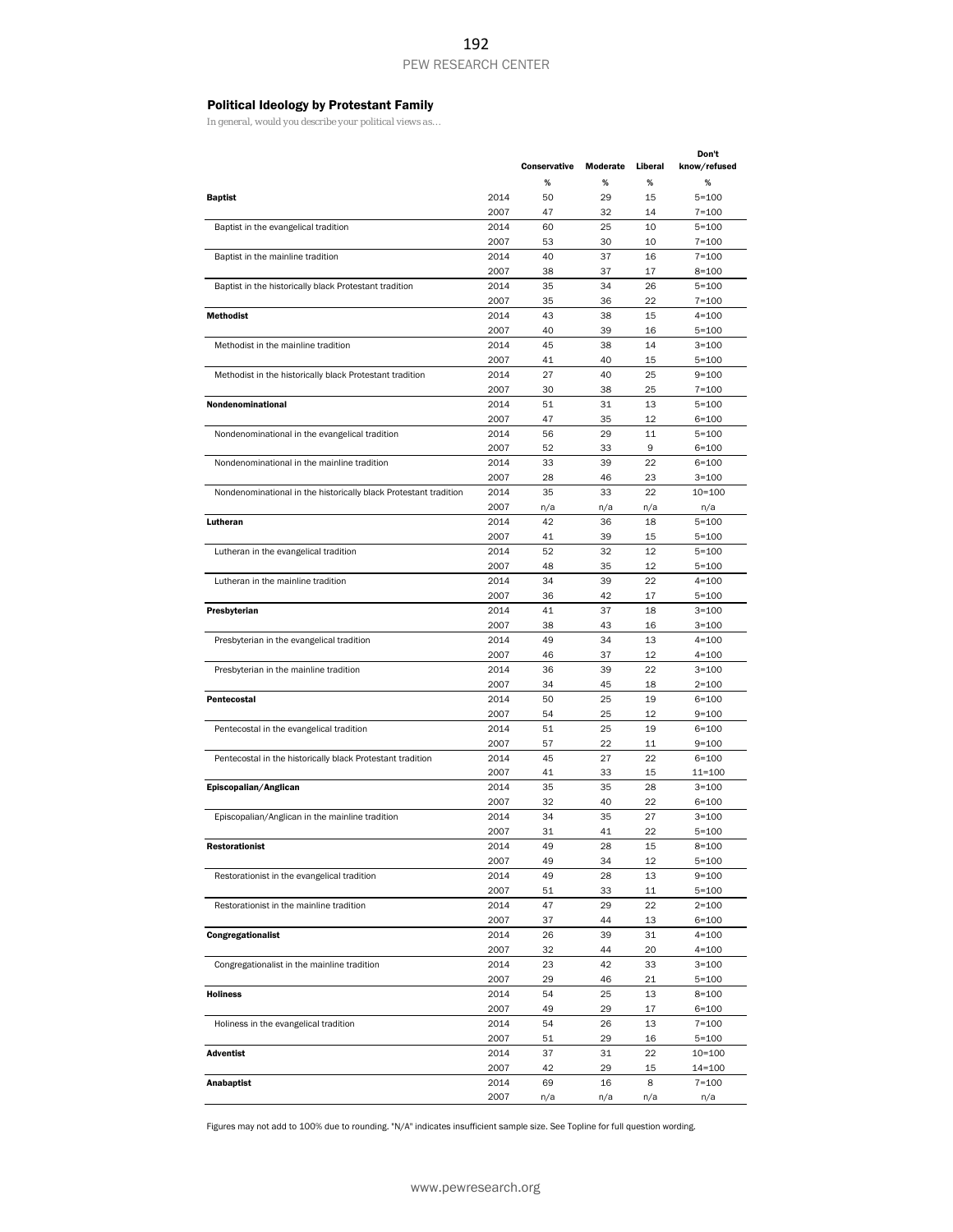# Political Ideology by Protestant Denomination

*In general, would you describe your political views as…*

|                                               |      |                     |          |         | Don't        |
|-----------------------------------------------|------|---------------------|----------|---------|--------------|
|                                               |      | <b>Conservative</b> | Moderate | Liberal | know/refused |
|                                               |      | %                   | %        | %       | %            |
| African Methodist Episcopal Church            | 2014 | 25                  | 45       | 23      | $8 = 100$    |
|                                               | 2007 | 35                  | 37       | 24      | $3 = 100$    |
| American Baptist Churches USA                 | 2014 | 43                  | 34       | 16      | $7 = 100$    |
|                                               | 2007 | 43                  | 36       | 16      | $5 = 100$    |
| Anglican Church                               | 2014 | 50                  | 29       | 19      | $3 = 100$    |
|                                               | 2007 | 44                  | 35       | 14      | $7 = 100$    |
| Assemblies of God                             | 2014 | 60                  | 24       | 11      | $5 = 100$    |
|                                               | 2007 | 66                  | 19       | 8       | $7 = 100$    |
| Church of God in Christ                       | 2014 | 41                  | 32       | 22      | $5 = 100$    |
|                                               |      | 38                  | 33       | 16      |              |
|                                               | 2007 | 57                  |          |         | $13 = 100$   |
| Church of God (Cleveland, Tennessee)          | 2014 |                     | 27       | 13      | $3 = 100$    |
|                                               | 2007 | 62                  | 20       | 12      | $6 = 100$    |
| Church of the Nazarene                        | 2014 | 54                  | 28       | 16      | $2 = 100$    |
|                                               | 2007 | 56                  | 26       | 14      | $4 = 100$    |
| <b>Churches of Christ</b>                     | 2014 | 51                  | 29       | 12      | $8 = 100$    |
|                                               | 2007 | 53                  | 32       | 12      | $4 = 100$    |
| Episcopal Church                              | 2014 | 31                  | 37       | 29      | $3 = 100$    |
|                                               | 2007 | 27                  | 43       | 26      | $4 = 100$    |
| Evangelical Lutheran Church in America (ELCA) | 2014 | 32                  | 41       | 24      | $3 = 100$    |
|                                               | 2007 | 39                  | 42       | 15      | $4 = 100$    |
| Independent Baptist (evangelical tradition)   | 2014 | 55                  | 28       | 11      | $6 = 100$    |
|                                               | 2007 | 54                  | 30       | 9       | $7 = 100$    |
| Interdenominational (evangelical tradition)   | 2014 | 46                  | 33       | 17      | $4 = 100$    |
|                                               | 2007 | 41                  | 38       | 17      | $3 = 100$    |
| Interdenominational (mainline tradition)      | 2014 | 29                  | 37       | 30      | $4 = 100$    |
|                                               | 2007 | 25                  | 48       | 26      | $1 = 100$    |
| Lutheran Church-Missouri Synod                | 2014 | 52                  | 33       | 10      | $4 = 100$    |
|                                               | 2007 | 48                  | 36       | 12      | $4 = 100$    |
| National Baptist Convention                   | 2014 | 35                  | 37       | 23      | $5 = 100$    |
|                                               | 2007 | 36                  | 35       | 23      | $5 = 100$    |
| Nondenominational charismatic                 | 2014 | 56                  | 28       | 11      | $6 = 100$    |
|                                               | 2007 | 49                  | 36       | 8       | $6 = 100$    |
| Nondenominational evangelical                 | 2014 | 63                  | 26       | 9       | $3 = 100$    |
|                                               | 2007 | 63                  | 30       | 4       | $3 = 100$    |
| Nondenominational fundamentalist              | 2014 | 64                  | 23       | 12      | $1 = 100$    |
|                                               | 2007 | 80                  | 16       | 4       | $0 = 100$    |
| Presbyterian Church in America                | 2014 | 45                  | 42       | 10      | $2 = 100$    |
|                                               | 2007 | 42                  | 40       | 14      | $3 = 100$    |
| Presbyterian Church (USA)                     | 2014 | 40                  | 36       | 22      | $2 = 100$    |
|                                               |      |                     |          |         |              |
|                                               | 2007 | 35                  | 47       | 16      | $2 = 100$    |
| Seventh-day Adventist                         | 2014 | 37                  | 31       | 22      | $10 = 100$   |
|                                               | 2007 | 40                  | 31       | 16      | $13 = 100$   |
| Southern Baptist Convention                   | 2014 | 64                  | 23       | 9       | $4 = 100$    |
|                                               | 2007 | 55                  | 29       | 10      | $6 = 100$    |
| United Church of Christ                       | 2014 | 22                  | 43       | 33      | $2 = 100$    |
|                                               | 2007 | 28                  | 45       | 21      | $5 = 100$    |
| United Methodist Church                       | 2014 | 45                  | 38       | 15      | $3 = 100$    |
|                                               | 2007 | 41                  | 41       | 14      | $4 = 100$    |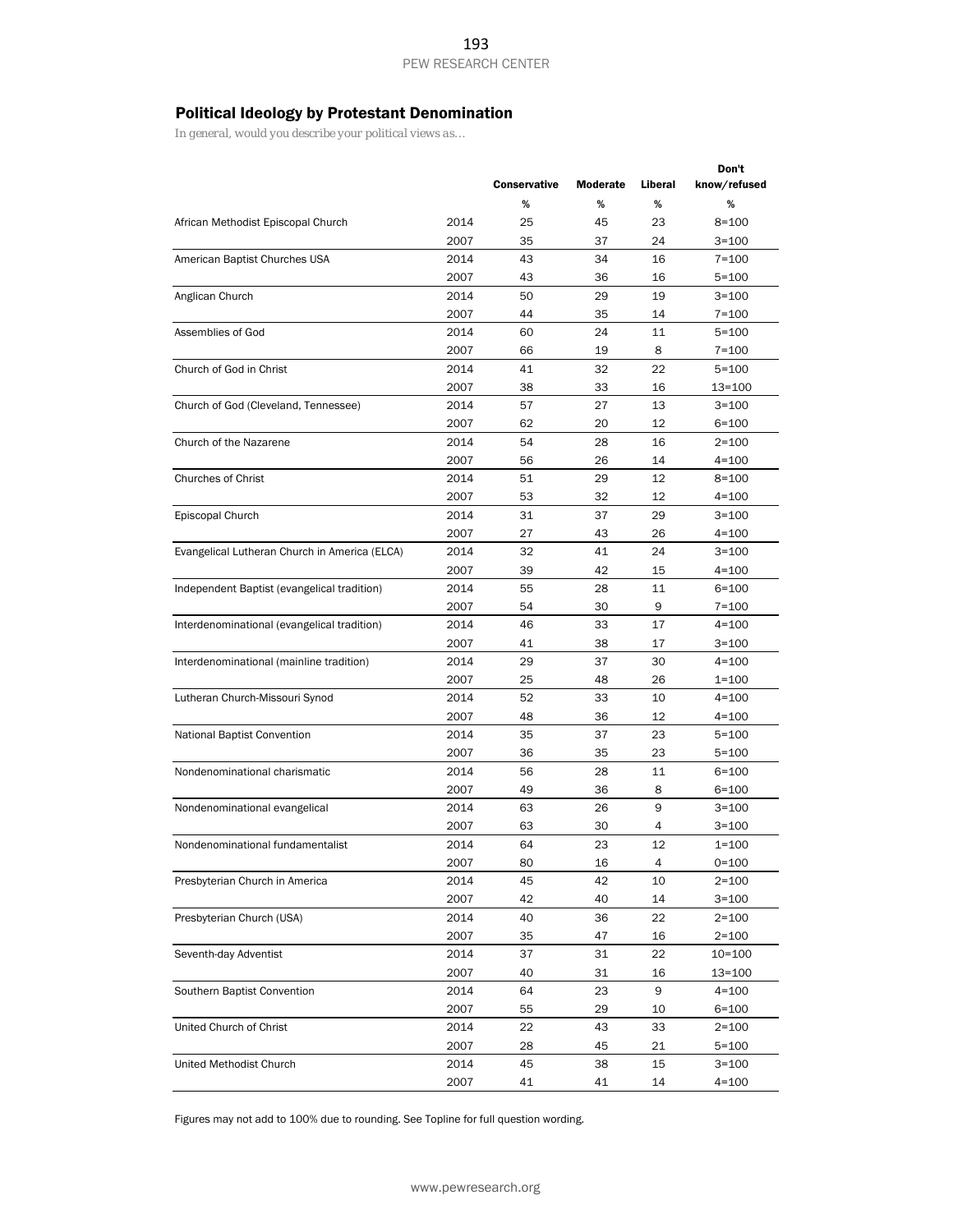## Views About Size of Government by Religious Tradition

*If you had to choose, would you rather have a smaller government providing fewer services, or a bigger government providing more services?*

|                                             |      | <b>Prefer smaller</b> | Prefer bigger |                |              |
|---------------------------------------------|------|-----------------------|---------------|----------------|--------------|
|                                             |      | government,           | government,   |                | Don't        |
|                                             |      | fewer services        | more services | <b>Depends</b> | know/refused |
|                                             |      | %                     | %             | $\%$           | %            |
| <b>Total</b>                                | 2014 | 51                    | 42            | 3              | $4 = 100$    |
|                                             | 2007 | 43                    | 46            | 5              | $6 = 100$    |
| Protestant                                  | 2014 | 57                    | 37            | 3              | $4 = 100$    |
|                                             | 2007 | 45                    | 44            | 5              | $7 = 100$    |
| Evangelical tradition                       | 2014 | 64                    | 30            | 3              | $3 = 100$    |
|                                             | 2007 | 48                    | 41            | $\overline{4}$ | $7 = 100$    |
| Mainline tradition                          | 2014 | 59                    | 34            | $\overline{4}$ | $4 = 100$    |
|                                             | 2007 | 51                    | 37            | 5              | $7 = 100$    |
| Historically black Protestant tradition     | 2014 | 23                    | 70            | 3              | $4 = 100$    |
|                                             | 2007 | 18                    | 72            | 5              | 5=100        |
| Catholic                                    | 2014 | 48                    | 47            | 3              | $3 = 100$    |
|                                             | 2007 | 39                    | 51            | 4              | $6 = 100$    |
| Mormon                                      | 2014 | 75                    | 22            | $\overline{2}$ | $2 = 100$    |
|                                             | 2007 | 56                    | 36            | 5              | $4 = 100$    |
| Church of Jesus Christ of Latter-day Saints | 2014 | 75                    | 21            | $\overline{2}$ | $2 = 100$    |
|                                             | 2007 | 56                    | 36            | 4              | $4 = 100$    |
| Jehovah's Witness                           | 2014 | 32                    | 50            | $\overline{4}$ | $14 = 100$   |
|                                             | 2007 | 23                    | 47            | 6              | $23 = 100$   |
| Orthodox Christian                          | 2014 | 61                    | 38            | $\mathbf{1}$   | $* = 100$    |
|                                             | 2007 | 42                    | 46            | 6              | $7 = 100$    |
| Other Christian                             | 2014 | 52                    | 33            | $\overline{4}$ | $10 = 100$   |
|                                             | 2007 | 44                    | 42            | 6              | $8 = 100$    |
| Jewish                                      | 2014 | 40                    | 53            | 4              | $3 = 100$    |
|                                             | 2007 | 40                    | 46            | $\overline{7}$ | $7 = 100$    |
| Muslim                                      | 2014 | 23                    | 73            | 3              | $2 = 100$    |
|                                             | 2007 | 20                    | 67            | $\overline{7}$ | $6 = 100$    |
| <b>Buddhist</b>                             | 2014 | 40                    | 51            | 3              | $6 = 100$    |
|                                             | 2007 | 35                    | 51            | $\overline{7}$ | $7 = 100$    |
| Hindu                                       | 2014 | 40                    | 57            | $\overline{4}$ | $*=100$      |
|                                             | 2007 | 31                    | 59            | 5              | $5 = 100$    |
| Other faiths                                | 2014 | 46                    | 40            | $\overline{7}$ | $7 = 100$    |
|                                             | 2007 | 38                    | 46            | $\overline{7}$ | $9 = 100$    |
| Unitarian and other liberal faiths          | 2014 | 39                    | 43            | 9              | $8 = 100$    |
|                                             | 2007 | 40                    | 44            | 6              | $10 = 100$   |
| New Age                                     | 2014 | 60                    | 31            | $\overline{2}$ | $6 = 100$    |
|                                             | 2007 | 33                    | 50            | 10             | $7 = 100$    |
| Unaffiliated                                | 2014 | 47                    | 46            | 3              | $4 = 100$    |
|                                             | 2007 | 41                    | 48            | 5              | $6 = 100$    |
| Atheist                                     | 2014 | 41                    | 53            | 4              | $3 = 100$    |
|                                             | 2007 | 38                    | 50            | 5              | $7 = 100$    |
| Agnostic                                    | 2014 | 50                    | 42            | $\overline{4}$ | $5 = 100$    |
|                                             | 2007 | 48                    | 43            | 5              | $4 = 100$    |
| Nothing in particular                       | 2014 | 47                    | 46            | 3              | $4 = 100$    |
|                                             | 2007 | 39                    | 49            | 5              | $7 = 100$    |
| Religion not important                      | 2014 | 49                    | 44            | 3              | $4 = 100$    |
|                                             | 2007 | 44                    | 44            | 5              | $6 = 100$    |
| Religion important                          | 2014 | 45                    | 49            | 3              | $4 = 100$    |
|                                             | 2007 | 35                    | 54            | $\sqrt{4}$     | $7 = 100$    |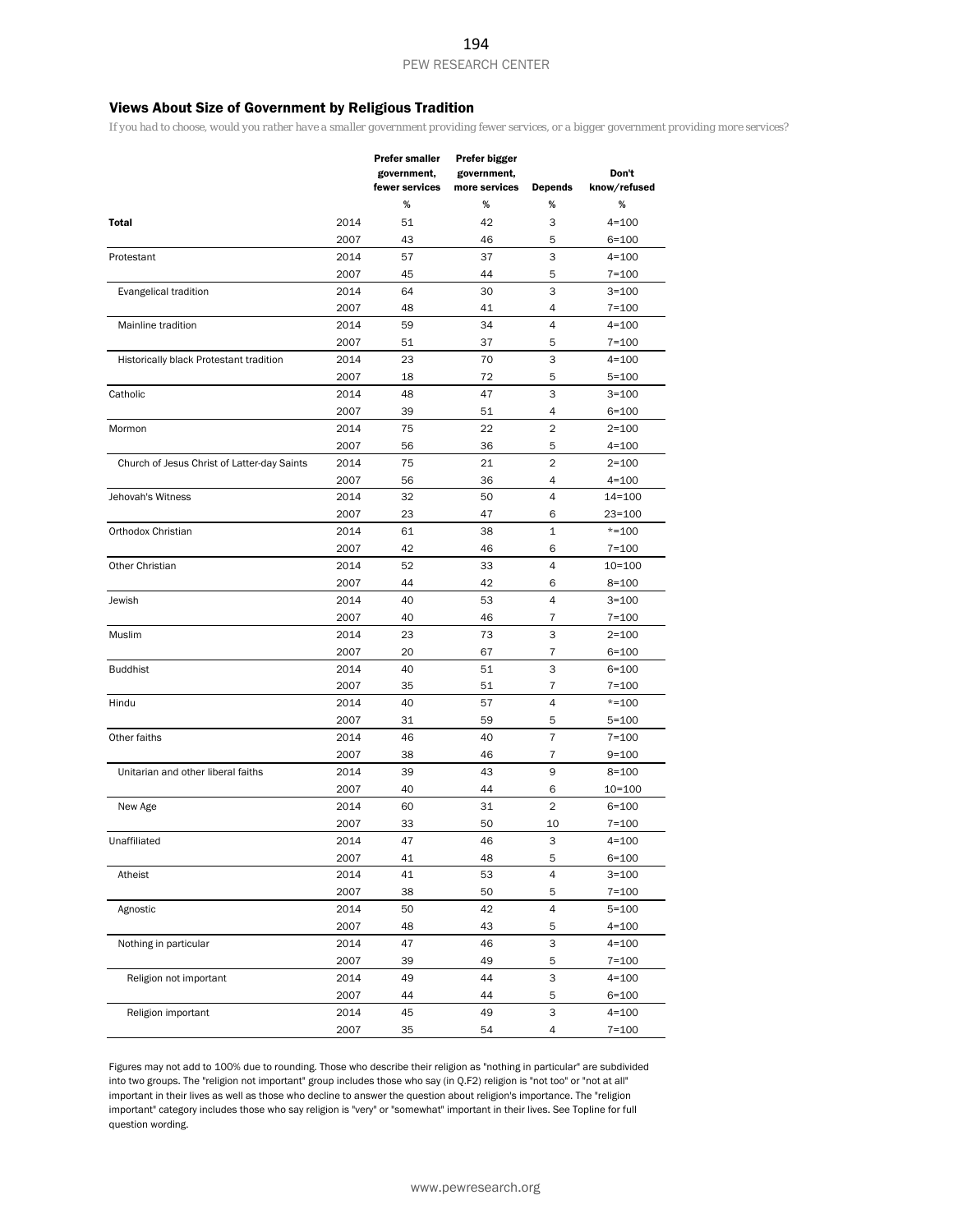## Views About Size of Government by Protestant Family

*If you had to choose, would you rather have a smaller government providing fewer services, or a bigger government providing more services?*

|                                                                  |      | <b>Prefer smaller</b> | Prefer bigger |                         |              |
|------------------------------------------------------------------|------|-----------------------|---------------|-------------------------|--------------|
|                                                                  |      | government,           | government,   |                         | Don't        |
|                                                                  |      | fewer services        | more services | <b>Depends</b>          | know/refused |
|                                                                  |      | %                     | %             | %                       | %            |
| <b>Baptist</b>                                                   | 2014 | 52                    | 43            | $\overline{2}$          | $4 = 100$    |
|                                                                  | 2007 | 39                    | 51            | 4                       | $6 = 100$    |
| Baptist in the evangelical tradition                             | 2014 | 66                    | 28            | $\overline{2}$          | $3 = 100$    |
|                                                                  | 2007 | 49                    | 41            | 4                       | $7 = 100$    |
| Baptist in the mainline tradition                                | 2014 | 45                    | 47            | 3                       | $5 = 100$    |
|                                                                  |      |                       |               | 5                       |              |
|                                                                  | 2007 | 33                    | 54            |                         | $8 = 100$    |
| Baptist in the historically black Protestant tradition           | 2014 | 21                    | 74            | 2                       | $3 = 100$    |
|                                                                  | 2007 | 17                    | 74            | 4                       | $5 = 100$    |
| <b>Methodist</b>                                                 | 2014 | 61                    | 31            | 3                       | $4 = 100$    |
|                                                                  | 2007 | 52                    | 37            | 4                       | $7 = 100$    |
| Methodist in the mainline tradition                              | 2014 | 66                    | 27            | 3                       | $4 = 100$    |
|                                                                  | 2007 | 55                    | 34            | 5                       | $7 = 100$    |
| Methodist in the historically black Protestant tradition         | 2014 | 21                    | 68            | 3                       | $8 = 100$    |
|                                                                  | 2007 | 25                    | 64            | 4                       | $6 = 100$    |
| Nondenominational                                                | 2014 | 65                    | 28            | $\overline{4}$          | $3 = 100$    |
|                                                                  | 2007 | 49                    | 41            | 4                       | $5 = 100$    |
| Nondenominational in the evangelical tradition                   | 2014 | 70                    | 24            | 3                       | $3 = 100$    |
|                                                                  | 2007 | 52                    | 39            | 4                       | $6 = 100$    |
| Nondenominational in the mainline tradition                      | 2014 | 58                    | 34            | $\overline{4}$          | $4 = 100$    |
|                                                                  | 2007 | 48                    | 41            | 6                       | $5 = 100$    |
| Nondenominational in the historically black Protestant tradition | 2014 | 23                    | 68            | $\overline{4}$          | $5 = 100$    |
|                                                                  | 2007 | n/a                   | n/a           | n/a                     | n/a          |
| Lutheran                                                         | 2014 | 66                    | 28            | 3                       | $3 = 100$    |
|                                                                  | 2007 | 55                    | 33            | 5                       | $6 = 100$    |
| Lutheran in the evangelical tradition                            | 2014 | 69                    | 26            | $\overline{2}$          | $3 = 100$    |
|                                                                  | 2007 | 58                    | 33            | 3                       | $5 = 100$    |
| Lutheran in the mainline tradition                               | 2014 | 63                    | 29            | 5                       | $3 = 100$    |
|                                                                  | 2007 | 54                    | 34            | 6                       | $7 = 100$    |
|                                                                  |      |                       |               | $\overline{2}$          |              |
| Presbyterian                                                     | 2014 | 65                    | 30            |                         | $3 = 100$    |
|                                                                  | 2007 | 56                    | 33            | 5                       | $6 = 100$    |
| Presbyterian in the evangelical tradition                        | 2014 | 73                    | 24            | $\overline{2}$          | $1 = 100$    |
|                                                                  | 2007 | 59                    | 32            | 4                       | $5 = 100$    |
| Presbyterian in the mainline tradition                           | 2014 | 60                    | 33            | 3                       | $4 = 100$    |
|                                                                  | 2007 | 55                    | 34            | 5                       | $6 = 100$    |
| Pentecostal                                                      | 2014 | 46                    | 47            | 3                       | $4 = 100$    |
|                                                                  | 2007 | 34                    | 53            | 5                       | $8 = 100$    |
| Pentecostal in the evangelical tradition                         | 2014 | 50                    | 43            | 3                       | $4 = 100$    |
|                                                                  | 2007 | 37                    | 50            | 5                       | $8 = 100$    |
| Pentecostal in the historically black Protestant tradition       | 2014 | 34                    | 60            | 3                       | $4 = 100$    |
|                                                                  | 2007 | 21                    | 65            | 7                       | $7 = 100$    |
| Episcopalian/Anglican                                            | 2014 | 58                    | 34            | 3                       | $4 = 100$    |
|                                                                  | 2007 | 54                    | 35            | 5                       | $6 = 100$    |
| Episcopalian/Anglican in the mainline tradition                  | 2014 | 59                    | 33            | 3                       | $4 = 100$    |
|                                                                  | 2007 | 54                    | 34            | 5                       | $6 = 100$    |
| <b>Restorationist</b>                                            | 2014 | 58                    | 36            | 3                       | $3 = 100$    |
|                                                                  | 2007 | 46                    | 45            | 4                       | $6 = 100$    |
| Restorationist in the evangelical tradition                      | 2014 | 59                    | 36            | 3                       | $3 = 100$    |
|                                                                  | 2007 | 45                    | 46            | 4                       | $6 = 100$    |
| Restorationist in the mainline tradition                         | 2014 | 55                    | 38            | 5                       | $2 = 100$    |
|                                                                  | 2007 | 50                    | 40            | 5                       | $5 = 100$    |
| Congregationalist                                                | 2014 | 52                    | 41            | 3                       | $5 = 100$    |
|                                                                  | 2007 | 54                    | 35            | 5                       | $6 = 100$    |
| Congregationalist in the mainline tradition                      | 2014 | 49                    | 44            | 4                       | $3 = 100$    |
|                                                                  | 2007 | 51                    | 37            | 5                       | $7 = 100$    |
| <b>Holiness</b>                                                  |      | 67                    | 25            | $\overline{2}$          |              |
|                                                                  | 2014 |                       |               |                         | $6 = 100$    |
|                                                                  | 2007 | 45                    | 45            | 3                       | $7 = 100$    |
| Holiness in the evangelical tradition                            | 2014 | 74                    | 18            | $\overline{\mathbf{c}}$ | $6 = 100$    |
|                                                                  | 2007 | 48                    | 41            | 3                       | $7 = 100$    |
| <b>Adventist</b>                                                 | 2014 | 44                    | 51            | 3                       | $2 = 100$    |
|                                                                  | 2007 | 36                    | 52            | 3                       | $9 = 100$    |
| Anabaptist                                                       | 2014 | 78                    | 15            | $\overline{c}$          | $5 = 100$    |
|                                                                  | 2007 | n/a                   | n/a           | n/a                     | n/a          |

Figures may not add to 100% due to rounding. "N/A" indicates insufficient sample size. See Topline for full question wording.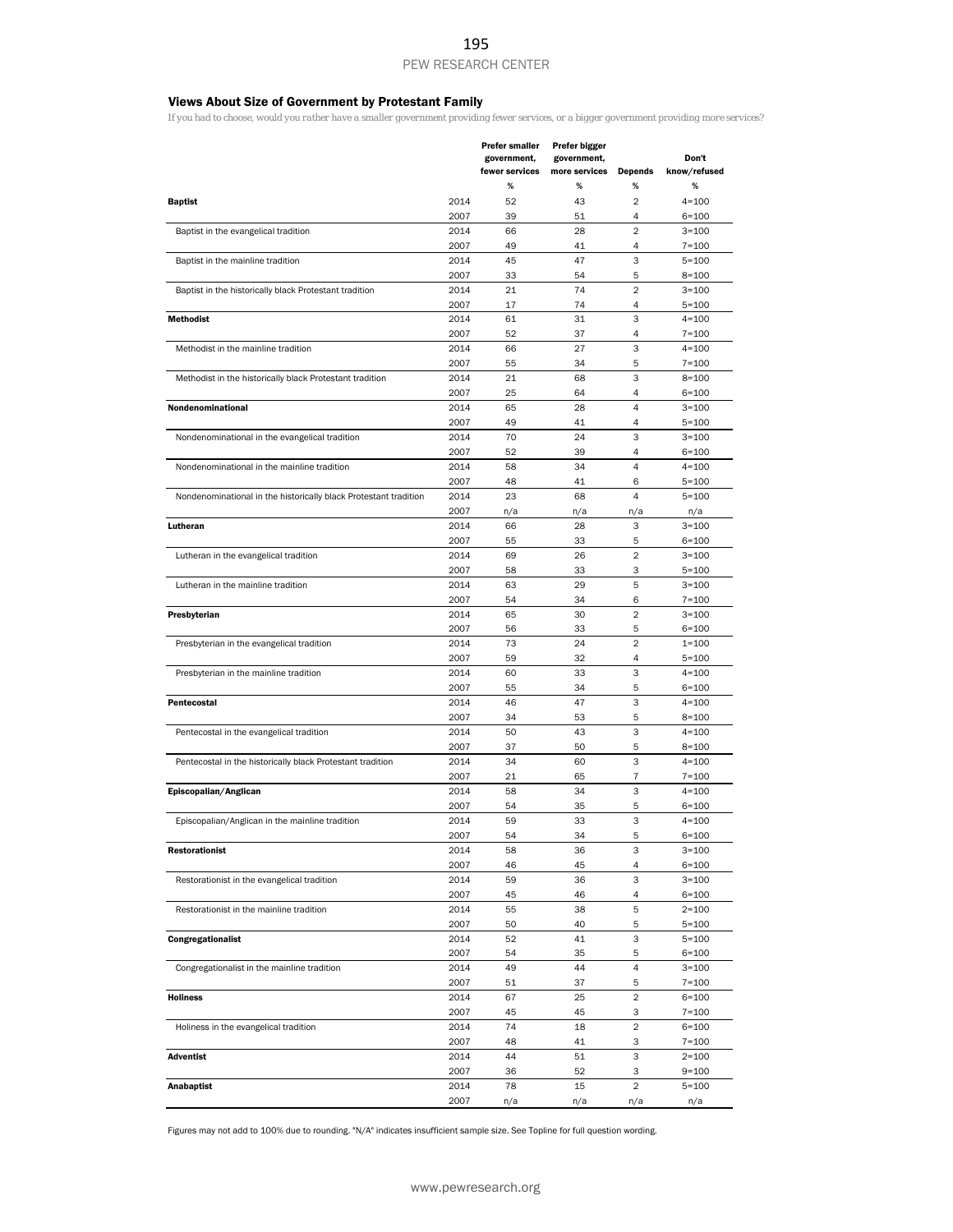# Views About Size of Government by Protestant Denomination

*If you had to choose, would you rather have a smaller government providing fewer services, or a bigger government providing more services?*

|                                               |      | Prefer smaller                | Prefer bigger                |                | Don't        |
|-----------------------------------------------|------|-------------------------------|------------------------------|----------------|--------------|
|                                               |      | government,<br>fewer services | government,<br>more services | <b>Depends</b> | know/refused |
|                                               |      | $\%$                          | $\%$                         | %              | %            |
| African Methodist Episcopal Church            | 2014 | 25                            | 68                           | 1              | 6=100        |
|                                               | 2007 | 21                            | 70                           | 4              | $5 = 100$    |
| American Baptist Churches USA                 | 2014 | 44                            | 51                           | $\mathbf{1}$   | $4 = 100$    |
|                                               | 2007 | 32                            | 57                           | 4              | $7 = 100$    |
| Anglican Church                               | 2014 | 64                            | 30                           | $\mathbf{1}$   | $4 = 100$    |
|                                               | 2007 | 61                            | 26                           | 4              | $9 = 100$    |
| Assemblies of God                             | 2014 | 59                            | 33                           | 3              | $5 = 100$    |
|                                               | 2007 | 41                            | 48                           | 5              | $7 = 100$    |
| Church of God in Christ                       | 2014 | 28                            | 67                           | $\overline{2}$ | $3 = 100$    |
|                                               | 2007 | 20                            | 66                           | 9              | $6 = 100$    |
| Church of God (Cleveland, Tennessee)          | 2014 | 48                            | 46                           | $\overline{c}$ | $3 = 100$    |
|                                               | 2007 | 43                            | 40                           | 5              | 13=100       |
| Church of the Nazarene                        | 2014 | 75                            | 15                           | $\star$        | $9 = 100$    |
|                                               | 2007 | 52                            | 39                           | 1              | $8 = 100$    |
| <b>Churches of Christ</b>                     | 2014 | 58                            | 36                           | 3              | $3 = 100$    |
|                                               | 2007 | 46                            | 45                           | 4              | 6=100        |
| Episcopal Church                              | 2014 | 56                            | 36                           | $\overline{4}$ | $4 = 100$    |
|                                               | 2007 | 54                            | 36                           | 5              | 6=100        |
| Evangelical Lutheran Church in America (ELCA) | 2014 | 63                            | 31                           | 4              | $2 = 100$    |
|                                               | 2007 | 55                            | 32                           | 6              | $7 = 100$    |
| Independent Baptist (evangelical tradition)   | 2014 | 65                            | 29                           | $\overline{c}$ | $3 = 100$    |
|                                               | 2007 | 51                            | 39                           | 4              | 6=100        |
| Interdenominational (evangelical tradition)   | 2014 | 56                            | 38                           | 5              | 2=100        |
|                                               | 2007 | 44                            | 48                           | 3              | 4=100        |
| Interdenominational (mainline tradition)      | 2014 | 53                            | 40                           | 5              | $3=100$      |
|                                               | 2007 | 47                            | 44                           | 7              | $2 = 100$    |
| Lutheran Church-Missouri Synod                | 2014 | 72                            | 24                           | $\overline{2}$ | $3 = 100$    |
|                                               | 2007 | 58                            | 33                           | 3              | $5 = 100$    |
| National Baptist Convention                   | 2014 | 20                            | 75                           | $\overline{2}$ | $3 = 100$    |
|                                               | 2007 | 18                            | 72                           | 5              | $5 = 100$    |
| Nondenominational charismatic                 | 2014 | 63                            | 28                           | 4              | $4 = 100$    |
|                                               | 2007 | 42                            | 48                           | 5              | $5 = 100$    |
| Nondenominational evangelical                 | 2014 | 78                            | 18                           | $\overline{c}$ | $2 = 100$    |
|                                               | 2007 | 59                            | 33                           | 3              | $5 = 100$    |
| Nondenominational fundamentalist              | 2014 | 76                            | 23                           | 1              | $0 = 100$    |
|                                               | 2007 | 71                            | 21                           | 1              | $7 = 100$    |
| Presbyterian Church in America                | 2014 | 71                            | 27                           | $\mathbf 2$    | $* = 100$    |
|                                               | 2007 | 58                            | 32                           | 3              | $7 = 100$    |
| Presbyterian Church (USA)                     | 2014 | 56                            | 37                           | $\overline{2}$ | $4 = 100$    |
|                                               | 2007 | 59                            | 31                           | 5              | $5 = 100$    |
| Seventh-day Adventist                         | 2014 | 42                            | 53                           | 3              | $2 = 100$    |
|                                               | 2007 | 36                            | 52                           | 3              | $9 = 100$    |
| Southern Baptist Convention                   | 2014 | 69                            | 26                           | $\overline{2}$ | $3 = 100$    |
|                                               | 2007 | 48                            | 41                           | 4              | $7 = 100$    |
| United Church of Christ                       | 2014 | 45                            | 48                           | 4              | 3=100        |
|                                               | 2007 | 46                            | 39                           | 6              | 8=100        |
| United Methodist Church                       | 2014 | 67                            | 27                           | 3              | $3 = 100$    |
|                                               | 2007 | 55                            | 34                           | 5              | $7 = 100$    |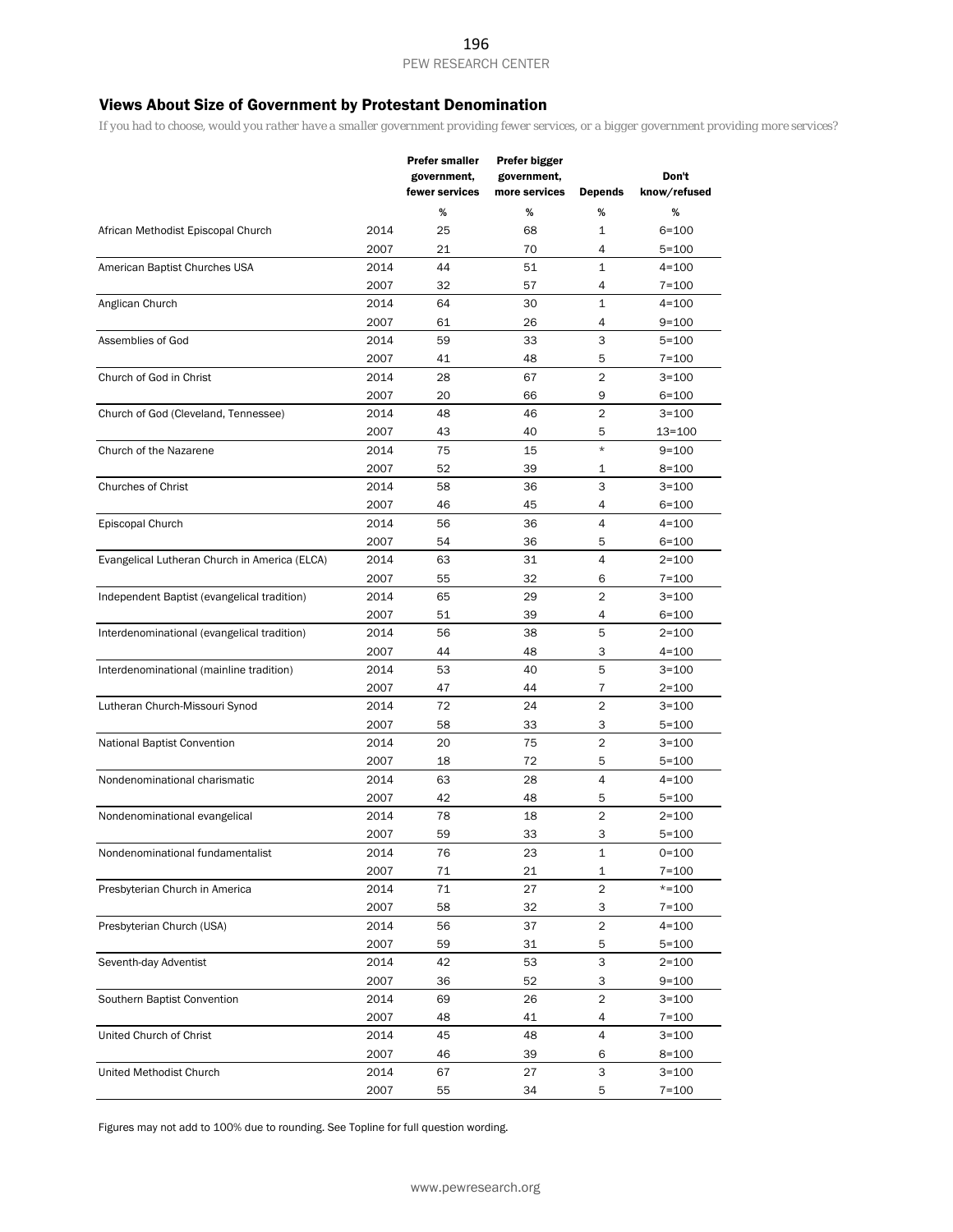#### Views About Abortion by Religious Tradition

*Do you think abortion should be legal in all cases, legal in most cases, illegal in most cases or illegal in all cases?*

|                                             |      | <b>NET Abortion</b><br>should be legal in<br>all/most cases | Legal in<br>all cases | Legal in<br>most<br>cases | <b>NET Abortion</b><br>should be illegal in<br>all/most cases | <b>Illegal</b> in<br>most<br>cases | <b>Illegal</b> in<br>all cases | Don't<br>know/refused |
|---------------------------------------------|------|-------------------------------------------------------------|-----------------------|---------------------------|---------------------------------------------------------------|------------------------------------|--------------------------------|-----------------------|
|                                             |      | $\%$                                                        | $\%$                  | $\%$                      | %                                                             | %                                  | %                              | $\%$                  |
| Total                                       | 2014 | 53                                                          | 20                    | 33                        | 43                                                            | 27                                 | 16                             | $4 = 100$             |
|                                             | 2007 | 51                                                          | 18                    | 33                        | 42                                                            | 27                                 | 16                             | $6 = 100$             |
| Protestant                                  | 2014 | 44                                                          | 13                    | 31                        | 52                                                            | 32                                 | 19                             | $4 = 100$             |
|                                             | 2007 | 45                                                          | 14                    | 31                        | 49                                                            | 30                                 | 18                             | $6 = 100$             |
| Evangelical tradition                       | 2014 | 33                                                          | 10                    | 23                        | 63                                                            | 38                                 | 25                             | $4 = 100$             |
|                                             | 2007 | 33                                                          | 9                     | 24                        | 61                                                            | 36                                 | 25                             | $6 = 100$             |
| Mainline tradition                          | 2014 | 60                                                          | 19                    | 42                        | 35                                                            | 26                                 | 9                              | $4 = 100$             |
|                                             | 2007 | 62                                                          | 20                    | 42                        | 32                                                            | 25                                 | 7                              | $7 = 100$             |
| Historically black Protestant tradition     | 2014 | 52                                                          | 17                    | 35                        | 42                                                            | 22                                 | 20                             | $6 = 100$             |
|                                             | 2007 | 47                                                          | 18                    | 29                        | 45                                                            | 23                                 | 23                             | $8 = 100$             |
| Catholic                                    | 2014 | 48                                                          | 17                    | 31                        | 47                                                            | 28                                 | 19                             | $5 = 100$             |
|                                             | 2007 | 48                                                          | 16                    | 32                        | 45                                                            | 27                                 | 18                             | $7 = 100$             |
| Mormon                                      | 2014 | 27                                                          | $\overline{7}$        | 20                        | 70                                                            | 61                                 | 10                             | $2 = 100$             |
|                                             | 2007 | 27                                                          | 8                     | 19                        | 70                                                            | 61                                 | 9                              | $4 = 100$             |
| Church of Jesus Christ of Latter-day Saints | 2014 | 26                                                          | $\overline{7}$        | 19                        | 72                                                            | 62                                 | 10                             | $3 = 100$             |
|                                             | 2007 | 26                                                          | 7                     | 19                        | 71                                                            | 62                                 | 9                              | $3 = 100$             |
| Jehovah's Witness                           | 2014 | 18                                                          | $\overline{4}$        | 14                        | 75                                                            | 19                                 | 55                             | $7 = 100$             |
|                                             | 2007 | 16                                                          | 5                     | 11                        | 77                                                            | 25                                 | 52                             | $7 = 100$             |
| Orthodox Christian                          | 2014 | 53                                                          | 17                    | 36                        | 45                                                            | 39                                 | 7                              | $1 = 100$             |
|                                             | 2007 | 62                                                          | 24                    | 38                        | 30                                                            | 20                                 | 10                             | $8 = 100$             |
| Other Christian                             | 2014 | 63                                                          | 25                    | 38                        | 32                                                            | 21                                 | 11                             | $5 = 100$             |
|                                             | 2007 | 74                                                          | 33                    | 42                        | 18                                                            | 13                                 | 6                              | $7 = 100$             |
| Jewish                                      | 2014 | 83                                                          | 40                    | 43                        | 15                                                            | 11                                 | 4                              | $2 = 100$             |
|                                             | 2007 | 84                                                          | 40                    | 44                        | 14                                                            | 9                                  | 5                              | $2 = 100$             |
| Muslim                                      | 2014 | 55                                                          | 14                    | 41                        | 37                                                            | 23                                 | 14                             | $9 = 100$             |
|                                             | 2007 | 48                                                          | 13                    | 35                        | 48                                                            | 35                                 | 13                             | $4 = 100$             |
| <b>Buddhist</b>                             | 2014 | 82                                                          | 35                    | 47                        | 17                                                            | 14                                 | $\overline{2}$                 | $1 = 100$             |
|                                             | 2007 | 81                                                          | 35                    | 46                        | 13                                                            | 10                                 | 3                              | $6 = 100$             |
| Hindu                                       | 2014 | 68                                                          | 26                    | 43                        | 29                                                            | 14                                 | 14                             | $3 = 100$             |
|                                             | 2007 | 69                                                          | 23                    | 46                        | 24                                                            | 19                                 | 5                              | $7 = 100$             |
| Other faiths                                | 2014 | 78                                                          | 36                    | 41                        | 16                                                            | 12                                 | 4                              | $6 = 100$             |
|                                             | 2007 | 77                                                          | 36                    | 41                        | 17                                                            | 13                                 | 4                              | $6 = 100$             |
| Unitarian and other liberal faiths          | 2014 | 78                                                          | 37                    | 41                        | 16                                                            | 13                                 | 4                              | $6 = 100$             |
|                                             | 2007 | 81                                                          | 39                    | 42                        | 12                                                            | 10                                 | 2                              | $7 = 100$             |
| New Age                                     | 2014 | 80                                                          | 38                    | 41                        | 16                                                            | 12                                 | 4                              | $4 = 100$             |
|                                             | 2007 | 74                                                          | 34                    | 40                        | 22                                                            | 18                                 | 3                              | $4 = 100$             |
| Unaffiliated                                | 2014 | 73                                                          | 34                    | 39                        | 23                                                            | 15                                 | 8                              | $4 = 100$             |
|                                             | 2007 | 70                                                          | 29                    | 41                        | 24                                                            | 16                                 | 8                              | $6 = 100$             |
| Atheist                                     | 2014 | 87                                                          | 50                    | 37                        | 11                                                            | 8                                  | 3                              | $2 = 100$             |
|                                             | 2007 | 82                                                          | 41                    | 42                        | 13                                                            | 8                                  | 5                              | $5 = 100$             |
| Agnostic                                    | 2014 | 87                                                          | 38                    | 48                        | 11                                                            | 9                                  | $\overline{2}$                 | $2 = 100$             |
|                                             | 2007 | 83                                                          | 34                    | 49                        | 14                                                            | 12                                 | $\overline{\mathbf{c}}$        | $3 = 100$             |
| Nothing in particular                       | 2014 | 67                                                          | 30                    | 37                        | 29                                                            | 18                                 | 10                             | $5 = 100$             |
|                                             | 2007 | 66                                                          | 27                    | 39                        | 27                                                            | 18                                 | 9                              | $6 = 100$             |
| Religion not important                      | 2014 | 76                                                          | 36                    | 40                        | 20                                                            | 15                                 | 5                              | $4 = 100$             |
|                                             | 2007 | 76                                                          | 32                    | 44                        | 19                                                            | 14                                 | 5                              | $5 = 100$             |
| Religion important                          | 2014 | 55                                                          | 22                    | 33                        | 39                                                            | 23                                 | 16                             | $6 = 100$             |
|                                             | 2007 | 56                                                          | 21                    | 35                        | 36                                                            | 23                                 | 13                             | $8 = 100$             |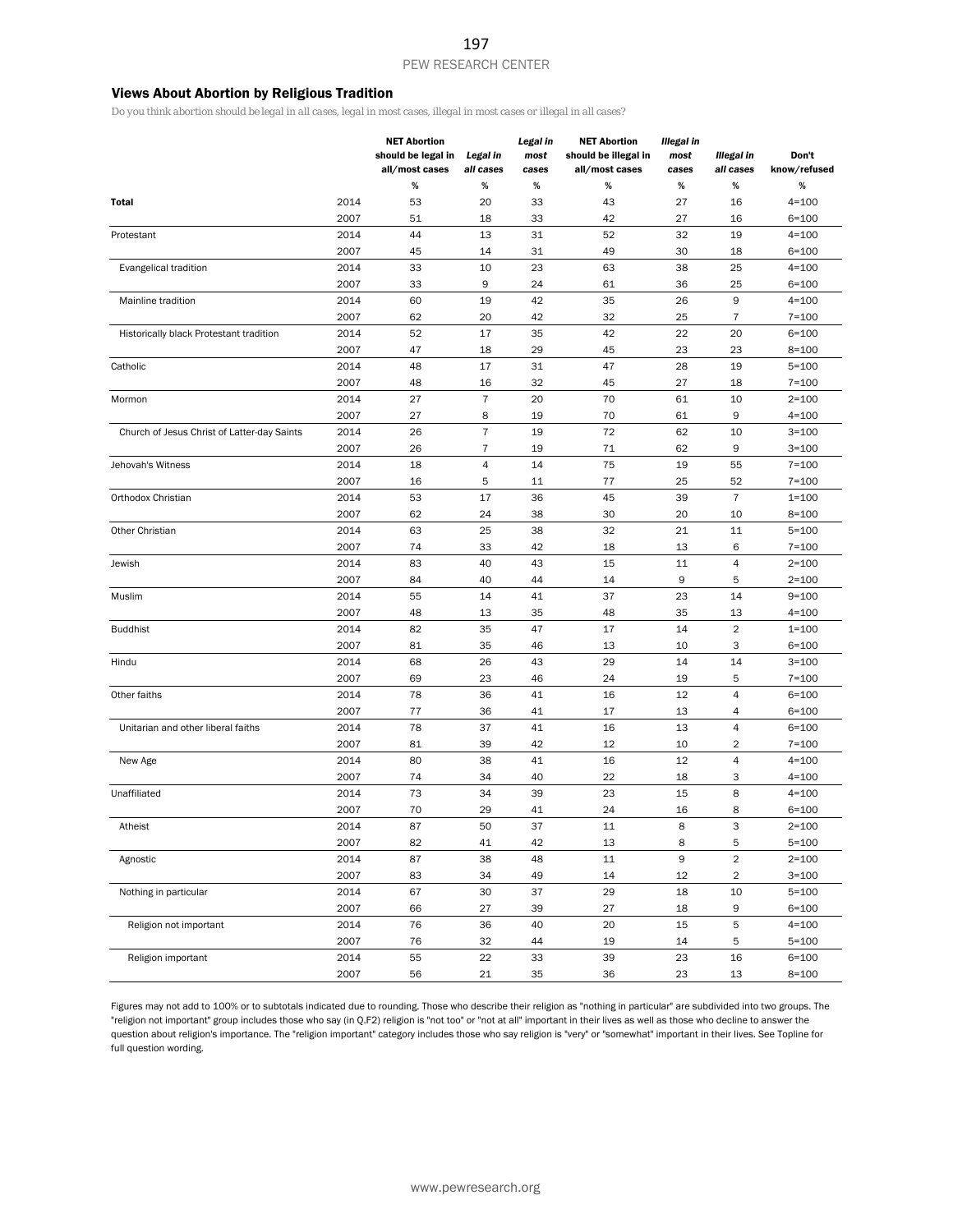#### Views About Abortion by Protestant Family

*Do you think abortion should be legal in all cases, legal in most cases, illegal in most cases or illegal in all cases?*

|                                                                  |              | <b>NET Abortion</b><br>should be legal in Legal in<br>all/most cases | all cases   | Legal in<br>most<br>cases | <b>NET Abortion</b><br>should be illegal in<br>all/most cases | <b>Illegal</b> in<br>most<br>cases | Illegal in<br>all cases | Don't<br>know/refused  |
|------------------------------------------------------------------|--------------|----------------------------------------------------------------------|-------------|---------------------------|---------------------------------------------------------------|------------------------------------|-------------------------|------------------------|
|                                                                  |              | $\%$                                                                 | %           | $\%$                      | %                                                             | $\%$                               | $\%$                    | $\%$                   |
| <b>Baptist</b>                                                   | 2014         | 40                                                                   | 12          | 28                        | 55                                                            | 32                                 | 23                      | $4 = 100$              |
|                                                                  | 2007         | 40                                                                   | 12          | 28                        | 53                                                            | 31                                 | 23                      | $7 = 100$              |
| Baptist in the evangelical tradition                             | 2014         | 32                                                                   | 9           | 22                        | 65                                                            | 39                                 | 25                      | $4 = 100$              |
|                                                                  | 2007         | 35                                                                   | 9           | 26                        | 59                                                            | 35                                 | 24                      | $6 = 100$              |
| Baptist in the mainline tradition                                | 2014         | 48                                                                   | 15          | 34                        | 46                                                            | 28                                 | 19                      | $5 = 100$              |
|                                                                  | 2007         | 46                                                                   | 14          | 32                        | 45                                                            | 28                                 | 18                      | $8 = 100$              |
| Baptist in the historically black Protestant tradition           | 2014         | 56                                                                   | 18          | 38                        | 38                                                            | 19                                 | 19                      | $6 = 100$              |
|                                                                  | 2007         | 50                                                                   | 19          | 31                        | 42                                                            | 20                                 | 22                      | $8 = 100$              |
| <b>Methodist</b>                                                 | 2014         | 58                                                                   | 17          | 41                        | 38                                                            | 30                                 | 8                       | $4 = 100$              |
|                                                                  | 2007         | 59                                                                   | 18          | 41                        | 35                                                            | 28                                 | $\overline{7}$          | $7 = 100$              |
| Methodist in the mainline tradition                              | 2014         | 58                                                                   | 17          | 41                        | 37                                                            | 30                                 | 8                       | $4 = 100$              |
|                                                                  | 2007         | 59                                                                   | 17          | 42                        | 35                                                            | 28                                 | 6                       | $7 = 100$              |
| Methodist in the historically black Protestant tradition         | 2014         | 57                                                                   | 22          | 35                        | 37                                                            | 27                                 | 10                      | $6 = 100$              |
|                                                                  | 2007         | 59                                                                   | 24          | 35                        | 32                                                            | 22                                 | 11                      | $9 = 100$              |
| Nondenominational                                                | 2014         | 35                                                                   | 10          | 25                        | 61                                                            | 40                                 | 21                      | $3 = 100$              |
|                                                                  | 2007         | 35                                                                   | 11          | 24                        | 60                                                            | 39                                 | 21                      | $5 = 100$              |
| Nondenominational in the evangelical tradition                   | 2014         | 29                                                                   | 8<br>7      | 21                        | 68                                                            | 43                                 | 25                      | $3 = 100$              |
| Nondenominational in the mainline tradition                      | 2007<br>2014 | 27<br>60                                                             | 18          | 20<br>43                  | 68<br>37                                                      | 43<br>32                           | 26<br>5                 | $5 = 100$<br>$3 = 100$ |
|                                                                  | 2007         | 65                                                                   | 23          | 41                        | 30                                                            | 27                                 | 3                       | $5 = 100$              |
| Nondenominational in the historically black Protestant tradition | 2014         | 51                                                                   | 16          | 34                        | 44                                                            | 26                                 | 18                      | $6 = 100$              |
|                                                                  | 2007         | n/a                                                                  | n/a         | n/a                       | n/a                                                           | n/a                                | n/a                     | n/a                    |
| Lutheran                                                         | 2014         | 57                                                                   | 17          | 40                        | 40                                                            | 32                                 | 8                       | $3 = 100$              |
|                                                                  | 2007         | 59                                                                   | 19          | 40                        | 35                                                            | 27                                 | 8                       | $6 = 100$              |
| Lutheran in the evangelical tradition                            | 2014         | 46                                                                   | 15          | 31                        | 51                                                            | 39                                 | 11                      | $4 = 100$              |
|                                                                  | 2007         | 49                                                                   | 15          | 34                        | 46                                                            | 32                                 | 14                      | $6 = 100$              |
| Lutheran in the mainline tradition                               | 2014         | 65                                                                   | 19          | 46                        | 32                                                            | 27                                 | 6                       | $3 = 100$              |
|                                                                  | 2007         | 66                                                                   | 22          | 43                        | 28                                                            | 23                                 | 5                       | $6 = 100$              |
| Presbyterian                                                     | 2014         | 60                                                                   | 16          | 44                        | 35                                                            | 26                                 | 9                       | $5 = 100$              |
|                                                                  | 2007         | 63                                                                   | 18          | 45                        | 33                                                            | 25                                 | 8                       | $4 = 100$              |
| Presbyterian in the evangelical tradition                        | 2014         | 50                                                                   | 11          | 38                        | 45                                                            | 31                                 | 14                      | $6 = 100$              |
|                                                                  | 2007         | 51                                                                   | 11          | 40                        | 46                                                            | 30                                 | 15                      | $4 = 100$              |
| Presbyterian in the mainline tradition                           | 2014         | 66                                                                   | 19          | 47                        | 30                                                            | 24                                 | 6                       | $4 = 100$              |
|                                                                  | 2007         | 68                                                                   | 21          | 47                        | 27                                                            | 22                                 | 5                       | $4 = 100$              |
| Pentecostal                                                      | 2014         | 29                                                                   | 11          | 19                        | 67                                                            | 33                                 | 34                      | $4 = 100$              |
|                                                                  | 2007         | 22                                                                   | 6           | 16                        | 71                                                            | 36                                 | 35                      | $7 = 100$              |
| Pentecostal in the evangelical tradition                         | 2014         | 28                                                                   | 10          | 17                        | 69                                                            | 34                                 | 35                      | $3 = 100$              |
|                                                                  | 2007         | 20                                                                   | 5           | 15                        | 73                                                            | 38                                 | 35                      | $7 = 100$              |
| Pentecostal in the historically black Protestant tradition       | 2014         | 35                                                                   | 12          | 24                        | 59                                                            | 30                                 | 28                      | $6 = 100$              |
|                                                                  | 2007         | 27                                                                   | 10          | 17                        | 66                                                            | 28                                 | 38                      | $7 = 100$              |
| Episcopalian/Anglican                                            | 2014         | 74                                                                   | 26          | 48                        | 22                                                            | 18                                 | 4                       | $4 = 100$              |
|                                                                  | 2007         | 72                                                                   | 29          | 44                        | 22                                                            | 18                                 | 5                       | $6 = 100$              |
| Episcopalian/Anglican in the mainline tradition                  | 2014         | 75                                                                   | 26          | 48                        | 22                                                            | 18                                 | 4                       | $3 = 100$              |
|                                                                  | 2007         | 73                                                                   | 30          | 44                        | 21                                                            | 17                                 | 4                       | $6 = 100$              |
| Restorationist                                                   | 2014         | 38                                                                   | 9           | 29                        | 59                                                            | 37                                 | 22                      | $4 = 100$              |
|                                                                  | 2007         | 39                                                                   | 11          | 28                        | 55                                                            | 35                                 | 19                      | $6 = 100$              |
| Restorationist in the evangelical tradition                      | 2014         | 36                                                                   | 9           | 27                        | 61                                                            | 38                                 | 23                      | $4 = 100$              |
|                                                                  | 2007         | 36<br>50                                                             | 10          | 26                        | 58<br>45                                                      | 37                                 | 21                      | $6 = 100$              |
| Restorationist in the mainline tradition                         | 2014         |                                                                      | 12          | 38                        |                                                               | 32                                 | 13                      | $5 = 100$              |
| Congregationalist                                                | 2007<br>2014 | 55<br>71                                                             | 20<br>23    | 35<br>48                  | 38<br>25                                                      | 29<br>19                           | 10<br>6                 | $6 = 100$<br>$4 = 100$ |
|                                                                  | 2007         | 70                                                                   | 22          | 48                        |                                                               | 19                                 | 5                       | $6 = 100$              |
| Congregationalist in the mainline tradition                      | 2014         | 76                                                                   | 26          | 50                        | 24<br>20                                                      | 16                                 | 4                       | $5 = 100$              |
|                                                                  | 2007         | 76                                                                   | 25          | 51                        | 20                                                            | 17                                 | 3                       | $4 = 100$              |
| <b>Holiness</b>                                                  | 2014         | 29                                                                   | 10          | 19                        | 66                                                            | 40                                 | 26                      | $5 = 100$              |
|                                                                  | 2007         | 31                                                                   | 10          | 21                        | 64                                                            | 36                                 | 28                      | $5 = 100$              |
| Holiness in the evangelical tradition                            | 2014         | 29                                                                   | 10          | 19                        | 66                                                            | 43                                 | 23                      | $4 = 100$              |
|                                                                  | 2007         | 33                                                                   | 10          | 22                        | 63                                                            | 36                                 | 27                      | $4 = 100$              |
| <b>Adventist</b>                                                 | 2014         | 39                                                                   | 8           | 31                        | 58                                                            | 38                                 | 20                      | $3 = 100$              |
|                                                                  | 2007         | 35                                                                   | 8           | 27                        | 56                                                            | 29                                 | 28                      | $8 = 100$              |
| Anabaptist                                                       | 2014         | 18                                                                   | $\mathbf 1$ | 16                        | 79                                                            | 32                                 | 47                      | $3 = 100$              |
|                                                                  | 2007         | n/a                                                                  | n/a         | n/a                       | n/a                                                           | n/a                                | n/a                     | n/a                    |

Figures may not add to 100% or to subtotals indicated due to rounding. "N/A" indicates insufficient sample size. See Topline for full question wording.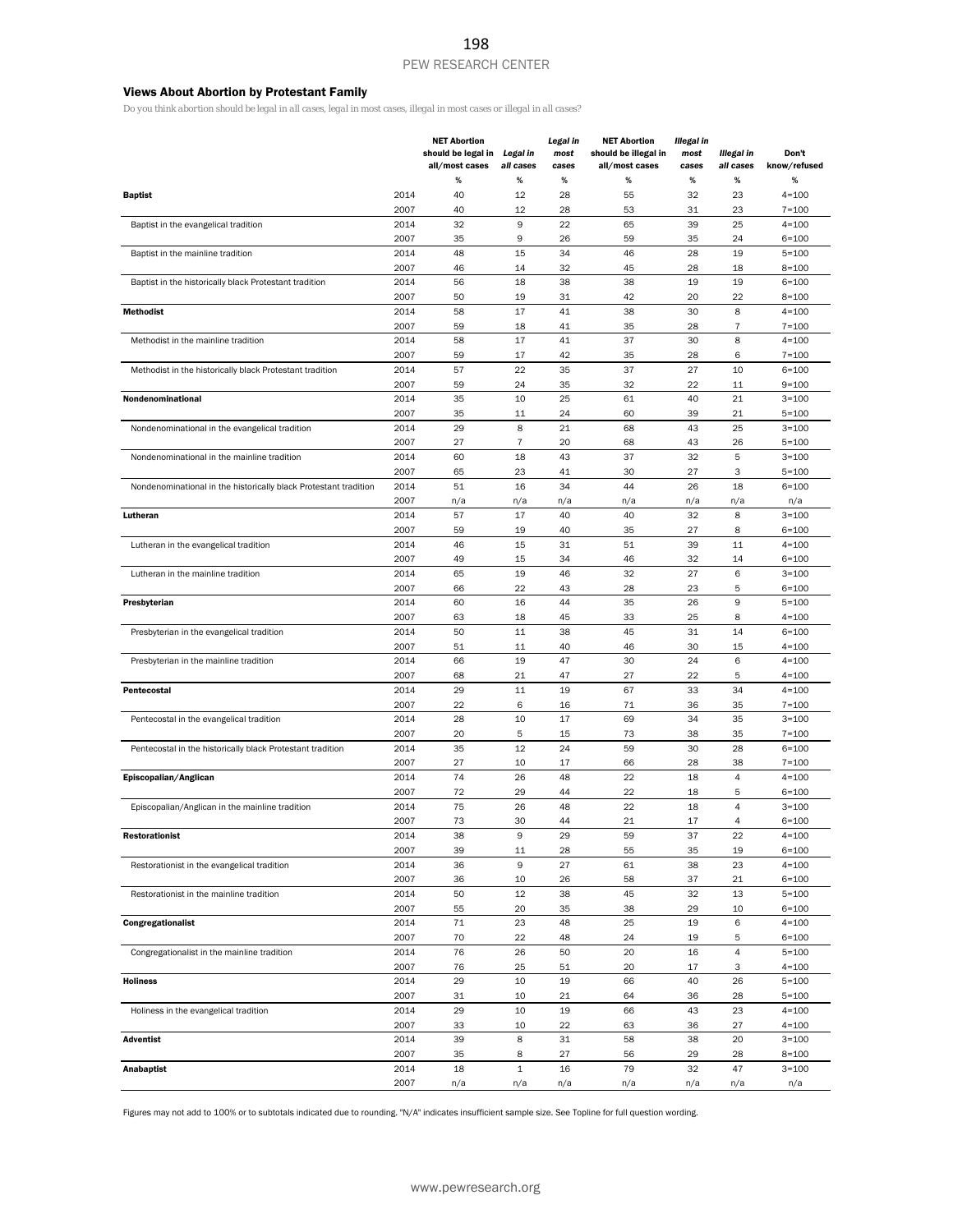## Views About Abortion by Protestant Denomination

*Do you think abortion should be legal in all cases, legal in most cases, illegal in most cases or illegal in all cases?*

|                                               |      | <b>NET Abortion</b><br>should be legal in<br>all/most cases | Legal in<br>all cases | Legal in<br>most<br>cases | <b>NET Abortion should Illegal in</b><br>be illegal in<br>all/most cases | most<br>cases | <b>Illegal in</b><br>all cases | Don't<br>know/refused |
|-----------------------------------------------|------|-------------------------------------------------------------|-----------------------|---------------------------|--------------------------------------------------------------------------|---------------|--------------------------------|-----------------------|
|                                               |      | %                                                           | %                     | %                         | $\%$                                                                     | %             | $\%$                           | %                     |
| African Methodist Episcopal Church            | 2014 | 64                                                          | 29                    | 35                        | 30                                                                       | 18            | 12                             | $7 = 100$             |
|                                               | 2007 | 60                                                          | 28                    | 32                        | 31                                                                       | 25            | 6                              | $8 = 100$             |
| American Baptist Churches USA                 | 2014 | 47                                                          | 15                    | 32                        | 48                                                                       | 28            | 20                             | $5 = 100$             |
|                                               | 2007 | 44                                                          | 13                    | 31                        | 49                                                                       | 29            | 20                             | $7 = 100$             |
| Anglican Church                               | 2014 | 56                                                          | 19                    | 37                        | 38                                                                       | 31            | $\overline{7}$                 | $5 = 100$             |
|                                               | 2007 | 66                                                          | 27                    | 39                        | 28                                                                       | 26            | 2                              | $6 = 100$             |
| Assemblies of God                             | 2014 | 26                                                          | 9                     | 17                        | 71                                                                       | 38            | 33                             | $3 = 100$             |
|                                               | 2007 | 20                                                          | 6                     | 14                        | 75                                                                       | 39            | 35                             | $5 = 100$             |
| Church of God in Christ                       | 2014 | 41                                                          | 13                    | 28                        | 53                                                                       | 24            | 29                             | $6 = 100$             |
|                                               | 2007 | 30                                                          | 13                    | 17                        | 59                                                                       | 23            | 36                             | $10 = 100$            |
| Church of God (Cleveland, Tennessee)          | 2014 | 20                                                          | 5                     | 14                        | 77                                                                       | 34            | 43                             | $4 = 100$             |
|                                               | 2007 | 16                                                          | 3                     | 13                        | 80                                                                       | 41            | 39                             | $4 = 100$             |
| Church of the Nazarene                        | 2014 | 27                                                          | 8                     | 19                        | 70                                                                       | 51            | 18                             | $3 = 100$             |
|                                               | 2007 | 32                                                          | 8                     | 24                        | 67                                                                       | 39            | 28                             | $1 = 100$             |
| Churches of Christ                            | 2014 | 36                                                          | 9                     | 27                        | 61                                                                       | 38            | 23                             | $3 = 100$             |
|                                               | 2007 | 36                                                          | 9                     | 27                        | 59                                                                       | 37            | 21                             | $6 = 100$             |
| Episcopal Church                              | 2014 | 79                                                          | 27                    | 52                        | 18                                                                       | 15            | 3                              | $2 = 100$             |
|                                               | 2007 | 76                                                          | 30                    | 46                        | 19                                                                       | 15            | 4                              | $5 = 100$             |
| Evangelical Lutheran Church in America (ELCA) | 2014 | 65                                                          | 19                    | 46                        | 32                                                                       | 29            | 3                              | $2 = 100$             |
|                                               | 2007 | 61                                                          | 18                    | 42                        | 33                                                                       | 26            | 6                              | $7 = 100$             |
| Independent Baptist (evangelical tradition)   | 2014 | 34                                                          | 11                    | 23                        | 62                                                                       | 36            | 26                             | 4=100                 |
|                                               | 2007 | 34                                                          | 8                     | 27                        | 61                                                                       | 32            | 29                             | $5 = 100$             |
| Interdenominational (evangelical tradition)   | 2014 | 43                                                          | 13                    | 29                        | 52                                                                       | 38            | 14                             | $5 = 100$             |
|                                               | 2007 | 37                                                          | 9                     | 28                        | 59                                                                       | 38            | 21                             | 4=100                 |
| Interdenominational (mainline tradition)      | 2014 | 69                                                          | 22                    | 47                        | 30                                                                       | 27            | 3                              | 1=100                 |
|                                               | 2007 | 67                                                          | 21                    | 45                        | 26                                                                       | 23            | 4                              | $7 = 100$             |
| Lutheran Church-Missouri Synod                | 2014 | 46                                                          | 16                    | 29                        | 51                                                                       | 41            | 10                             | $3 = 100$             |
|                                               | 2007 | 51                                                          | 16                    | 35                        | 45                                                                       | 32            | 13                             | $5 = 100$             |
| National Baptist Convention                   | 2014 | 57                                                          | 21                    | 36                        | 37                                                                       | 21            | 16                             | $6 = 100$             |
|                                               | 2007 | 49                                                          | 18                    | 30                        | 45                                                                       | 22            | 23                             | $7 = 100$             |
| Nondenominational charismatic                 | 2014 | 28                                                          | 4                     | 23                        | 72                                                                       | 41            | 30                             | $1 = 100$             |
|                                               | 2007 | 27                                                          | 7                     | 20                        | 69                                                                       | 37            | 31                             | $5 = 100$             |
| Nondenominational evangelical                 | 2014 | 22                                                          | $\overline{7}$        | 15                        | 77                                                                       | 48            | 28                             | $2 = 100$             |
|                                               | 2007 | 21                                                          | 6                     | 15                        | 77                                                                       | 51            | 27                             | $2 = 100$             |
| Nondenominational fundamentalist              | 2014 | 32                                                          | 9                     | 23                        | 63                                                                       | 34            | 30                             | $5 = 100$             |
|                                               | 2007 | 24                                                          | 8                     | 16                        | 75                                                                       | 49            | 26                             | $2 = 100$             |
| Presbyterian Church in America                | 2014 | 54                                                          | 13                    | 41                        | 39                                                                       | 25            | 14                             | $7 = 100$             |
|                                               | 2007 | 56                                                          | 12                    | 45                        | 39                                                                       | 22            | 17                             | $5 = 100$             |
| Presbyterian Church (USA)                     | 2014 | 65                                                          | 14                    | 51                        | 30                                                                       | 24            | 6                              | $4 = 100$             |
|                                               | 2007 | 64                                                          | 19                    | 45                        | 32                                                                       | 26            | 6                              | $4 = 100$             |
| Seventh-day Adventist                         | 2014 | 42                                                          | 9                     | 34                        | 54                                                                       | 35            | 19                             | $4 = 100$             |
|                                               | 2007 | 35                                                          | 9                     | 26                        | 56                                                                       | 29            | 27                             | $8 = 100$             |
| Southern Baptist Convention                   | 2014 | 30                                                          | 9                     | 21                        | 66                                                                       | 40            | 25                             | $4 = 100$             |
|                                               | 2007 | 36                                                          | 10                    | 26                        | 59                                                                       | 37            | 22                             | $6 = 100$             |
| United Church of Christ                       | 2014 | 72                                                          | 25                    | 47                        | 22                                                                       | 18            | 5                              | 6=100                 |
|                                               | 2007 | 73                                                          | 23                    | 49                        | 23                                                                       | 19            | 3                              | $4 = 100$             |
| United Methodist Church                       | 2014 | 58                                                          | 17                    | 41                        | 38                                                                       | 30            | 8                              | $4 = 100$             |
|                                               | 2007 | 58                                                          | 17                    | 42                        | 35                                                                       | 29            | 6                              | $7 = 100$             |

Figures may not add to 100% or to subtotals indicated due to rounding. See Topline for full question wording.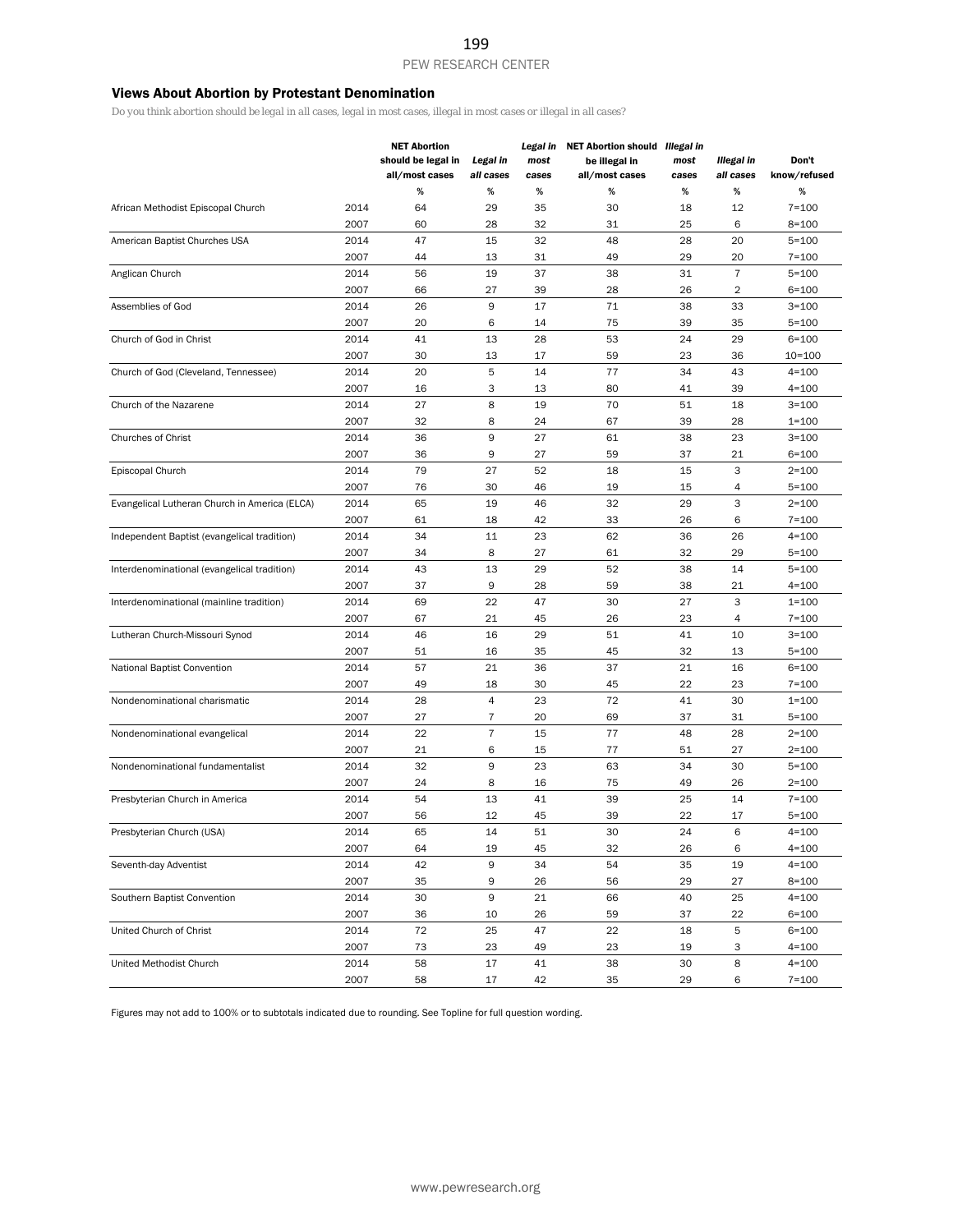## Views About Homosexuality by Religious Tradition

*Which comes closer to your view?*

|                                             |      | Homosexuality<br>should be<br>accepted by | Homosexuality<br>should be<br>discouraged by | Neither/<br>both          | Don't        |
|---------------------------------------------|------|-------------------------------------------|----------------------------------------------|---------------------------|--------------|
|                                             |      | society                                   | society                                      | equally                   | know/refused |
|                                             |      | $\%$                                      | $\%$                                         | %                         | $\%$         |
| <b>Total</b>                                | 2014 | 62                                        | 31                                           | $\overline{4}$            | $3 = 100$    |
|                                             | 2007 | 50                                        | 40                                           | 5                         | $5 = 100$    |
| Protestant                                  | 2014 | 48                                        | 44                                           | 5                         | $4 = 100$    |
|                                             | 2007 | 38                                        | 51                                           | 5                         | 5=100        |
| Evangelical tradition                       | 2014 | 36                                        | 55                                           | 5                         | $4 = 100$    |
|                                             | 2007 | 26                                        | 64                                           | 5                         | 5=100        |
| Mainline tradition                          | 2014 | 66                                        | 26                                           | 5                         | $3 = 100$    |
|                                             | 2007 | 56                                        | 34                                           | 6                         | 5=100        |
| Historically black Protestant tradition     | 2014 | 51                                        | 40                                           | 6                         | 4=100        |
|                                             | 2007 | 39                                        | 46                                           | 6                         | $8 = 100$    |
| Catholic                                    | 2014 | 70                                        | 23                                           | $\overline{4}$            | $4 = 100$    |
|                                             | 2007 | 58                                        | 30                                           | 5                         | $7 = 100$    |
| Mormon                                      | 2014 | 36                                        | 57                                           | $\overline{4}$            | $3 = 100$    |
|                                             | 2007 | 24                                        | 38                                           | 5                         | $3 = 100$    |
| Church of Jesus Christ of Latter-day Saints | 2014 | 36                                        | 57                                           | $\overline{4}$            | $3 = 100$    |
|                                             | 2007 | 23                                        | 69                                           | 5                         | $3 = 100$    |
| Jehovah's Witness                           | 2014 | 16                                        | 76                                           | $\overline{4}$            | $4 = 100$    |
|                                             | 2007 | 12                                        | 76                                           | 6                         | $5 = 100$    |
| Orthodox Christian                          | 2014 | 62                                        | 31                                           | $\overline{4}$            | $4 = 100$    |
|                                             | 2007 | 48                                        | 37                                           | 7                         | $8 = 100$    |
| Other Christian                             | 2014 | 63                                        | 30                                           | $\overline{2}$            | $6 = 100$    |
|                                             | 2007 | 69                                        | 20                                           | 6                         | 5=100        |
| Jewish                                      | 2014 | 81                                        | 16                                           | $\overline{2}$            | $1 = 100$    |
|                                             | 2007 | 79                                        | 15                                           | 3                         | $3 = 100$    |
| Muslim                                      | 2014 | 45                                        | 47                                           | 5                         | $3 = 100$    |
|                                             | 2007 | 38                                        | 49                                           | 9                         | $4 = 100$    |
| <b>Buddhist</b>                             | 2014 | 88                                        | 10                                           | $\mathbf 1$               | $1 = 100$    |
|                                             | 2007 | 82                                        | 12                                           | $\overline{c}$            | $4 = 100$    |
| Hindu                                       | 2014 | 71                                        | 22                                           | 5                         | $2 = 100$    |
|                                             | 2007 | 48                                        | 37                                           | 3                         | $11 = 100$   |
| Other faiths                                | 2014 | 85                                        | 7                                            | $\overline{4}$            | $4 = 100$    |
|                                             | 2007 | 84                                        | 8                                            | 4                         | $3 = 100$    |
| Unitarian and other liberal faiths          | 2014 | 86                                        | $\overline{7}$                               | $\overline{4}$            | $3=100$      |
|                                             | 2007 | 86                                        | 6                                            | 5                         | $3 = 100$    |
| New Age                                     | 2014 | 87                                        | 5                                            | $\overline{4}$            | $4 = 100$    |
|                                             | 2007 | 86                                        | 10                                           | 3                         | $2 = 100$    |
| Unaffiliated                                | 2014 | 83                                        | 12                                           | 3                         | $3=100$      |
|                                             | 2007 | 71                                        | 20                                           | 5                         | $5 = 100$    |
| Atheist                                     | 2014 | 94                                        | 4                                            | 1                         | $1 = 100$    |
|                                             | 2007 | 80                                        | 14                                           | 3                         | $3 = 100$    |
| Agnostic                                    | 2014 | 94                                        | $\overline{4}$                               | 1                         | $1 = 100$    |
|                                             | 2007 | 83                                        | 10                                           | 5                         | $3 = 100$    |
| Nothing in particular                       | 2014 | 78                                        | 16                                           | $\ensuremath{\mathsf{3}}$ | $3 = 100$    |
|                                             | 2007 | 67                                        | 23                                           | 5                         | 5=100        |
| Religion not important                      | 2014 | 83                                        | 11                                           | 3                         | $3 = 100$    |
|                                             | 2007 | 74                                        | 17                                           | 4                         | $4 = 100$    |
| Religion important                          | 2014 | 70                                        | 22                                           | $\overline{4}$            | $4 = 100$    |
|                                             | 2007 | 59                                        | 29                                           | 5                         | $7 = 100$    |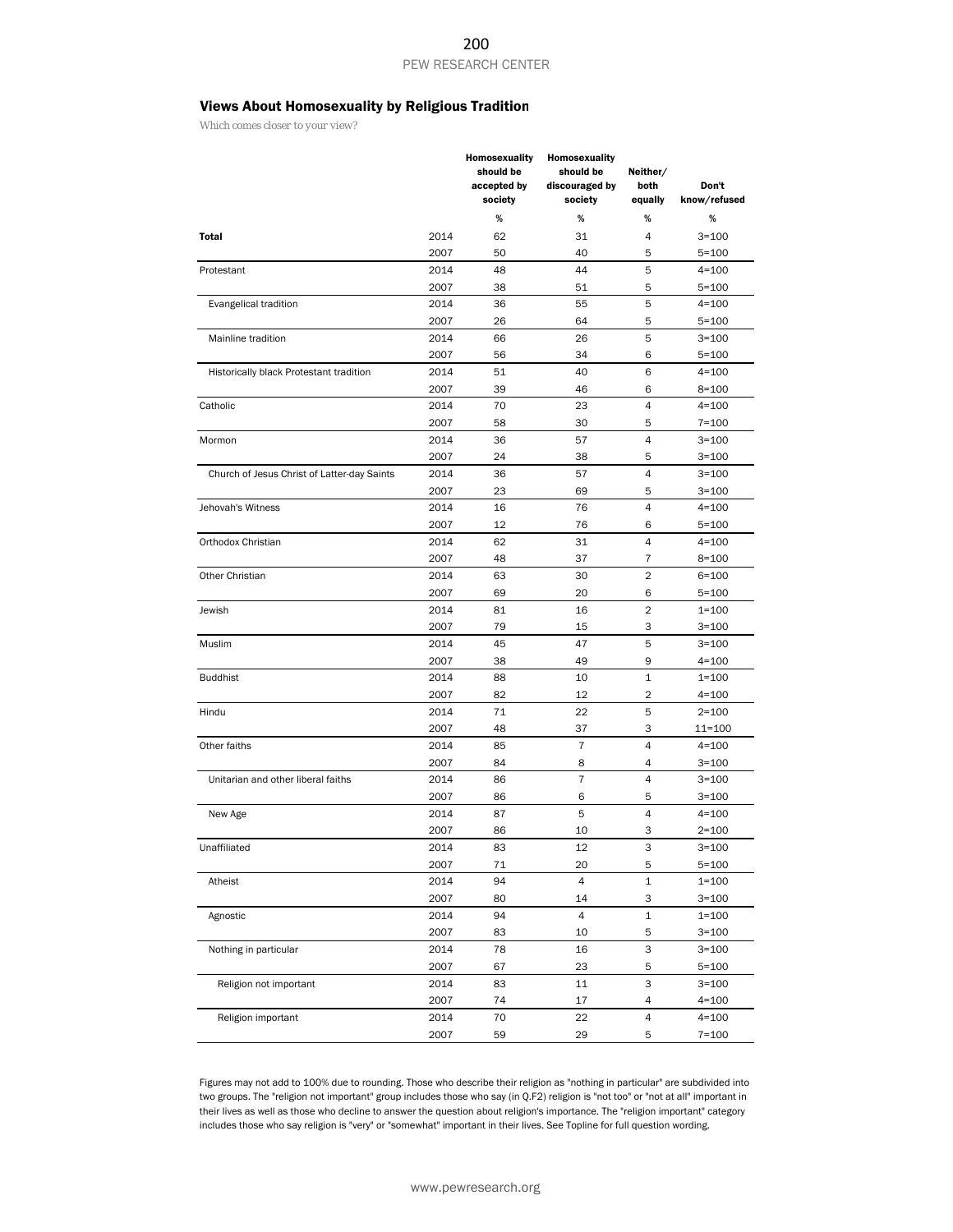## Views About Homosexuality by Protestant Family

*Which comes closer to your view?*

|                                                                  |              | Homosexuality<br>should be<br>accepted by<br>society<br>$\%$ | Homosexuality<br>should be<br>discouraged by<br>society<br>% | Neither/<br>both<br>equally<br>% | Don't<br>know/refused<br>$\%$ |
|------------------------------------------------------------------|--------------|--------------------------------------------------------------|--------------------------------------------------------------|----------------------------------|-------------------------------|
| <b>Baptist</b>                                                   | 2014         | 42                                                           | 49                                                           | 5                                | $3 = 100$                     |
|                                                                  | 2007         | 31                                                           | 58                                                           | 5                                | $6 = 100$                     |
| Baptist in the evangelical tradition                             | 2014         | 34                                                           | 59                                                           | 4                                | $3 = 100$                     |
|                                                                  | 2007         | 25                                                           | 67                                                           | 5                                | $4 = 100$                     |
| Baptist in the mainline tradition                                | 2014         | 56                                                           | 34                                                           | 6                                | $4 = 100$                     |
|                                                                  | 2007         | 44                                                           | 44                                                           | 6                                | $6 = 100$                     |
| Baptist in the historically black Protestant tradition           | 2014<br>2007 | 55<br>43                                                     | 36<br>43                                                     | 5<br>6                           | $3 = 100$<br>$9 = 100$        |
| <b>Methodist</b>                                                 | 2014         | 60                                                           | 32                                                           | $\overline{4}$                   | $3 = 100$                     |
|                                                                  | 2007         | 51                                                           | 38                                                           | 6                                | $5 = 100$                     |
| Methodist in the mainline tradition                              | 2014         | 60                                                           | 32                                                           | $\overline{4}$                   | $3 = 100$                     |
|                                                                  | 2007         | 51                                                           | 38                                                           | 6                                | $4 = 100$                     |
| Methodist in the historically black Protestant tradition         | 2014         | 61                                                           | 30                                                           | 6                                | $3 = 100$                     |
|                                                                  | 2007         | 50                                                           | 34                                                           | 8                                | $9 = 100$                     |
| Nondenominational                                                | 2014         | 45                                                           | 46                                                           | 5                                | $4 = 100$                     |
|                                                                  | 2007         | 33                                                           | 57                                                           | 6                                | $4 = 100$                     |
| Nondenominational in the evangelical tradition                   | 2014         | 39                                                           | 53                                                           | 5                                | $4 = 100$                     |
|                                                                  | 2007         | 24                                                           | 66                                                           | 6                                | $4 = 100$                     |
| Nondenominational in the mainline tradition                      | 2014         | 73                                                           | 18                                                           | 5                                | $3 = 100$                     |
| Nondenominational in the historically black Protestant tradition | 2007<br>2014 | 69<br>53                                                     | 22<br>35                                                     | 4<br>5                           | $5 = 100$<br>$8 = 100$        |
|                                                                  | 2007         | n/a                                                          | n/a                                                          | n/a                              | n/a                           |
| Lutheran                                                         | 2014         | 63                                                           | 30                                                           | $\overline{4}$                   | $3 = 100$                     |
|                                                                  | 2007         | 53                                                           | 37                                                           | 5                                | $5 = 100$                     |
| Lutheran in the evangelical tradition                            | 2014         | 52                                                           | 40                                                           | 3                                | $4 = 100$                     |
|                                                                  | 2007         | 43                                                           | 48                                                           | $\overline{4}$                   | $5 = 100$                     |
| Lutheran in the mainline tradition                               | 2014         | 71                                                           | 23                                                           | 4                                | $2 = 100$                     |
|                                                                  | 2007         | 59                                                           | 31                                                           | 6                                | $4 = 100$                     |
| Presbyterian                                                     | 2014         | 60                                                           | 30                                                           | 5                                | $5 = 100$                     |
|                                                                  | 2007         | 52                                                           | 39                                                           | 5                                | $4 = 100$                     |
| Presbyterian in the evangelical tradition                        | 2014         | 46                                                           | 42                                                           | $\overline{4}$                   | $7 = 100$                     |
|                                                                  | 2007         | 36                                                           | 55                                                           | 4                                | $5 = 100$                     |
| Presbyterian in the mainline tradition                           | 2014         | 68                                                           | 23                                                           | 5                                | $4 = 100$                     |
| Pentecostal                                                      | 2007<br>2014 | 58<br>29                                                     | 32<br>62                                                     | 5<br>5                           | $4 = 100$<br>$4 = 100$        |
|                                                                  | 2007         | 20                                                           | 69                                                           | 5                                | $6 = 100$                     |
| Pentecostal in the evangelical tradition                         | 2014         | 28                                                           | 63                                                           | 5                                | $4 = 100$                     |
|                                                                  | 2007         | 18                                                           | 71                                                           | 5                                | $6 = 100$                     |
| Pentecostal in the historically black Protestant tradition       | 2014         | 32                                                           | 59                                                           | 5                                | $4 = 100$                     |
|                                                                  | 2007         | 26                                                           | 61                                                           | 5                                | $8 = 100$                     |
| Episcopalian/Anglican                                            | 2014         | 80                                                           | 14                                                           | 4                                | $2 = 100$                     |
|                                                                  | 2007         | 64                                                           | 28                                                           | 4                                | $3 = 100$                     |
| Episcopalian/Anglican in the mainline tradition                  | 2014         | 80                                                           | 14                                                           | $\overline{4}$                   | $2 = 100$                     |
|                                                                  | 2007         | 66                                                           | 27                                                           | Δ                                | $3 = 100$                     |
| <b>Restorationist</b>                                            | 2014         | 39                                                           | 54                                                           | 4                                | $3 = 100$                     |
| Restorationist in the evangelical tradition                      | 2007<br>2014 | 34<br>37                                                     | 57<br>56                                                     | 5<br>4                           | $5 = 100$                     |
|                                                                  | 2007         | 31                                                           | 60                                                           | 5                                | $3 = 100$<br>$4 = 100$        |
| Restorationist in the mainline tradition                         | 2014         | 52                                                           | 38                                                           | 9                                | $1 = 100$                     |
|                                                                  | 2007         | 46                                                           | 41                                                           | 8                                | $6 = 100$                     |
| Congregationalist                                                | 2014         | 77                                                           | 20                                                           | $\mathbf 1$                      | $3 = 100$                     |
|                                                                  | 2007         | 64                                                           | 28                                                           | 4                                | $4 = 100$                     |
| Congregationalist in the mainline tradition                      | 2014         | 81                                                           | 16                                                           | $\star$                          | $2 = 100$                     |
|                                                                  | 2007         | 69                                                           | 24                                                           | 3                                | $4 = 100$                     |
| <b>Holiness</b>                                                  | 2014         | 36                                                           | 58                                                           | 4                                | $2 = 100$                     |
|                                                                  | 2007         | 28                                                           | 65                                                           | 3                                | $3 = 100$                     |
| Holiness in the evangelical tradition                            | 2014         | 39                                                           | 56                                                           | $\overline{4}$                   | $2 = 100$                     |
|                                                                  | 2007         | 29                                                           | 64                                                           | 3                                | $4 = 100$                     |
| <b>Adventist</b>                                                 | 2014         | 27                                                           | 60                                                           | 8                                | $6 = 100$                     |
| Anabaptist                                                       | 2007         | 22<br>19                                                     | 68<br>76                                                     | 6<br>1                           | $4 = 100$                     |
|                                                                  | 2014<br>2007 | n/a                                                          | n/a                                                          | n/a                              | $3 = 100$<br>n/a              |
|                                                                  |              |                                                              |                                                              |                                  |                               |

Figures may not add to 100% due to rounding. "N/A" indicates insufficient sample size. See Topline for full question wording.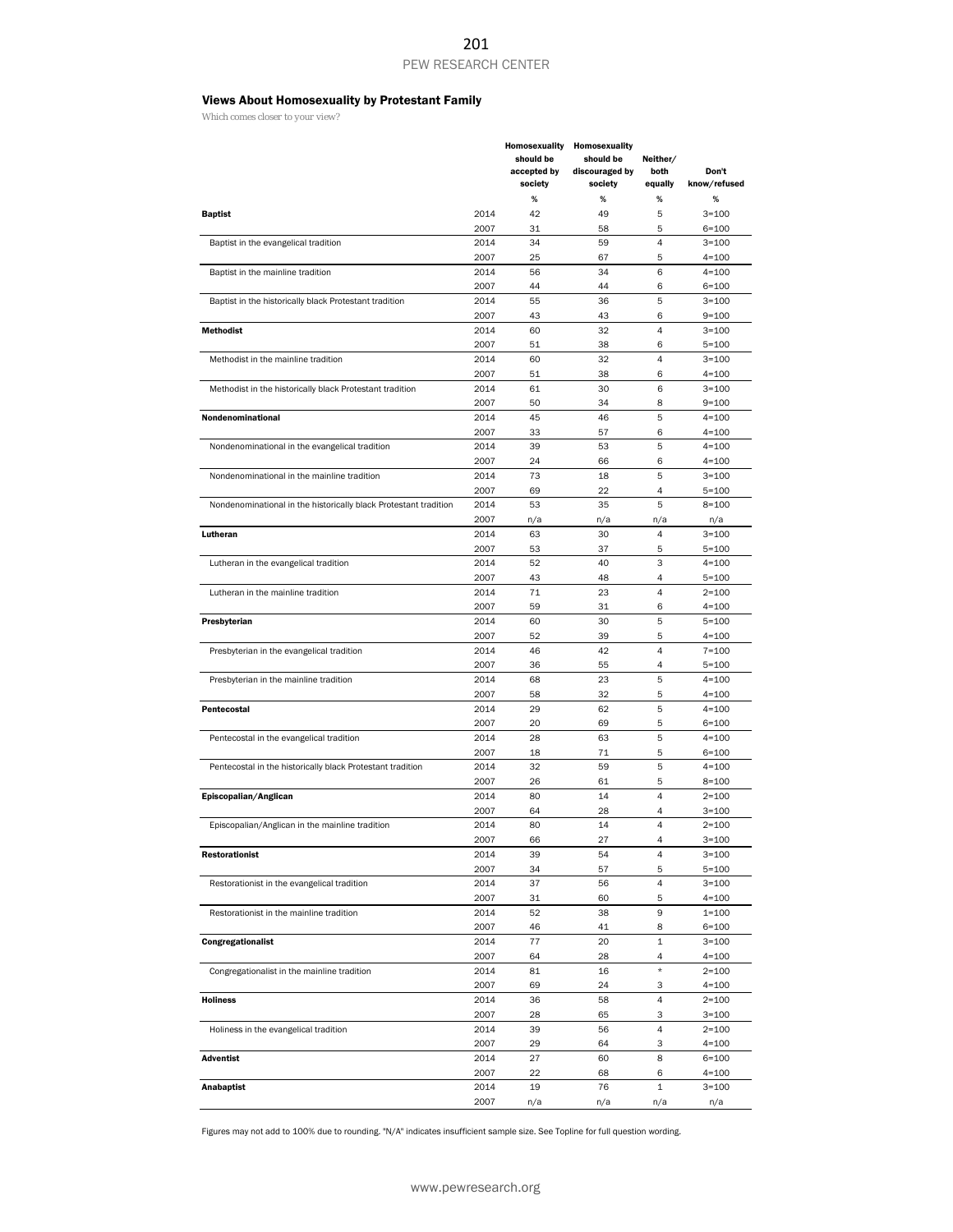# Views About Homosexuality by Protestant Denomination

*Which comes closer to your view?*

|                                               |      | Homosexuality | Homosexuality  |                |              |
|-----------------------------------------------|------|---------------|----------------|----------------|--------------|
|                                               |      | should be     | should be      | Neither/       |              |
|                                               |      | accepted by   | discouraged by | both           | Don't        |
|                                               |      | society       | society        | equally        | know/refused |
|                                               |      | %             | %              | %              | %            |
| African Methodist Episcopal Church            | 2014 | 61            | 32             | 3              | $4 = 100$    |
|                                               | 2007 | 54            | 29             | 10             | $7 = 100$    |
| American Baptist Churches USA                 | 2014 | 54            | 37             | 6              | $3 = 100$    |
|                                               | 2007 | 40            | 49             | 5              | $6 = 100$    |
| Anglican Church                               | 2014 | 67            | 24             | $\overline{4}$ | $5 = 100$    |
|                                               | 2007 | 63            | 31             | 3              | $3 = 100$    |
| Assemblies of God                             | 2014 | 26            | 66             | 5              | $2 = 100$    |
|                                               | 2007 | 16            | 73             | 5              | $6 = 100$    |
| Church of God in Christ                       | 2014 | 38            | 53             | 5              | $4 = 100$    |
|                                               | 2007 | 31            | 56             | 5              | $8 = 100$    |
| Church of God (Cleveland, Tennessee)          | 2014 | 22            | 67             | 4              | $6 = 100$    |
|                                               | 2007 | 19            | 75             | 2              | $4 = 100$    |
| Church of the Nazarene                        | 2014 | 40            | 58             | $\overline{2}$ | $1 = 100$    |
|                                               | 2007 | 31            | 65             | 1              | $3 = 100$    |
| <b>Churches of Christ</b>                     | 2014 | 35            | 58             | 3              | $4 = 100$    |
|                                               | 2007 | 31            | 61             | 4              | $3 = 100$    |
| Episcopal Church                              | 2014 | 83            | 12             | $\overline{4}$ | $2 = 100$    |
|                                               |      |               |                |                |              |
|                                               | 2007 | 70            | 23             | 3              | $3=100$      |
| Evangelical Lutheran Church in America (ELCA) | 2014 | 73            | 22             | 3              | $2 = 100$    |
|                                               | 2007 | 56            | 33             | 6              | $5 = 100$    |
| Independent Baptist (evangelical tradition)   | 2014 | 39            | 53             | 4              | $4 = 100$    |
|                                               | 2007 | 27            | 64             | 5              | $3 = 100$    |
| Interdenominational (evangelical tradition)   | 2014 | 47            | 44             | 6              | $3 = 100$    |
|                                               | 2007 | 36            | 53             | 7              | $4 = 100$    |
| Interdenominational (mainline tradition)      | 2014 | 72            | 21             | $\overline{4}$ | $3 = 100$    |
|                                               | 2007 | 76            | 17             | 5              | $3 = 100$    |
| Lutheran Church-Missouri Synod                | 2014 | 56            | 37             | 3              | $3 = 100$    |
|                                               | 2007 | 44            | 47             | 4              | $5 = 100$    |
| National Baptist Convention                   | 2014 | 54            | 38             | 5              | $3 = 100$    |
|                                               | 2007 | 35            | 51             | 5              | $9 = 100$    |
| Nondenominational charismatic                 | 2014 | 36            | 55             | 5              | $3 = 100$    |
|                                               | 2007 | 26            | 70             | 1              | $2 = 100$    |
| Nondenominational evangelical                 | 2014 | 34            | 59             | 3              | $4 = 100$    |
|                                               | 2007 | 18            | 73             | 5              | $3 = 100$    |
| Nondenominational fundamentalist              | 2014 | 35            | 60             | 3              | $2 = 100$    |
|                                               | 2007 | 14            | 77             | 5              | $5 = 100$    |
| Presbyterian Church in America                | 2014 | 49            | 40             | 4              | $7 = 100$    |
|                                               | 2007 | 41            | 52             | З              | $4 = 100$    |
| Presbyterian Church (USA)                     | 2014 | 65            | 27             | 4              | $4 = 100$    |
|                                               | 2007 | 52            | 38             | 6              | $4 = 100$    |
| Seventh-day Adventist                         | 2014 | 27            | 59             | $\overline{7}$ | $6 = 100$    |
|                                               | 2007 | 23            | 67             | 5              | $5 = 100$    |
| Southern Baptist Convention                   | 2014 | 30            | 63             | 4              | 3=100        |
|                                               | 2007 | 23            | 68             | 4              | $4 = 100$    |
| United Church of Christ                       | 2014 | 82            | 17             | $\star$        | $1 = 100$    |
|                                               | 2007 | 69            | 24             | З              | $4 = 100$    |
| United Methodist Church                       | 2014 | 60            | 32             | 4              | $3 = 100$    |
|                                               | 2007 | 51            | 39             | 6              | $4 = 100$    |
|                                               |      |               |                |                |              |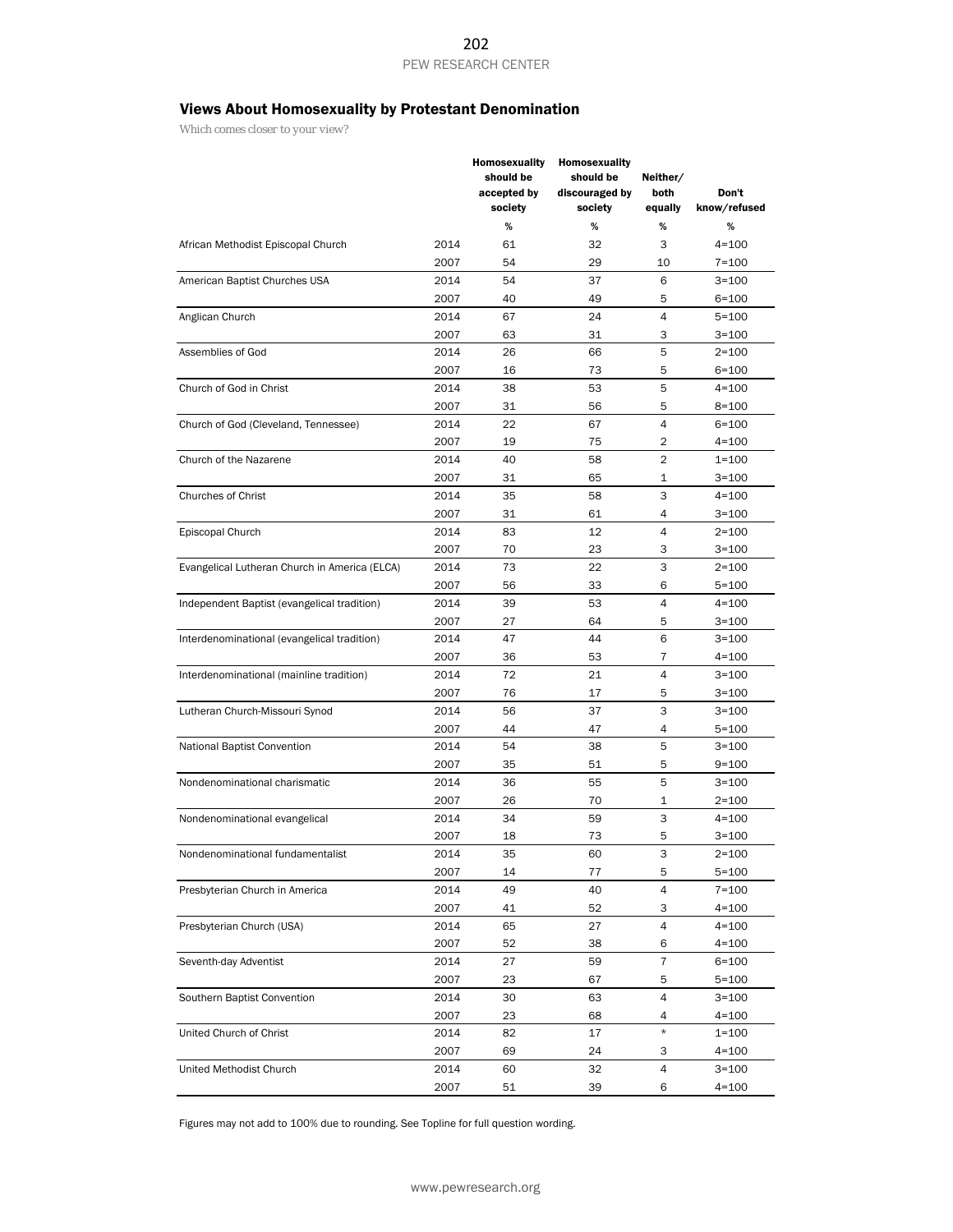# Views About Same-Sex Marriage by Religious Tradition (2014 Only)

*Do you strongly favor, favor, oppose or strongly oppose allowing gays and lesbians to marry legally?*

|                                             |                  | <b>Strongly</b> |       |                   |                | <b>Strongly</b> | Don't        |
|---------------------------------------------|------------------|-----------------|-------|-------------------|----------------|-----------------|--------------|
|                                             | <b>NET Favor</b> | favor           | Favor | <b>NET Oppose</b> | <b>Oppose</b>  | oppose          | know/refused |
|                                             | %                | %               | %     | %                 | %              | %               | %            |
| Total                                       | 53               | 24              | 29    | 39                | 21             | 18              | $8 = 100$    |
| Protestant                                  | 39               | 15              | 24    | 53                | 26             | 27              | $8 = 100$    |
| Evangelical tradition                       | 28               | 10              | 18    | 64                | 29             | 35              | $7 = 100$    |
| Mainline tradition                          | 57               | 24              | 33    | 35                | 21             | 14              | $8 = 100$    |
| Historically black Protestant tradition     | 40               | 15              | 25    | 52                | 27             | 25              | $9 = 100$    |
| Catholic                                    | 57               | 20              | 36    | 34                | 22             | 13              | $9 = 100$    |
| Mormon                                      | 26               | 9               | 17    | 68                | 35             | 33              | $6 = 100$    |
| Church of Jesus Christ of Latter-day Saints | 25               | 8               | 17    | 69                | 36             | 33              | $6 = 100$    |
| Jehovah's Witness                           | 14               | 6               | 9     | 76                | 39             | 37              | $10 = 100$   |
| Orthodox Christian                          | 54               | 25              | 29    | 41                | 26             | 15              | $5 = 100$    |
| Other Christian                             | 55               | 29              | 26    | 43                | 15             | 28              | $2 = 100$    |
| Jewish                                      | 77               | 48              | 29    | 18                | 9              | 9               | $5 = 100$    |
| Muslim                                      | 42               | 17              | 25    | 52                | 21             | 31              | $6 = 100$    |
| <b>Buddhist</b>                             | 84               | 43              | 40    | 13                | $\overline{4}$ | 9               | $3 = 100$    |
| Hindu                                       | 68               | 35              | 33    | 23                | 12             | 11              | $9 = 100$    |
| Other faiths                                | 84               | 59              | 25    | 9                 | 5              | 4               | $8 = 100$    |
| Unitarian and other liberal faiths          | 86               | 60              | 26    | $\overline{7}$    | 5              | 3               | $7 = 100$    |
| New Age                                     | 85               | 61              | 24    | $\overline{7}$    | 4              | 4               | $8 = 100$    |
| Unaffiliated                                | 78               | 44              | 34    | 16                | 10             | 6               | $6 = 100$    |
| Atheist                                     | 92               | 65              | 27    | 4                 | $\overline{2}$ | $\overline{c}$  | $3 = 100$    |
| Agnostic                                    | 91               | 60              | 31    | 6                 | 5              | 1               | $3 = 100$    |
| Nothing in particular                       | 72               | 36              | 35    | 21                | 13             | 8               | $7 = 100$    |
| Religion not important                      | 80               | 44              | 36    | 14                | 9              | 5               | $6 = 100$    |
| Religion important                          | 61               | 26              | 34    | 30                | 17             | 13              | $9 = 100$    |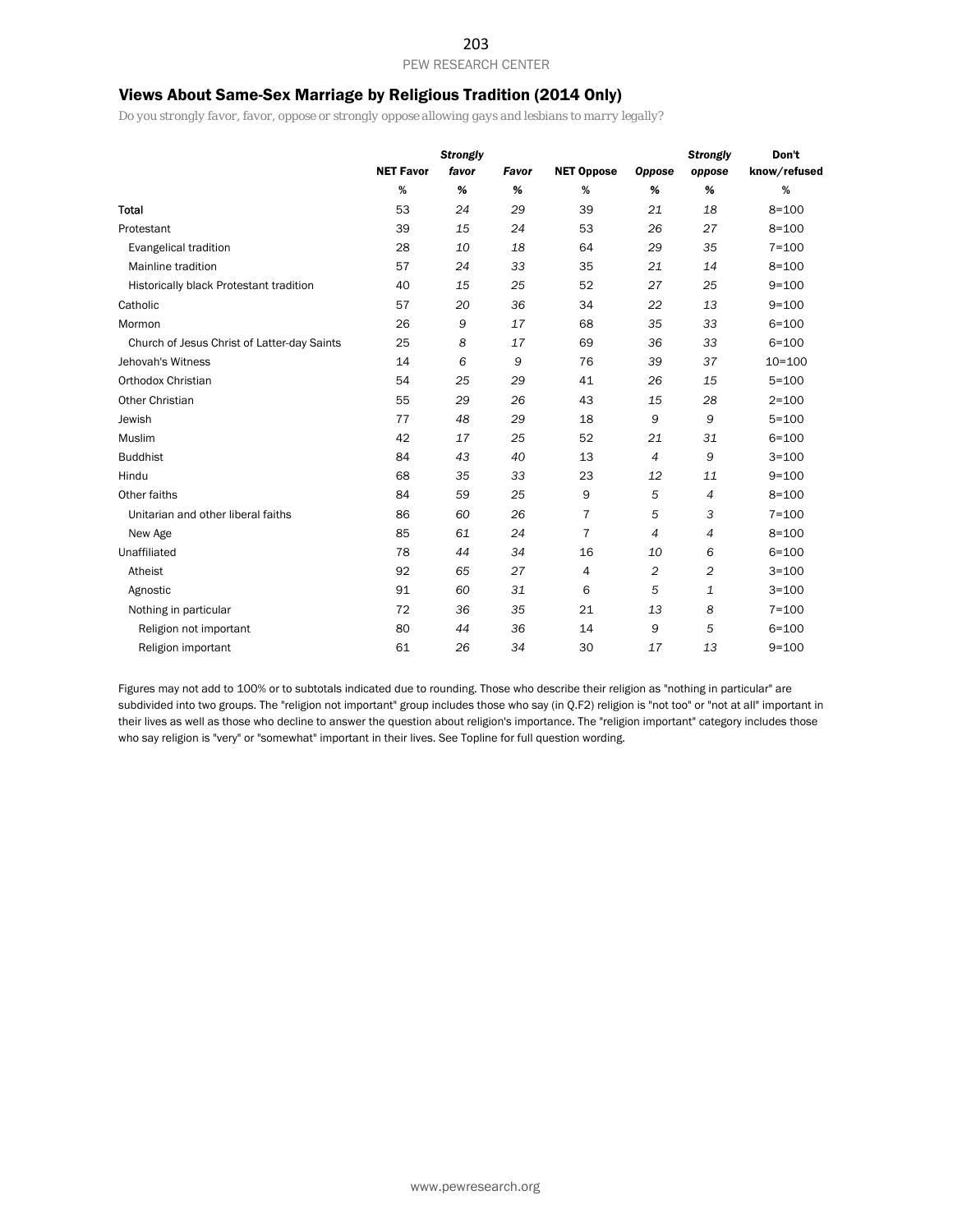# Views About Same-Sex Marriage by Protestant Family (2014 Only)

*Do you strongly favor, favor, oppose or strongly oppose allowing gays and lesbians to marry legally?*

|                                                                  |                  | <b>Strongly</b> |       |                   |               | <b>Strongly</b> | Don't        |
|------------------------------------------------------------------|------------------|-----------------|-------|-------------------|---------------|-----------------|--------------|
|                                                                  | <b>NET Favor</b> | favor           | Favor | <b>NET Oppose</b> | <b>Oppose</b> | oppose          | know/refused |
|                                                                  | %                | %               | %     | %                 | %             | %               | %            |
| <b>Baptist</b>                                                   | 33               | 12              | 21    | 59                | 29            | 31              | $8 = 100$    |
| Baptist in the evangelical tradition                             | 26               | 9               | 17    | 67                | 30            | 38              | $7 = 100$    |
| Baptist in the mainline tradition                                | 47               | 19              | 28    | 45                | 26            | 20              | $8 = 100$    |
| Baptist in the historically black Protestant tradition           | 42               | 17              | 26    | 49                | 28            | 21              | $9 = 100$    |
| <b>Methodist</b>                                                 | 48               | 18              | 30    | 44                | 27            | 17              | $8 = 100$    |
| Methodist in the mainline tradition                              | 49               | 19              | 30    | 43                | 26            | 17              | $8 = 100$    |
| Methodist in the historically black Protestant tradition         | 46               | 15              | 30    | 49                | 29            | 19              | $6 = 100$    |
| <b>Nondenominational</b>                                         | 37               | 14              | 23    | 56                | 27            | 28              | $8 = 100$    |
| Nondenominational in the evangelical tradition                   | 30               | 10              | 20    | 62                | 29            | 33              | $8 = 100$    |
| Nondenominational in the mainline tradition                      | 68               | 29              | 39    | 26                | 17            | 8               | $6 = 100$    |
| Nondenominational in the historically black Protestant tradition | 40               | 16              | 24    | 49                | 30            | 19              | $10 = 100$   |
| Lutheran                                                         | 55               | 22              | 33    | 37                | 21            | 16              | $8 = 100$    |
| Lutheran in the evangelical tradition                            | 43               | 14              | 29    | 49                | 25            | 23              | $8 = 100$    |
| Lutheran in the mainline tradition                               | 63               | 28              | 35    | 29                | 18            | 11              | $8 = 100$    |
| Presbyterian                                                     | 53               | 21              | 32    | 38                | 21            | 17              | $9 = 100$    |
| Presbyterian in the evangelical tradition                        | 38               | 15              | 23    | 49                | 24            | 25              | $13 = 100$   |
| Presbyterian in the mainline tradition                           | 61               | 24              | 37    | 33                | 20            | 12              | $7 = 100$    |
| Pentecostal                                                      | 21               | $\overline{7}$  | 14    | 73                | 31            | 42              | $6 = 100$    |
| Pentecostal in the evangelical tradition                         | 20               | $\overline{7}$  | 13    | 74                | 32            | 41              | $6 = 100$    |
| Pentecostal in the historically black Protestant tradition       | 24               | 8               | 16    | 71                | 25            | 46              | $5 = 100$    |
| Episcopalian/Anglican                                            | 70               | 35              | 35    | 22                | 15            | 8               | $7 = 100$    |
| Episcopalian/Anglican in the mainline tradition                  | 71               | 36              | 35    | 22                | 15            | 8               | $6 = 100$    |
| <b>Restorationist</b>                                            | 31               | 10              | 22    | 61                | 30            | 31              | $8 = 100$    |
| Restorationist in the evangelical tradition                      | 29               | 9               | 21    | 63                | 31            | 33              | $7 = 100$    |
| Restorationist in the mainline tradition                         | 43               | 16              | 27    | 47                | 26            | 21              | $10 = 100$   |
| <b>Congregationalist</b>                                         | 71               | 33              | 38    | 24                | 14            | 10              | $5 = 100$    |
| Congregationalist in the mainline tradition                      | 76               | 35              | 41    | 18                | 12            | 6               | $6 = 100$    |
| <b>Holiness</b>                                                  | 28               | 8               | 21    | 68                | 34            | 34              | $4 = 100$    |
| Holiness in the evangelical tradition                            | 29               | 8               | 20    | 68                | 32            | 35              | $4 = 100$    |
| <b>Adventist</b>                                                 | 25               | 9               | 16    | 64                | 33            | 31              | $11 = 100$   |
| Anabaptist                                                       | 14               | $\overline{7}$  | 8     | 80                | 25            | 55              | $6 = 100$    |

Figures may not add to 100% or to subtotals indicated due to rounding. "N/A" indicates insufficient sample size. See Topline for full question wording.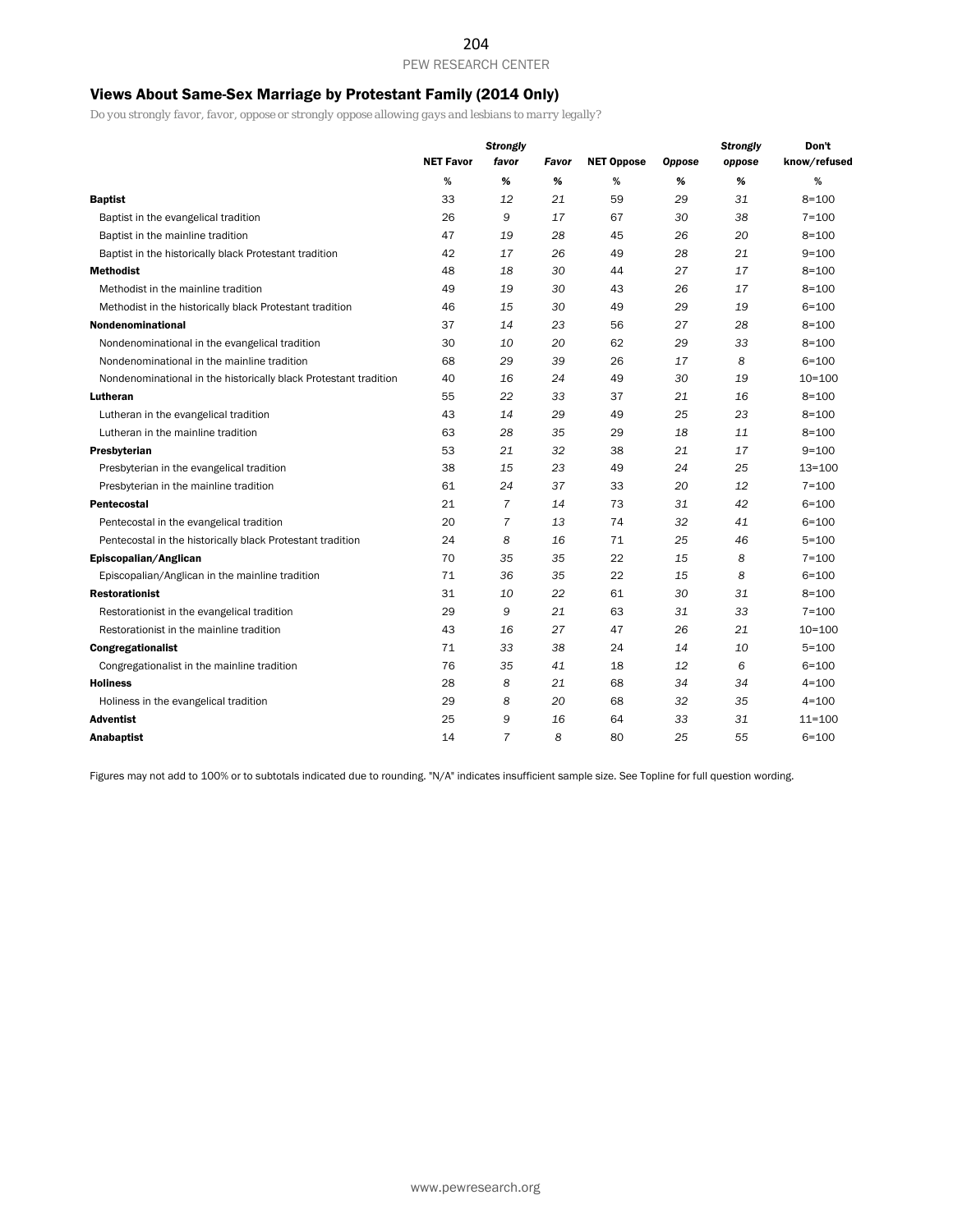# Views About Same-Sex Marriage by Protestant Denomination (2014 Only)

*Do you strongly favor, favor, oppose or strongly oppose allowing gays and lesbians to marry legally?*

|                                               |                  | <b>Strongly</b> |       |                   |               | <b>Strongly</b> | Don't        |
|-----------------------------------------------|------------------|-----------------|-------|-------------------|---------------|-----------------|--------------|
|                                               | <b>NET Favor</b> | favor           | Favor | <b>NET Oppose</b> | <b>Oppose</b> | oppose          | know/refused |
|                                               | %                | %               | %     | %                 | %             | %               | %            |
| African Methodist Episcopal Church            | 41               | 14              | 27    | 55                | 38            | 17              | $4 = 100$    |
| American Baptist Churches USA                 | 45               | 18              | 26    | 49                | 29            | 20              | $7 = 100$    |
| Anglican Church                               | 60               | 19              | 41    | 37                | 25            | 12              | $2 = 100$    |
| Assemblies of God                             | 19               | 6               | 13    | 76                | 31            | 46              | $4 = 100$    |
| Church of God in Christ                       | 27               | 10              | 17    | 69                | 26            | 42              | $5 = 100$    |
| Church of God (Cleveland, Tennessee)          | 11               | 5               | 6     | 80                | 34            | 46              | $9 = 100$    |
| Church of the Nazarene                        | 24               | 6               | 18    | 72                | 41            | 31              | $3 = 100$    |
| <b>Churches of Christ</b>                     | 29               | 8               | 20    | 65                | 31            | 33              | $7 = 100$    |
| Episcopal Church                              | 74               | 41              | 33    | 18                | 12            | 6               | $7 = 100$    |
| Evangelical Lutheran Church in America (ELCA) | 65               | 32              | 33    | 29                | 18            | 10              | $6 = 100$    |
| Independent Baptist (evangelical tradition)   | 32               | 10              | 21    | 61                | 26            | 35              | $7 = 100$    |
| Interdenominational (evangelical tradition)   | 39               | 15              | 24    | 50                | 25            | 26              | $10 = 100$   |
| Interdenominational (mainline tradition)      | 71               | 34              | 37    | 28                | 21            | $\overline{7}$  | $1 = 100$    |
| Lutheran Church-Missouri Synod                | 45               | 14              | 31    | 48                | 24            | 24              | $7 = 100$    |
| National Baptist Convention                   | 35               | 13              | 23    | 56                | 34            | 22              | $8 = 100$    |
| Nondenominational charismatic                 | 30               | 9               | 21    | 65                | 31            | 35              | $5 = 100$    |
| Nondenominational evangelical                 | 25               | 10              | 16    | 69                | 34            | 35              | $6 = 100$    |
| Nondenominational fundamentalist              | 29               | 9               | 20    | 65                | 24            | 41              | $6 = 100$    |
| Presbyterian Church in America                | 40               | 17              | 23    | 49                | 26            | 23              | $11 = 100$   |
| Presbyterian Church (USA)                     | 57               | 22              | 35    | 36                | 21            | 14              | $7 = 100$    |
| Seventh-day Adventist                         | 25               | 9               | 17    | 63                | 31            | 31              | $12 = 100$   |
| Southern Baptist Convention                   | 22               | 7               | 15    | 71                | 32            | 39              | $7 = 100$    |
| United Church of Christ                       | 74               | 36              | 39    | 20                | 12            | $\overline{7}$  | $6 = 100$    |
| United Methodist Church                       | 49               | 18              | 30    | 43                | 26            | 17              | $8 = 100$    |

Figures may not add to 100% or to subtotals indicated due to rounding. See Topline for full question wording.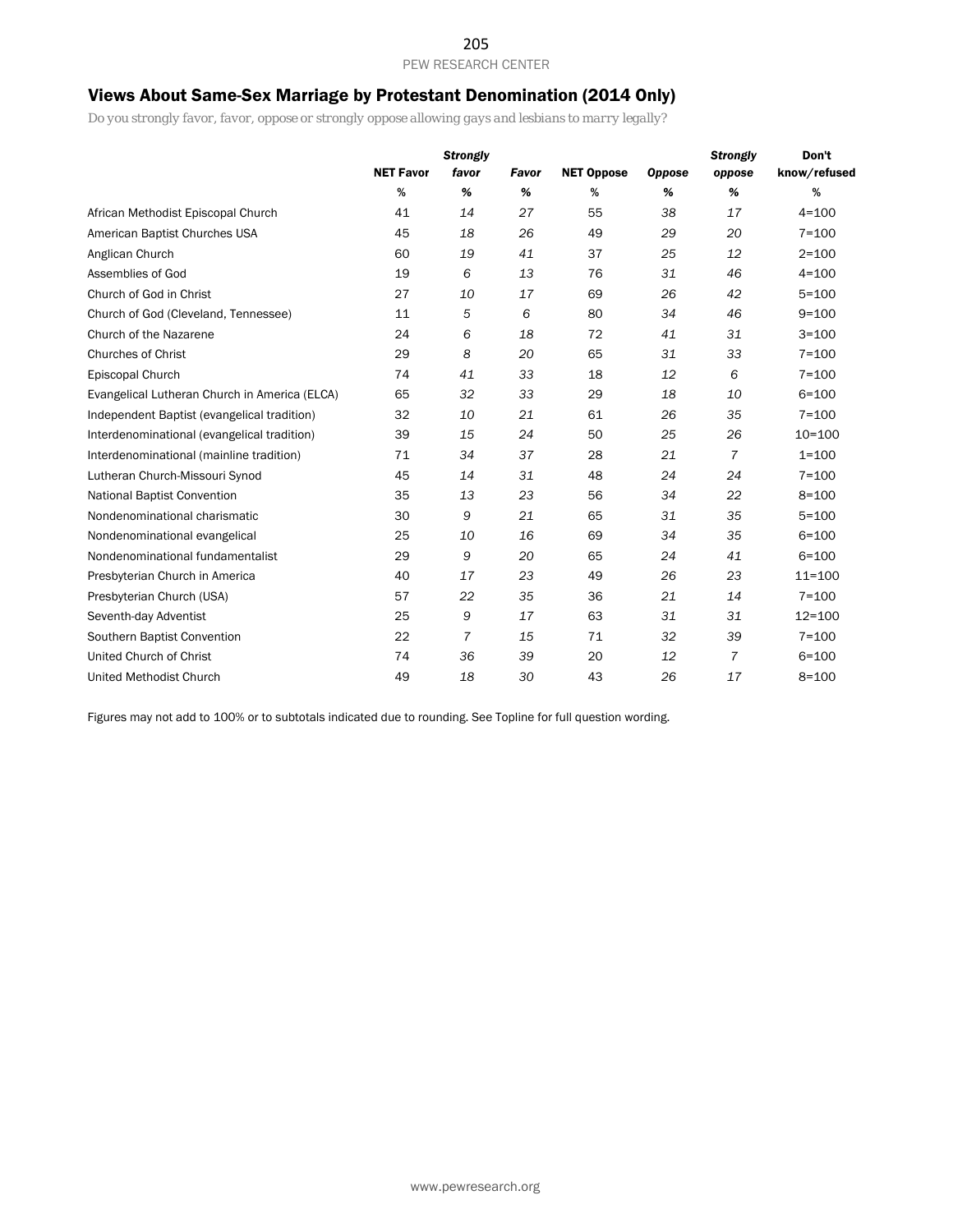# Views About Human Evolution by Religious Tradition (2014 Only)

*Which comes closer to your view? Humans and other living things have evolved over time or humans and other living things have existed in their present form since the beginning or time? And do you think that humans and other living things have evolved due to natural processes such as natural selection or a supreme being guided the evolution of living things for the purpose of creating humans and other life in the form it exists today?*

|                                             |                      |                         | <b>Supreme</b>      |                | <b>Humans</b>              |                       |
|---------------------------------------------|----------------------|-------------------------|---------------------|----------------|----------------------------|-----------------------|
|                                             | <b>Humans</b>        | <b>Evolved due</b>      | being               | Don't know     | always                     |                       |
|                                             | evolved<br>over time | to natural<br>processes | guided<br>evolution | how<br>evolved | existed in<br>present form | Don't<br>know/refused |
|                                             | $\%$                 | $\%$                    | $\%$                | $\%$           | $\%$                       | $\%$                  |
| <b>Total</b>                                | 62                   | 33                      | 25                  | $\overline{4}$ | 34                         | $4 = 100$             |
| Protestant                                  | 48                   | 17                      | 28                  | 3              | 47                         | $5 = 100$             |
| Evangelical tradition                       | 38                   | 11                      | 25                  | $\overline{c}$ | 57                         | $5 = 100$             |
| Mainline tradition                          | 65                   | 28                      | 31                  | 5              | 30                         | $5 = 100$             |
| Historically black Protestant tradition     | 50                   | 16                      | 31                  | 3              | 45                         | $5 = 100$             |
| Catholic                                    | 66                   | 31                      | 31                  | $\overline{4}$ | 29                         | $5 = 100$             |
| Mormon                                      | 42                   | 11                      | 29                  | $\overline{c}$ | 52                         | $7 = 100$             |
| Church of Jesus Christ of Latter-day Saints | 42                   | 11                      | 30                  | $\overline{c}$ | 51                         | $7 = 100$             |
| Jehovah's Witness                           | 20                   | 6                       | 15                  | 0              | 74                         | $5 = 100$             |
| Orthodox Christian                          | 59                   | 29                      | 25                  | 5              | 36                         | $5 = 100$             |
| <b>Other Christian</b>                      | 70                   | 34                      | 31                  | 6              | 26                         | $4 = 100$             |
| Jewish                                      | 81                   | 58                      | 18                  | 5              | 16                         | $3 = 100$             |
| Muslim                                      | 53                   | 25                      | 25                  | 3              | 41                         | $6 = 100$             |
| <b>Buddhist</b>                             | 86                   | 67                      | 13                  | 6              | 13                         | $1 = 100$             |
| Hindu                                       | 80                   | 62                      | 14                  | 3              | 17                         | $3 = 100$             |
| Other faiths                                | 84                   | 59                      | 18                  | $\overline{7}$ | 11                         | $5 = 100$             |
| Unitarian and other liberal faiths          | 81                   | 57                      | 17                  | $\overline{7}$ | 12                         | $7 = 100$             |
| New Age                                     | 93                   | 63                      | 22                  | 8              | 6                          | $1 = 100$             |
| Unaffiliated                                | 82                   | 63                      | 14                  | $\overline{4}$ | 15                         | $3 = 100$             |
| Atheist                                     | 95                   | 91                      | 2                   | $\mathbf{1}$   | 5                          | $* = 100$             |
| Agnostic                                    | 96                   | 83                      | 8                   | $\overline{4}$ | 3                          | $2 = 100$             |
| Nothing in particular                       | 76                   | 53                      | 19                  | 5              | 20                         | $4 = 100$             |
| Religion not important                      | 85                   | 68                      | 12                  | 5              | 12                         | $3 = 100$             |
| Religion important                          | 65                   | 33                      | 27                  | 6              | 31                         | $4 = 100$             |
|                                             |                      |                         |                     |                |                            |                       |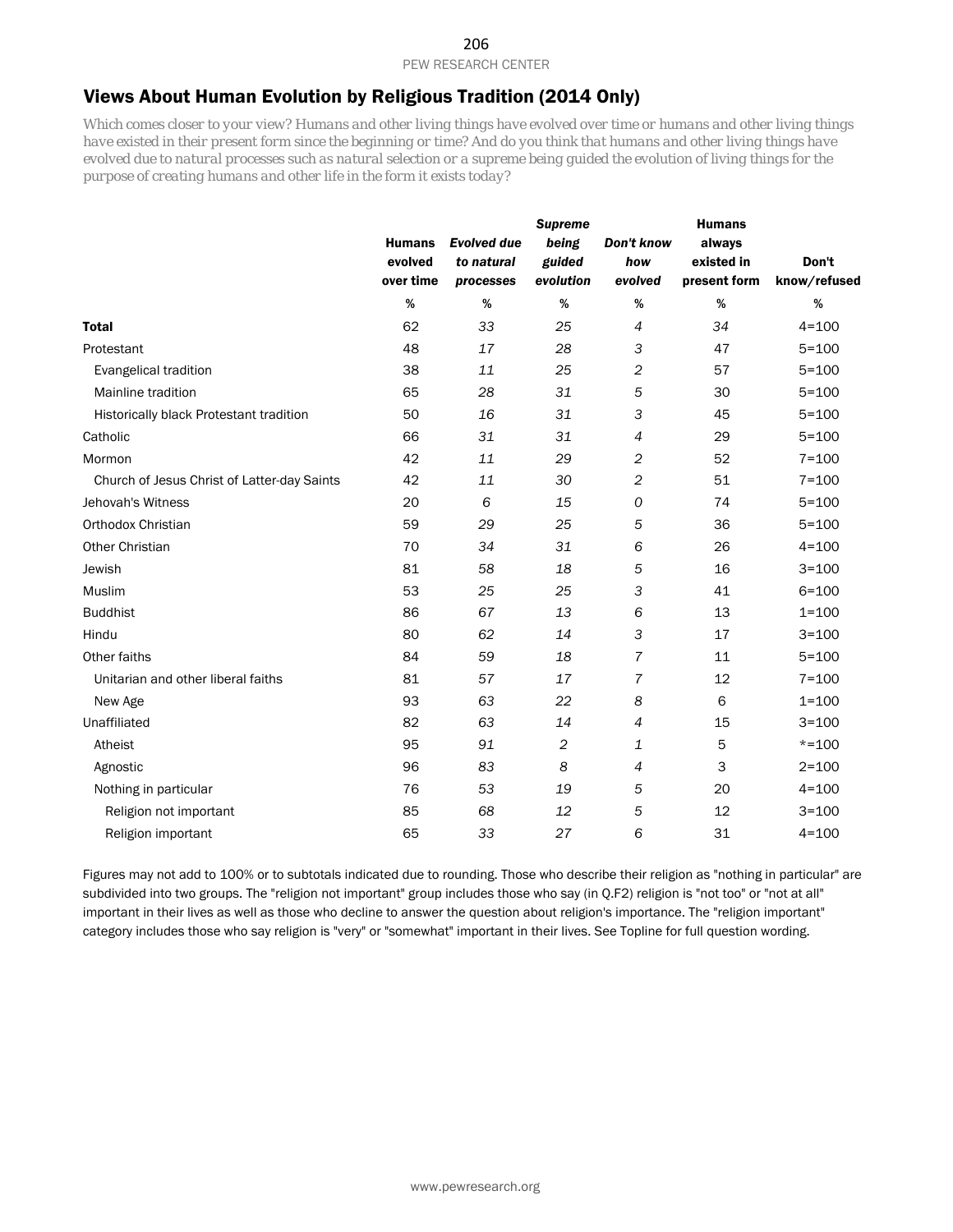## Views About Human Evolution by Protestant Family (2014 Only)

*Which comes closer to your view? Humans and other living things have evolved over time or humans and other living things have existed in their present form since the beginning or time? And do you think that humans and other living things have evolved due to natural processes such as natural selection or a supreme being guided the evolution of living things for the purpose of creating humans and other life in the form it exists today?*

|                                                                  | <b>Humans</b><br>evolved<br>over time | <b>Evolved due</b><br>to natural<br>processes | <b>Supreme</b><br>being<br>guided<br>evolution | Don't<br>know<br>how<br>evolved | <b>Humans always</b><br>existed in<br>present form | Don't<br>know/refused |
|------------------------------------------------------------------|---------------------------------------|-----------------------------------------------|------------------------------------------------|---------------------------------|----------------------------------------------------|-----------------------|
|                                                                  | %                                     | %                                             | %                                              | %                               | %                                                  | %                     |
| <b>Baptist</b>                                                   | 44                                    | 15                                            | 27                                             | 3                               | 51                                                 | $5 = 100$             |
| Baptist in the evangelical tradition                             | 38                                    | 12                                            | 24                                             | $\overline{c}$                  | 57                                                 | $5 = 100$             |
| Baptist in the mainline tradition                                | 56                                    | 24                                            | 29                                             | 3                               | 39                                                 | $5 = 100$             |
| Baptist in the historically black Protestant tradition           | 51                                    | 17                                            | 31                                             | 3                               | 44                                                 | $6 = 100$             |
| <b>Methodist</b>                                                 | 59                                    | 22                                            | 33                                             | 4                               | 34                                                 | $6 = 100$             |
| Methodist in the mainline tradition                              | 61                                    | 23                                            | 33                                             | 5                               | 33                                                 | $6 = 100$             |
| Methodist in the historically black Protestant tradition         | 51                                    | 17                                            | 31                                             | 3                               | 42                                                 | $7 = 100$             |
| Nondenominational                                                | 41                                    | 11                                            | 27                                             | 3                               | 55                                                 | $4 = 100$             |
| Nondenominational in the evangelical tradition                   | 34                                    | 7                                             | 25                                             | 2                               | 62                                                 | $4 = 100$             |
| Nondenominational in the mainline tradition                      | 70                                    | 31                                            | 33                                             | 6                               | 25                                                 | $5 = 100$             |
| Nondenominational in the historically black Protestant tradition | 52                                    | 12                                            | 37                                             | 3                               | 41                                                 | $7 = 100$             |
| Lutheran                                                         | 61                                    | 24                                            | 34                                             | 3                               | 35                                                 | 4=100                 |
| Lutheran in the evangelical tradition                            | 51                                    | 17                                            | 31                                             | $\overline{c}$                  | 46                                                 | $3 = 100$             |
| Lutheran in the mainline tradition                               | 68                                    | 28                                            | 36                                             | 3                               | 27                                                 | $5 = 100$             |
| Presbyterian                                                     | 64                                    | 26                                            | 33                                             | 5                               | 31                                                 | 4=100                 |
| Presbyterian in the evangelical tradition                        | 54                                    | 14                                            | 36                                             | 4                               | 42                                                 | $5 = 100$             |
| Presbyterian in the mainline tradition                           | 71                                    | 33                                            | 32                                             | 5                               | 25                                                 | $4 = 100$             |
| <b>Pentecostal</b>                                               | 36                                    | 10                                            | 24                                             | 2                               | 60                                                 | $4 = 100$             |
| Pentecostal in the evangelical tradition                         | 34                                    | 9                                             | 22                                             | 2                               | 61                                                 | $5 = 100$             |
| Pentecostal in the historically black Protestant tradition       | 43                                    | 12                                            | 27                                             | 4                               | 54                                                 | $3 = 100$             |
| Episcopalian/Anglican                                            | 79                                    | 40                                            | 34                                             | 5                               | 16                                                 | 4=100                 |
| Episcopalian/Anglican in the mainline tradition                  | 80                                    | 41                                            | 33                                             | 6                               | 16                                                 | $4 = 100$             |
| <b>Restorationist</b>                                            | 47                                    | 17                                            | 27                                             | 3                               | 49                                                 | $5 = 100$             |
| Restorationist in the evangelical tradition                      | 46                                    | 16                                            | 28                                             | 2                               | 49                                                 | $5 = 100$             |
| Restorationist in the mainline tradition                         | 50                                    | 19                                            | 26                                             | 5                               | 47                                                 | $3 = 100$             |
| <b>Congregationalist</b>                                         | 66                                    | 37                                            | 24                                             | 5                               | 31                                                 | $4 = 100$             |
| Congregationalist in the mainline tradition                      | 69                                    | 40                                            | 25                                             | 4                               | 27                                                 | 4=100                 |
| <b>Holiness</b>                                                  | 34                                    | 12                                            | 20                                             | $\overline{c}$                  | 61                                                 | $5 = 100$             |
| Holiness in the evangelical tradition                            | 32                                    | 11                                            | 19                                             | $\overline{2}$                  | 63                                                 | 5=100                 |
| <b>Adventist</b>                                                 | 27                                    | 5                                             | 20                                             | 1                               | 67                                                 | $6 = 100$             |
| Anabaptist                                                       | 26                                    | 8                                             | 16                                             | 3                               | 69                                                 | $5 = 100$             |

Figures may not add to 100% or to subtotals indicated due to rounding. See Topline for full question wording.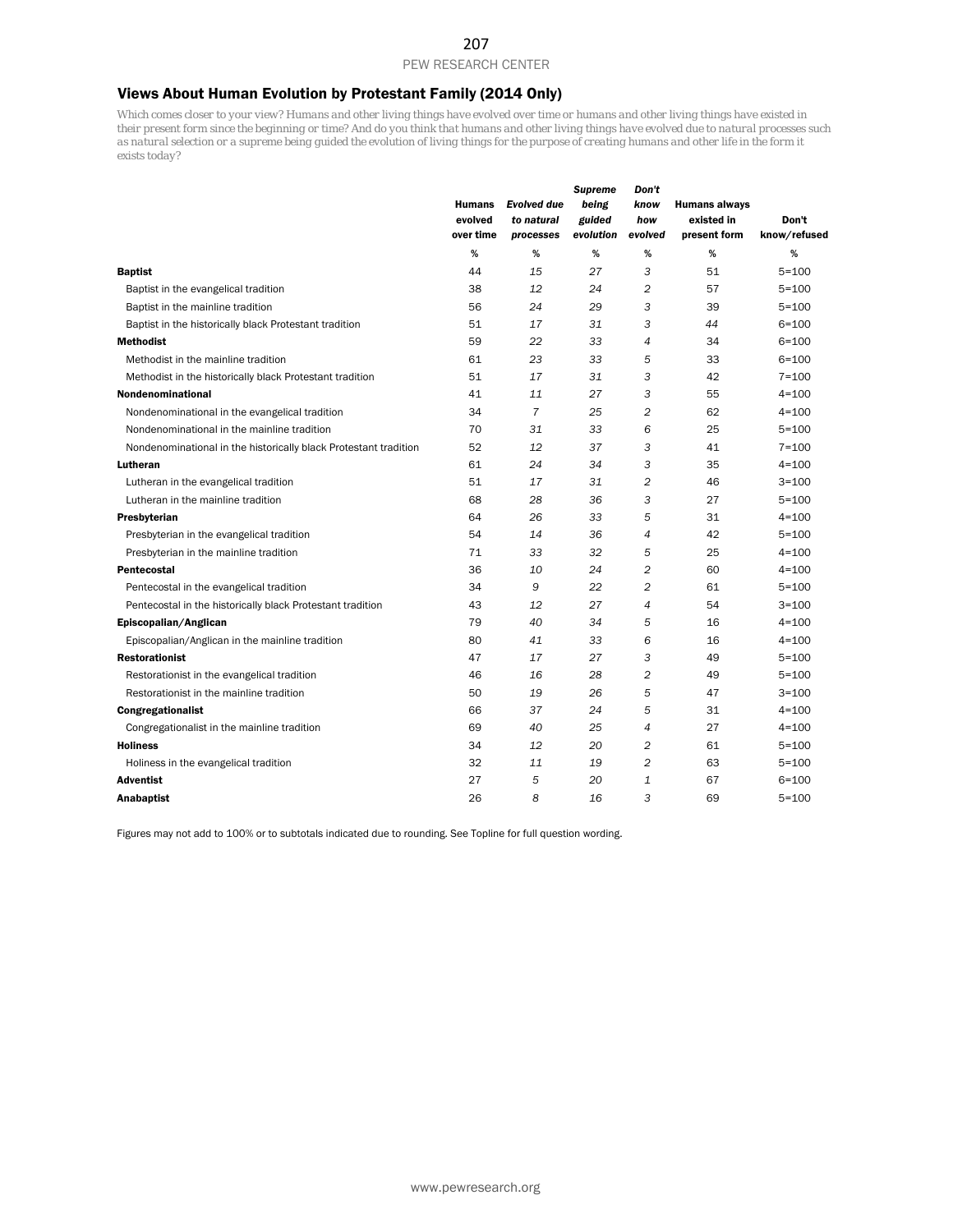# Views About Human Evolution by Protestant Denomination (2014 Only)

*Which comes closer to your view? Humans and other living things have evolved over time or humans and other living things have existed in their present form since the beginning or time? And do you think that humans and other living things have evolved due to natural processes such as natural selection or a supreme being guided the evolution of living things for the purpose of creating humans and other life in the form it exists today?*

|                                               | <b>Humans</b><br>evolved<br>over time | <b>Evolved due</b><br>to natural<br>processes | <b>Supreme</b><br>being<br>guided<br>evolution | Don't<br>know<br>how<br>evolved | <b>Humans</b><br>always<br>existed in<br>present form | Don't<br>know/refused |
|-----------------------------------------------|---------------------------------------|-----------------------------------------------|------------------------------------------------|---------------------------------|-------------------------------------------------------|-----------------------|
|                                               | %                                     | %                                             | %                                              | %                               | %                                                     | %                     |
| African Methodist Episcopal Church            | 53                                    | 16                                            | 33                                             | 5                               | 42                                                    | $5 = 100$             |
| American Baptist Churches USA                 | 54                                    | 22                                            | 31                                             | $\overline{c}$                  | 42                                                    | $4 = 100$             |
| Anglican Church                               | 65                                    | 27                                            | 34                                             | 3                               | 30                                                    | $5 = 100$             |
| Assemblies of God                             | 32                                    | $\overline{7}$                                | 22                                             | 3                               | 64                                                    | $4 = 100$             |
| Church of God in Christ                       | 42                                    | 10                                            | 25                                             | 6                               | 54                                                    | $4 = 100$             |
| Church of God (Cleveland, Tennessee)          | 28                                    | 9                                             | 18                                             | 1                               | 66                                                    | $6 = 100$             |
| Church of the Nazarene                        | 37                                    | 11                                            | 20                                             | 6                               | 59                                                    | $4 = 100$             |
| <b>Churches of Christ</b>                     | 47                                    | 16                                            | 29                                             | 2                               | 48                                                    | $4 = 100$             |
| Episcopal Church                              | 84                                    | 44                                            | 34                                             | 6                               | 12                                                    | $4 = 100$             |
| Evangelical Lutheran Church in America (ELCA) | 66                                    | 22                                            | 40                                             | 4                               | 30                                                    | $4 = 100$             |
| Independent Baptist (evangelical tradition)   | 41                                    | 13                                            | 27                                             | $\overline{c}$                  | 54                                                    | $4 = 100$             |
| Interdenominational (evangelical tradition)   | 37                                    | 9                                             | 24                                             | 4                               | 60                                                    | $3 = 100$             |
| Interdenominational (mainline tradition)      | 75                                    | 31                                            | 38                                             | 5                               | 21                                                    | $5 = 100$             |
| Lutheran Church-Missouri Synod                | 53                                    | 18                                            | 32                                             | $\overline{c}$                  | 45                                                    | $3 = 100$             |
| National Baptist Convention                   | 51                                    | 15                                            | 31                                             | 4                               | 44                                                    | $5 = 100$             |
| Nondenominational charismatic                 | 29                                    | 5                                             | 23                                             | $\overline{c}$                  | 68                                                    | $3 = 100$             |
| Nondenominational evangelical                 | 29                                    | $\overline{4}$                                | 24                                             | 1                               | 68                                                    | $4 = 100$             |
| Nondenominational fundamentalist              | 27                                    | 3                                             | 24                                             | 0                               | 70                                                    | $2 = 100$             |
| Presbyterian Church in America                | 54                                    | 17                                            | 33                                             | 4                               | 40                                                    | $5 = 100$             |
| Presbyterian Church (USA)                     | 67                                    | 31                                            | 33                                             | 3                               | 29                                                    | $4 = 100$             |
| Seventh-day Adventist                         | 26                                    | 5                                             | 19                                             | 2                               | 67                                                    | $7 = 100$             |
| Southern Baptist Convention                   | 37                                    | 12                                            | 23                                             | $\overline{\mathbf{c}}$         | 58                                                    | $5 = 100$             |
| United Church of Christ                       | 69                                    | 40                                            | 25                                             | 3                               | 26                                                    | $5 = 100$             |
| United Methodist Church                       | 60                                    | 22                                            | 34                                             | 4                               | 35                                                    | $5 = 100$             |

Figures may not add to 100% or to subtotals indicated due to rounding. See Topline for full question wording.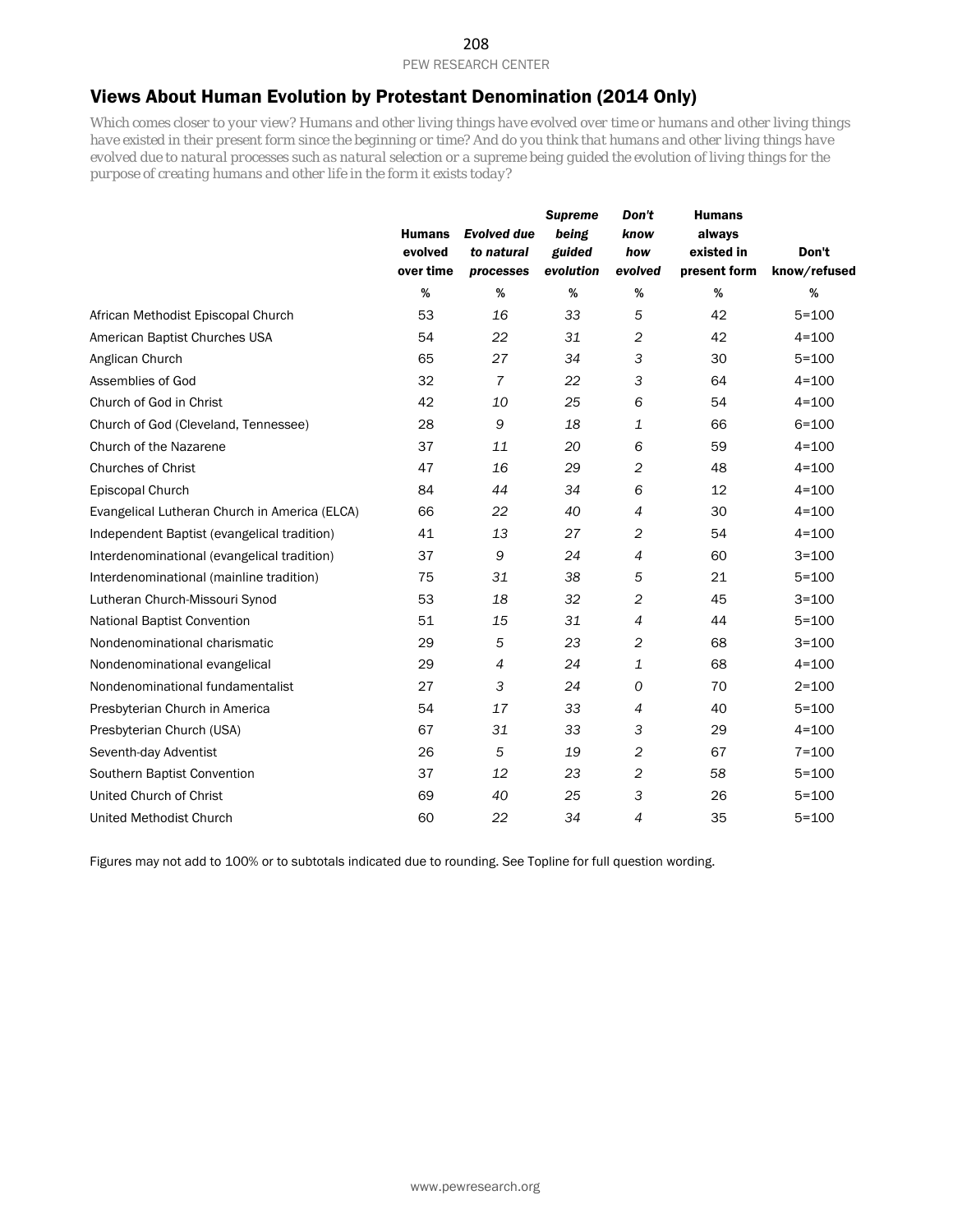# Views About Environmental Regulation by Religious Tradition

*Which comes closer to your view?*

|                                             |      | <b>Stricter environmental</b> | <b>Stricter</b>     |                         |              |
|---------------------------------------------|------|-------------------------------|---------------------|-------------------------|--------------|
|                                             |      | laws and regulations          | environmental laws  | Neither/                |              |
|                                             |      | cost too many jobs and        | and regulations are | both                    | Don't        |
|                                             |      | hurt the economy              | worth the cost      | equally                 | know/refused |
|                                             |      | %                             | %                   | %                       | %            |
| <b>Total</b>                                | 2014 | 38                            | 57                  | 2                       | $3 = 100$    |
|                                             | 2007 | 30                            | 61                  | 3                       | $6 = 100$    |
| Protestant                                  | 2014 | 44                            | 51                  | 3                       | $3 = 100$    |
|                                             | 2007 | 33                            | 57                  | 4                       | 6=100        |
| Evangelical tradition                       | 2014 | 48                            | 45                  | 3                       | $4 = 100$    |
|                                             | 2007 | 35                            | 54                  | 4                       | $6 = 100$    |
| Mainline tradition                          | 2014 | 38                            | 56                  | 3                       | $3 = 100$    |
|                                             | 2007 | 28                            | 64                  | 3                       | $5 = 100$    |
| Historically black Protestant tradition     | 2014 | 36                            | 58                  | $\overline{2}$          | $4 = 100$    |
|                                             | 2007 | 38                            | 52                  | 3                       | $7 = 100$    |
| Catholic                                    | 2014 | 39                            | 55                  | $\overline{2}$          | $3 = 100$    |
|                                             | 2007 | 32                            | 60                  | 3                       | 6=100        |
|                                             |      |                               |                     |                         |              |
| Mormon                                      | 2014 | 53                            | 42                  | 3                       | $2 = 100$    |
|                                             | 2007 | 36                            | 55                  | 4                       | $5 = 100$    |
| Church of Jesus Christ of Latter-day Saints | 2014 | 53                            | 42                  | 3                       | $2 = 100$    |
|                                             | 2007 | 36                            | 54                  | 4                       | $6 = 100$    |
| Jehovah's Witness                           | 2014 | 33                            | 54                  | 4                       | $9 = 100$    |
|                                             | 2007 | 24                            | 60                  | 8                       | $8 = 100$    |
| Orthodox Christian                          | 2014 | 32                            | 66                  | $\star$                 | $2 = 100$    |
|                                             | 2007 | 30                            | 60                  | 5                       | $5 = 100$    |
| Other Christian                             | 2014 | 33                            | 62                  | 2                       | $3 = 100$    |
|                                             | 2007 | 22                            | 66                  | 6                       | $5 = 100$    |
| Jewish                                      | 2014 | 25                            | 71                  | $\overline{2}$          | $2 = 100$    |
|                                             | 2007 | 16                            | 77                  | $\overline{2}$          | $5 = 100$    |
| Muslim                                      | 2014 | 27                            | 67                  | 3                       | $3 = 100$    |
|                                             | 2007 | 26                            | 69                  | 3                       | $2 = 100$    |
| <b>Buddhist</b>                             | 2014 | 20                            | 77                  | $\mathbf{1}$            | $1 = 100$    |
|                                             | 2007 | 19                            | 75                  | 3                       | $3 = 100$    |
| Hindu                                       | 2014 | 26                            | 69                  | 2                       | $3 = 100$    |
|                                             | 2007 | 24                            | 67                  | 2                       | $6 = 100$    |
| Other faiths                                | 2014 | 20                            | 72                  | 5                       | 4=100        |
|                                             | 2007 | 17                            | 77                  | 3                       | $4 = 100$    |
| Unitarian and other liberal faiths          | 2014 | 19                            | 71                  | 5                       | $5 = 100$    |
|                                             | 2007 | 14                            | 80                  | 2                       | $3 = 100$    |
| New Age                                     | 2014 | 20                            | 77                  | 3                       | $* = 100$    |
|                                             | 2007 | 20                            | 73                  | З                       | $4 = 100$    |
| Unaffiliated                                | 2014 | 27                            | 68                  | $\overline{\mathbf{c}}$ | $3 = 100$    |
|                                             | 2007 | 24                            | 69                  | 3                       | $4 = 100$    |
| Atheist                                     | 2014 | 17                            | 79                  | $\overline{c}$          | $2 = 100$    |
|                                             | 2007 | 20                            | 75                  | 2                       | $3 = 100$    |
| Agnostic                                    | 2014 | 20                            | 76                  | $\overline{c}$          | $1 = 100$    |
|                                             | 2007 | 18                            | 78                  | 3                       | $1 = 100$    |
|                                             | 2014 | 31                            | 64                  | $\sqrt{2}$              | $3 = 100$    |
| Nothing in particular                       |      |                               |                     |                         |              |
|                                             | 2007 | 26                            | 66                  | 3                       | $5 = 100$    |
| Religion not important                      | 2014 | 27                            | 68                  | $\overline{2}$          | $2 = 100$    |
|                                             | 2007 | 21                            | 72                  | 3                       | $4 = 100$    |
| Religion important                          | 2014 | 36                            | 57                  | 3                       | $4 = 100$    |
|                                             | 2007 | 31                            | 59                  | 3                       | $6 = 100$    |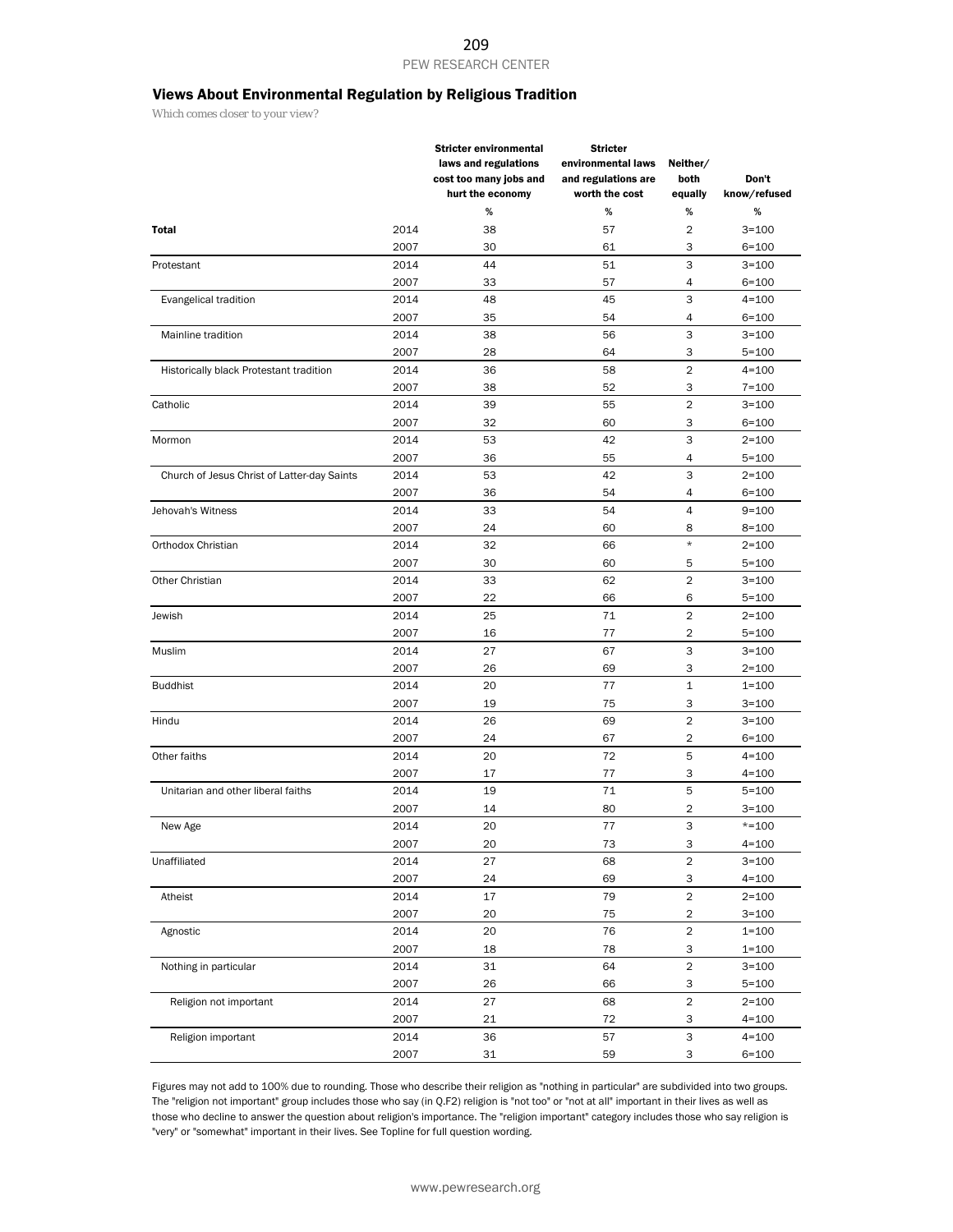## Views About Environmental Regulation by Protestant Family

*Which comes closer to your view?*

|                                                                  |              | <b>Stricter environmental</b> | <b>Stricter</b>             |                |              |
|------------------------------------------------------------------|--------------|-------------------------------|-----------------------------|----------------|--------------|
|                                                                  |              | laws and regulations          | environmental laws Neither/ |                |              |
|                                                                  |              | cost too many jobs and        | and regulations are         | both           | Don't        |
|                                                                  |              | hurt the economy              | worth the cost              | equally        | know/refused |
|                                                                  |              | %                             | $\%$                        | $\%$           | %            |
| <b>Baptist</b>                                                   | 2014         | 46                            | 49                          | $\overline{2}$ | $3 = 100$    |
|                                                                  | 2007         | 37                            | 54                          | 3              | $7 = 100$    |
| Baptist in the evangelical tradition                             | 2014         | 52                            | 43                          | 3              | $3 = 100$    |
|                                                                  | 2007         | 36                            | 54                          | 3              | $6 = 100$    |
| Baptist in the mainline tradition                                | 2014         | 41                            | 54                          | 3              | $2 = 100$    |
|                                                                  | 2007         | 37                            | 52                          | 3              | $8 = 100$    |
| Baptist in the historically black Protestant tradition           | 2014         | 36                            | 59                          | $\overline{c}$ | $3 = 100$    |
|                                                                  | 2007         | 38                            | 53                          | $\overline{c}$ | $6 = 100$    |
| <b>Methodist</b>                                                 |              | 42                            | 53                          | $\overline{2}$ |              |
|                                                                  | 2014<br>2007 |                               |                             |                | $3 = 100$    |
|                                                                  |              | 30                            | 62                          | 3              | $5 = 100$    |
| Methodist in the mainline tradition                              | 2014         | 42                            | 53                          | $\overline{2}$ | $3 = 100$    |
|                                                                  | 2007         | 29                            | 63                          | 3              | $5 = 100$    |
| Methodist in the historically black Protestant tradition         | 2014         | 31                            | 63                          | $\mathbf{1}$   | $5 = 100$    |
|                                                                  | 2007         | 33                            | 56                          | $\overline{c}$ | $8 = 100$    |
| Nondenominational                                                | 2014         | 44                            | 50                          | 3              | $3 = 100$    |
|                                                                  | 2007         | 31                            | 62                          | 3              | $4 = 100$    |
| Nondenominational in the evangelical tradition                   | 2014         | 46                            | 48                          | 3              | $3 = 100$    |
|                                                                  | 2007         | 33                            | 59                          | 3              | $4 = 100$    |
| Nondenominational in the mainline tradition                      | 2014         | 35                            | 60                          | 3              | $3 = 100$    |
|                                                                  | 2007         | 21                            | 73                          | 3              | $3 = 100$    |
|                                                                  | 2014         |                               |                             | $\mathbf{1}$   |              |
| Nondenominational in the historically black Protestant tradition |              | 45                            | 50                          |                | $4 = 100$    |
|                                                                  | 2007         | n/a                           | n/a                         | n/a            | n/a          |
| Lutheran                                                         | 2014         | 40                            | 54                          | $\overline{c}$ | $3 = 100$    |
|                                                                  | 2007         | 28                            | 64                          | 4              | $4 = 100$    |
| Lutheran in the evangelical tradition                            | 2014         | 47                            | 48                          | $\mathbf{1}$   | $4 = 100$    |
|                                                                  | 2007         | 32                            | 59                          | 5              | $4 = 100$    |
| Lutheran in the mainline tradition                               | 2014         | 36                            | 59                          | $\overline{2}$ | $3 = 100$    |
|                                                                  | 2007         | 26                            | 67                          | 3              | $5 = 100$    |
| Presbyterian                                                     | 2014         | 43                            | 52                          | $\overline{2}$ | $3 = 100$    |
|                                                                  | 2007         | 28                            | 65                          | 3              | $4 = 100$    |
| Presbyterian in the evangelical tradition                        | 2014         | 47                            | 48                          | $\overline{c}$ | $3 = 100$    |
|                                                                  | 2007         | 33                            | 59                          | 3              | $5 = 100$    |
|                                                                  |              |                               |                             |                |              |
| Presbyterian in the mainline tradition                           | 2014         | 41                            | 54                          | $\overline{2}$ | $3 = 100$    |
|                                                                  | 2007         | 26                            | 68                          | 3              | $4 = 100$    |
| Pentecostal                                                      | 2014         | 43                            | 50                          | 3              | $5 = 100$    |
|                                                                  | 2007         | 38                            | 49                          | 4              | $10 = 100$   |
| Pentecostal in the evangelical tradition                         | 2014         | 45                            | 48                          | 3              | $5 = 100$    |
|                                                                  | 2007         | 37                            | 50                          | 4              | $9 = 100$    |
| Pentecostal in the historically black Protestant tradition       | 2014         | 35                            | 56                          | $\overline{4}$ | $5 = 100$    |
|                                                                  | 2007         | 42                            | 43                          | 5              | $10 = 100$   |
| Episcopalian/Anglican                                            | 2014         | 31                            | 63                          | 4              | $2 = 100$    |
|                                                                  | 2007         | 23                            | 70                          | 3              | $4 = 100$    |
| Episcopalian/Anglican in the mainline tradition                  | 2014         | 31                            | 63                          | 3              | $3 = 100$    |
|                                                                  |              | 23                            |                             | 2              | $4 = 100$    |
|                                                                  | 2007         |                               | $71$                        |                |              |
| <b>Restorationist</b>                                            | 2014         | 49                            | 46                          | 2              | $3 = 100$    |
|                                                                  | 2007         | 35                            | 55                          | 4              | $6 = 100$    |
| Restorationist in the evangelical tradition                      | 2014         | 50                            | 46                          | $\mathbf{1}$   | $3 = 100$    |
|                                                                  | 2007         | 36                            | 54                          | 4              | $6 = 100$    |
| Restorationist in the mainline tradition                         | 2014         | 45                            | 51                          | 3              | $1 = 100$    |
|                                                                  | 2007         | 33                            | 56                          | $\overline{7}$ | $4 = 100$    |
| Congregationalist                                                | 2014         | 28                            | 68                          | $\overline{c}$ | $2 = 100$    |
|                                                                  | 2007         | 23                            | 68                          | 3              | $6 = 100$    |
| Congregationalist in the mainline tradition                      | 2014         | 26                            | 70                          | $\overline{c}$ | $2 = 100$    |
|                                                                  | 2007         | 21                            | 70                          | 3              | $6 = 100$    |
| <b>Holiness</b>                                                  |              | 51                            | 42                          | 3              | $4 = 100$    |
|                                                                  | 2014         |                               |                             |                |              |
|                                                                  | 2007         | 36                            | 52                          | 5              | $7 = 100$    |
| Holiness in the evangelical tradition                            | 2014         | 51                            | 42                          | 3              | $4 = 100$    |
|                                                                  | 2007         | 36                            | 52                          | 5              | $7 = 100$    |
| <b>Adventist</b>                                                 | 2014         | 37                            | 56                          | 4              | $4 = 100$    |
|                                                                  | 2007         | 30                            | 59                          | 6              | $5 = 100$    |
| Anabaptist                                                       | 2014         | 52                            | 37                          | 5              | $6 = 100$    |
|                                                                  | 2007         | n/a                           | n/a                         | n/a            | n/a          |

Figures may not add to 100% due to rounding. "N/A" indicates insufficient sample size. See Topline for full question wording.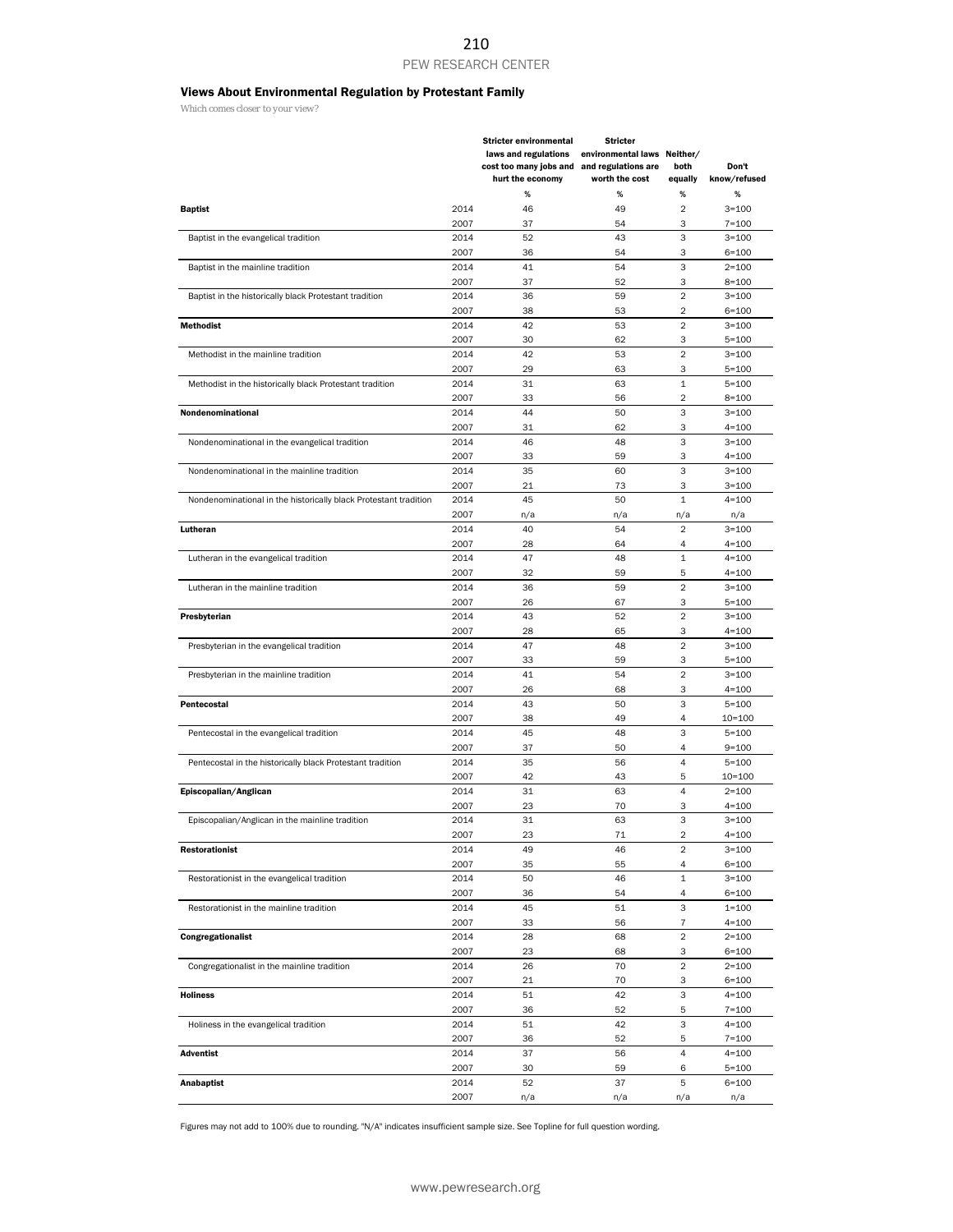# Views About Environmental Regulation by Protestant Denomination

*Which comes closer to your view?*

|                                               |      | <b>Stricter environmental</b> | <b>Stricter</b>     |                  |              |  |
|-----------------------------------------------|------|-------------------------------|---------------------|------------------|--------------|--|
|                                               |      | laws and regulations          | environmental laws  | Neither/         |              |  |
|                                               |      | cost too many jobs and        | and regulations are | both             | Don't        |  |
|                                               |      | hurt the economy              | worth the cost      | equally          | know/refused |  |
|                                               |      | $\%$                          | $\%$                | %                | %            |  |
| African Methodist Episcopal Church            | 2014 | 27                            | 66                  | $\star$          | $6 = 100$    |  |
|                                               | 2007 | 33                            | 58                  | 3                | $6 = 100$    |  |
| American Baptist Churches USA                 | 2014 | 41                            | 55                  | $\overline{c}$   | $2 = 100$    |  |
|                                               | 2007 | 38                            | 52                  | 2                | $8 = 100$    |  |
| Anglican Church                               | 2014 | 38                            | 51                  | $\overline{7}$   | $4 = 100$    |  |
|                                               | 2007 | 29                            | 65                  | 4                | $3 = 100$    |  |
| Assemblies of God                             | 2014 | 46                            | 46                  | 3                | $5 = 100$    |  |
|                                               | 2007 | 40                            | 47                  | 5                | $9 = 100$    |  |
| Church of God in Christ                       | 2014 | 36                            | 55                  | $\overline{2}$   | $6 = 100$    |  |
|                                               | 2007 | 45                            | 44                  | 5                | $6 = 100$    |  |
| Church of God (Cleveland, Tennessee)          | 2014 | 51                            | 42                  | $\overline{c}$   | $5 = 100$    |  |
|                                               | 2007 | 43                            | 48                  | 1                | $8 = 100$    |  |
| Church of the Nazarene                        | 2014 | 56                            | 40                  | 1                | $3 = 100$    |  |
|                                               | 2007 | 40                            | 51                  | 3                | $6 = 100$    |  |
| Churches of Christ                            | 2014 | 50                            | 46                  | $\mathbf 1$      | $3 = 100$    |  |
|                                               | 2007 | 35                            | 55                  | 3                | $6 = 100$    |  |
| Episcopal Church                              | 2014 | 29                            | 67                  | 2                | $2 = 100$    |  |
|                                               | 2007 | 21                            | 73                  | 2                | $4 = 100$    |  |
| Evangelical Lutheran Church in America (ELCA) |      |                               | 64                  | $\overline{c}$   | $1 = 100$    |  |
|                                               | 2014 | 33<br>26                      | 67                  | 3                |              |  |
|                                               | 2007 |                               |                     |                  | $4 = 100$    |  |
| Independent Baptist (evangelical tradition)   | 2014 | 54                            | 42                  | $\overline{2}$   | $1 = 100$    |  |
|                                               | 2007 | 40                            | 51                  | 3                | $6 = 100$    |  |
| Interdenominational (evangelical tradition)   | 2014 | 33                            | 65                  | $\overline{2}$   | $1 = 100$    |  |
|                                               | 2007 | 25                            | 68                  | 2                | $5 = 100$    |  |
| Interdenominational (mainline tradition)      | 2014 | 25                            | 71                  | 3                | $1 = 100$    |  |
|                                               | 2007 | 19                            | 77                  | 1                | $3 = 100$    |  |
| Lutheran Church-Missouri Synod                | 2014 | 46                            | 51                  | $\mathbf{1}$     | $2 = 100$    |  |
|                                               | 2007 | 33                            | 57                  | 5                | $5 = 100$    |  |
| <b>National Baptist Convention</b>            | 2014 | 29                            | 65                  | $\overline{2}$   | $3 = 100$    |  |
|                                               | 2007 | 39                            | 54                  | $\overline{c}$   | $5 = 100$    |  |
| Nondenominational charismatic                 | 2014 | 45                            | 50                  | 3                | $2 = 100$    |  |
|                                               | 2007 | 33                            | 61                  | 2                | $4 = 100$    |  |
| Nondenominational evangelical                 | 2014 | 50                            | 44                  | 3                | $3 = 100$    |  |
|                                               | 2007 | 38                            | 55                  | 3                | $4 = 100$    |  |
| Nondenominational fundamentalist              | 2014 | 62                            | 34                  | 2                | $2 = 100$    |  |
|                                               | 2007 | 47                            | 47                  | 3                | $2 = 100$    |  |
| Presbyterian Church in America                | 2014 | 46                            | 49                  | $\mathbf 2$      | $3 = 100$    |  |
|                                               | 2007 | 34                            | 59                  | 4                | $3 = 100$    |  |
| Presbyterian Church (USA)                     | 2014 | 39                            | 56                  | $\overline{c}$   | $2 = 100$    |  |
|                                               | 2007 | 26                            | 69                  | $\boldsymbol{2}$ | $4 = 100$    |  |
| Seventh-day Adventist                         | 2014 | 36                            | 57                  | 3                | $4 = 100$    |  |
|                                               | 2007 | 31                            | 57                  | 6                | $6 = 100$    |  |
| Southern Baptist Convention                   | 2014 | 50                            | 44                  | 3                | $3 = 100$    |  |
|                                               | 2007 | 35                            | 56                  | 3                | $6 = 100$    |  |
| United Church of Christ                       | 2014 | 27                            | 69                  | $\overline{c}$   | $2 = 100$    |  |
|                                               | 2007 | 22                            | 69                  | 3                | $6 = 100$    |  |
| United Methodist Church                       | 2014 | 42                            | 53                  | $\overline{2}$   | $2 = 100$    |  |
|                                               | 2007 | 29                            | 63                  | 3                | $4 = 100$    |  |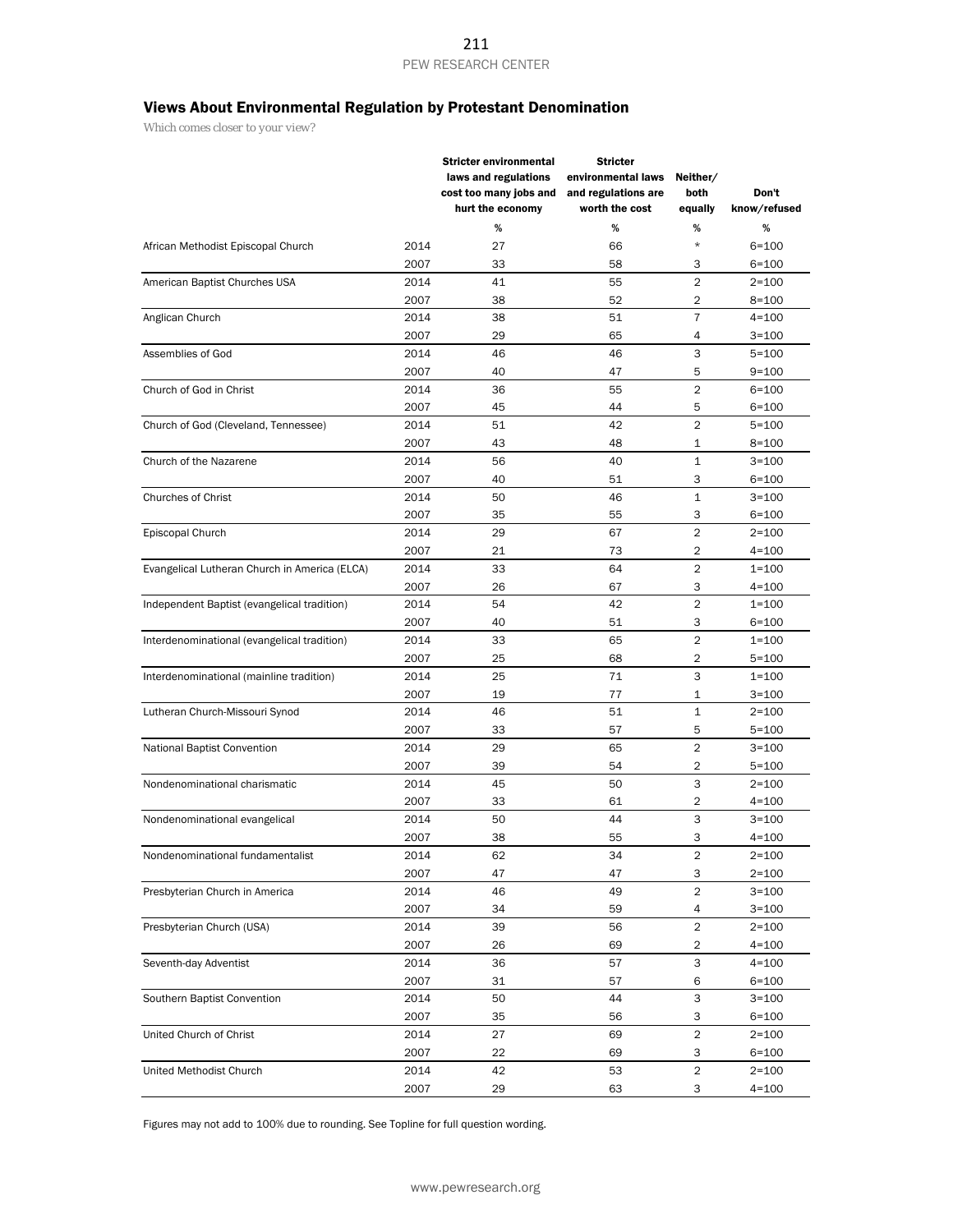# Views About Government Aid to the Poor by Religious Tradition (2014 Only)

*Which comes closer to your view?*

|                                             | Government aid to the<br>poor does more harm | Government aid to the poor<br>does more good than harm, |                |              |
|---------------------------------------------|----------------------------------------------|---------------------------------------------------------|----------------|--------------|
|                                             | than good, by making                         | because people can't get out                            | Neither/       |              |
|                                             | people too dependent on                      | of poverty until their basic                            | both           | Don't        |
|                                             | government assistance                        | needs are met                                           | equally        | know/refused |
|                                             | %                                            | %                                                       | %              | %            |
| <b>Total</b>                                | 44                                           | 50                                                      | 4              | $2 = 100$    |
| Protestant                                  | 49                                           | 45                                                      | 4              | $2 = 100$    |
| Evangelical tradition                       | 56                                           | 38                                                      | 4              | $2 = 100$    |
| Mainline tradition                          | 48                                           | 46                                                      | 4              | $2 = 100$    |
| Historically black Protestant tradition     | 27                                           | 66                                                      | 4              | $2 = 100$    |
| Catholic                                    | 46                                           | 48                                                      | 4              | $2 = 100$    |
| Mormon                                      | 64                                           | 31                                                      | 3              | $1 = 100$    |
| Church of Jesus Christ of Latter-day Saints | 65                                           | 31                                                      | 3              | $1 = 100$    |
| Jehovah's Witness                           | 31                                           | 60                                                      | 5              | $4 = 100$    |
| Orthodox Christian                          | 47                                           | 49                                                      | 3              | $* = 100$    |
| Other Christian                             | 39                                           | 49                                                      | $\overline{7}$ | $5 = 100$    |
| Jewish                                      | 29                                           | 65                                                      | 3              | $3 = 100$    |
| Muslim                                      | 30                                           | 63                                                      | 4              | $3 = 100$    |
| <b>Buddhist</b>                             | 22                                           | 73                                                      | 4              | $1 = 100$    |
| Hindu                                       | 33                                           | 58                                                      | 7              | $3 = 100$    |
| Other faiths                                | 26                                           | 66                                                      | 4              | $3 = 100$    |
| Unitarian and other liberal faiths          | 24                                           | 67                                                      | 5              | $4 = 100$    |
| New Age                                     | 29                                           | 66                                                      | 4              | $1 = 100$    |
| Unaffiliated                                | 36                                           | 58                                                      | 4              | $2 = 100$    |
| Atheist                                     | 23                                           | 74                                                      | 3              | $1 = 100$    |
| Agnostic                                    | 29                                           | 65                                                      | 3              | $3 = 100$    |
| Nothing in particular                       | 41                                           | 53                                                      | 4              | $2 = 100$    |
| Religion not important                      | 39                                           | 55                                                      | 4              | $2 = 100$    |
| Religion important                          | 42                                           | 52                                                      | 4              | $2 = 100$    |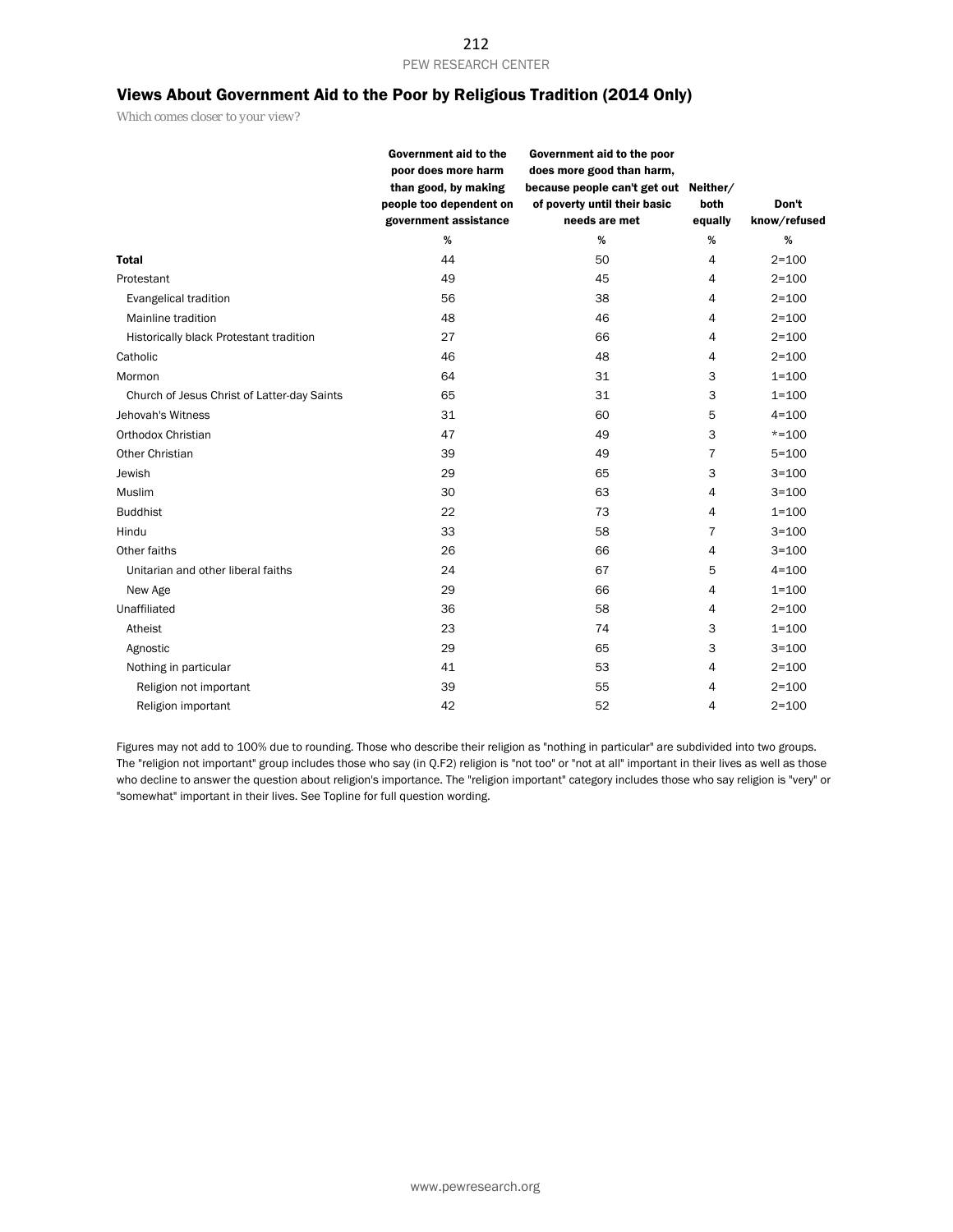# Views About Government Aid to the Poor by Protestant Family (2014 Only)

*Which comes closer to your view?*

|                                                                  | Government aid to the poor<br>does more harm than good,<br>by making people too<br>dependent on government<br>assistance | Government aid to the poor<br>does more good than harm,<br>because people can't get out<br>of poverty until their basic<br>needs are met | Neither/<br>both<br>equally | Don't<br>know/refused |
|------------------------------------------------------------------|--------------------------------------------------------------------------------------------------------------------------|------------------------------------------------------------------------------------------------------------------------------------------|-----------------------------|-----------------------|
|                                                                  | %                                                                                                                        | $\%$                                                                                                                                     | $\%$                        | $\%$                  |
| <b>Baptist</b>                                                   | 48                                                                                                                       | 46                                                                                                                                       | 4                           | $2 = 100$             |
| Baptist in the evangelical tradition                             | 59                                                                                                                       | 35                                                                                                                                       | 3                           | $2 = 100$             |
| Baptist in the mainline tradition                                | 44                                                                                                                       | 49                                                                                                                                       | 5                           | $2 = 100$             |
| Baptist in the historically black Protestant tradition           | 25                                                                                                                       | 70                                                                                                                                       | 4                           | $2 = 100$             |
| <b>Methodist</b>                                                 | 50                                                                                                                       | 44                                                                                                                                       | 3                           | $2 = 100$             |
| Methodist in the mainline tradition                              | 53                                                                                                                       | 42                                                                                                                                       | 3                           | $2 = 100$             |
| Methodist in the historically black Protestant tradition         | 26                                                                                                                       | 64                                                                                                                                       | 5                           | $5 = 100$             |
| <b>Nondenominational</b>                                         | 56                                                                                                                       | 38                                                                                                                                       | 5                           | $2 = 100$             |
| Nondenominational in the evangelical tradition                   | 59                                                                                                                       | 35                                                                                                                                       | 5                           | $2 = 100$             |
| Nondenominational in the mainline tradition                      | 53                                                                                                                       | 41                                                                                                                                       | 4                           | $2 = 100$             |
| Nondenominational in the historically black Protestant tradition | 21                                                                                                                       | 73                                                                                                                                       | 4                           | $2 = 100$             |
| Lutheran                                                         | 52                                                                                                                       | 42                                                                                                                                       | 4                           | $2 = 100$             |
| Lutheran in the evangelical tradition                            | 58                                                                                                                       | 37                                                                                                                                       | 4                           | $2 = 100$             |
| Lutheran in the mainline tradition                               | 48                                                                                                                       | 45                                                                                                                                       | 5                           | $2 = 100$             |
| Presbyterian                                                     | 48                                                                                                                       | 47                                                                                                                                       | 3                           | $2 = 100$             |
| Presbyterian in the evangelical tradition                        | 57                                                                                                                       | 39                                                                                                                                       | $\overline{2}$              | $2 = 100$             |
| Presbyterian in the mainline tradition                           | 43                                                                                                                       | 51                                                                                                                                       | 4                           | $2 = 100$             |
| Pentecostal                                                      | 46                                                                                                                       | 48                                                                                                                                       | 4                           | $2 = 100$             |
| Pentecostal in the evangelical tradition                         | 49                                                                                                                       | 46                                                                                                                                       | 3                           | $2 = 100$             |
| Pentecostal in the historically black Protestant tradition       | 37                                                                                                                       | 57                                                                                                                                       | 5                           | $2 = 100$             |
| Episcopalian/Anglican                                            | 44                                                                                                                       | 51                                                                                                                                       | 4                           | $2 = 100$             |
| Episcopalian/Anglican in the mainline tradition                  | 44                                                                                                                       | 50                                                                                                                                       | 4                           | $2 = 100$             |
| <b>Restorationist</b>                                            | 47                                                                                                                       | 48                                                                                                                                       | 3                           | $2 = 100$             |
| Restorationist in the evangelical tradition                      | 47                                                                                                                       | 47                                                                                                                                       | 4                           | $2 = 100$             |
| Restorationist in the mainline tradition                         | 42                                                                                                                       | 54                                                                                                                                       | $\overline{c}$              | $2 = 100$             |
| Congregationalist                                                | 41                                                                                                                       | 51                                                                                                                                       | 4                           | $4 = 100$             |
| Congregationalist in the mainline tradition                      | 39                                                                                                                       | 56                                                                                                                                       | 4                           | $2 = 100$             |
| <b>Holiness</b>                                                  | 55                                                                                                                       | 37                                                                                                                                       | 6                           | $2 = 100$             |
| Holiness in the evangelical tradition                            | 60                                                                                                                       | 33                                                                                                                                       | 5                           | $1 = 100$             |
| <b>Adventist</b>                                                 | 36                                                                                                                       | 58                                                                                                                                       | 5                           | $2 = 100$             |
| <b>Anabaptist</b>                                                | 70                                                                                                                       | 24                                                                                                                                       | 4                           | $2 = 100$             |
|                                                                  |                                                                                                                          |                                                                                                                                          |                             |                       |